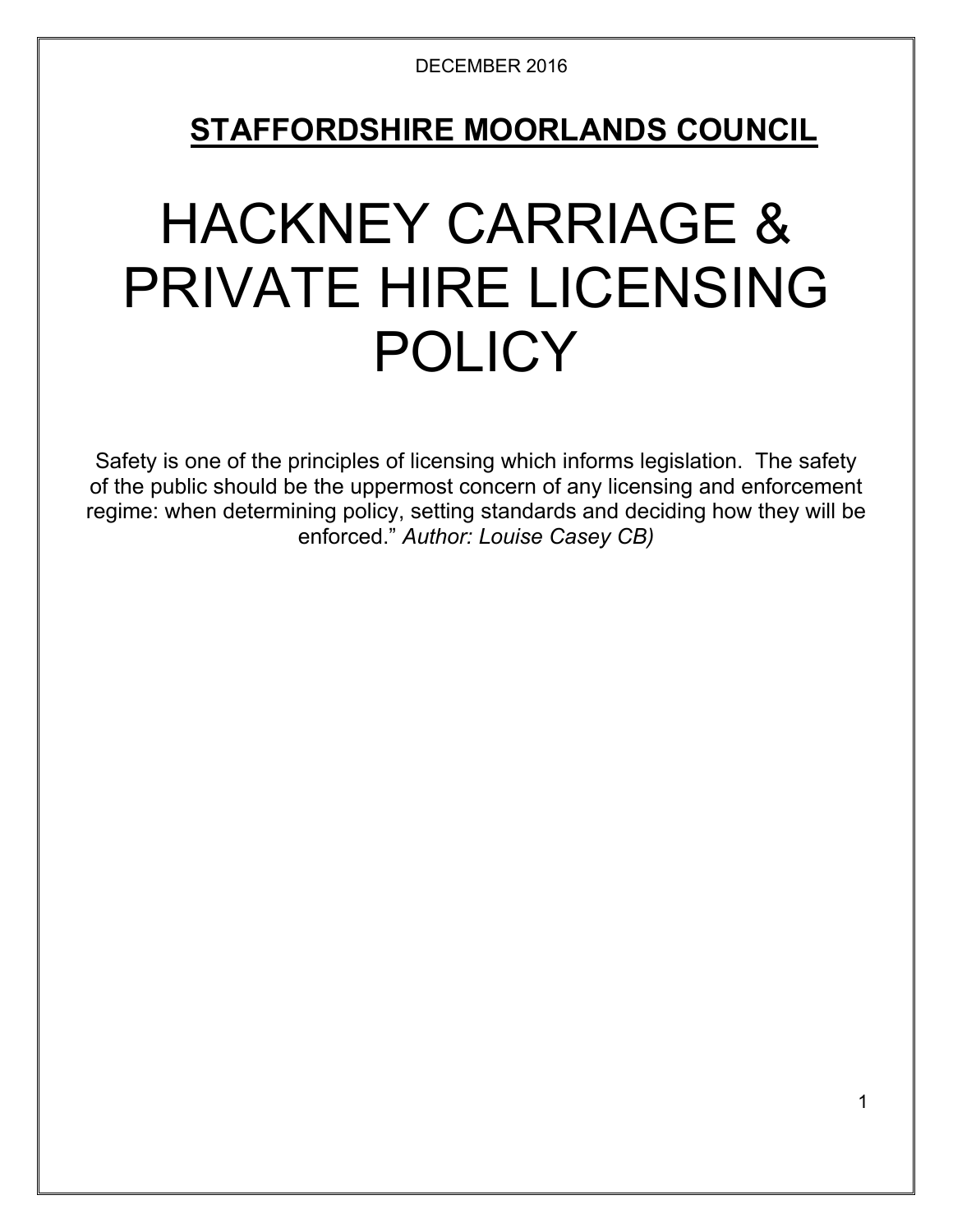### INDEX

| 'Oı<br>Г<br>にしし |  |
|-----------------|--|
|                 |  |

### PAGE

| $1_{\cdot}$    | Introduction                          | 3  |
|----------------|---------------------------------------|----|
| 2 <sub>1</sub> | <b>Vehicles</b>                       | 8  |
| 3 <sub>1</sub> | <b>Drivers</b>                        | 10 |
| 4.             | <b>Operators</b>                      | 14 |
| 5 <sub>1</sub> | <b>Fares and General requirements</b> | 15 |
| 6.             | <b>Disciplinary and Enforcement</b>   | 16 |

### **APPENDICES**

| A            | The Consideration of Applications                        | 19  |
|--------------|----------------------------------------------------------|-----|
| B            | Vehicle Licence Specifications and Application Procedure | 21  |
| C            | <b>Private Hire Vehicle Licence Conditions</b>           | 30  |
| D            | <b>Hackney Vehicle Licence Conditions</b>                | 37  |
| Е            | Driver Licence Application Procedures and Specifications | 44  |
| F            | <b>Driver Code of Conduct</b>                            | 47  |
| G            | The Testing of Applicants for HCV/PHV Drivers Licence    | 54  |
| H            | <b>Private Hire Operators Licence Conditions</b>         | 57  |
| $\mathbf{I}$ | <b>Relevance of Convictions</b>                          | 64  |
| J            | <b>Enforcement Policy and Penalty Points</b>             | 83  |
| K            | Licensing Sub-Committee Hearings                         | 95  |
| L            | Specification for CCTV                                   | 100 |
| M            | Motorbikes Licensed as a Private Hire Vehicle            | 103 |
| N            | Requirements for Dispensation                            | 107 |
|              |                                                          |     |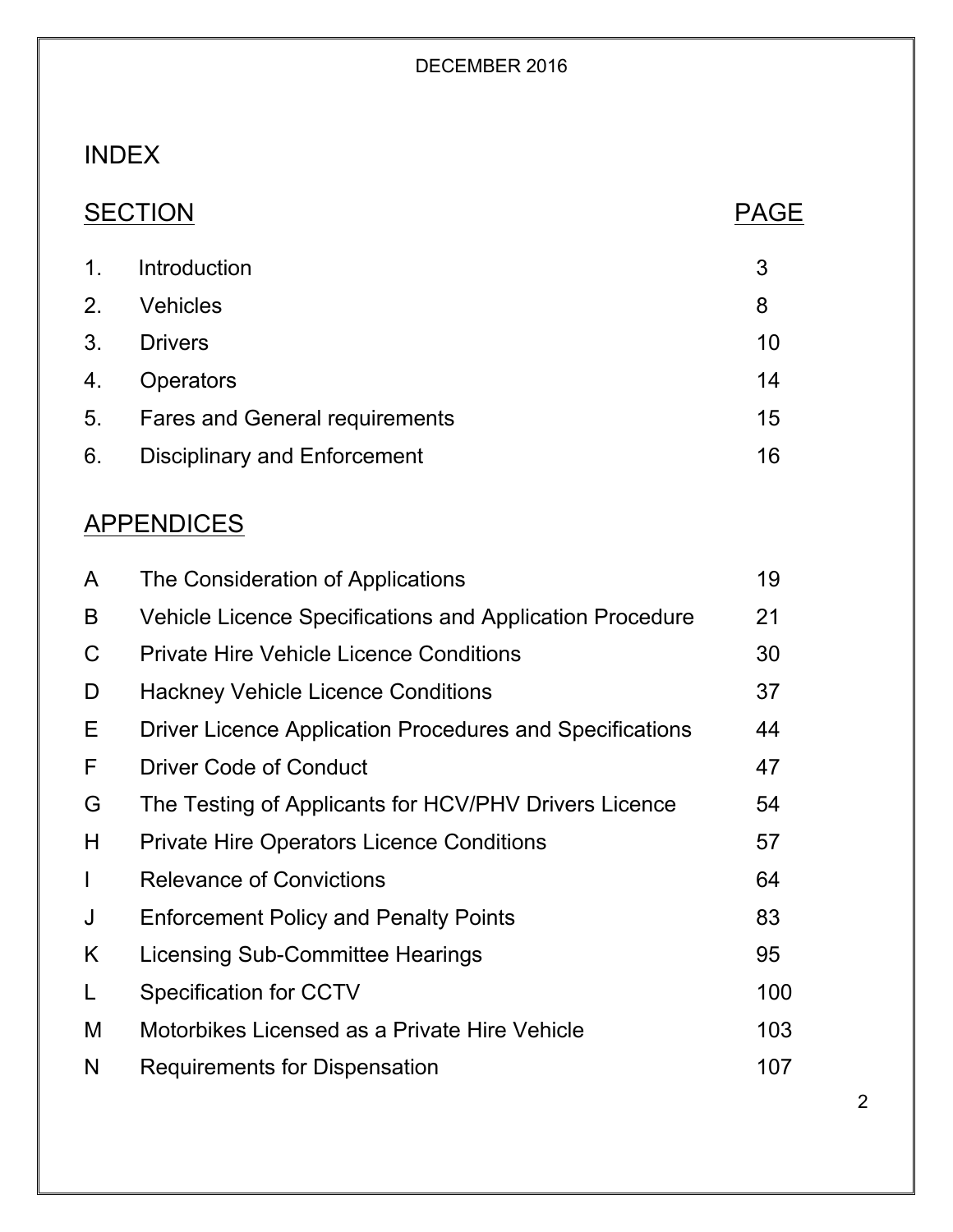#### **1. INTRODUCTION**

#### **1.1 Glossary of Terms**

- 1.1.2 throughout this document
	- o "The Authority" means the Local Authority, Staffordshire Moorlands District Council
	- o "Non-Standard PHV" vehicles means "Novelty" "Executive" "Wedding" "Limousines" and "Classic" vehicles.
	- o "Licensed Vehicle" means both a Hackney Carriage and Private Hire Vehicle
	- o "Hackney Carriage" means a vehicle of any form or construction, licensed by Staffordshire Moorlands District Council for standing or plying for hire in any street
	- o "Hackney Carriage Driver" means a person licensed to act as driver of any hackney carriage licensed by Staffordshire Moorlands District Council
	- o "Private Hire Vehicle" means a licensed vehicle constructed or adapted to seat fewer than nine passengers, other than a hackney carriage or public service vehicle, which is provided for hire with the services of a driver for the purpose of carrying passengers
	- o "Private Hire Driver" means a person licensed to act as driver of any private hire vehicle
	- o "Private Hire Operator" means a person licensed to make provision for the invitation or acceptance of bookings for a private hire vehicle
	- o "Suspension Notice" means a notice prohibiting further use of a licensed vehicle until such time as a defect has been remedied to the satisfaction of the Authority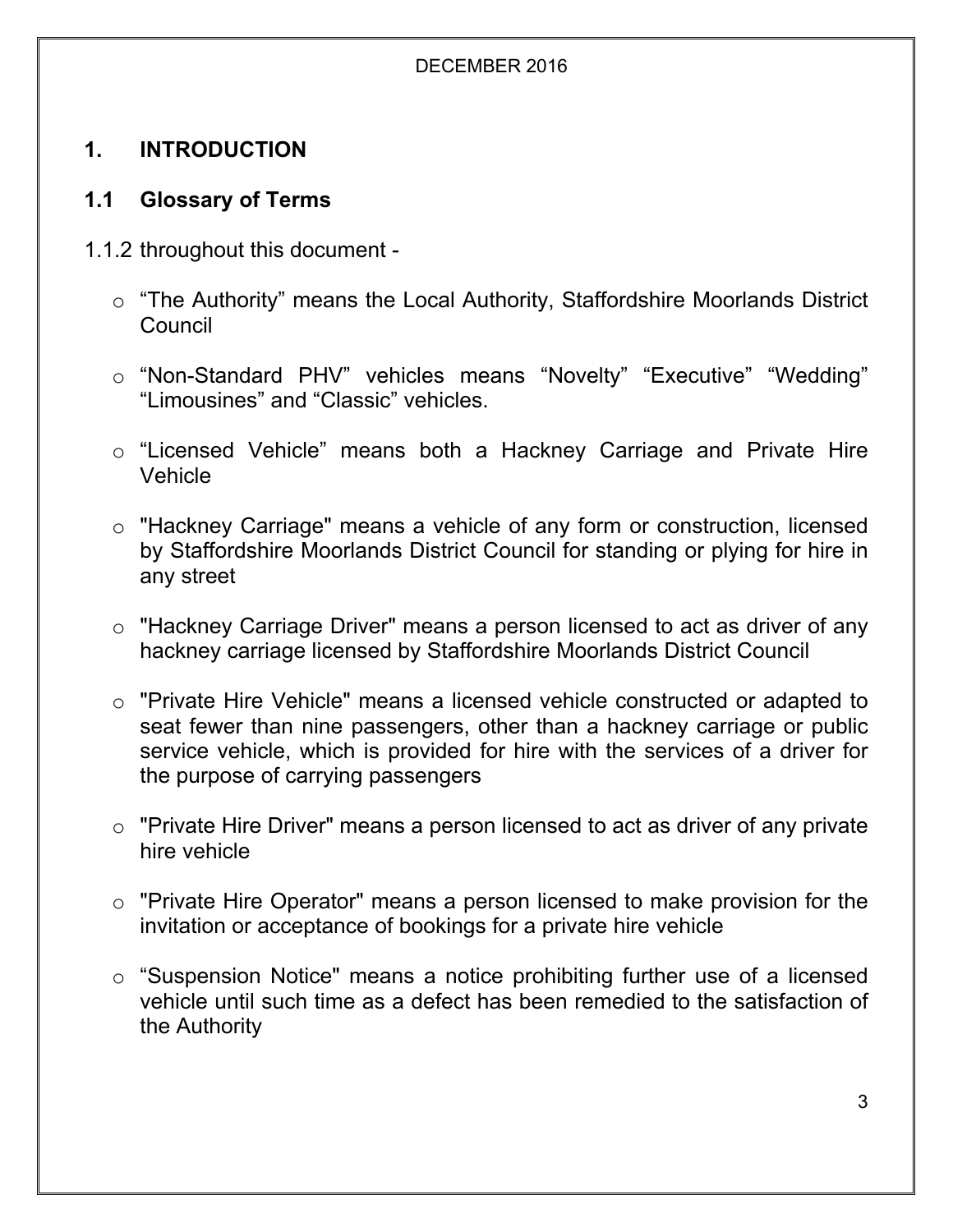- o "Defect Notice" means a notice identifying a defect with a licensed vehicle which must be remedied to the satisfaction of the Authority (issued under Section 68 of the Local Government (Miscellaneous Provisions) Act 1976)
- o "Taximeter" means any device for calculating the fare to be charged in respect of any journey in a hackney carriage or private hire vehicle by reference to the distance travelled or time elapsed since the start of the journey, or a combination of both
- o "Authorised Officer" means an officer of the authority authorised for the purposes of Part II of the Local Government (Miscellaneous Provisions) Act 1976

#### **1.2 Powers**

- 1.2.1 The licensing of hackney carriages is governed by the Town Police Clauses Act 1847 (the 1847 Act) and the Local Government (Miscellaneous Provisions) Act 1976 (the 1976 Act). Private hire vehicles are governed by the1976 Act.
- 1.2.2 In May 1979 Staffordshire Moorlands District Council adopted Part 2 of the 1976 Act The 1976 Act places a duty on Staffordshire Moorlands District Council, as the Licensing Authority ("the Authority"), to licence all hire vehicles which operate from the District, which are provided with a driver and have less than nine passenger seats.
- 1.2.3 This document sets out the policy that the Authority will apply when making decisions about new applications relating to hackney carriages and private hire vehicles and licences currently in force.

#### **1.3 Objectives**

- 1.3.1 Hackney carriage and private hire vehicles play a vital part in the District's integrated transport system.
- 1.3.2 The principal purpose of Hackney Carriage and Private Hire Licensing is to protect the public. The safety of the public and the safeguarding of children and the vulnerable will be the uppermost concerns when determining policy, setting standards and deciding how they will be enforced.

#### **The Authority shall seek to promote the following objectives:**

o **The protection of the public, safeguarding children and the vulnerable and the prevention of crime and disorder**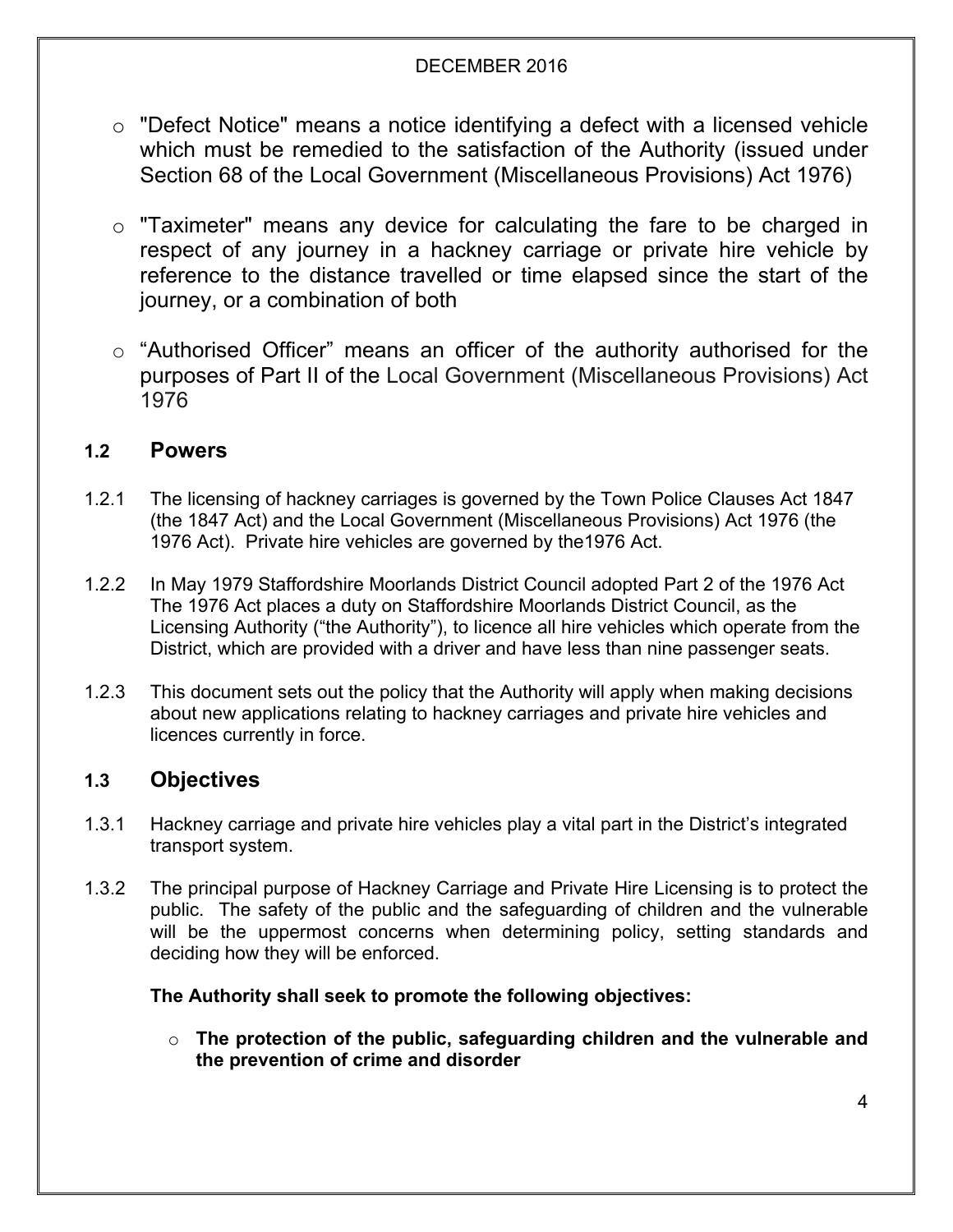- o **The safety of drivers**
- o **To promote professional and respected hackney carriage and private hire trades;**
- o **Access to an efficient and effective public transport service;**
- o **The protection of the environment**
- 1.3.3 Each application for licensing will be considered on its own merits, the Authority is mindful of the needs of the applicant but this will be balanced against the over-riding duty that the Authority has to protect the safety and welfare of the public which this policy document seeks to achieve.

#### 1.4 **Consultation and Communication**

- 1.4.1 This policy will be circulated to the following individuals and organisations for consultation and responses will be considered in the final policy.
	- o Staffordshire County Council Transport
	- o Staffordshire Moorlands District Council Planning Section
	- o Staffordshire Moorlands District Council Environmental Health Section
	- o Staffordshire Moorlands District Council Licensing Committee Chairperson and Members.
	- o The Hackney carriage and private hire trade including all licensed operators and drivers within the district.
	- o Staffordshire Constabulary
	- o Staffordshire Police & Crime Commissioner
	- o Staffordshire County Council Trading Standards
	- o Staffordshire Safeguarding Board
	- o DVSA (Driver and Vehicles Standards Agency)

The Draft Policy will be available to view on the Councils website for the duration of the consultation, and a hard copy of the Draft Policy will be available to view on reception at the Leek Council offices.

#### **1.5 Review of the Policy**

The policy will be formally adopted by the Council and will be reviewed every 5 years. However, it will be the subject of continuous evaluation and, if necessary, reviewed at any time. At the time of any substantive review all relevant individuals and organisations above will again be consulted, however, approval will be sought by Full Council that the Head of Regulatory Services may make minor modifications to reflect any change in legislation or case law or to promote efficient administration of the licensing function without consultation if appropriate.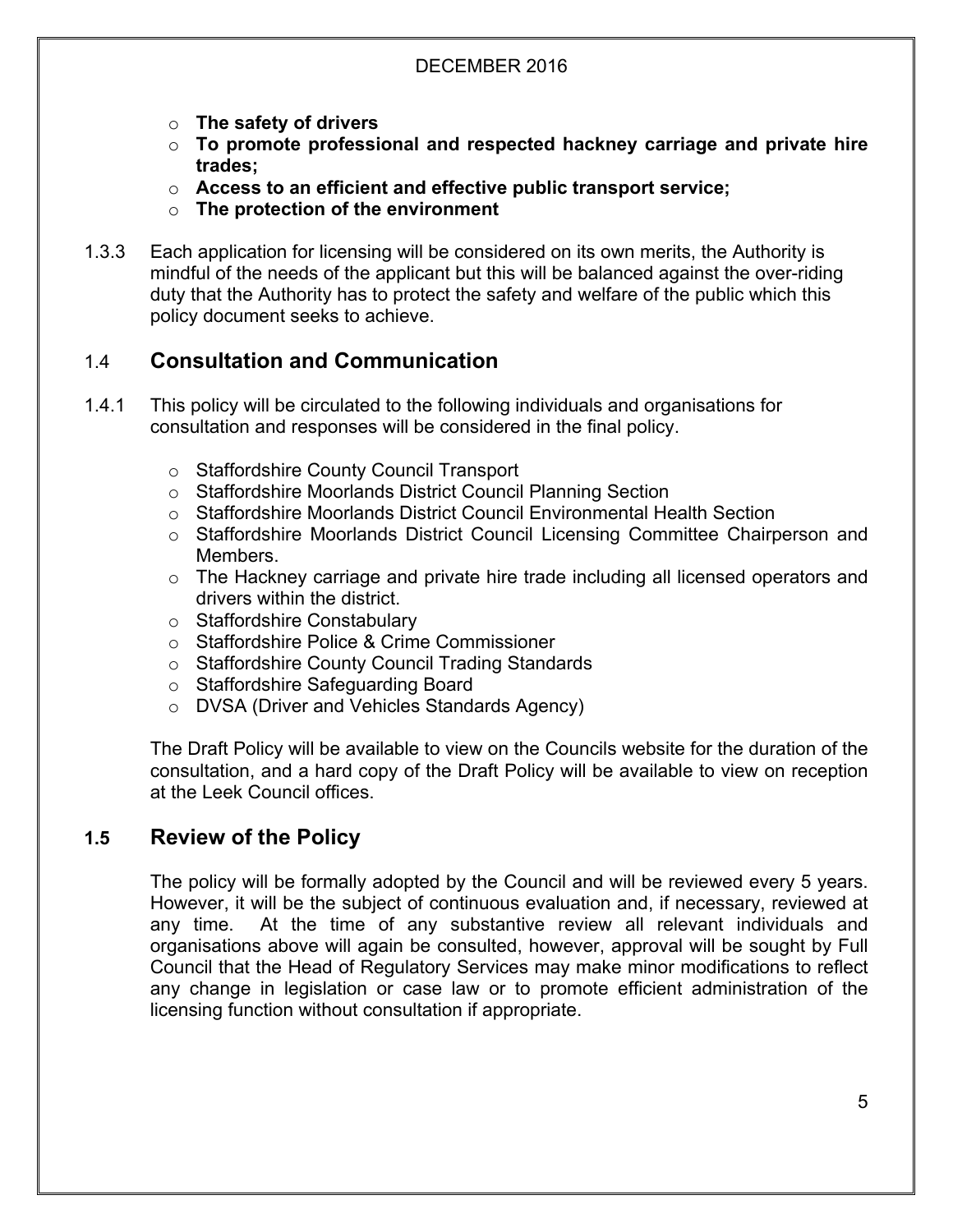#### **1.6 Adoption of the Policy**

The Policy will apply to all new applications for licences from the **1st January 2017**. Where the policy introduces new requirements for existing licensees then those new requirements will apply to all renewals after the **1 st January 2017** except where a longer timescale has been set out in the relevant part of the policy.

Where application of the policy may result in unfairness to an existing licensee then representations may be made at the time before renewal to explain why such unfairness will result and these must be considered by the Authority before determining the application. Each case will be considered on its merits in the light of the policy and any representations received. If it is determined that application of the new policy would result in unfairness then the policy may be modified as appropriate in the individual circumstances of the case.

#### **1.7 Conditions**

- 1.7.1 The Authority will attach to a licence any reasonable conditions that are deemed necessary and appropriate to ensure that proprietors, operators, drivers and vehicles, comply with relevant legislation and the fundamental purpose of the Policy, i.e. to protect the safety and welfare of public.
- 1**.**7.2 **Appendices C, D, F and H** set out the standard licence conditions for vehicles, drivers and operators but may be modified to take into account any individual circumstances.
- 1.7.3 Current Licence holders will be issued with licences subject to the new licence conditions where they differ from their current licence conditions when their licence is renewed.

#### **1.8 Delegation of Functions**

1.8.1 The licensing of hackney carriages and private hire vehicles, drivers and operators is a Council function that is discharged by the Authority's Licensing Committee. The Licensing Committee has delegated this function to the Licensing Sub Committee and to Officers of the Authority who will determine all applications in accordance with this Policy, unless there are specific circumstances that require a departure from the Policy. In such circumstances, the reasons for departure from the Policy will be made clear.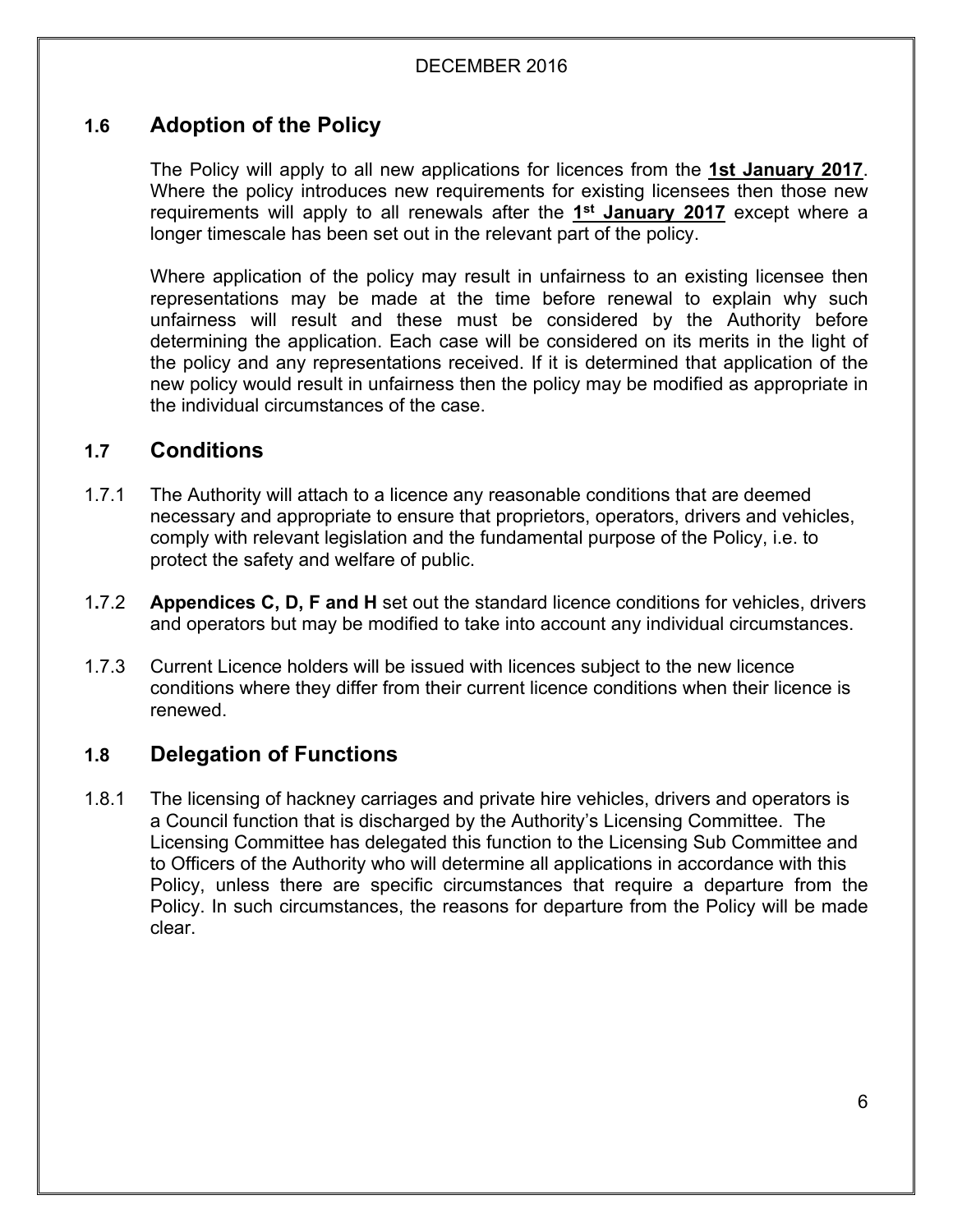#### **1.9 Committees**

#### 1.9.1 **Licensing Committee**

This committee is made up of 12 Members of the Authority. It deals with policy issues and standard conditions of licence.

#### 1.9.2 **Licensing Sub-Committee**

The Licensing Sub-Committee is made up of a selection of 3 Members from the Licensing Committee, where applications fall outside the policy a hearing will be held to determine new applications, renewals and reviews of licences referred by officers in accordance with the Council's scheme of delegation or this policy. Members and officers, when determining applications for a licence, renewal or review of a licence, will comply with hackney carriage and private hire legislation and case law, all other relevant legislation including the Human Rights Act 1998 and the Equality Act 2010 and have regard to this Policy. **Appendix K** sets out the hearing procedures.

#### **1.10 Decisions**

- 1.10.1 The Authority has the power to grant and renew or refuse to grant or renew licences and also to suspend or revoke existing licences in accordance with relevant legislative provisions. In addition, the Authority may choose to issue Penalty Points in accordance with **Appendix J**
- 1.10.2 Where applications are to be determined by Sub-committee, the Sub-committee will take into consideration the facts of the application, any information and/or evidence provided by the applicant and other interested parties including, but not restricted to, officers from the Authority with responsibility for safeguarding and Police officers together with the recommendation made by the licensing officer presenting the report. In order to provide applicants with the opportunity to consider and respond by way of written and/or verbal representations, as appropriate the Authority will provide the report relating to their application to the applicant in advance of any decision being made and invite representations to be made in writing or in person at the hearing.
- 1.10.3 Following the determination of an application by the Authority the applicant will receive a copy of its decision in writing. This written decision will be delivered as soon as is practicable after the decision has been made. This will include information regarding the right to appeal where appropriate. The appeal period will run from the day that the written notification is received by the applicant or licensee. If the notice is posted, rather than hand delivered, the postal rule in the Interpretation Act 1978 will apply and the notice will be deemed to have been received 2 working days after posting.
- 1.10.4 It must be understood that a decision to grant any hackney carriage or private hire licence is made on the basis of the character and suitability of the applicant on the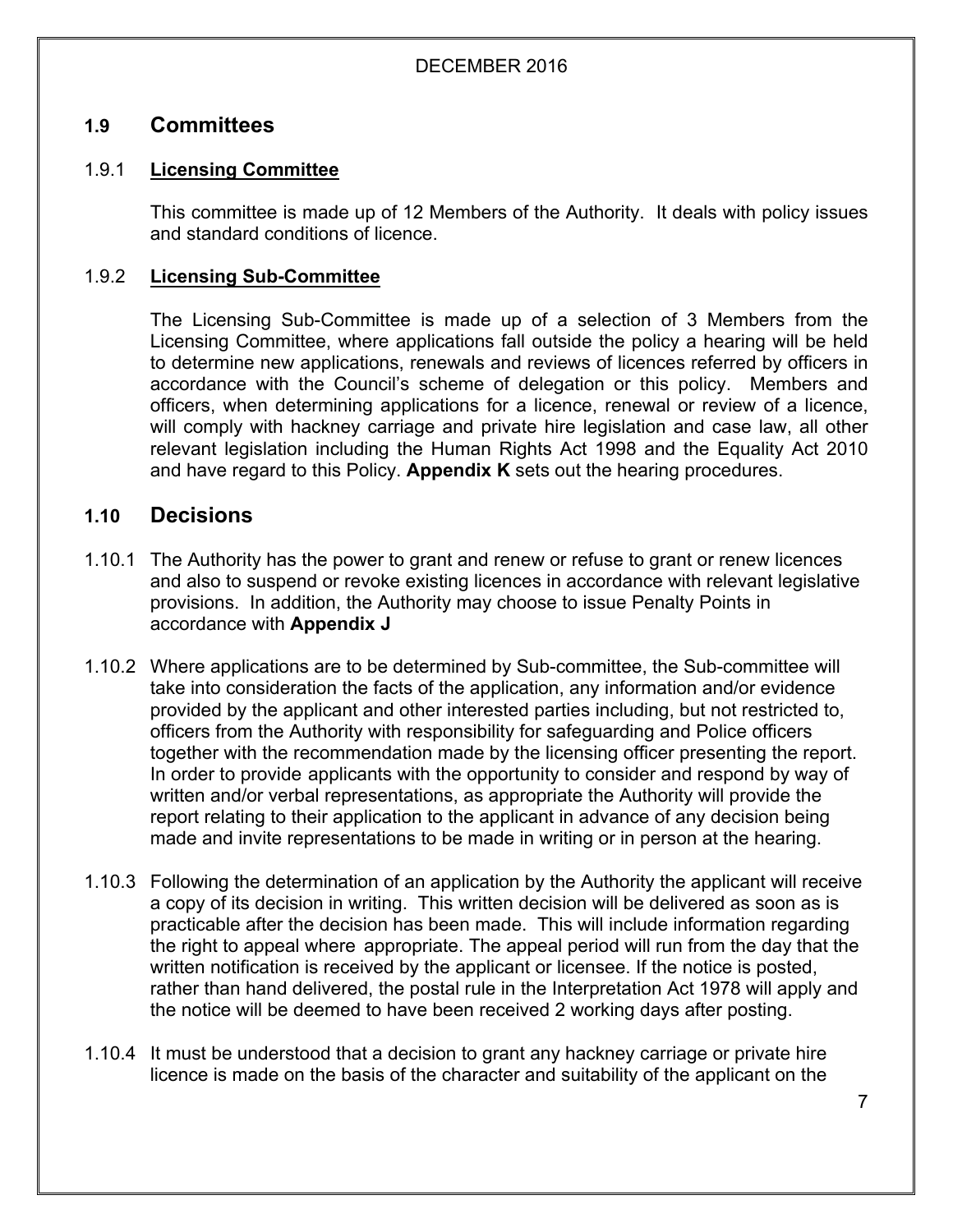particular facts of the case on the day of the decision (and in the case of vehicle licences, the condition of the vehicle). That status can be lost at any time in the future and the licensee must ensure that his/her conduct and the way he/she runs his/her business must remain of the highest standard to protect his/her licence and therefore his/her livelihood.

#### **1.11 Appeals**

1.11.1 Any applicant who is aggrieved by a decision of the Authority, with respect to a refusal to grant or renew a licence and or to suspend or revoke a licence, or by the imposition of conditions on a licence has a right of appeal to the Magistrate's court. In the case of a refusal to grant a hackney carriage licence, the right of appeal lies to the Crown Court. Any such appeal must be lodged with the Court in accordance with the relevant statutory provisions. The Authority strongly advises parties to promptly seek appropriate independent legal advice in such circumstances.

#### **1.12 Working in Partnership**

1.12.1 The Authority will work in partnership with other agencies to promote the policy objectives. However, it must be recognised that the Authority, as a primary regulator, will ensure that all relevant provisions relating to the effective administration of licensing functions are robustly enforced to protect the public.

#### **2.0 VEHICLES**

#### **2.1 Limitation of Numbers**

2.1.1 At present, the Authority does not limit the number of hackney carriages.

#### **2.2 Application Procedures**

2.2.1 The application procedures for hackney carriage or private hire vehicle licences are set out in **Appendix A.**

#### **2.3 Grant and Renewal of Licences**

- 2.3.1 Hackney carriage or private hire vehicle licences will be granted for 12 months from the date of grant, subject to the power to grant a licence for a shorter period, should this be appropriate in the circumstances, subject to the conditions set out in **Appendix B, C and D**
- 2.3.4 If the application with all supporting documentation is not submitted in time, the previous licence will expire and the applicant will have to make an application for a new licence not a renewal.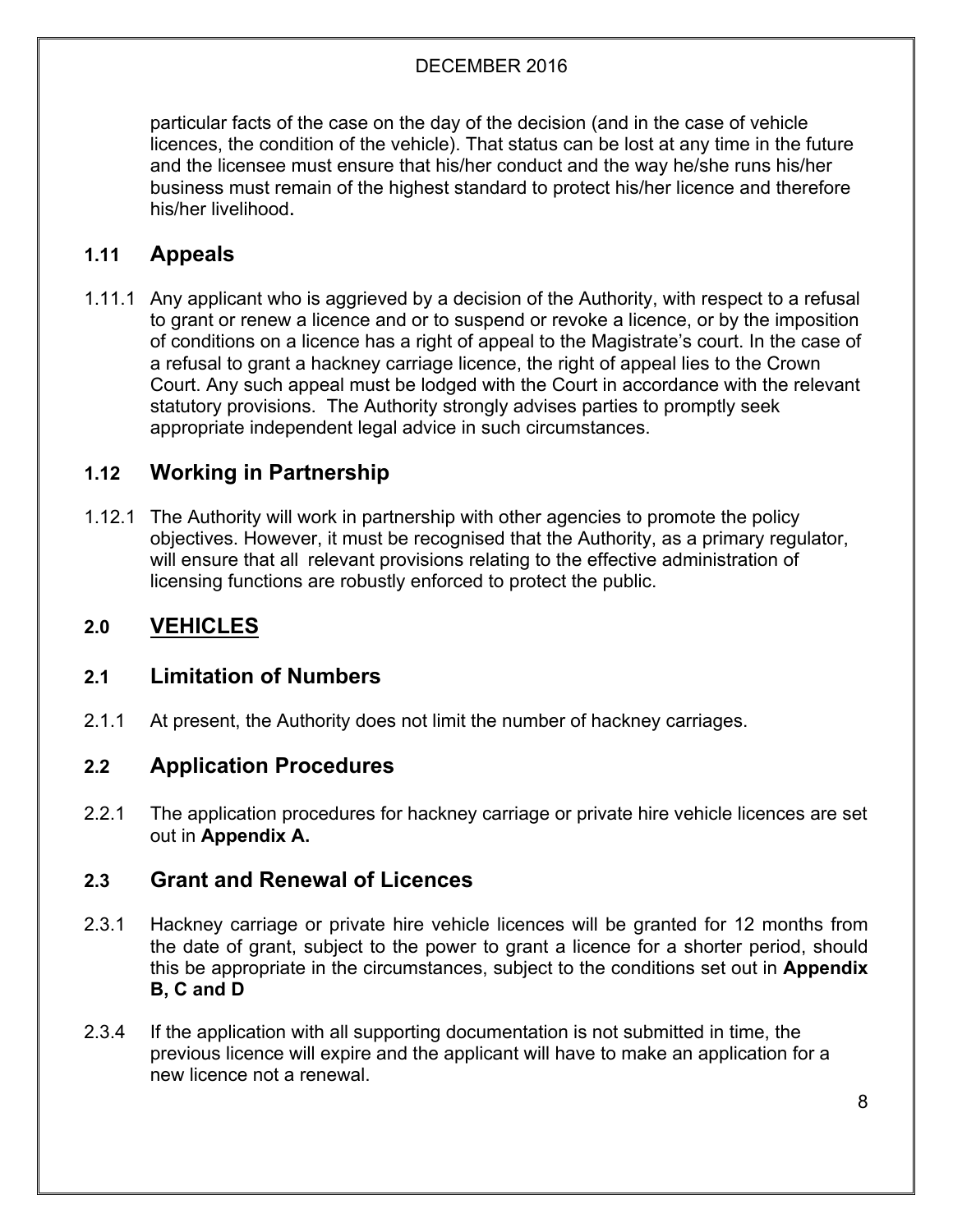#### **2.4 Exempt Vehicles**

Vehicles used by the following are not required to be licensed

- $\circ$  Funeral directors wholly or mainly for the purpose of funerals
- o Ambulances and voluntary vehicles as determined on application by the Authority which are used for community or charitable work
- o Vehicles used solely for the purpose of weddings

#### **2.5 Non-Standard Private Hire Vehicles**

Any Persons that offer any form of private hire vehicle with a driver to carry passengers will need to be licensed with the authority. These may include "Non-Standard PHV" "Novelty" "Executive" "Wedding" "Limousines" and "Classic" vehicles including chauffeur services, park and ride and airport travel etc. Courtesy vehicles are regarded as PHV's only if they are operating for hire and reward (i.e. a direct charge is made). The Licensing Authority requires the requisite licences to be in place for this service to be provided. **Appendix N** sets out the requirements to allow for a dispensation to be made with regards to displaying licence plates and/or door signs.

#### **2.6 Novelty/Speciality Vehicles**

The Authority considers the following types of vehicle to be "Novelty/Speciality Vehicles" when considered in the context of Licensing:

- o Limousines with less than 9 passenger seats;
- o Decommissioned emergency service vehicles;
- o Other converted vehicles used for special events

These vehicles can only be licensed by the authority if they have 8 or fewer passenger seats.

The Authority will have regard to the points below when considering the suitability of the vehicle, to be licensed as a Novelty/Speciality Vehicle.

It is noted those vehicles:

- o Do not normally overtake
- $\circ$  Are easily recognisable by the hirer
- o Are heavier and/or considerably longer than standard vehicles
- o Are converted or adapted vehicles
- o Generally travel at lower speeds than other vehicles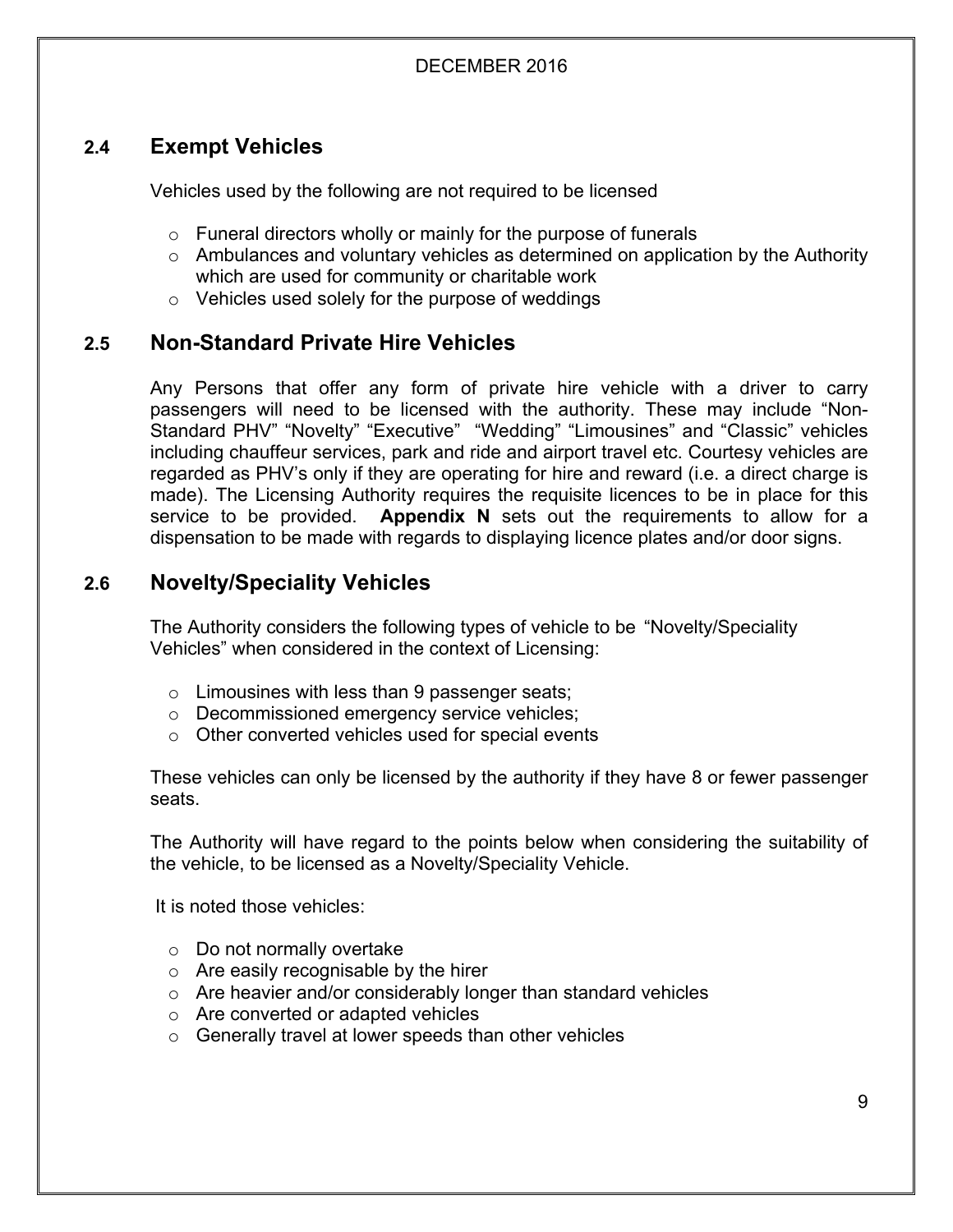When considering an application for a Novelty/Speciality Vehicle the Authority will have regard to existing specification, conditions and policies.

#### **2.7 Dispensation from Displaying Plates**

The Local Government (Miscellaneous Provisions) Act 1976 requires that a District or Borough Council must issue a private hire vehicle with an identify plate or disc and that the proprietor should not use, or permit the use of, that vehicle without displaying the plate as directed by the Council. The Act also gives a District or Borough Council the discretion to grant a proprietor a dispensation from displaying the licence plate on their licensed private hire vehicle.

- 2.7.1 Each application for a dispensation will be considered on its own merits. The overriding consideration will be public safety. The clear identification of a licensed vehicle is considered such a safety aspect, particularly when visiting such places as airports, seaports and the centre of large towns.
- 2.7.2 Vehicles with an existing licence that have received a written dispensation from the Authority are required to display a credit card size plate in the front window of the vehicle and a window sticker in the rear of the vehicle clearly stating they are licensed by the Authority. (If tinted rear windows are fitted to the vehicle and the sticker is not clearly visible a rear plate will have to be affixed to the vehicle). See **Appendix N**

#### **2.8 Relevance of Convictions and Cautions for Vehicle Licence Proprietors**

2.8.1 Vehicle Licence Proprietors and Operators will be required to provide a basic DBS Check which is not more than 1 month old on first application and on every renewal. **Appendix I**

#### **3.0 DRIVERS**

#### **3.1 Parallel Procedures**

- 3.1.1 The Authority will issue combined Hackney Carriage & Private Hire Drivers' Licences.
- 3.1.2 The sections below apply equally to private hire and hackney carriage drivers unless stated otherwise.

#### **3.2 Age and Experience**

3.2.1 In order to be licensed as a driver, an applicant must hold a full driving licence issued in the UK, Northern Ireland the European Community (EC) or one of the other Countries in the European Economic Area (EEA). The address on the driving licence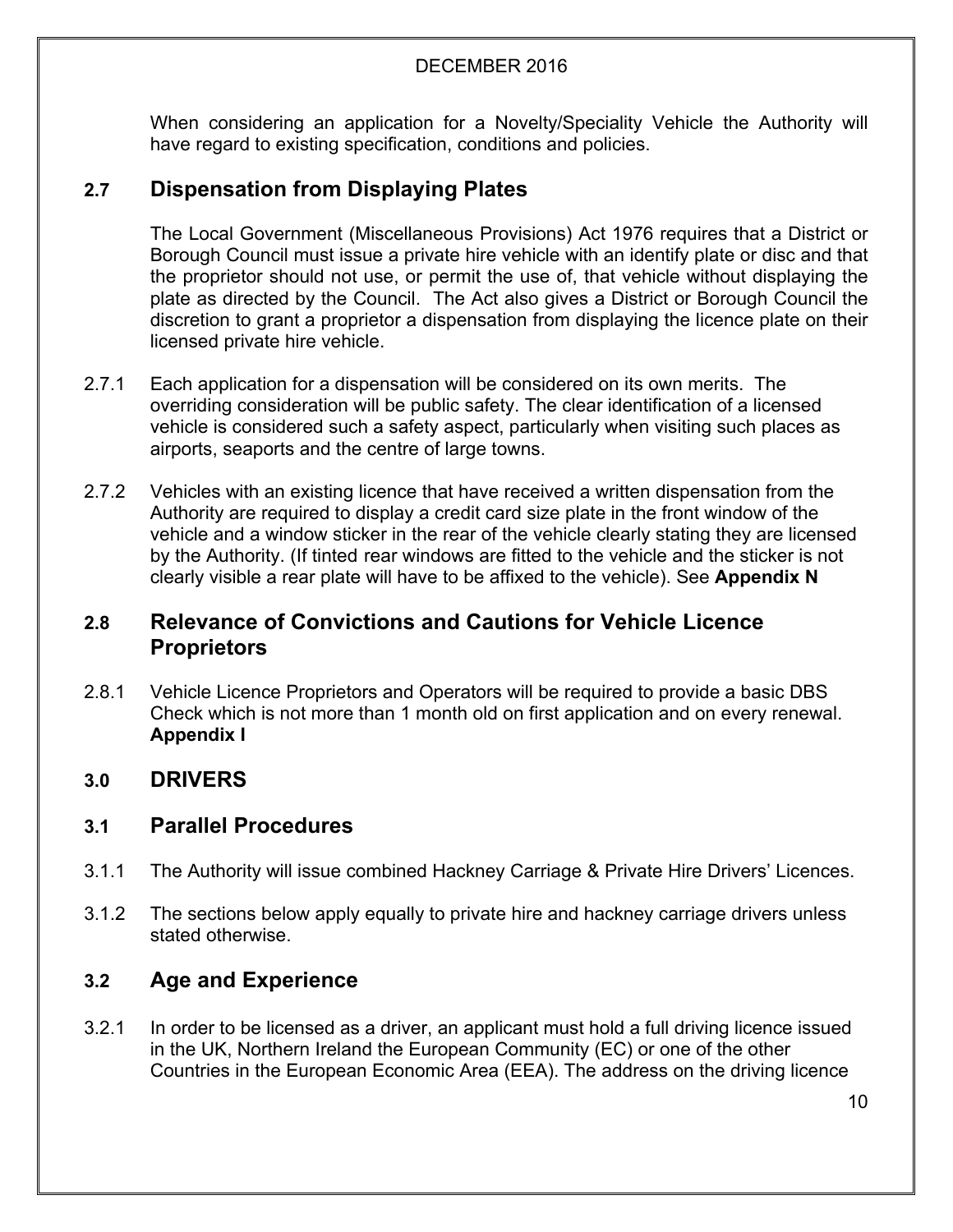must be the same as the address on the application form, which must be within the UK.

3.2.2 The Authority will not grant a licence to any persons who are under 21 years of age and have not held a full driving licence for a period of 1 year or longer.

#### **3.3 Driver Tests**

- 3.3.1 From implementation of the Policy all New Drivers are required to have a good working knowledge of the area for which they are licensed, this will be assessed by means of a local geography and A-Z test.
- 3.3.2 The Authority will not grant a licence to drive a vehicle unless the Sub-committee and the authorised officer is satisfied that the applicant is a Safe and Suitable.
- 3.3.3 In order to determine such fitness, applicants will be tested on the following skills fundamental to providing a quality service for passengers:
	- o Local geography;
	- o Hackney Carriage and Private Hire Licensing Law;
	- o Basic numeracy and literacy.
	- o Highway Code
	- o Safeguarding
	- o Questions on A-Z
- 3.3.4 The fee is non-refundable and will need to be paid per test or re-test, the procedures in relation to the above are set out in **Appendix G.**

#### **3.4 Medical Examination**

- 3.4.1 The Authority requires all drivers to undertake a medical examination by a registered practitioner to assess an applicant's fitness to drive a licensed vehicle before a licence may be granted. Such test will be at the applicants' expense. The medical examination must be carried out in line with the 'Assessing fitness to drive – A guide for medical professionals' issued by the DVLA. The DVLA Group 2 standard of medical fitness for professional drivers is required.
- 3.4.2 Existing licence holders aged between 21 65 years will be required to be examined and produce a medical certificate (DVLA group 2) every 3 years.
- 3.4.3 Existing or new licence holders aged 65 and over must be examined annually and produce a medical certificate (DVLA group 2)
- 3.4.4 The Authority may reasonably require any licensed driver to provide a further, current certificate of medical fitness to drive at any time, at the licensees' expense.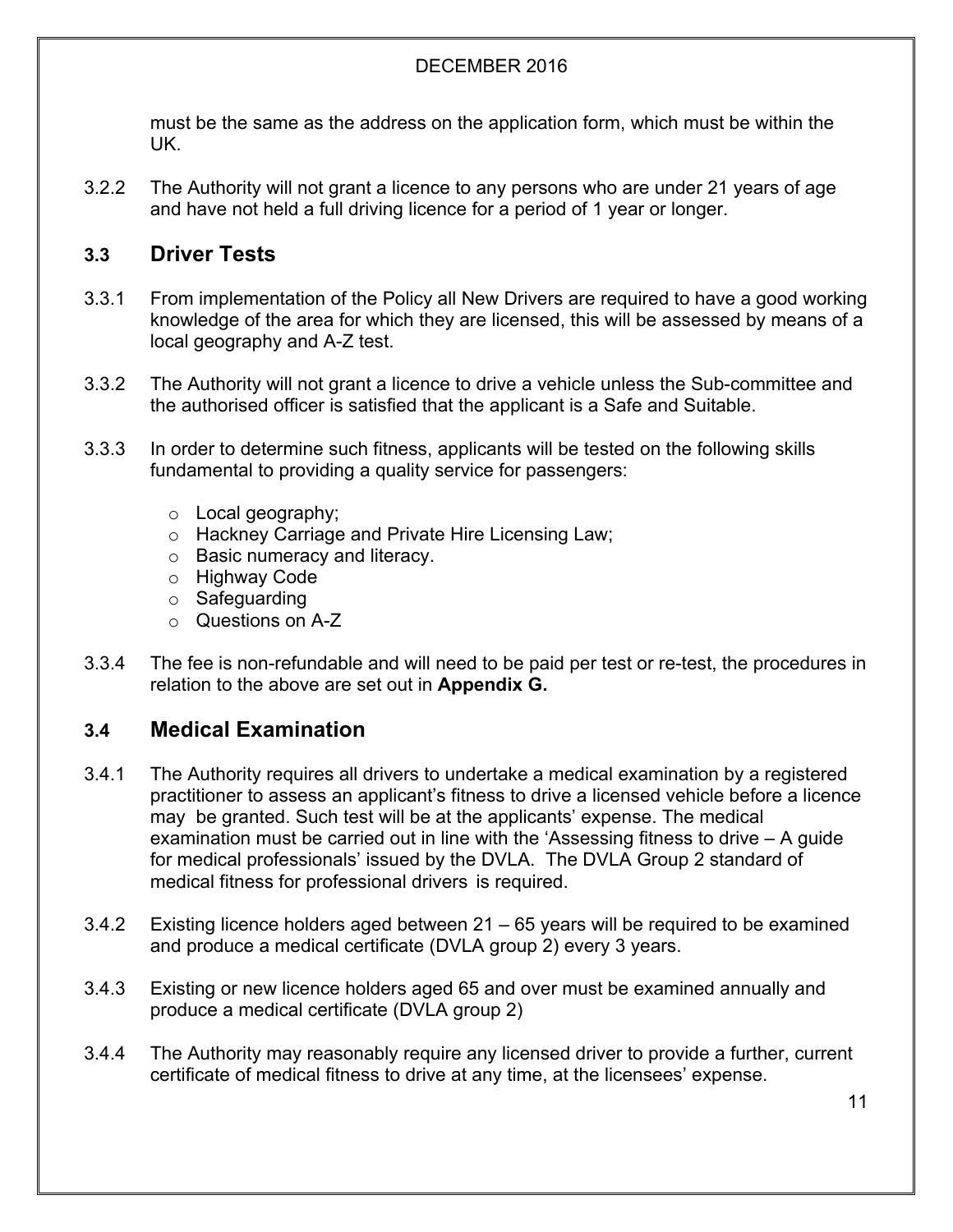- 3.4.5 Current holders of PSV and/or HGV licences, where the holder is able to produce proof of current medical examination (DVLA Group 2) within the previous 12 months or 3 years as appropriate depending on the age of the applicant (see above) will not be required to undergo a further medical examination on application.
- 3.4.6 Licence holders must notify the Authority immediately (i.e. within 1 working day) of any deterioration in their health, including eyesight, which may affect their driving capabilities.
- 3.4.7 Where there is any reasonable doubt as to the medical fitness of the applicant or an existing licensed driver, the Authority may require the applicant to undergo further medical examination at the cost of the applicant or licensee.

#### **3.5 Disclosure and Barring Service (DBS) Disclosures**

- 3.5.1 The Authority has a mandatory requirement to obtain an Enhanced DBS Check for drivers; this is considered an essential safety measure.
- 3.5.2 Applicants for licences are, therefore, required to disclose on their application form all convictions, including those that would otherwise have been regarded as spent under the Rehabilitation of Offenders Act 1974 for other purposes.
- 3.5.3 Failure to declare a conviction or other material fact may result in immediate suspension of the licence pending investigation.
- 3.5.4 Before an application for a driver's licence will be granted, the applicant must provide a current Enhanced Disclosure and Barring Service (DBS) check carried out via the Licensing Authority and in cases where the applicant has lived abroad for a period of 6 months or more from the age of 16 they must provide a certificate of good conduct from the embassy or consulate (as appropriate) for each such country of residence In addition checks will be made with Staffordshire Constabulary and the applicant will be required to complete a form to allow the Authority to obtain this information.
- 3.5.5 Applicants must apply for the DBS check through the Authority and will be charged an appropriate fee.
- 3.5.6 The Authority is bound by rules of confidentiality and will not divulge information obtained to any third parties. When the applicant for a DBS Disclosure receives a disclosure report to their home address, they will be required to provide the Authority with the **Original Certificate** within seven days.

#### **3.6 Relevance of Convictions and Cautions**

3.6.1 In relation to the consideration of convictions and cautions recorded against persons,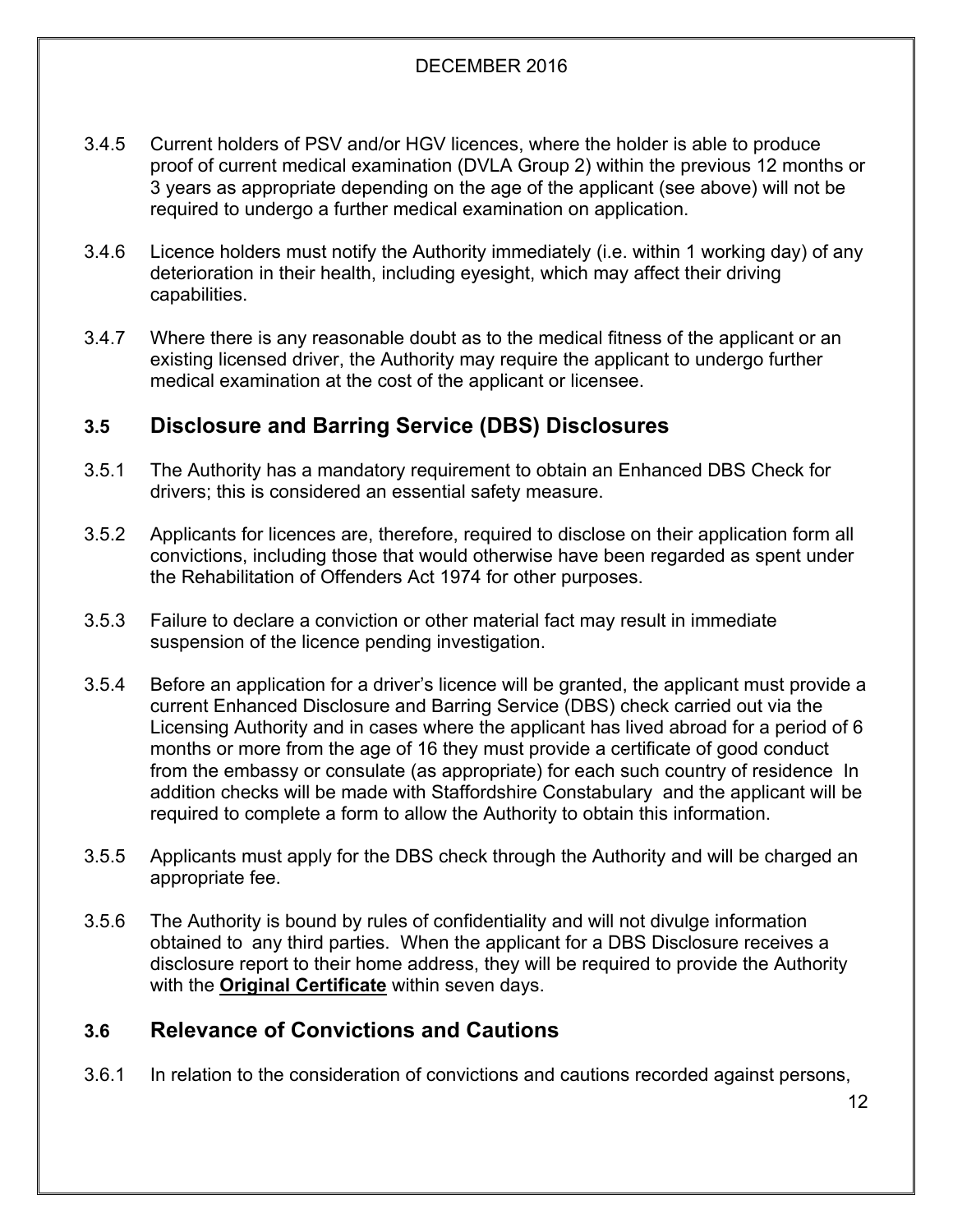The Authority will apply the policy set out in **Appendix I** 'Relevance of Convictions'.

- 3.6.2 The Authority has taken note of best practice guidance available in formulating this policy. While recognising there is a balance to be struck between rehabilitation of offenders and safety of the public it is considered that where there is a conflict, priority must be given to the duty of care placed on the Authority to safeguard members of the public and most especially those who are especially vulnerable and who may rely for their safety and well-being in the process adopted in the issue of licences.
- 3.6.3 Considerable trust is placed in the hands of licensed drivers who are entrusted at times to convey vulnerable adults and young children, transport valuable goods and charge the correct fare. Drivers may obtain knowledge of empty homes or properties that could be vulnerable to theft or burglary. Drivers also often carry passengers who are on their own. The expectation of the public is that licensed drivers should be honest, not violent, not under the influence of alcohol or any other intoxicating substance, and will get along with all sectors of the community and not be involved in criminal activity in any way and that is reflected in this Policy.

#### **3.7 Application Procedure**

- 3.7.1 An application for a combined hackney carriage and private hire driver's licence must be made on the specified application form. The application procedure is set out in **Appendix E.**
- 3.7.2 The Authority will consider each application on its own merits once the application form and supporting documents are complete, in accordance with **Appendix E.**

#### **3.8 Renewal of Licences**

- 3.8.1 Applications for renewal must be submitted at least 60 days prior to the expiry of the previous licence. It is the responsibility of the applicant to ensure all applications are submitted in time with all supporting documentation, as set out in the driver licence conditions in **Appendix E.**
- 3.8.2 If the application with all supporting documentation is not submitted 60 days the driver will not be authorised to drive a hackney carriage or private hire vehicle, once the previous licence expires. If the previous licence expires before a renewal is made, the applicant will have to make an application for a new licence, not a renewal.

#### **3.9 Convictions**

3.9.1 Licensed drivers and operators, who are convicted of any criminal convictions Including motoring offence, fixed penalties, civil injunctions, restraining orders must disclose the conviction and the penalty involved to the Authority within 2 working days.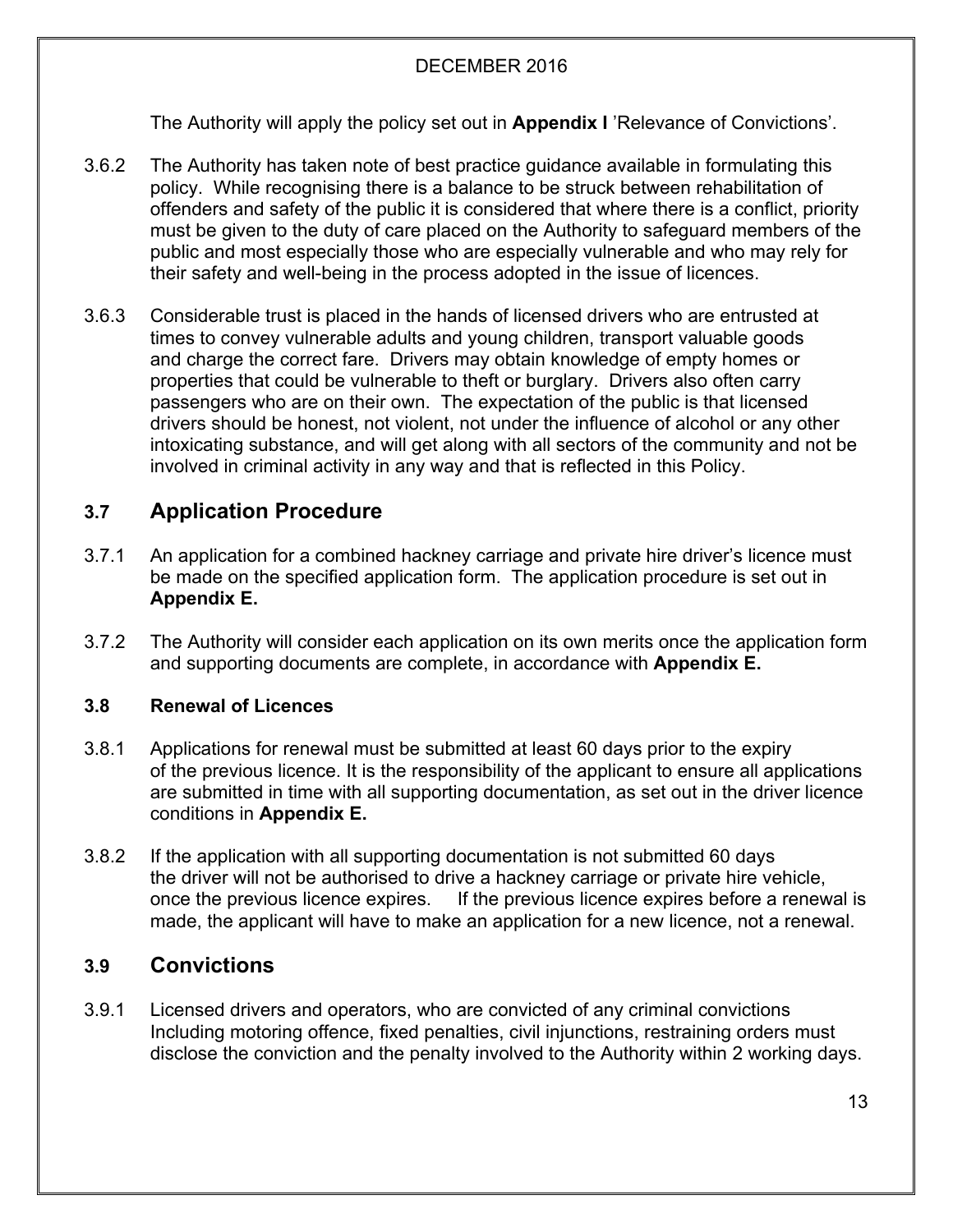3.9.2 Breaches of the relevant licence conditions or convictions, cautions or orders for restorative justice imposed during the relevant licence term will be dealt with following the general principles set out in **Appendix I.**

#### **3.10 Conditions of Licence**

3.10.1 It is considered that the Code of Conduct set out in **Appendix F** is reasonable necessary and appropriate for all licensed drivers.

#### **4.0 Private Hire Operators Requirements and Obligations**

- 4.1 Any person who operates a private hire service must apply to the Authority for a private hire operator's licence. "Operate" means to make provision for the invitation or acceptance of bookings for private hire vehicles in the course of business. (Hackney carriage proprietors who take bookings for hackney carriages (pre-booked hackney carriage work) or other persons who take bookings for and then dispatch hackney carriages do not require private hire operator's licences).
- 4.2 The objective in licensing private hire operators is ensuring the safety of the public, who will be using operators' premises, vehicles and drivers arranged through them.
- 4.3 A private hire operator must ensure that they only take bookings for, and dispatch private hire vehicles licensed by Staffordshire Moorlands District Council and that the vehicles are only driven by private hire drivers which also hold a licence issued by Staffordshire Moorlands District Council, unless the work is contracted out in accordance with the Deregulation Act 2015 and Sections 55A and 55B of the Local Government (Miscellaneous Provisions) Act 1976. If the work is sub-contracted, the subcontractor must still use vehicles and drivers licensed by the same authority that licences the subcontractor.
- 4.4 Applications for operator's licences must be made on the prescribed form, together with the appropriate fee. An officer acting under delegated powers will then decide whether the applicant is a Safe and Suitable to hold an operator's licence where the application falls outside of the policy this will be dealt with by the Sub Committee.

#### **5.0 Criminal Record Checks**

- 5.1 Before an application for a private hire vehicle operator's licence will be considered, the applicant must provide a current (dated within one month ) Basic Disclosure of Criminal Convictions and in addition for overseas applicants a certificate of good conduct from the relevant embassy.
- 5.2 If any convictions are disclosed the Authority will apply the policy set out in **Appendix I**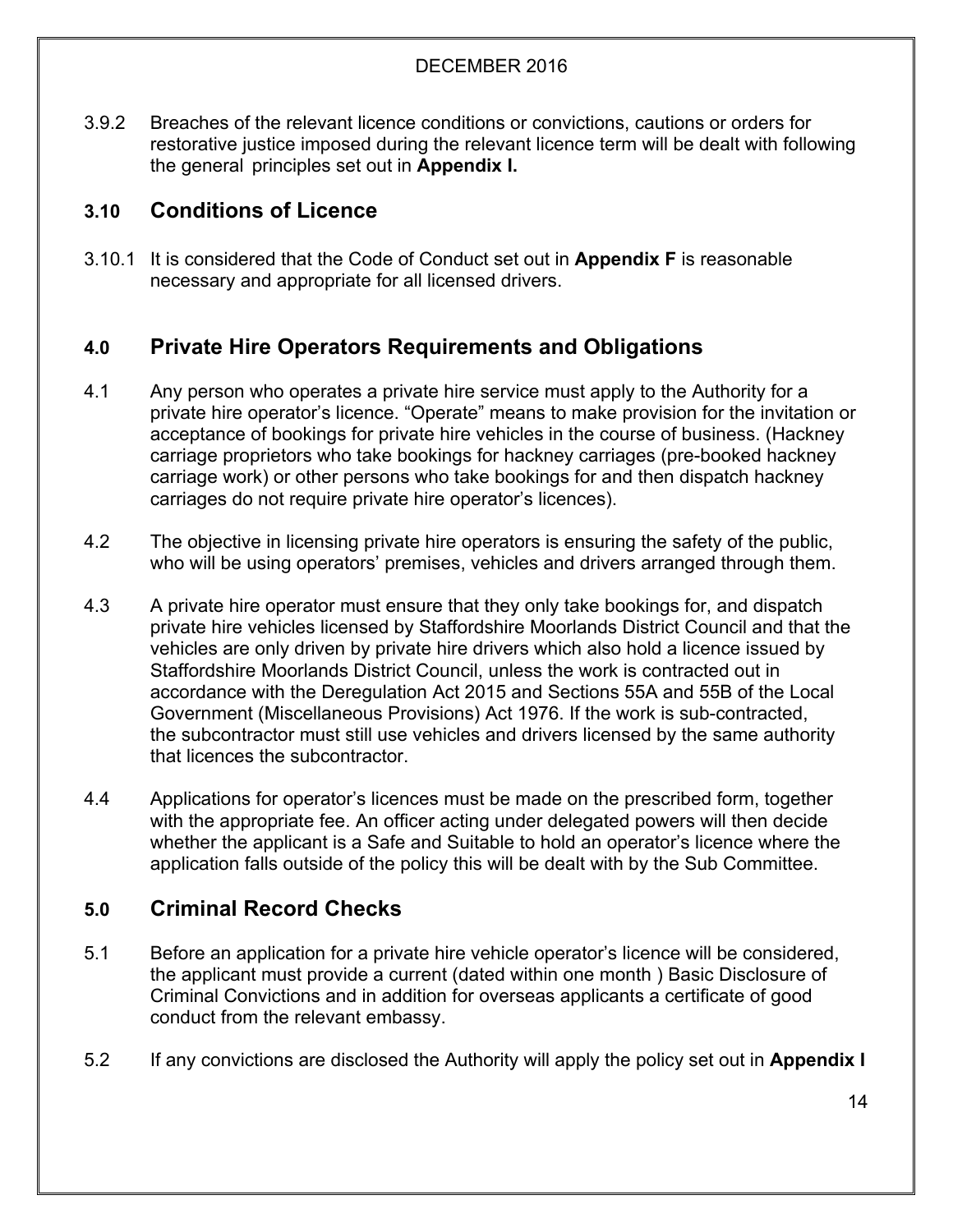under relevance of Convictions.

#### **6.0 Conditions for Operators**

The conditions set out in **Appendix H** are considered reasonably necessary in order to exercise control, vigilance and enforcement over private hire operators in the Borough and will apply to all operators' licences.

#### **7.0 Licence Duration**

- 7.1 Successful applicants will normally be granted a private hire operator's licence for 5 Years unless the Authority considers there is good reason not to do so. If an operator wishes to be granted a licence for 1 year this will be considered.
- 7.2 It is the licence holder's responsibility to ensure that their operator's licence is renewed appropriately. The operator must apply to the Authority in writing on the appropriate application form together with any accompanying documents at least 21 days before the expiry of the current licence if he/she requires the licence to be renewed for a further period.
- 7.3 If the application with all supporting documentation is not submitted 21 days before expiry, the operator will not be authorised to operate their business, once the previous licence expires. If the previous licence expires the applicant will have to make an application for a new licence, not a renewal.

#### **8.0 Operating Base**

8.1 The operator's licence will specify the address from which the operator will operate. This must be within the area of Staffordshire Moorlands District Council. Operate means 'to make provision for the invitation and acceptance of bookings for a private hire vehicle', and the Authority considers that the meaning of making provision for the invitation and acceptance of bookings means the premises where the day to day business is conducted, where bookings are physically taken and recorded and where the physical and/or electronic records are kept and can inspected. The specified Operators base premises must have a unique and dedicated local prefix number (01538), (01782) telephone number. Free phone numbers, lo-cost, premium and mobile numbers will have to be registered to the operating base (and evidence submitted to the authority) these telephone numbers must be used for bookings. Existing Operators will be expected to comply with the new licence conditions set out in this policy upon renewal.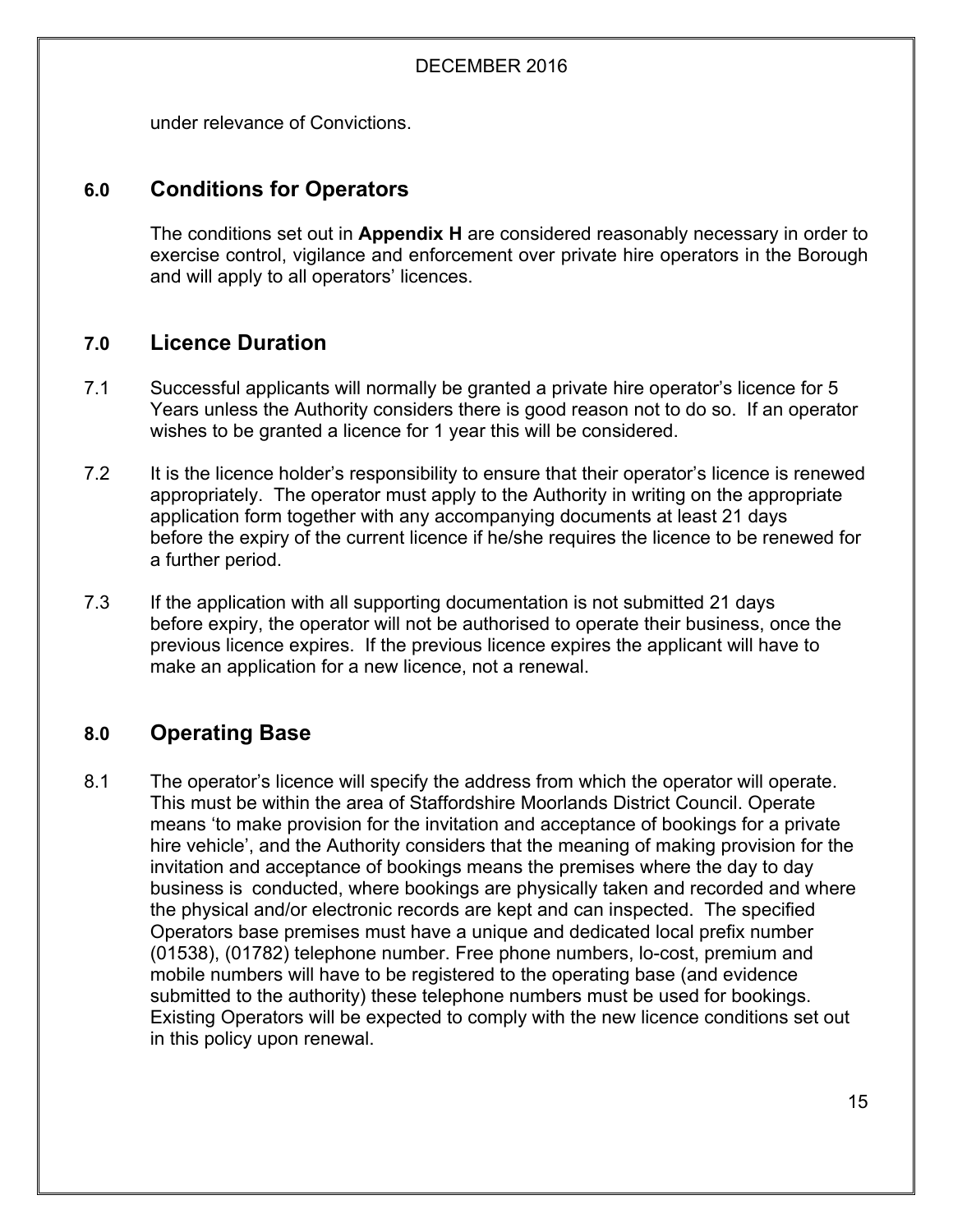- 8.2 The operator's licence is a personal or company licence and is not transferrable between individuals. Any change of operating address within the Borough must be notified to the Authority at least 7 days before the date of the change, and a new licence showing the new address will be issued and a charge will be made in accordance with our fees and charges.
- 8.3 To operate a private hire business from any premises, planning permission for such business use is normally required. All applications for an Operator's Licence are forwarded to the relevant planning department. It is the applicant's responsibility to ensure that any necessary planning permissions are in place and failure to do so may result in planning enforcement action being taken and if such permission is not obtained the temporary suspension or permanent withdrawal of the operator's licence until alternative authorised premises are in place.

#### **9.0 Bases outside the Authority's Area**

9.1 It is a statutory requirement as well as a condition of a private hire operator's licence that the licensee operates from premises within the district of the Authority. The Authority will not grant any operator's licence where the operating base is outside the boundary of the District. This is to ensure both compliance with the legislation and that proper regulation and enforcement measures may be taken.

#### **10.0 FARES**

#### **10.1 Hackney Carriage**

10.2 Hackney carriage fares fixed by the Authority are a maximum, and a lower fare can be negotiated between the passenger and driver."

#### **11.0 Prescribed Rates**

11.1 The driver of a hackney carriage vehicle, whether by agreement or otherwise, must not charge any fare greater than the rate prescribed by the Authority for a journey within the Staffordshire Moorlands District.

#### **12.0 Table of Fares**

12.1 A table of authorised fares will be provided to each hackney carriage proprietor which must be displayed in each vehicle so that it is easily visible to all hirers.

#### **13.0 Review**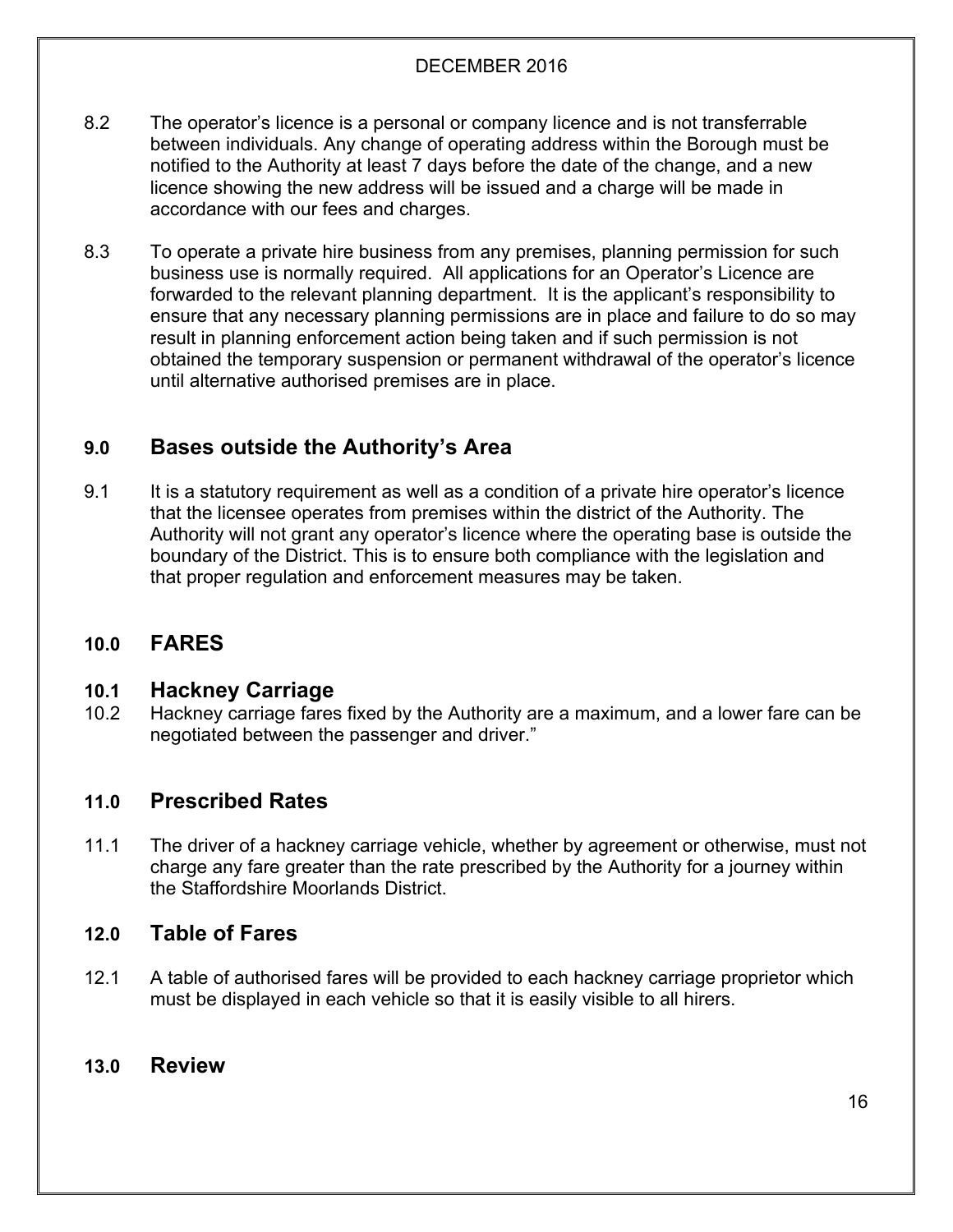13.1 Fare rates are reviewed on a regular basis by the Authority and also on application by the Trade.

#### **14.0 Receipts**

14.1 All licensed drivers must, if requested by the passenger, provide him/her with a written receipt for the fare paid.

#### **15.0 Private Hire Fares**

- 15.1 Private hire fares may be determined by the private hire operator that takes the booking. The operator of a private hire vehicle may make their own agreement with the hirer as to the fare for a particular journey.
- 15.2 Private hire vehicles may have a calibrated meter in which case a table of applicable fares must be displayed.
- 15.3 Private hire vehicles will also be required to display a sign (as determined by the authority) on the rear doors of the vehicle stating 'Insurance invalid unless you pre book this vehicle with a private hire firm'.

#### **16.0 Disciplinary and Enforcement Measures**

16.1 The Authority has a responsibility to ensure that all drivers, owners and operators of vehicles adhere to high standards as required by the legislation, byelaws and conditions set out in the appendices. The Authority will endeavour to do this in a consistent and transparent manner.

#### **17.0 Enforcement**

- 17.1 To encourage responsible hackney carriage/private hire businesses, the Authority will operate a firm but fair disciplinary and enforcement regime. The penalty points scheme will be introduced with a view to balancing the promotion of public safety with the need to permit individuals to safeguard their livelihood without undue interference**. (The Penalty Point Scheme is set out in Appendix J)**
- 17.2 The Authority will liaise with other bodies in carrying out its enforcement procedures, including officers of other Local Authorities and Police Forces.
- 17.3 Enforcement will be carried out in accordance with the policy and procedures set out in **(Appendix J)**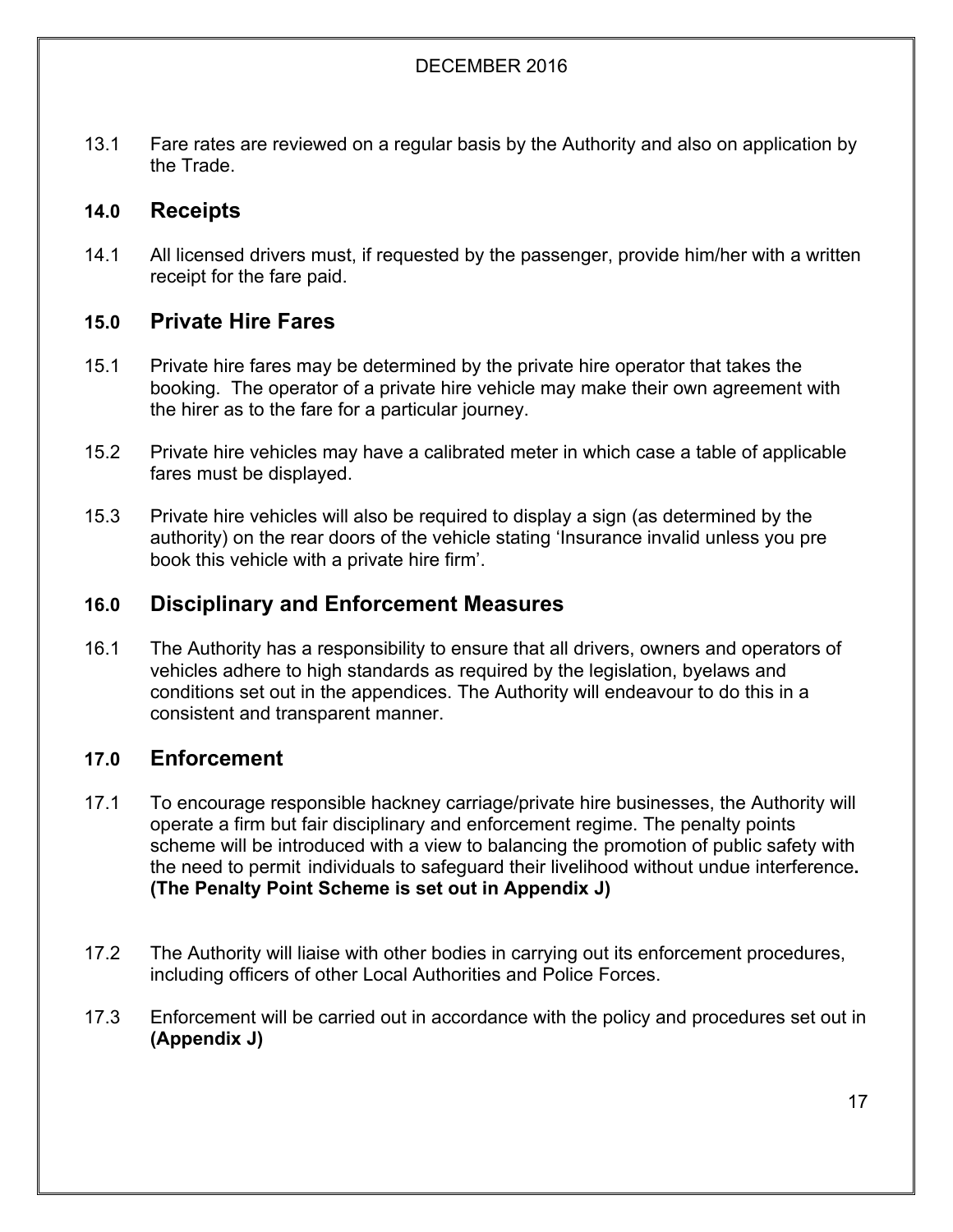#### **18.0 Disciplinary Hearings**

18.1 Disciplinary hearings will deal with matters for example such as penalty points, breach of licence conditions and code of conduct which could result in the revocation or suspension of a licence or vehicle, in these cases matters will be referred to the Authority's Licensing Sub Committee. The Sub-Committee will consider whether the individual is safe and suitable to hold a licence, and take necessary action appropriate to the circumstances. The procedures for Sub-Committee hearings are set out in **(Appendix K)**

#### **19.0 Range of Powers**

*.*

- 19.1 The Authority may take any of the steps below:
	- o prosecution;
	- o revocation of the licence;
	- o suspension of the licence;
	- o refusal to renew or issue a licence;
	- o add or remove conditions;
	- $\circ$  issue of warnings/notices in accordance with the penalty points scheme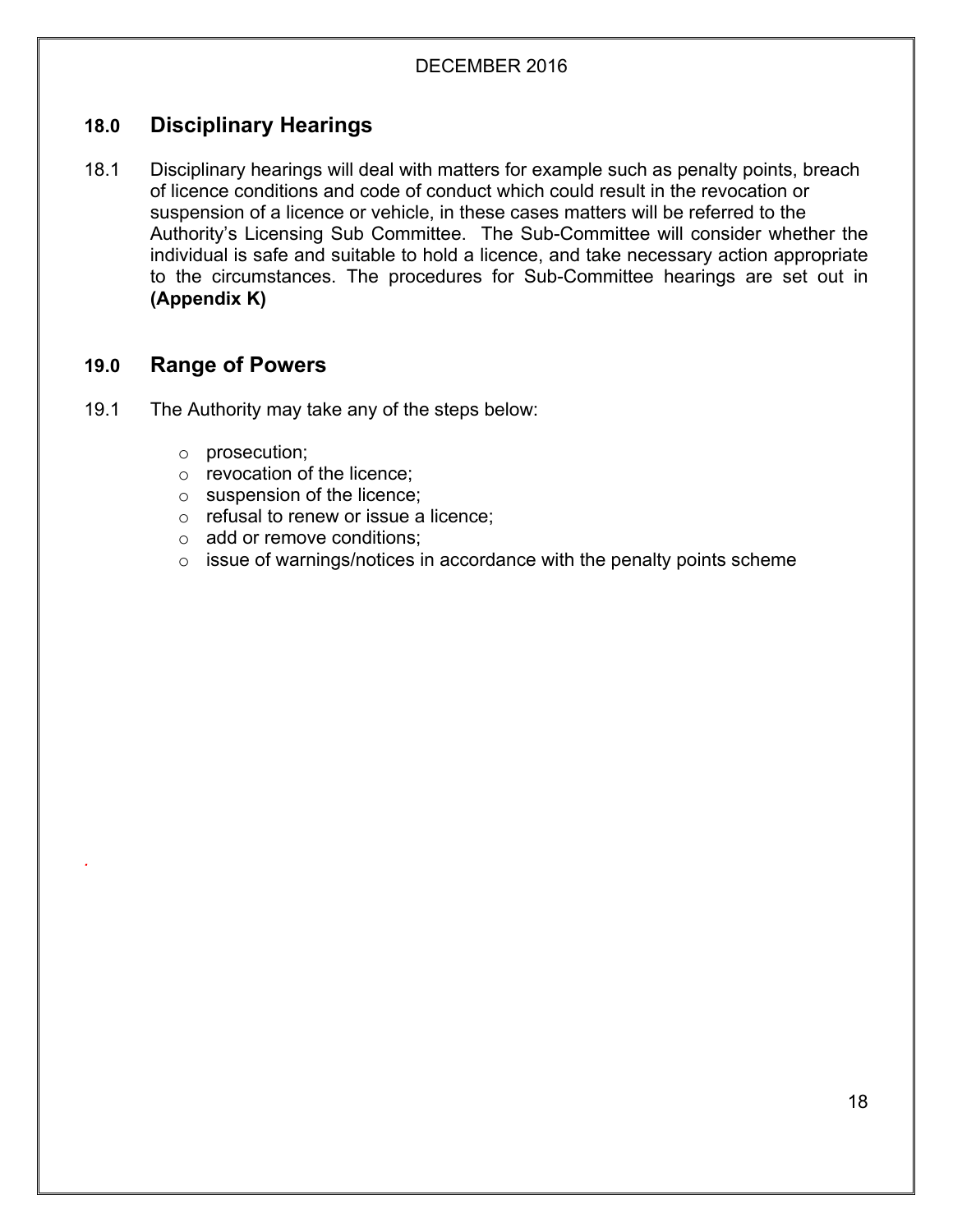## **APPENDIX (A) THE CONSIDERATION OF APPLICATIONS**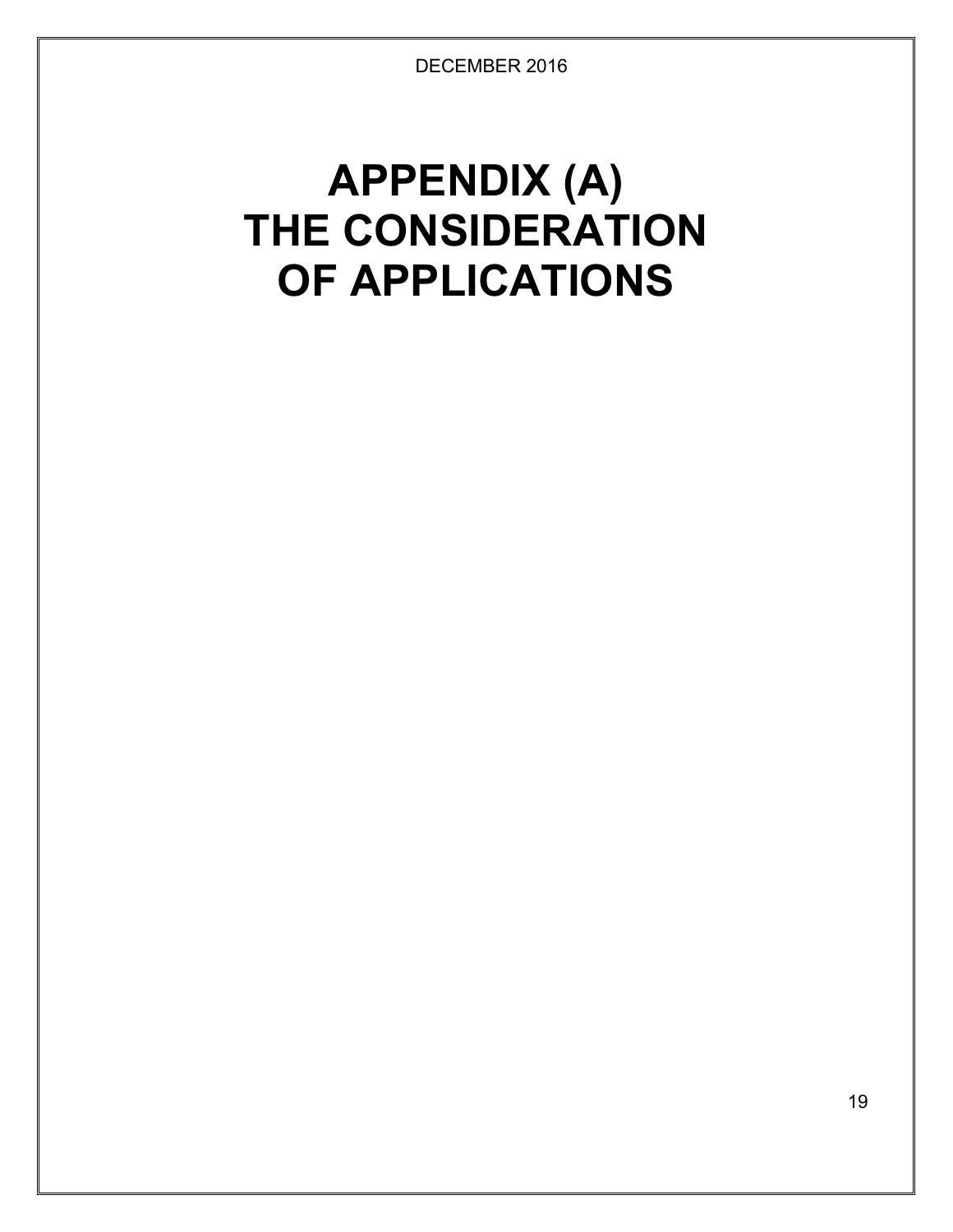#### **APPENDIX A**

#### **THE CONSIDERATION OF APPLICATIONS**

- 1. Upon receipt of a properly completed application form together with all the information required with it, an officer of the Licensing Section of the Authority will consider the application. Where the application is incomplete, it will not be considered until all the missing details or documents are supplied.
- 2. An applicant who fails to meet all required tests, conditions and standards will not be deemed a safe and suitable person and the application for a licence will be refused.
- 4. Successful applicants will be notified in writing and issued with the appropriate licence. Those who are granted drivers' licences will be issued with a driver's badge, which remains the property of the Authority and must be surrendered when the driver licence lapses or at any earlier time if so required by an authorised officer acting reasonably when he/she believes a serious contravention of the policies may have occurred. It must be displayed or worn at all times whilst the driver is driving a licensed vehicle.
- 5. Where the authorised officer is not satisfied, on the information before him/her, that the applicant should be granted a licence, the matter must be referred to the Licensing Sub-Committee for a decision. The applicant will be advised of the date, time and venue of the Licensing Sub-Committee at which the application will be considered and the applicant will be invited to attend, accompanied by a representative if desired.
- 6. At the Licensing Sub-Committee meeting, the Authority members present will receive a report from a representative of the Licensing Team, and shall then hear representations from the applicant and may ask any questions of the applicant or the Authorities officers before deciding upon whether a licence should be granted. The applicant will be told of the outcome immediately unless in the circumstances this is not possible and the decision will be confirmed in writing.
- 7. Unsuccessful applicants will be informed of their right to appeal against the decision to the Magistrates' Court (or Crown Court in the case of a refusal to grant a hackney carriage proprietors licence) within 21 days of receipt of the written notice of refusal of the application.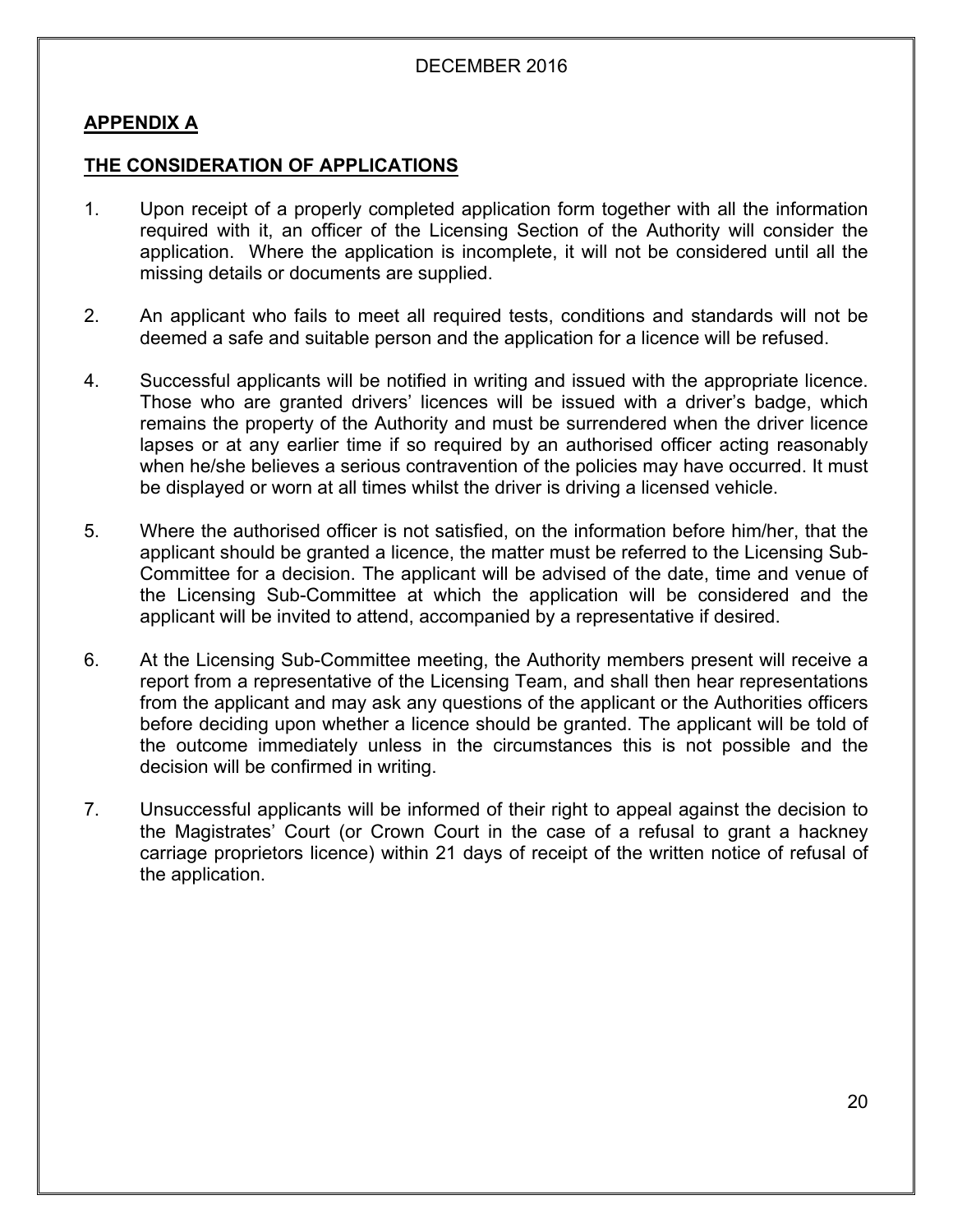## **APPENDIX (B) VEHICLE LICENCE SPECIFICATIONS AND APPLICATION PROCEDURE**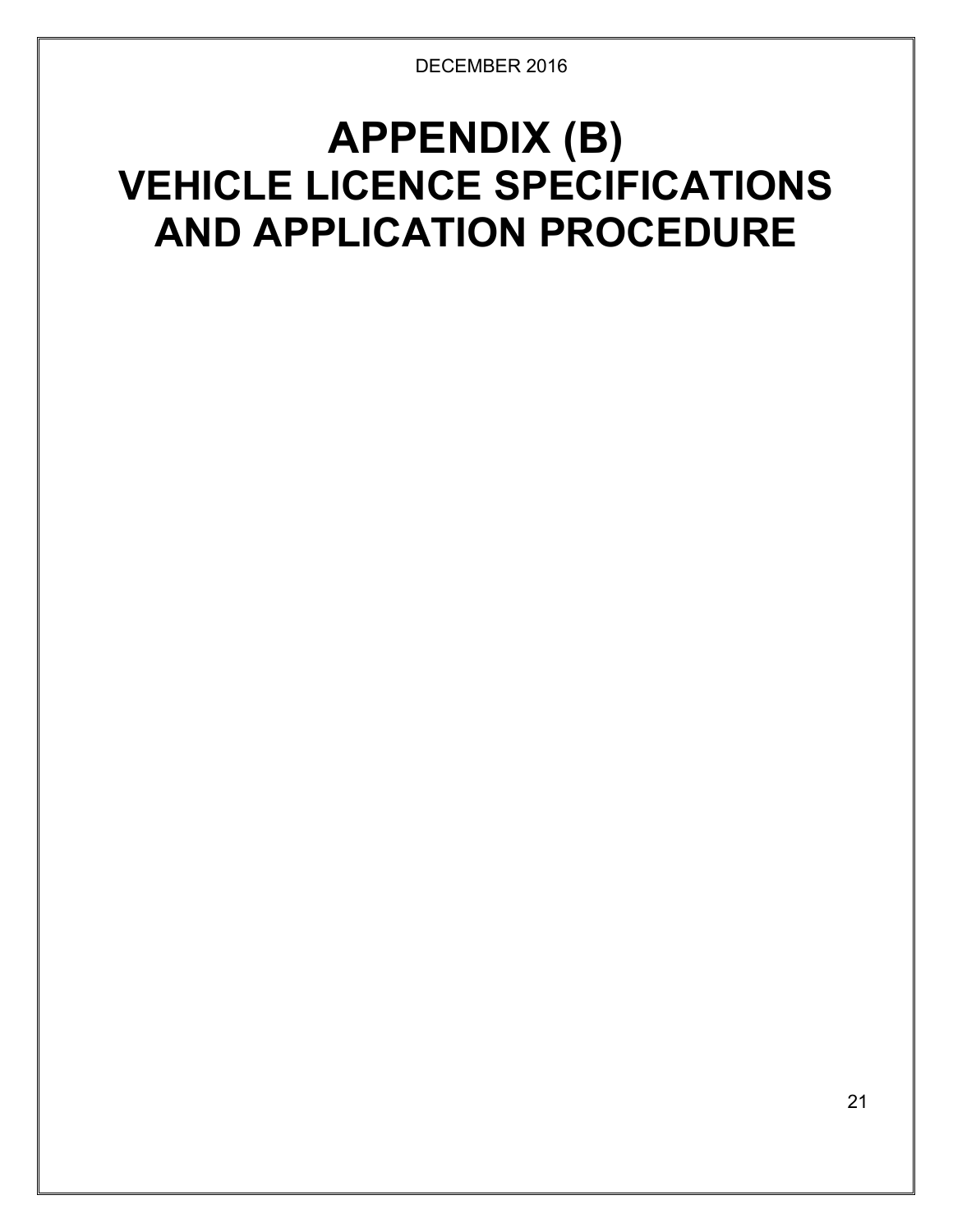#### **APPENDIX B**

#### **VEHICLE LICENCE SPECIFICATIONS AND APPLICATION PROCEDURE**

- 1. The Authority will not issue a licence until they are satisfied that the vehicle has a valid MOT certificate issued one month prior to the application being submitted.
- 2. When presenting an application, the following documents **MUST** accompany the application form –
	- o **REGISTRATION DOCUMENT** which must show the registered keeper(s), or a bill of sale which clearly states details of the vehicle, the vendor and purchaser;
	- o **INSURANCE CERTIFICATE OR COVER NOTE** applicants may be required to produce further evidence on or before the expiry of the cover note;
- 3. In every application, the full name and address shall be given of
	- $\circ$  the person applying for a licence;
	- o every owner or part owner of the vehicle;
	- $\circ$  any person concerned, either solely or in partnership with any other person, in the keeping, employing or letting to hire of the vehicle;
- 4. When the owner is an incorporated body, the full name/company name and registered office address shall be given.
- 5. Any person who knowingly omits the name of any person who is a proprietor or part proprietor of such vehicle, or who is concerned in the keeping, employing or letting for hire of such vehicle may be liable to further action by the Authority. Vehicle Licence Proprietors and Operators will be required to obtain a basic DBS certificate (available from Disclosure Scotland) on new and renewal applications.
- 6. The names that appear on the declaration of ownership will be entered on to the hackney carriage/private hire vehicle licence and in every such licence shall be specified the name and surname and place of abode of every person who is a proprietor or part proprietor of the hackney carriage/private hire vehicle in respect of which such licence is granted.

#### **7. General**

All licensed vehicles shall comply in all respects with the requirements set out by specifications as appropriate for the type of vehicle (hackney carriage or private hire including Non Standard Private Hire Vehicles). This is in addition to all requirements of the Road Traffic Legislation, which relates to all motor vehicles.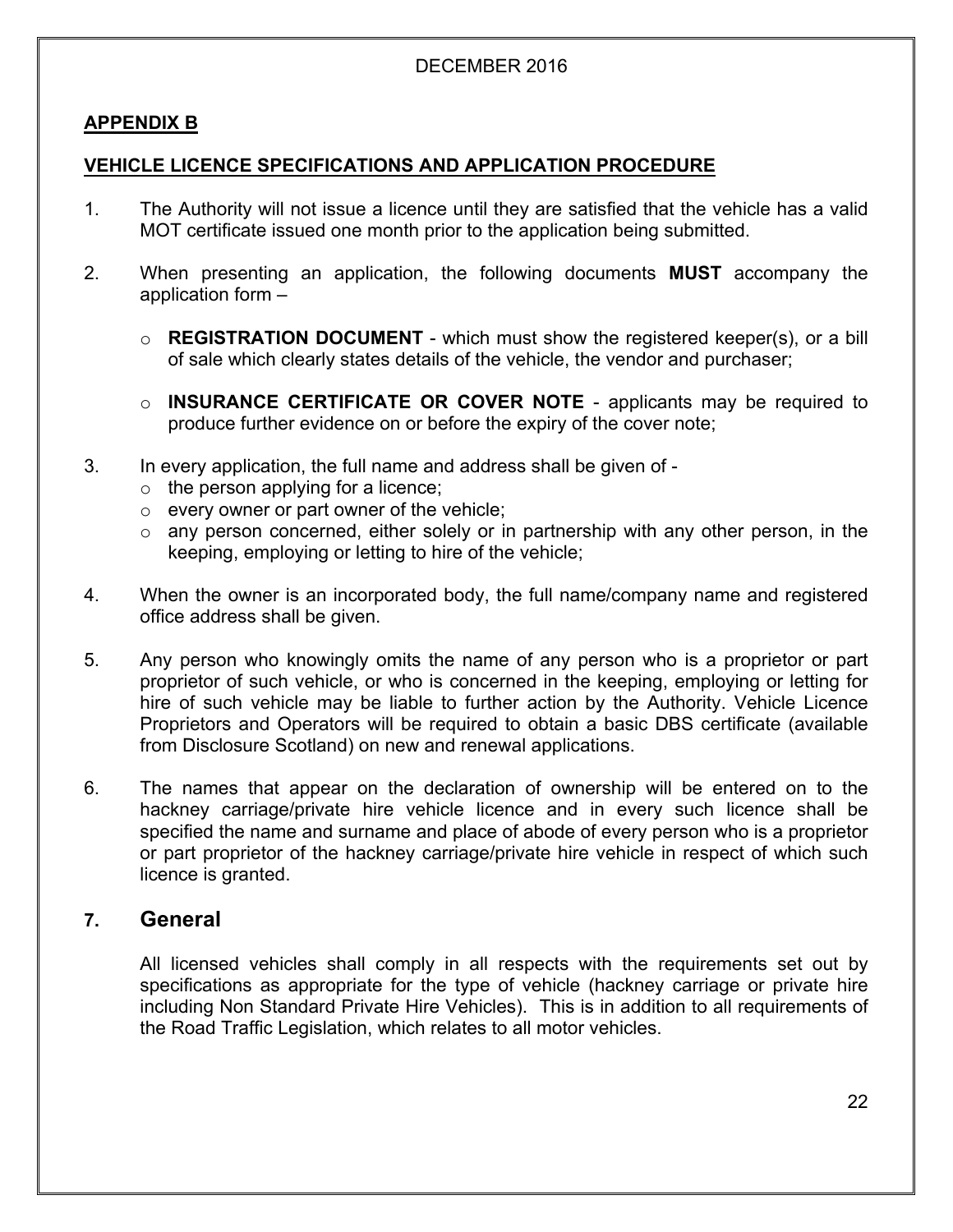- 7.1 All vehicles shall have an appropriate "type approval" which is either a
	- o European Whole Vehicle Type approval;
	- o British National Type approval; or
	- o British Single Vehicle approval.
- 7.2 All vehicles shall be either a purpose built hackney carriage, four or five door saloon, hatchback or estate or a multi-passenger vehicle, or motorcycle. Private hire vehicle shall not be of a purpose built hackney carriage (black cab) type.
- 7.3 All new vehicles presented for licensing must have no damage affecting the structural safety of the vehicle and have no more than **75,000 miles** on the Odometer along with a valid MOT certificate which has been issued no more than one month prior to the application being submitted.
- 7.4 The Authority will not licence vehicles which carry a Q Registration or a V23. Q plates are issued by the DVLA when Identity of a vehicle cannot be established, V23 is when the vehicle has been involved in an insurance claim and has been written off.

#### **8.0 Advertising and Livery**

#### **8.1 Operator Advertising**

8.1.1 Advertising on or in the vehicle will be limited to the operator's company name, logo and telephone number/website/email address (along with details of fares scales or discounts offered). All Private Hire Vehicles will be required to clearly display the operators name on the outside of the vehicle.

#### 8.2 **Other Advertising**

8.2.1 Any other advertising on or in the vehicle will only be permitted with the express consent of the Authority and will be limited to the side panels of a vehicle only. The advertising of alcohol or related products, gambling/betting and sexual entertainment venues or other hackney carriage/private hire organisations is strictly prohibited.

#### 8.3 **Livery**

8.3.1 **From 1 st January 2017** all applications for a new Hackney carriage proprietors licence, or a replacement vehicle on an existing Hackney carriage proprietors licence (where the vehicle is either being replaced as a result of the proprietor's wishes or because it has reached the specified mileage limit), must relate to a vehicle which **must display a large decal on the bonnet and also the front passenger and driver doors stating "Staffordshire Moorlands District Council Licensed Hackney Carriage Vehicle", the first set of decals will be provided by the Authority, additional decals will be recharged on a cost recovery basis**.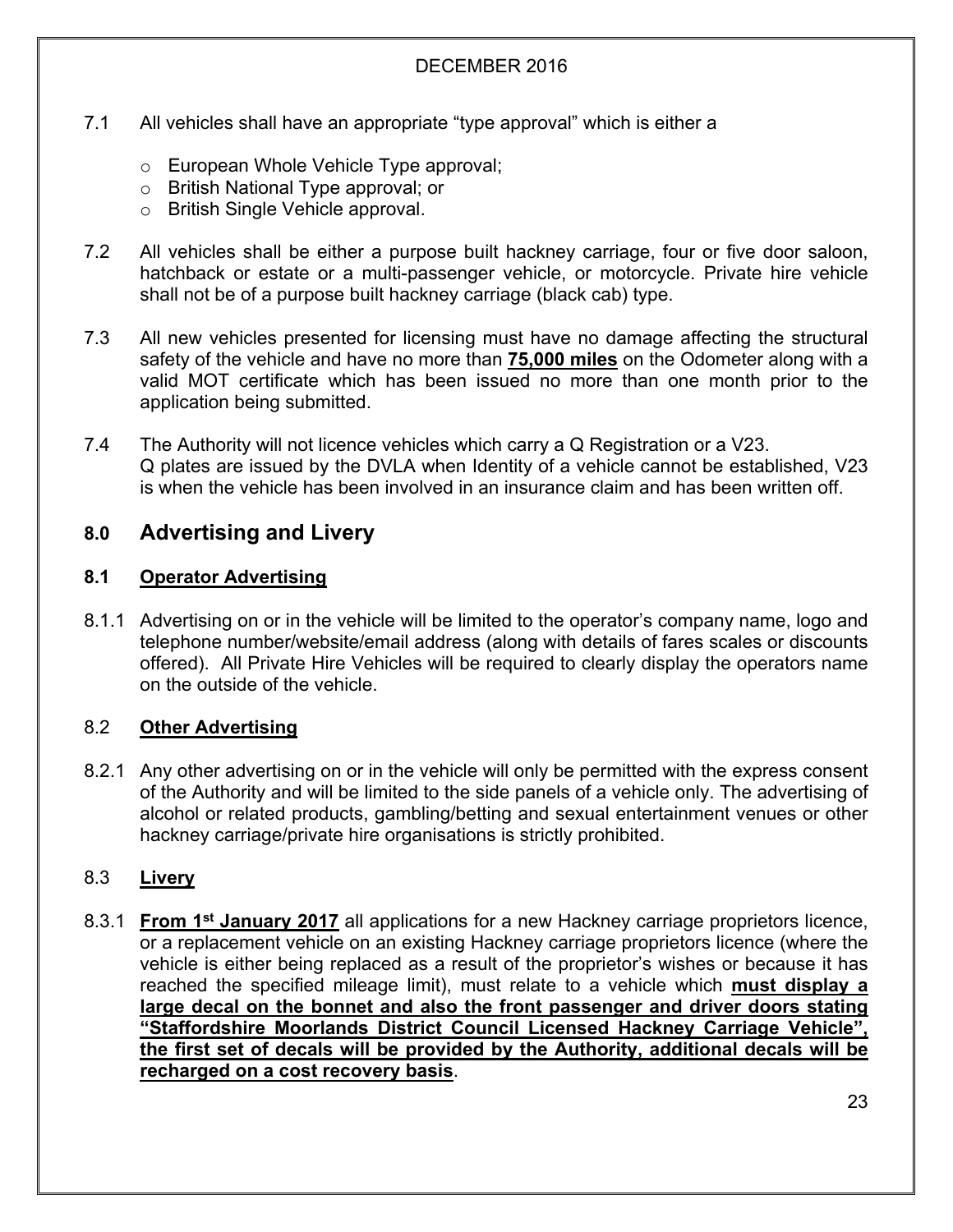8.3.2 Vehicles used as substitute hackney carriages for reasons of disrepair and/or accident need not comply with the standard livery above, for a maximum period of 1 month from the date of the grant of the licence to that vehicle. After that month the matter will be reviewed by the authority and either a further period of exemption will be allowed or the vehicle must accord with the requirement for hackney carriages.

#### **9.0 Security, CCTV and Tracking Devices**

- 9.1 It is not considered that such measures should be compulsory at this time. The hackney carriage and private hire vehicles trades are, however, encouraged to build good links with the local Police force, including participation in any Crime and Disorder Reduction Partnerships.
- 9.2 If a decision to install CCTV in a vehicle is made it must comply with the conditions listed in Appendix M of the Council's adopted Licensing Policy.

#### **10.0 Doors**

10.1 All saloons, estates or purpose built hackney carriage vehicles shall have at least four side opening doors, which are capable of being opened from the inside and the outside. Minibuses, people carrier type vehicles and rear loading wheelchair accessible vehicles shall have at least three doors not including any tailgate or rear doors.

#### **11.0 Seats**

11.1 Passenger seats must be at least 400 mm wide per passenger with no significant intrusion by wheel arches, armrests or other parts of the vehicle. There must be a minimum of 860 mm headroom for all passenger seats measured from the rear of the seat cushion to the roof lining. There must be a minimum of 180 mm legroom for all passenger seats measured from the front edge of the seat to the rear of any seat, dashboard or internal panel in front.

#### **12.0 Seat Belts**

12.1 All vehicles must be fitted with fully operational seat belts, one for each passenger to be carried.

#### **13.0 Passenger Capacity**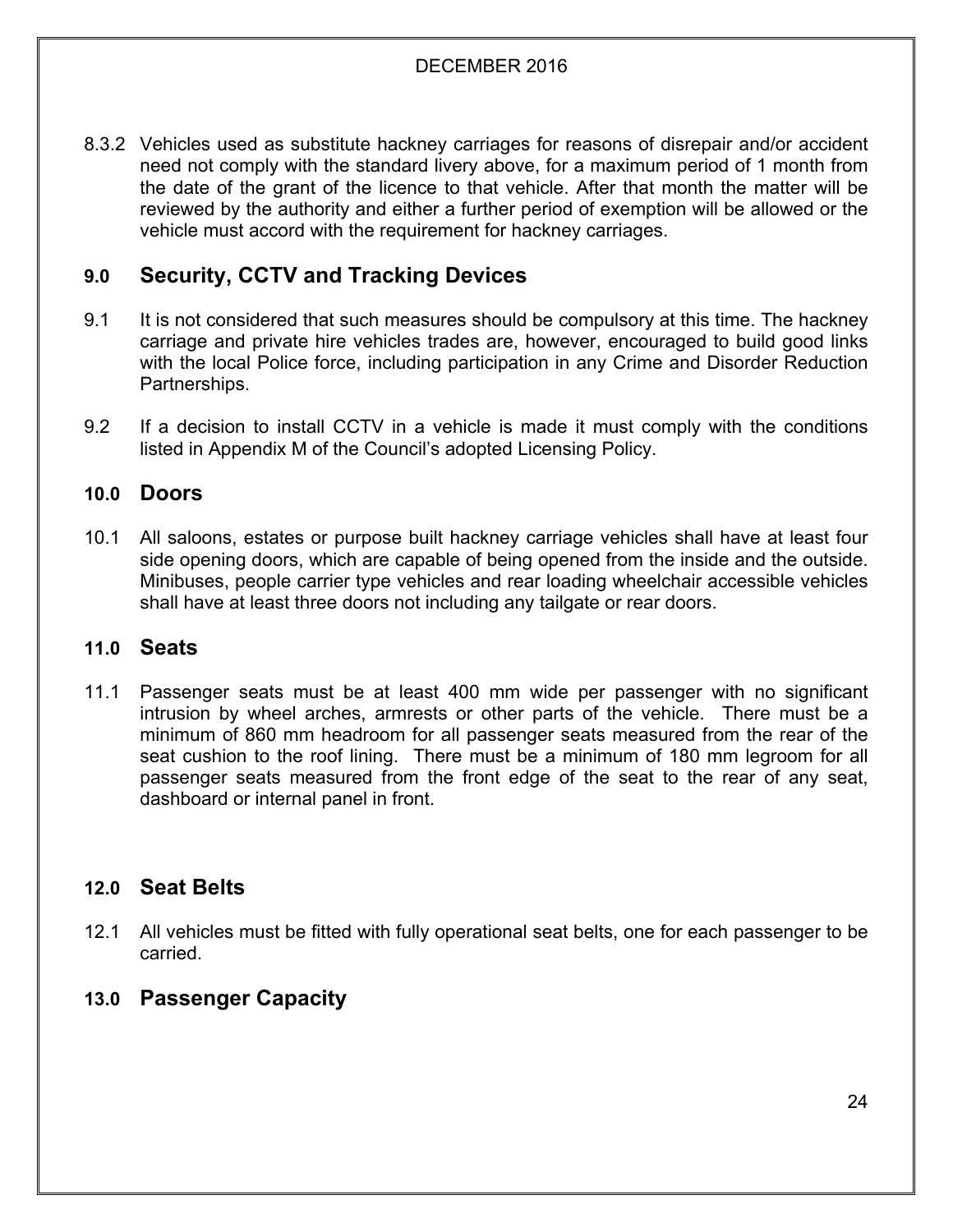13.1 The carrying capacity of all vehicles shall be at the discretion of the Authority having regard to manufacturer's specifications and compliance with dimensions referred to previously.

#### **14.0 Ventilation**

14.1 Windows must be provided at the rear and sides along with means of opening and closing not less than one window on either side.

#### **15.0 Maintenance and Condition of Vehicles**

- 15.1 The interior and exterior of the vehicle must be maintained in a clean and safe manner to the reasonable satisfaction of the Authority, in particular the exterior of the vehicle shall be free of large dents, rust or unrepaired accident damage and shall at all times have uniform paintwork of an equivalent standard to that originally applied by the manufacturer. The seats shall be required to function in accordance with the original manufacturer's specification.
- 15.2 Vehicles may be spot checked at any time. If, upon spot check, it is discovered that a vehicle is unsafe or unsuitable for the carrying of passengers a notice may be served to this effect setting out the defects to be remedied. If public safety is compromised by the defects the Authority will issue a notice of suspension. Further use of the vehicle may be prohibited until the defects have been addressed. Penalty Points will be added to the driver and or operators records for non-compliance **APPENDIX I.**

#### 16.0 **Exemption from Displaying Plates**

16.1 Display of the PHV and Hackney Carriage licence plates is a key way of the public and licencing officers readily identifying that the vehicle is licenced, that it has passed through all the licensing processes and may be easily spot checked by officers. By law plates and other identifying marks must be displayed at all times and they cannot be removed or covered up, even when the vehicle is not working or is being used for family journeys, unless it is appropriate for other arrangements to be put in place, at the Council's discretion.

The overriding consideration will be public safety so before any dispensation is granted the Council must be satisfied that an exemption from displaying plates is an absolutely critical to the business of the applicant. Applications for exemption from displaying external identification plates and/or other signage may be made in respect of individual vehicles only. Applications for exemption relating to a fleet of vehicles will not be allowed.

16.2 The requirements contained in **Appendix N** must be met to satisfy the Authority of the validity of the request and the necessity of allowing this dispensation**.**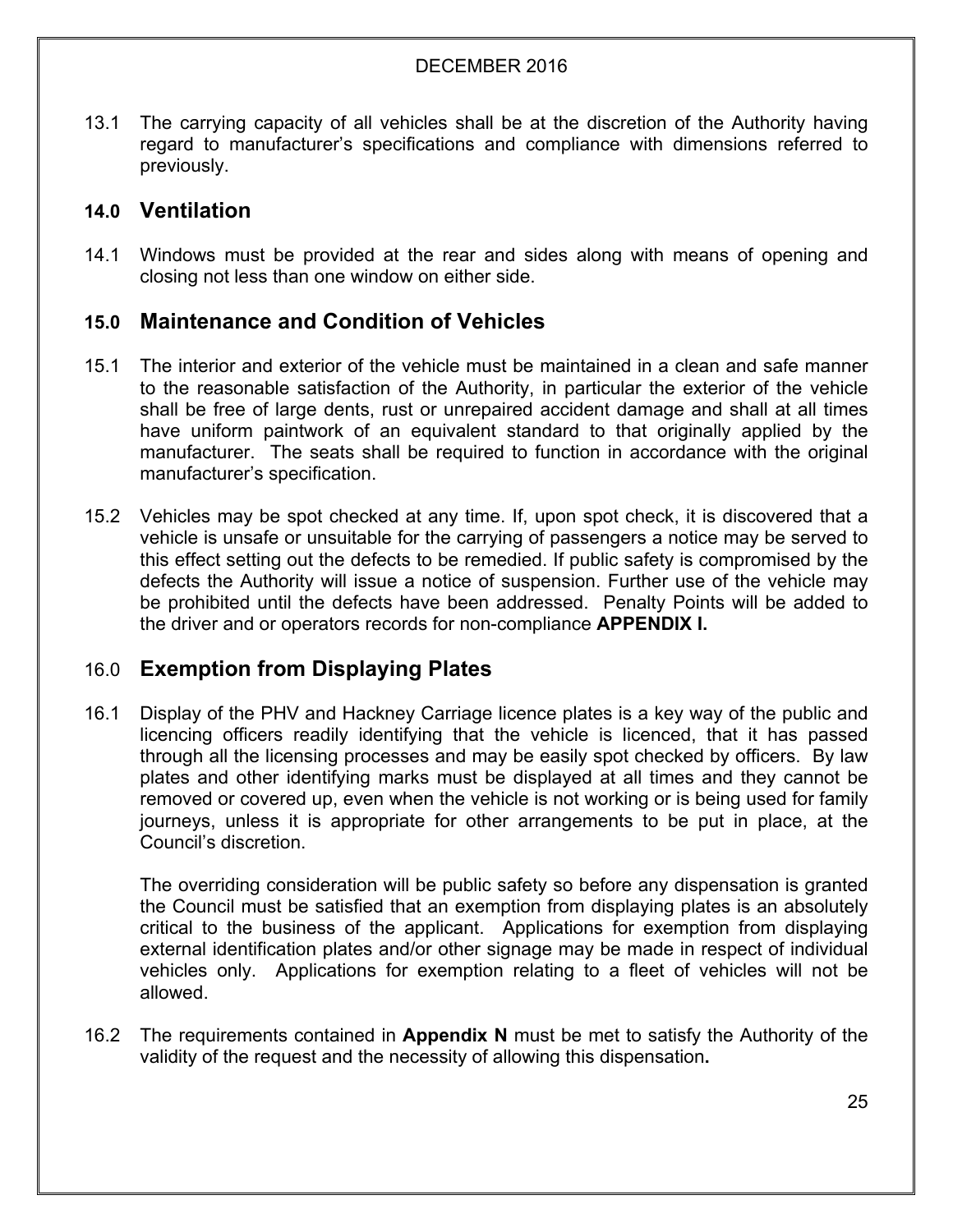#### **17.0 Communication Devices**

- 17.1 All two-way radio equipment must be of a type currently approved by the Radio Communications Agency.
- 17.2 Any radio equipment fitted to the vehicle must be fitted securely and safely and in accordance with relevant guidelines.

#### **18.0 Meters**

#### 18.1 **Hackney Carriages**

The vehicle Taximeter shall be brought into operation at the commencement of the journey and the fare demanded by the driver shall not be greater than fixed by this Authority in connection with the hire of hackney carriages. In the event of such a journey commencing in but ending outside the district there may be charged for the journey such fare or rate of fare, if any, as was agreed before the hiring was effected, if no such agreement was made then the fare to be charged should be no greater than that fixed by the Authority in connection with the hire of hackney carriages.

#### 18.2 **Private Hire**

Private hire vehicles may or may not be fitted with a Taximeter. Any Taximeter fitted to a private hire vehicle must comply with the conditions and requirements set out in the first paragraph under hackney carriages above.

In a vehicle with a fitted Taximeter, the current fare chart shall be clearly displayed in the vehicle or there shall be exhibited within the vehicle, so as to be plainly visible to passengers carried therein, a notice indicating that hire charges for the vehicle are not prescribed by the Authority but are a matter of negotiation with the hirer.

#### **19.0 Trailers**

- 19.1 Trailers may only be used with the prior approval of the Authority and subject to the following requirements:
	- $\circ$  at no time may any passenger be carried in or on a trailer
	- $\circ$  trailers can only be used on private hire vehicles, or when a hackney carriage is undertaking pre-booked work, and cannot be attached to or used by a hackney carriage when plying or standing for hire ;
	- o the trailer must at all times comply with all requirements of Road Traffic Legislation.
	- o the vehicle insurance must include cover for towing a trailer;
	- o trailers must not be left unattended anywhere on the highway;
	- $\circ$  a suitable lid or other means of enclosure shall be fitted to secure and cover the contents of the trailer whenever in use.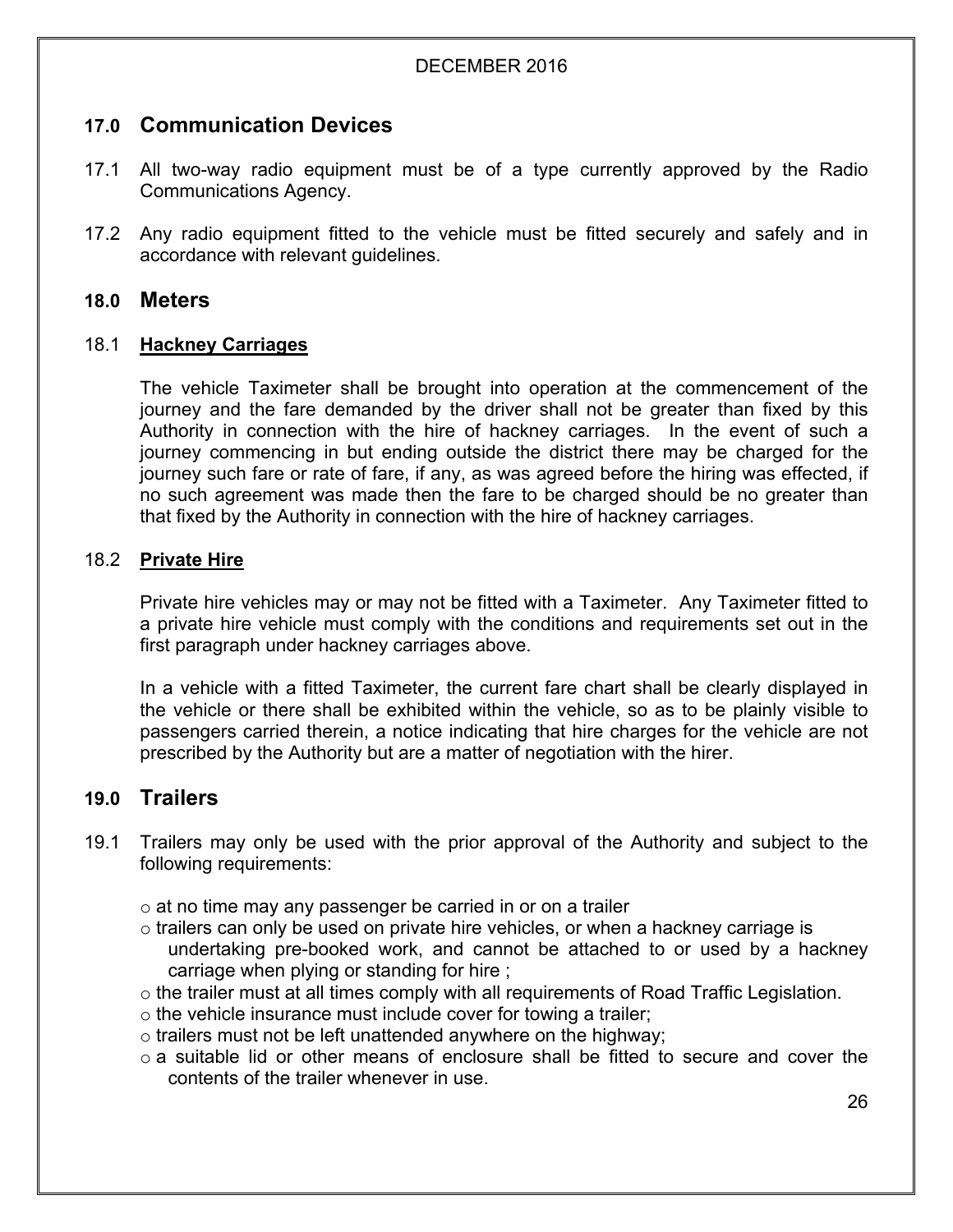- 19.2 The driver and operator are expected to know the gross train weight (GTW; also known as MAM, GVW and GCW) for the towing vehicle and ensure that the combined weight of the towing vehicle, passengers, fuel and any luggage carried in the towing vehicle and the trailer itself with contents at no time exceed this figure.
- 19.3 Should an authorised officer at any time consider that a vehicle appears to be overloaded and in excess of the GTW, thus potentially affecting the steering, braking and stability of the vehicle he/she may require that the vehicle does not proceed until the load is reduced to an acceptable level, which may necessitate an additional vehicle being sourced.

#### **20.0 Wheelchair Access**

- 20.1 It is the operator's responsibility to ensure all drivers using such adapted vehicles are properly trained in the use of specialist aids and equipment. It is the driver's responsibility NOT to undertake the transfer of wheelchair passengers unless they have had such training and are fully confident of their knowledge and competence to use the aids and equipment; also to ensure that the aids and equipment are used as intended and at no time is a passenger carried in an unsecured wheelchair or that a wheelchair is conveyed in such a way that it may cause an accident and/or injury to an occupant, other passengers, the driver or any third party. Failure to observe this requirement will be regarded most seriously by the Authority and may lead to the suspension or withdrawal of the operator or driver licence.
- 20.2 Where a vehicle is utilised for the carriage of passengers in a wheelchair, the following conditions shall apply -
	- the vehicle must have been manufactured or properly adapted for that purpose
	- access to and exit from the wheelchair position must not be obstructed in any manner at any time except by wheelchair loading apparatus;
	- wheelchair internal anchorage must be of the vehicle manufacturer's design and construction and secured in such a position as not to obstruct any emergency exit;
	- a suitable restraint must be available for the occupant of a wheelchair;
	- access ramps or lifts to the vehicle must be securely fixed prior to use, and be able to support the wheelchair, occupant and helper; and
	- ramps and lifts must be securely stored in the vehicle before it may move off.
- 20.3 Any equipment fitted to the vehicle for the purpose of lifting disabled persons or a wheelchair into the vehicle must have been tested in accordance with the requirements of the Lifting Operations and Lifting Equipment Regulations 1998 (SI 1998/2307) or any other subsequent regulations. Any such equipment must be maintained in a good working order and be available for use at all times.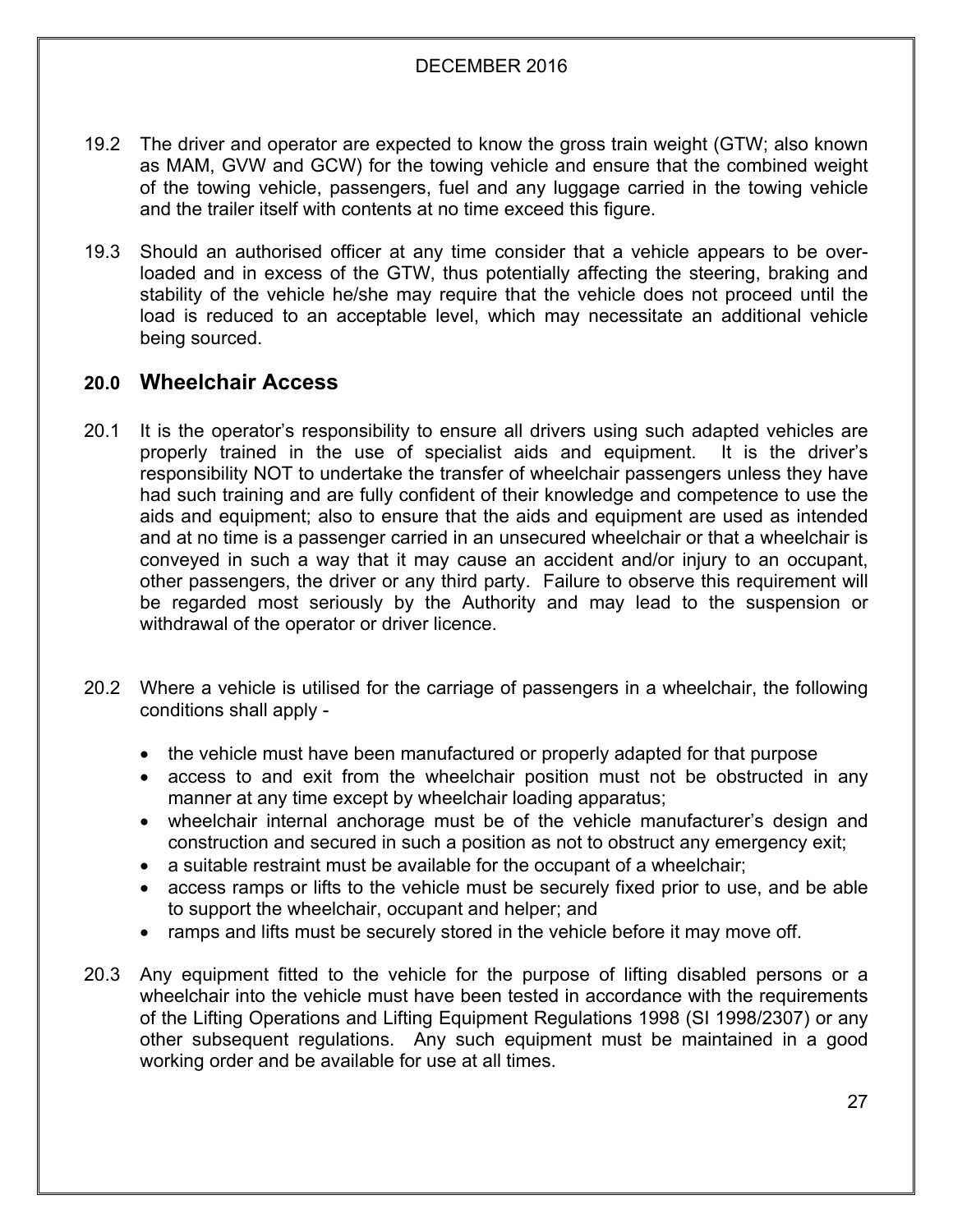- 20.4 Where a vehicle is designed or adapted to carry a wheelchair, the licensee shall ensure that he/she or their driver has received sufficient training to load and convey wheelchair bound passengers.
- 20.5 In addition to the provisions of signage/advertising above, a sign must be affixed to the outside of the vehicle indicating that it is able to convey passengers in wheelchairs.

#### **21.0 Vehicles Powered by Liquid Petroleum Gas (LPG)**

- 21.1 An applicant who wishes to licence a vehicle that has been converted to run on LPG is required to produce, prior to a licence being issued, a certificate issued by a member of the LPG Association confirming satisfactory installation, examination and testing of the vehicle in accordance with the LPG Association Code of Practice and that the vehicle is therefore considered safe. If the LPG fuel tank is situated in the vehicle's boot space there must be sufficient space remaining to carry a reasonable amount of luggage and any spare wheel displaced as a result must be securely stowed in a location that does not impinge on the passenger carrying area of the vehicle (a reasonable amount of luggage is a minimum of one medium sized case per passenger).
- 21.2 If a licensed vehicle undergoes an LPG conversion, the authority must be notified of the date of the conversion, and the vehicle cannot be used as either a hackney carriage or private hire vehicle until a certificate issued by a member of the LPG Association confirming satisfactory installation, examination and testing of the vehicle in accordance with the LPG Association Code of Practice and that the vehicle is therefore considered safe has been provided to the Authority. In any such case, that involves installation of an LPG fuel tank in a vehicle's boot space (and possible relocation of the spare wheel) it is a requirement that an amount of space shall remain free for the stowage of a reasonable amount of luggage and any spare wheel displaced as a result must be securely stowed in a location that does not impinge on the passenger carrying area of the vehicle.

#### **22.0 Tinted Windows**

22.1 The windows or windscreen of any vehicle must not have been treated so that less than 70% of light is transmitted through it. The Authority will only accept vehicles fitted with Manufacturers tinted glass up to that limit, and will not accept retrospective tinting.

#### **23.0 Vehicles for 5 to 8 Passengers**

- 23.1 The vehicle must have at least two unobstructed doors for passengers (either two sides or one side and one rear).
- 23.2 Passenger seats must be at least 400 mm wide per passenger with no significant intrusion by wheel arches, armrests or other parts of the vehicle. There must be a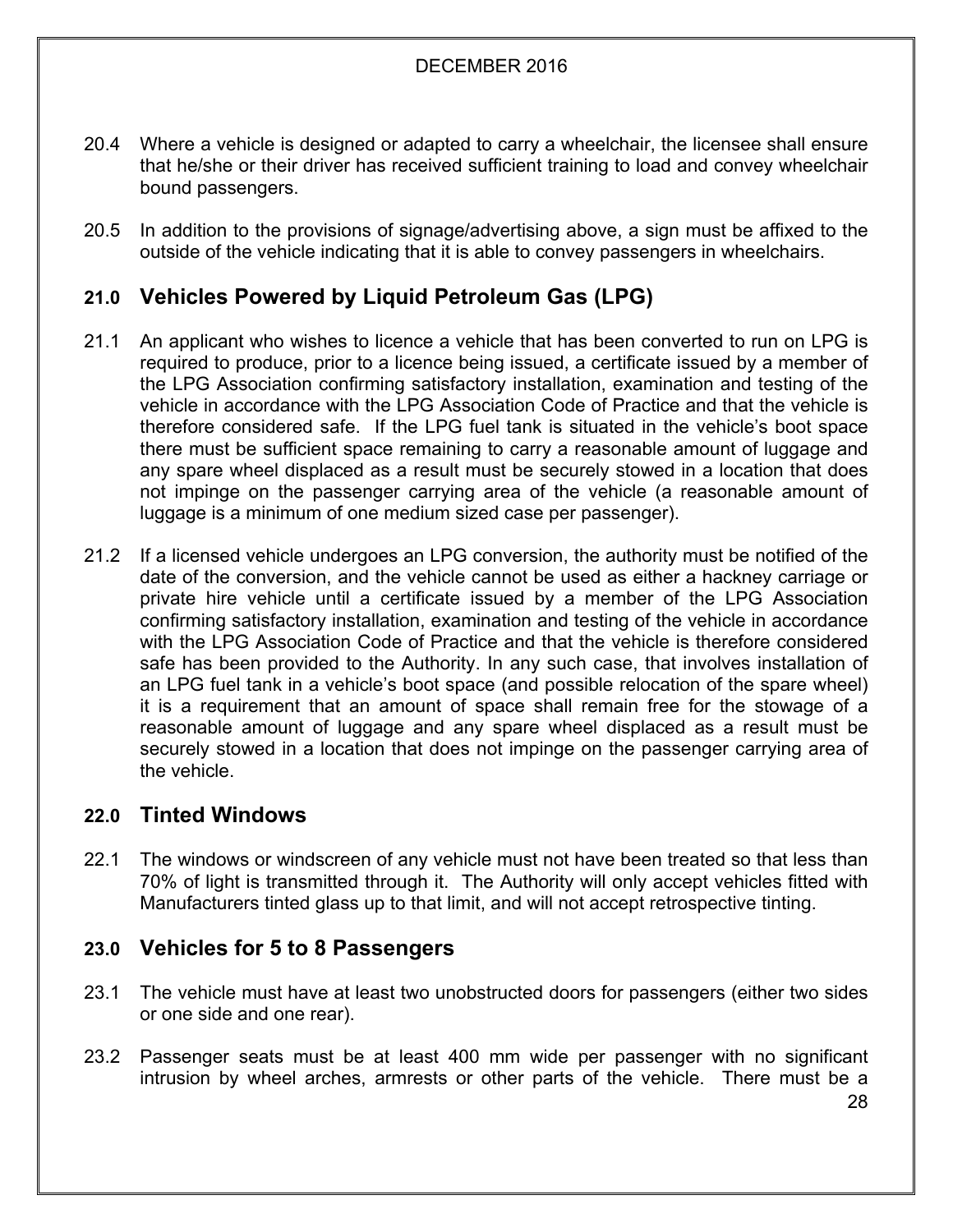minimum of 860 mm headroom for all passenger seats measured from the rear of the seat cushion to the roof lining. There must be a minimum of 180 mm legroom for all passenger seats measured from the front edge of the seat to the rear of any seat, dashboard or internal panel in.

23.3 Provision must be included to ensure that luggage is stored safely and securely and must not obstruct the use of exits.

#### **24.0 Insurance**

- 24.1 The vehicle must be covered by a policy of insurance during the time the vehicle is licensed as either a hackney carriage or private hire vehicle, which covers the vehicle for such use. Private Hire Vehicles must not be insured for public hire.
- 24.2 If the insurance cover on the vehicle is cancelled, expires or fails to cover the use to which the vehicle is being licensed, the Authority shall be informed immediately and the vehicle shall not be used until appropriate cover is obtained or the licence must be surrendered

#### **25.0 Inspection**

25.1 The vehicle licence must be produced for inspection at all reasonable times on request by an authorised officer of the Authority or any Police Officer.

#### **26.0 Unauthorised Use**

26.1 The proprietor of a private hire vehicle or hackney carriage must not allow the vehicle to be driven and used for hire by any person who does not hold a current combined private hire and hackney carriage driver's licence issued by the Authority**.**

#### **27.0 Accident Reporting**

- 27.1 A proprietor or driver of a hackney carriage or private hire vehicle must report to the Authority any accident to the vehicle causing any damage. Accidents must be reported within 2 working days of the occurrence.
- 27.2 An authorised officer of the Authority may suspend the use of a licensed vehicle until it is suitably repaired and found to be safe to use as a licensed vehicle.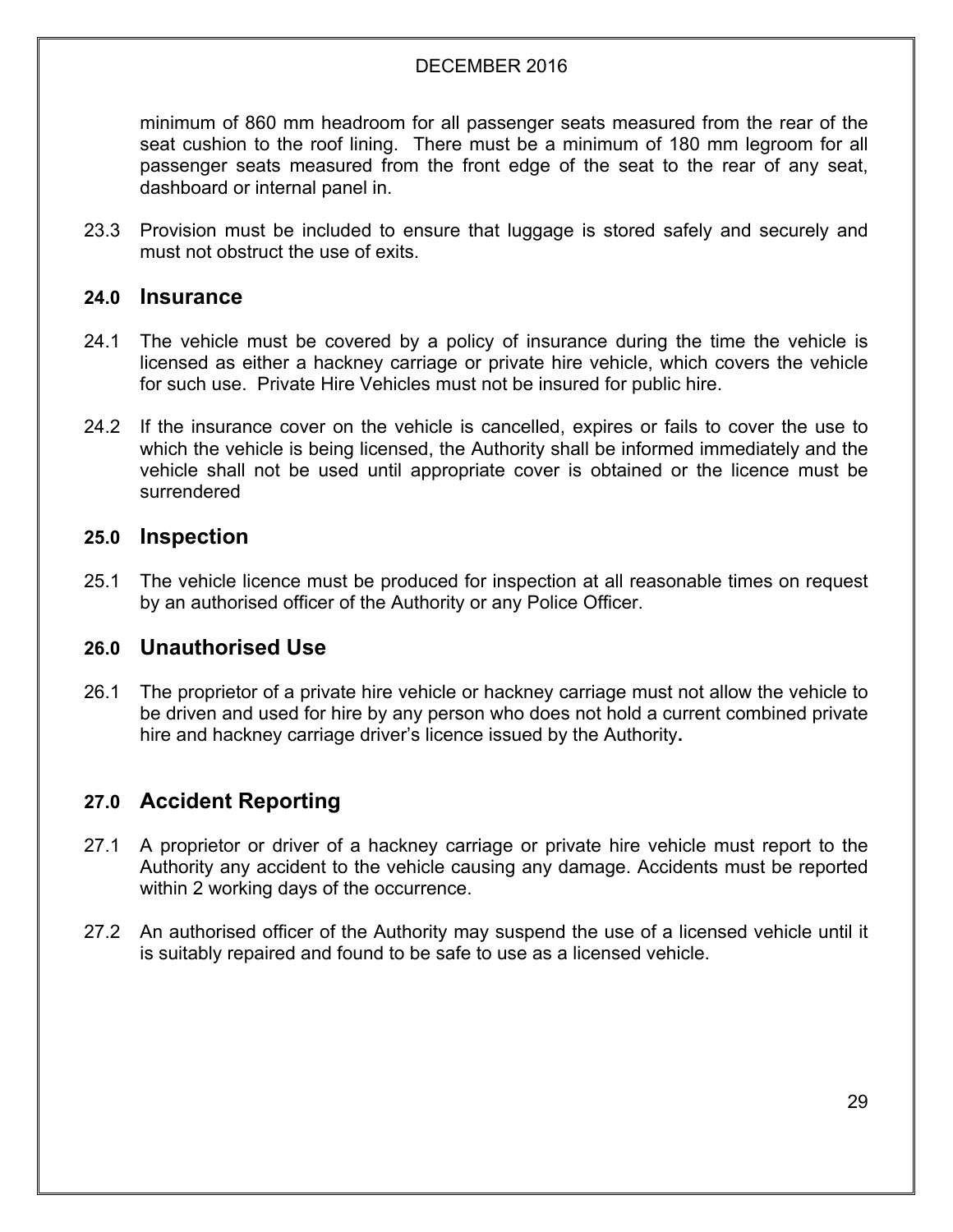## **APPENDIX (C) PRIVATE HIRE VEHICLE LICENCE CONDITIONS**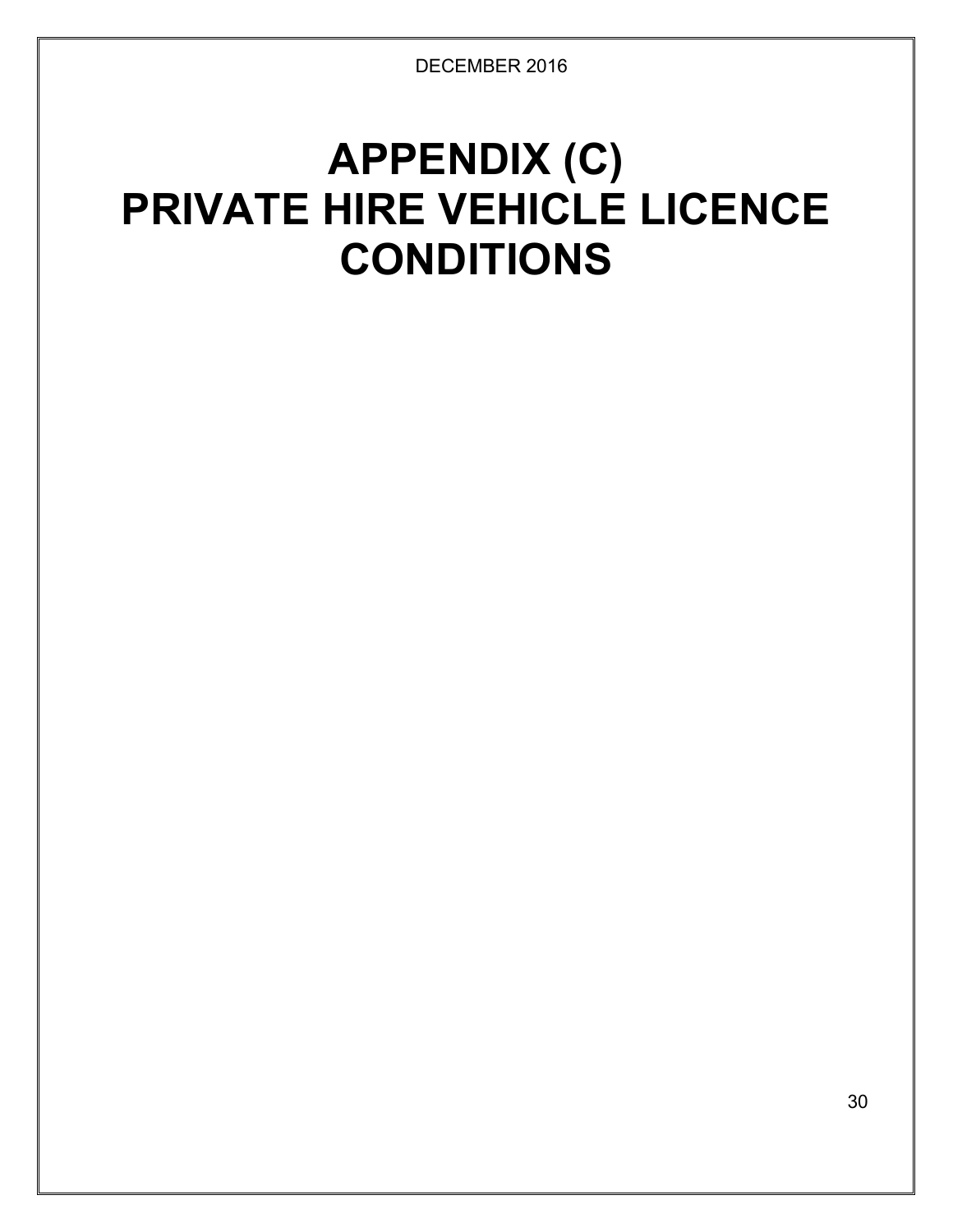#### **APPENDIX C**

#### **PRIVATE HIRE VEHICLE LICENCE CONDITIONS**

#### 1. **Maintenance of Vehicle**

The Proprietor must ensure:

- a) That the vehicle is maintained in a sound mechanical and structural condition at all times.
- b) That the bodywork and paintwork of the vehicle is in mint or near mint condition. This means that it is as close to the manufacturers original standard as possible and is maintained in this condition throughout the duration of the licence.
- c) That the roof, any sunroof or soft top is watertight.
- d) That the condition, fixing and routeing or positioning of electric cables, wire looms and fittings are such that there is no risk of electrical fire or other accident.
- e) That at least three doors are provided for the use of passengers other than the driver's door.
- f) That the vehicle is provided with adequate windows and that at least one window on each side is capable of being opened and closed and all opening windows are weatherproof when closed.
- g) That door hinges, locks and handrails and any grab handles fitted in the vehicle are secure and sound and not liable to injure any passengers or damage or soil their clothing.
- h) That a spare wheel (either full-size or space saver depending upon the manufacturers original equipment) is provided which is readily available for use, together with the tools and equipment required to carry out a wheel replacement. An acceptable alternative is a Foam Kit if issued as either a standard or option from the manufacturer when the vehicle was first registered.
- i) That the fittings and furniture of the vehicle are kept clean and well maintained and in every way fit and safe for public use.
- j) That the internal linings of the vehicle are sound, clean and not liable to damage or soil passengers' clothing and the floor is provided with a proper carpet, mat or other suitable floor covering which is sound and clean.
- k) That the seats are properly cushioned and covered and the covers are in a sound and clean condition.
- l) That proper and efficient internal lighting is fixed to the vehicle and is functioning properly.
- m) All vehicles must be fitted with fully operational seat belts, one for each passenger to be carried, fully compliant with British National Standards except where the law specifically provides an exemption.
- n) Any repairs to the vehicle must be carried out with new parts which meet the manufacturer's original specification. Reconditioned or salvaged parts must not be used. Only new tyres are to be used on licenced vehicles.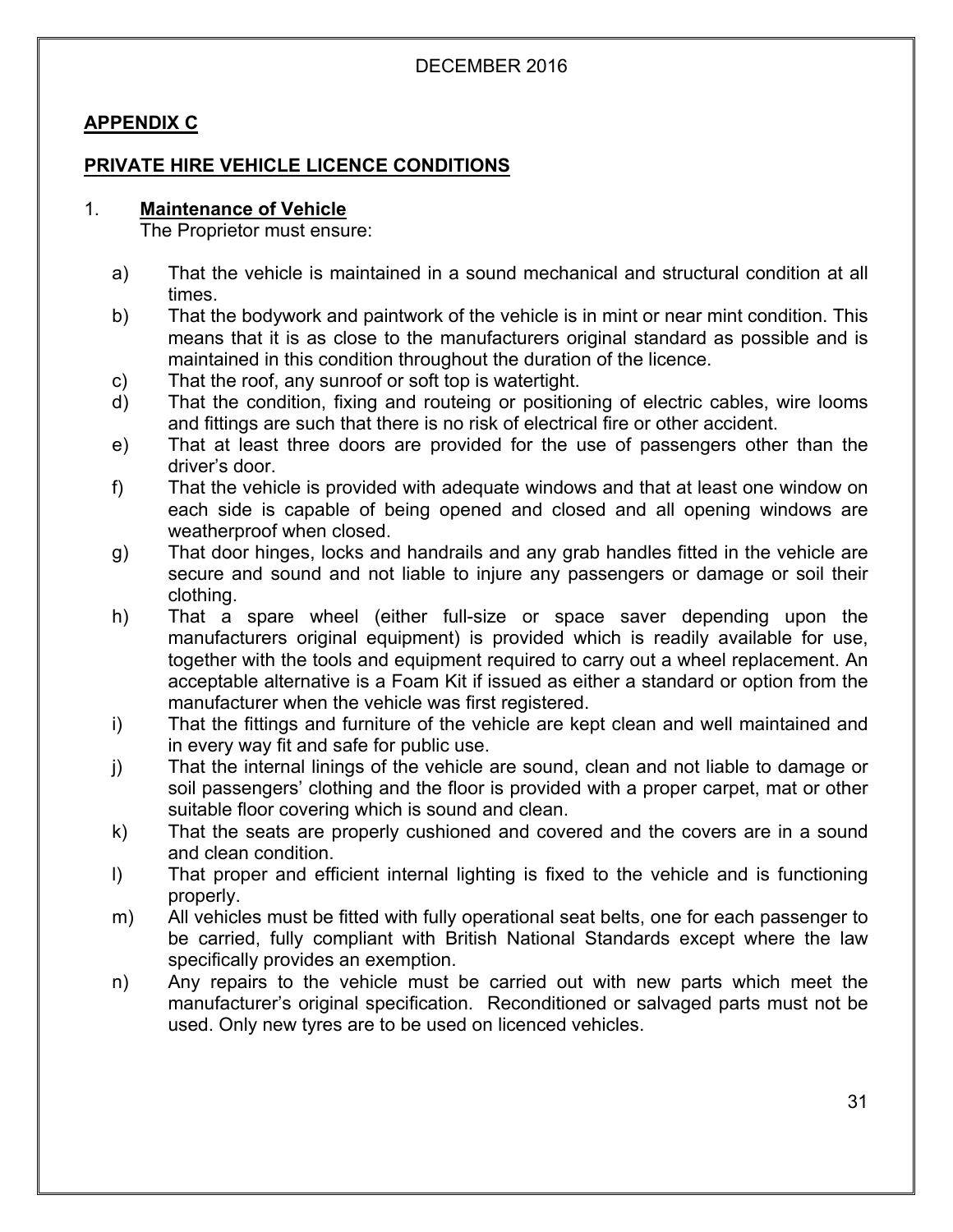- o) At all times the following items must be available within the vehicle, a spare bulb kit, a British Safety Standards First Aid Kit BS8599-2:2014 and a BS5423/EN3 Fire Extinguisher.
- 2. No vehicle must be fitted with 'bull bars' or other modification, internally or externally, that may increase the risk of injury to passengers, pedestrians or other road users.
- 3. When vehicles reach a recorded mileage of 300,000 (as evidenced via the odometer, service records/maintenance history or other documentation) they will be deemed inappropriate to be licensed by the Authority as a Private Hire vehicle.
- 4. Advertising on or in the vehicle will be limited to the operator's company name, logo and telephone number/website/email address (along with details of fares scales or discounts offered). All Private Hire Vehicles will be required to clearly display the operators name on the outside of the vehicle.
- 5. The proprietor of the vehicle shall not permit to be conveyed in the vehicle more than the number of persons for which the vehicle is licensed, regardless of the age or size of the passengers. A child of any age, whether they are being transported in a child seat or not, is counted as a passenger for this purpose.
- 6. Luggage which is carried in any part of the vehicle other than the boot or luggage compartment must be secured in place and not obstruct any exit.

#### 7. **Licence Plates and Stickers**

- a) All plates, signs, side stickers, etc. remain the property of the Authority and must be surrendered to an Authorised Officer upon request immediately following suspension of a vehicle and within seven days of a notice being served.
- b) At all times while the vehicle is licensed as a private hire vehicle there shall be securely fixed to the exterior front and exterior rear of the vehicle the appropriate vehicle licence plates supplied by the Authority.
- c) The maximum number of persons to be carried is identified on the vehicle licence plate referred to above. A child of any age is counted as one person.
- d) Private hire vehicles will also be required to display a sign (as determined by the authority) on the rear doors of the vehicle stating 'Insurance invalid unless you pre-book this vehicle with a private hire firm'.
- e) Within 24 hours of the expiry, revocation or suspension of a private hire vehicle licence, the vehicle licence holder must return the expired licence and vehicle plates to the Authority.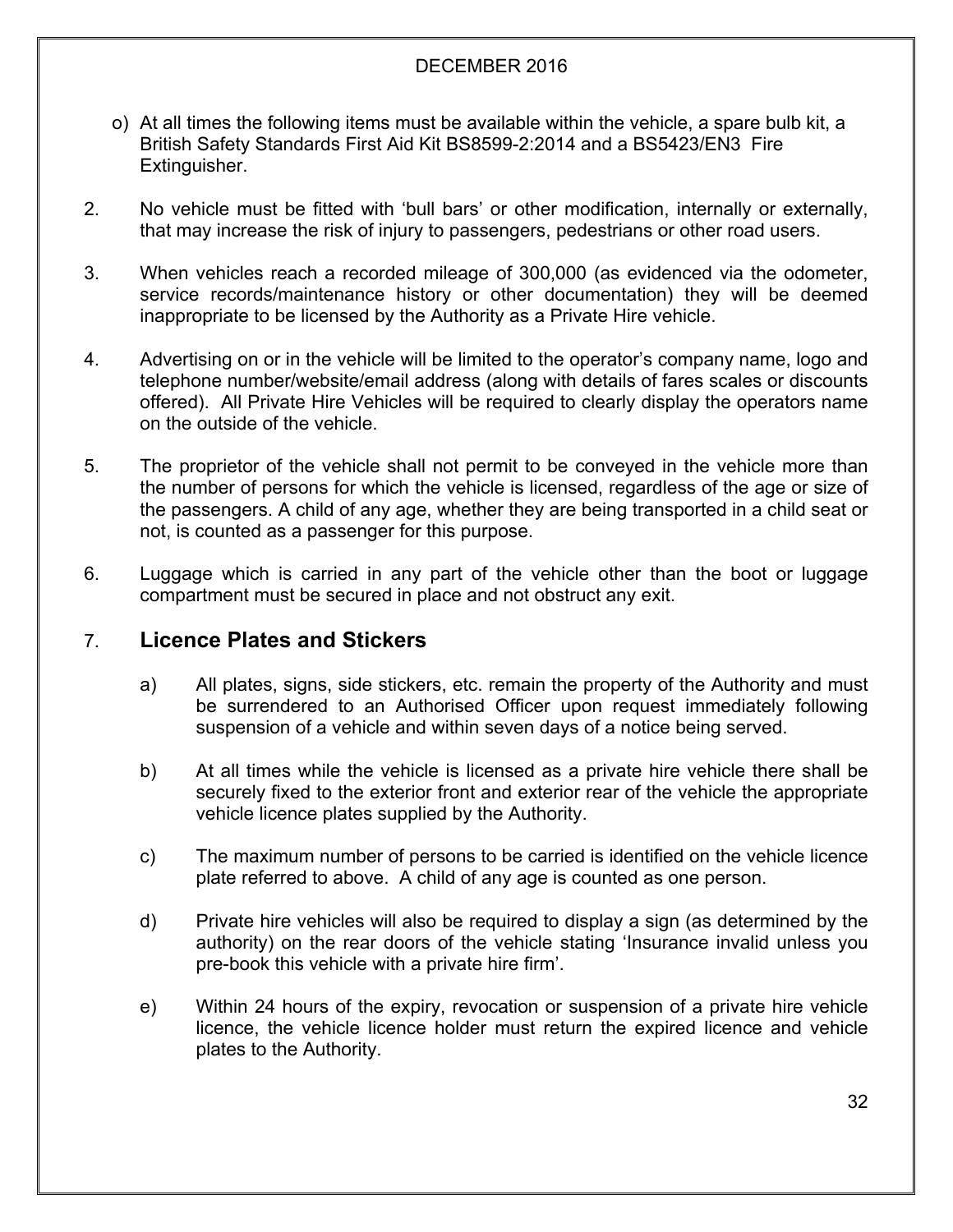f) For Vehicles with an existing licence that have received a written dispensation from the Authority are required to display a credit card size plate in the front window of the vehicle and a window sticker in the rear of the vehicle clearly stating they are licensed by the Authority. (If tinted rear windows are fitted to the vehicle and the sticker is not clearly visible a rear plate will have to be affixed to the vehicle).

#### 8. **Private Hire Vehicle Markings**

- a) A private hire vehicle must not carry any roof sign. Nor any other markings that might give the impression that it is a hackney carriage.
- b) Any advertising or signage on the vehicle must specifically not include the words "taxi", "cab" or "hackney carriage" the use of which is not permitted.
- c) No alternative words or spellings, such as "Kab", which would have the effect of leading the public to believe that a vehicle is a hackney carriage available for hire, may be used on the vehicle.

#### 9. **Deposit of Licences**

- a) Before a proprietor permits or employs any other person to drive his or her private hire vehicle they must obtain a copy of the relevant driver's private hire driver's licence from that person and not allow any person without such licence to drive the vehicle.
- b) The copy licence must be kept until such time as the driver ceases to be permitted or employed to drive that vehicle.
- c) The proprietor of the vehicle must deposit a copy of the vehicle licence with the operator before undertaking any passenger carrying journeys booked with that operator.
- d) The loss or theft of any vehicle licence must be reported to the Authority as soon as possible. In the case of theft, the Police must also be informed.

#### 10. **Communication Devices**

Communication devices and any radio equipment fitted to the vehicle must be fitted securely and safely and in accordance with the manufacturer's guidelines.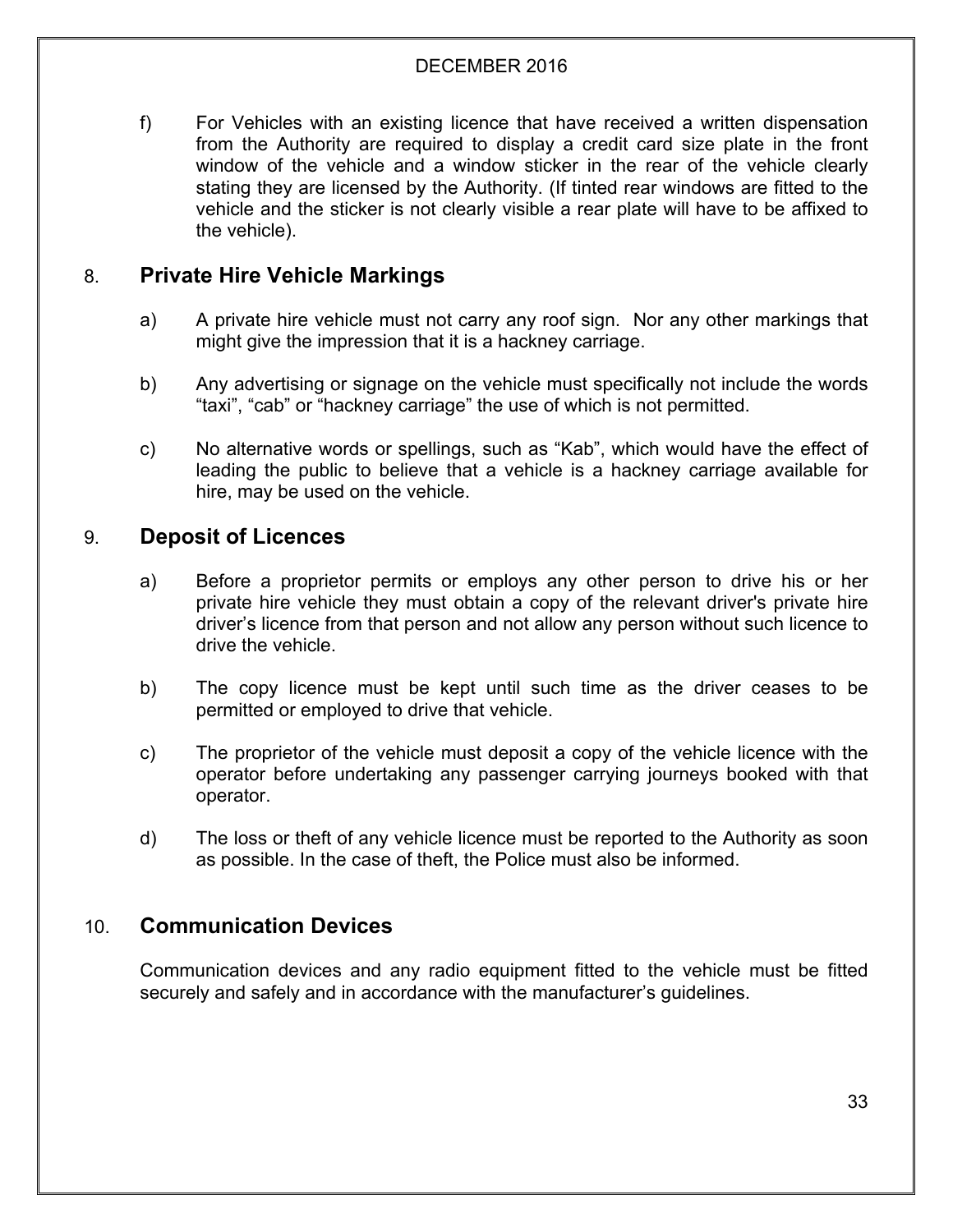#### 11. **Meters (If Fitted)**

Where Private Hire Vehicles have a meter it must be fitted and be correctly:

- Calibrated
- Sealed and fully functional in accordance with the Authority's current approved fare structure.

#### 12. **Livery**

**From 1 st January 2017** All new vehicles presented for licensing must have no damage affecting the structural safety of the vehicle and have no more than **75,000 miles** on the Odometer along with a valid MOT certificate which has been issued no more than one month prior to the application being submitted.

#### 13. **Alteration of Vehicle**

During the currency of the licence, no alteration or change in the specification, design, condition, appearance or colour of the vehicle including the addition of tinting to windows can be made without the written approval of the Authority.

#### 14. **Damage to Vehicle and Reporting of Accidents**

Any damage to the vehicle materially affecting the safety, appearance or performance of the vehicle or the comfort or convenience of passengers must be reported to the Authority as soon as reasonably practicable and in any event within 2 Days of the occurrence of the damage. The proprietor must report any accident of a licenced vehicle within 2 working days to the Authority.

#### 15. **Routine Inspection and Testing**

The proprietor must:

- a) Present a valid MOT certificate to the Authority for the vehicle every six months.
- b) Must ensure that all advisory items identified on the MOT are completed before application and documentation confirming the works have been carried out is submitted to the Authority.

#### 16. **Inspection by Authorised Officer**

a) The proprietor of the vehicle must at all reasonable times permit an authorised officer or police constable in uniform to inspect the vehicle or any taxi-meter affixed to it for the purposes of ascertaining its fitness.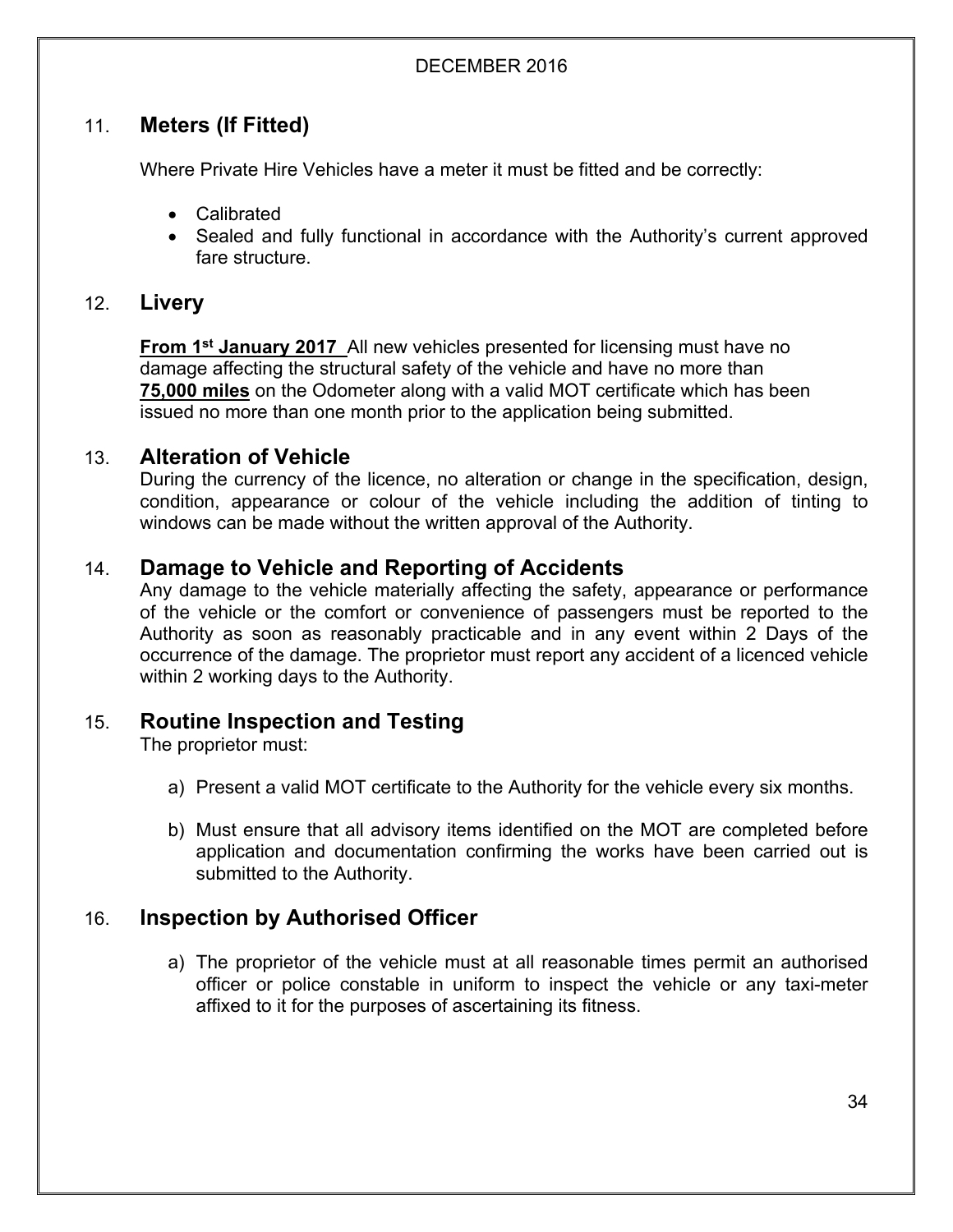- b) The proprietor must comply with any notice given by an authorised officer or police constable suspending the vehicle licence until such time as the officer or constable is satisfied as to its fitness or the fitness or any meter affixed to it.
- c) Penalty Points for transgressions to conditions or legislation will be applied to the vehicle licence in accordance with **Appendix J.**

#### **17. Animals**

- a) No animal belonging to the proprietor or driver of the vehicle shall be conveyed in the vehicle.
- b) Any animal belonging to a passenger must be conveyed in the rear seating area of the vehicle and shall when necessary be contained so as not to present a nuisance or hazard to the occupants of the vehicle.
- c) Paragraph (b) does not in any way remove or reduce the duty placed on the driver of the private hire vehicle to carry assistance dogs in the passenger compartment with the dogs' owner under s170 Equality Act 2010 unless the driver has a valid exemption certificate issue by this authority under s171.

#### 18. **Documents**

When requested by an authorised officer, the proprietor of the vehicle must produce the following documents within 24 hours for inspection: -

- a) The vehicle registration document
- b) The current vehicle insurance certificate
- c) His/her driving licence

#### 19. **Change of Address**

The proprietor must: -

- a) Notify the Council in writing of any change of address within 7 days of such change
- b) Notify the Council in writing of any change of address from which he/she carries on the business with which the vehicle is connected if different from his/her home address within 7 days of such change
- c) Within 7 days of a change of either of the addresses referred to in (a) or (b) above return the vehicle licence to the Council of amendment.

#### 20. **Conviction**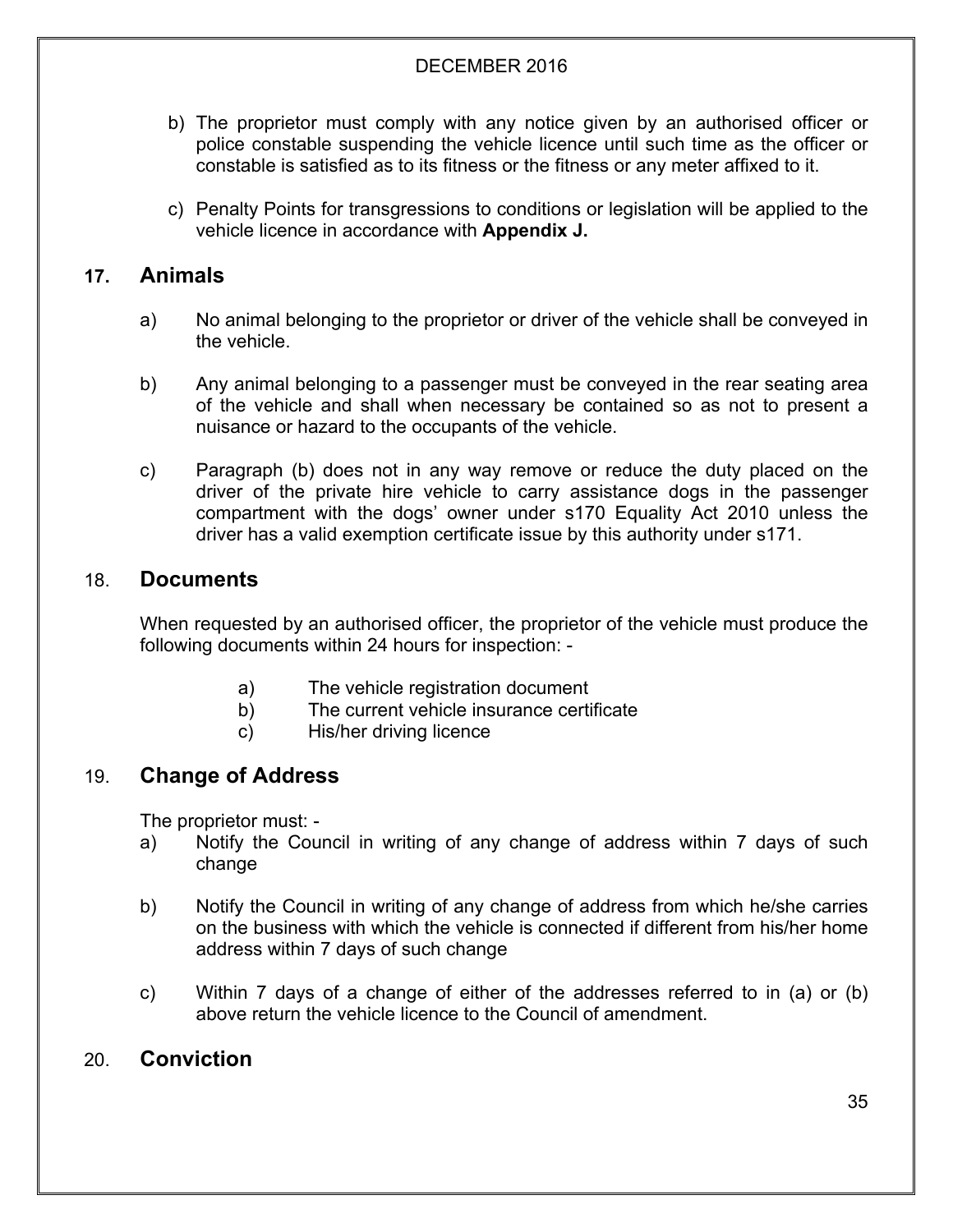The Propriety must within 2 working days of any conviction, fixed penalty notice, driving licence endorsement, Criminal Behaviour Order or any other such order or notice being imposed on them. (Or if the proprietor is a company the company or directors of the company and or if a partnership or any of the partners) the proprietor must disclose to the Authority in writing details of the matter.

#### 21. **Loss of Licence**

The proprietor must report the loss of the vehicle licence to the Council in writing as soon as the loss becomes known.

#### 22. **Return of Licence**

The proprietor must immediately return the licence to the Council in the event of the expiry, surrender, suspension or revocation of the licence.

#### 23. **Payment by Cheque**

A licence in respect of which the fee has been paid in part or in full by cheque shall be of no effect in the event of that cheque being subsequently dishonoured, licences will not be issued until the cheque has cleared.

#### 24. **Insurance**

The proprietor must maintain a policy of insurance covering the use of the vehicle as a Private Hire Licensed vehicle issued by an insurance company.

#### 25. **Touting Etc.**

The licensee must not while driving or in charge of a private hire vehicle:

- a) Tout or solicit on a road or other public place any person to hire or be carried for hire in any private hire vehicle, or
- b) Cause or procure any other person to tout or solicit on a road or other public place any person to hire or be carried for hire in any private hire vehicle.
- c) In this condition: "road means any highway and any other road to which the public has access including bridges over which a road passes".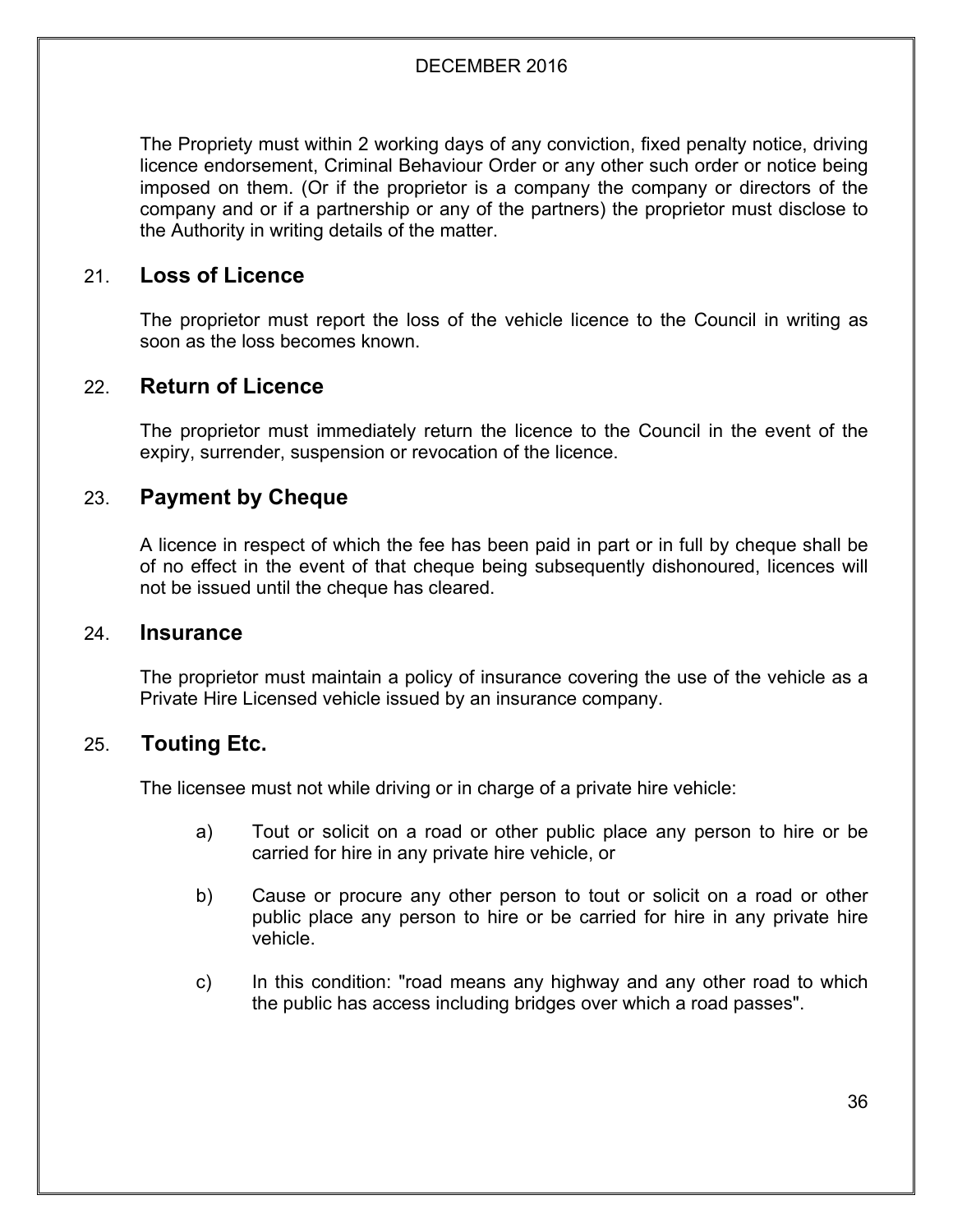# **APPENDIX D HACKNEY VEHICLE LICENCE CONDITION**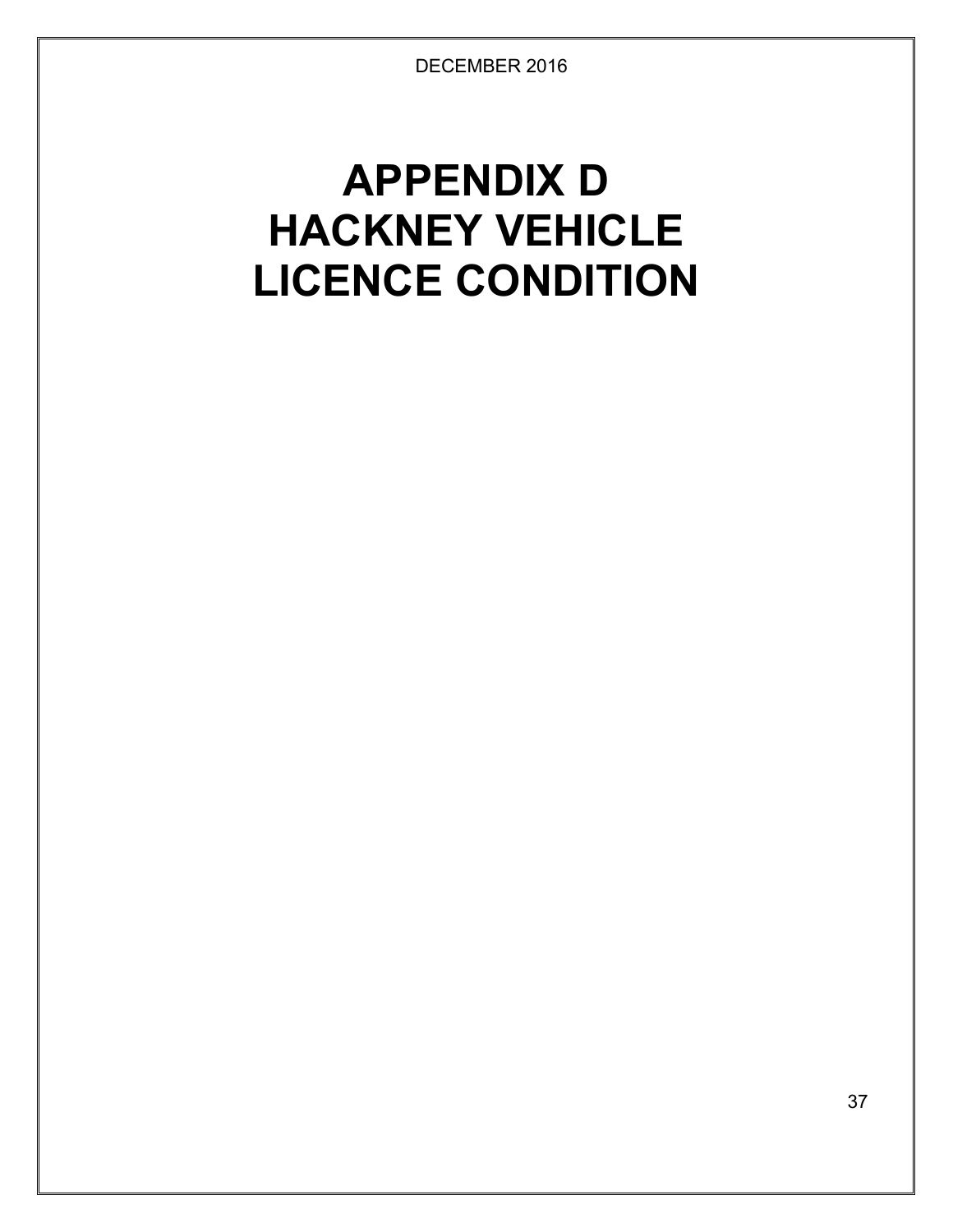## **APPENDIX D**

## **HACKNEY VEHICLE LICENCE CONDITION**

## 1. **Maintenance of Vehicle**

The Proprietor shall ensure:

- a) That the vehicle is maintained in a sound mechanical and structural condition at all times.
- b) That the bodywork and paintwork of the vehicle is in mint or near mint condition: this means that it is as close to the manufacturer's original standard as possible and is maintained in this condition throughout the duration of the licence.
- c) That the roof, any sunroof or soft top is watertight.
- d) That the condition, fixing and routeing or positioning of electric cables, wire looms and fittings are such that there is no risk of electrical fire or other accident.
- e) That at least two doors are provided for the use of passengers other than the driver's door.
- f) That the vehicle is provided with adequate windows and that at least one window on each side is capable of being opened and closed and all opening windows are weatherproof when closed.
- g) That door hinges, locks and handrails and any grab handles fitted in the vehicle are secure and sound and not liable to injure any passengers or damage or soil their clothing.
- h) That a spare wheel (either full-size or space saver depending upon the manufacturers original equipment) is provided which is readily available for use, together with the tools and equipment required to carry out a wheel replacement. An acceptable alternative is a Foam Kit if that was either standard or option from the manufacturer when the vehicle was first registered.
- i) That the fittings and furniture of the vehicle are kept clean and well maintained and in every way fit and safe for public use.
- j) That the internal linings of the vehicle are sound, clean and not liable to damage or soil passengers' clothing and the floor is provided with a proper carpet, mat or other suitable floor covering which is sound and clean.
- k) That the seats are properly cushioned and covered and the covers are in a sound and clean condition.
- l) That proper and efficient internal lighting is fixed to the vehicle and is functioning properly.
- m) All vehicles must be fitted with fully operational seat belts, one for each passenger to be carried, fully compliant with British National Standards except where the law specifically provides an exemption.
- n) Any repairs to the vehicle must be carried out with new parts which meet the manufacturer's original specification. Reconditioned or salvaged parts must not be used. Only new tyres are to be used on licenced vehicles.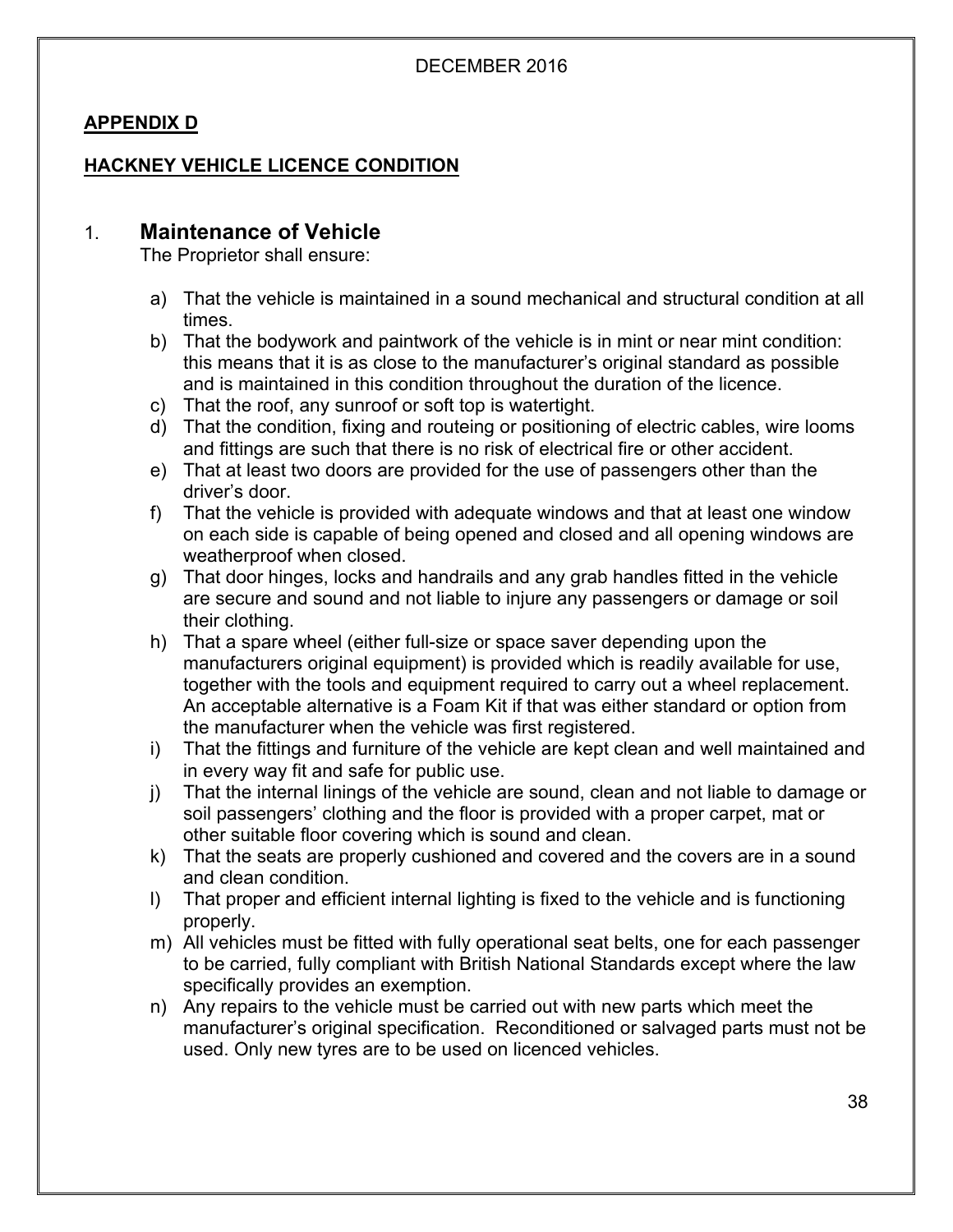- o) At all times the following items must be available within the vehicle, a spare bulb kit, a British Safety Standards First Aid Kit BS8599-2:2014 and a BS5423/EN3 Fire Extinguisher.
- 2. No vehicle must be fitted with 'bull bars' or other modification, internally or externally, that may increase the risk of injury to passengers, pedestrians or other road users.
- 3. When vehicles reach a recorded mileage of 300,000 (as evidenced via the odometer, service records/maintenance history or other documentation) they will be deemed inappropriate to be licensed by the Authority for the use as a Hackney Carriage.
- 4. Advertising on or in the vehicle will be limited to the operator's company name, logo and telephone number/website/email address (along with details of fares scales or discounts offered).
- 5. The proprietor of the vehicle shall not permit to be conveyed in the vehicle more than the number of persons for which the vehicle is licensed, regardless of the age or size of the passengers. A child of any age, whether in they are being transported in a child seat or not, is counted as a passenger for this purpose.
- 6. Luggage which is carried in any part of the vehicle other than the boot or luggage compartment must be secured in place and not obstruct any exit.

# 7. **Licence Plates and Stickers**

- a) All plates, signs, side stickers, etc. remain the property of the Authority and must be surrendered to an Authorised Officer upon request immediately following suspension of a vehicle and within seven days of a notice being served.
- b) At all times while the vehicle is licensed as a Hackney Carriage there shall be securely fixed to the exterior front and exterior rear of the vehicle the appropriate vehicle licence plates supplied by the Authority.
- c) The maximum number of persons to be carried is identified on the vehicle licence plate referred to above. A child of any age is counted as one person.
- d) Within 24 hours of the expiry, revocation or suspension of a hackney carriage vehicle licence, the vehicle licence holder must return the expired licence and vehicle plates to the Authority.

# 8. **Deposit of Licences**

a) Before a proprietor permits or employs any other person to drive his or her private hire vehicle they must obtain a copy of the relevant driver's private hire driver's licence from that person and not allow any person without such licence to drive the vehicle.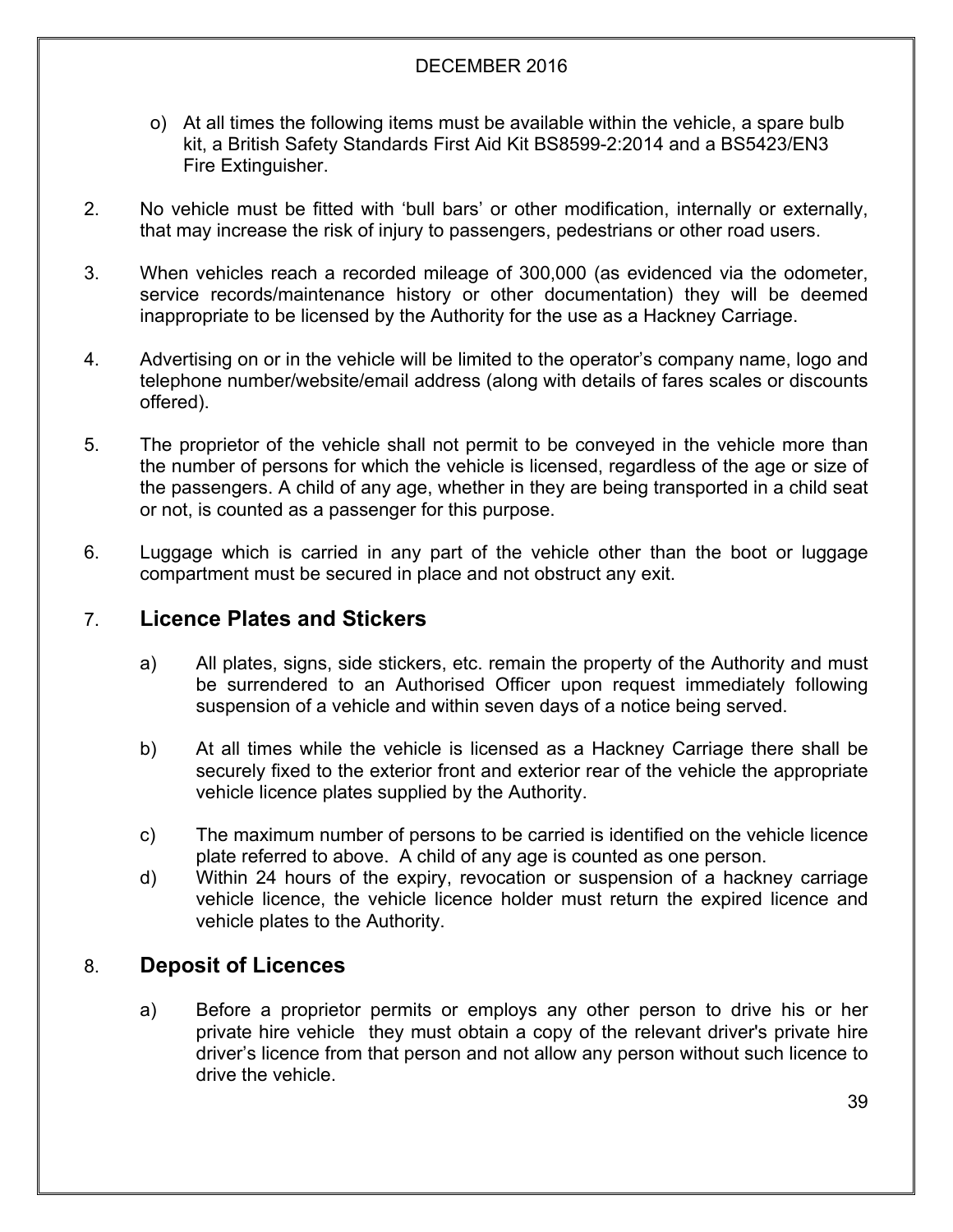- b) The copy licence must be kept until such time as the driver ceases to be permitted or employed to drive that vehicle.
- d) The loss or theft of any vehicle licence must be reported to the Authority as soon as possible. In the case of theft, the Police must also be informed.

# 9. **Communication Devices**

Communication devices and any radio equipment fitted to the vehicle must be fitted securely and safely and in accordance with manufacturer's guidelines.

## 10. **Livery**

**From 1 st January 2017** all Hackney carriage proprietors licence, or a replacement vehicle on an existing Hackney carriage proprietors licence (where the vehicle is either being replaced as a result of the proprietor's wishes or because it has reached the specified mileage limit), **must display a large decal on the bonnet and also the front passenger and driver doors stating "Staffordshire Moorlands District Council Licensed Hackney Carriage Vehicle".**

**From 1 st January 2017** All new vehicles presented for licensing must have no damage affecting the structural safety of the vehicle and have no more than **75,000 miles** on the Odometer.

# 11. **Alteration of Vehicle**

During the currency of the licence, no alteration or change in the specification, design, condition, appearance or colour of the vehicle including the addition of tinting to windows can be made without the written approval of the Authority.

# 12. **Damage to Vehicle and Accident Reporting**

Any damage to the vehicle materially affecting the safety, appearance or performance of the vehicle or the comfort or convenience of passengers must be reported to the Authority as soon as reasonably practicable and in any event within 2 Days of the occurrence of the damage. The proprietor must report any accident of a licenced vehicle within 2 working days to the Authority.

# 13. **Routine Inspection and Testing**

The proprietor must:

a) Present a valid MOT certificate to the Authority for the vehicle every six months.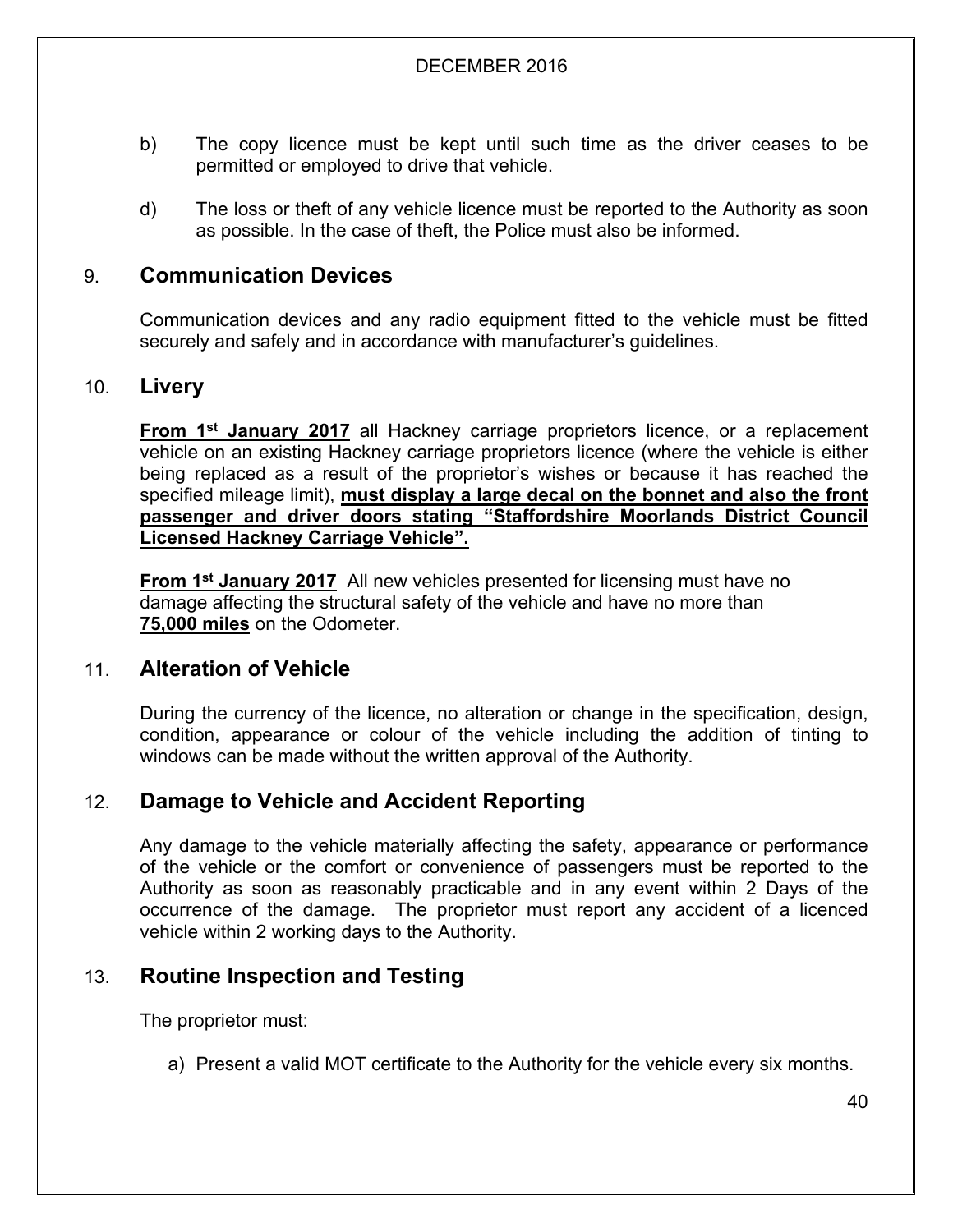b) Must ensure that all advisory items identified on the MOT are completed before application and documentation confirming the have been carried out is submitted to the Authority.

# 14. **Inspection by Authorised Officer**

- a) The proprietor of the vehicle must at all reasonable times permit an authorised officer or police constable in uniform to inspect the vehicle or any taxi-meter affixed to it for the purposes of ascertaining its fitness.
- b) The proprietor must comply with any notice given by an authorised officer or police constable suspending the vehicle licence until such time as is the officer or constable satisfied as to its fitness or the fitness or any meter affixed to it.
- c) Penalty Points for transgressions to conditions or legislation will be applied to the vehicle licence in accordance with **Appendix J.**

# **15. Animals**

- a) No animal belonging to the proprietor or driver of the vehicle shall be conveyed in the vehicle.
- b) Any animal belonging to a passenger must be conveyed in the rear seating area of the vehicle and shall when necessary be contained so as not to present a nuisance or hazard to the occupants of the vehicle.
- c) Paragraph (b) does not in any way remove or reduce the duty placed on the driver of the hackney carriage vehicle to carry assistance dogs in the passenger compartment with the dogs' owner under s168 Equality Act 2010 unless the driver has a valid exemption certificate issue by this authority under s169.

## 16. **Documents**

When requested by an authorised officer the proprietor of the vehicle must produce the following documents within 24 hours for inspection: -

- a) The vehicle registration document
- b) The current vehicle insurance certificate
- c) His/her driving licence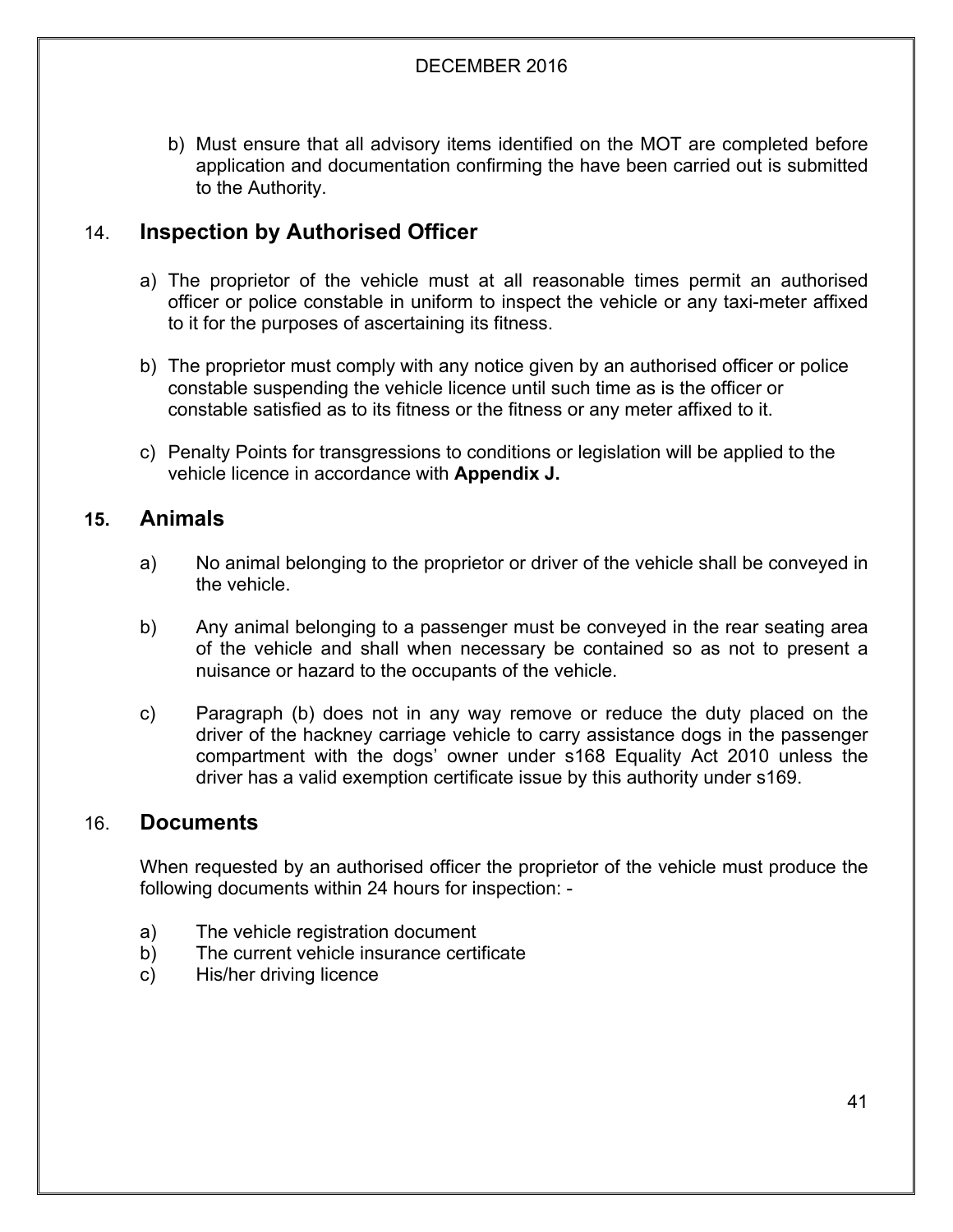# 17. **Change of Address**

The proprietor must: -

- a) Notify the Council in writing of any change of address within 7 days of such change
- b) Notify the Council in writing of any change of address from which he/she carries on the business with which the vehicle is connected if different from his/her home address within 7 days of such change.
- c) Within 7 days of a change of either of the addresses referred to in or above return the vehicle licence to the Council of amendment.

## 18. **Convictions**

Within 2 working days of any conviction, fixed penalty notice, driving licence endorsement, Criminal Behaviour Order or any other such order or notice being imposed on the proprietor (or if the proprietor is a company on the company or directors of the company or if a partnership on any of the partners) the proprietor must disclose details of the matter in writing to the Authority.

## 19. **Loss of Licence**

The proprietor must report the loss of the vehicle licence to the Council in writing as soon as the loss becomes known.

## 20. **Return of Licence**

The proprietor must immediately return the licence to the Council in the event of the expiry, surrender, suspension or revocation of the licence.

# 21. **Payment by Cheque**

A licence in respect of which the fee has been paid in part or in full by cheque shall be of no effect in the event of that cheque being subsequently dishonoured. Licences will not be issued until the cheque has cleared

#### 22. **Insurance**

The proprietor must maintain a policy of insurance covering the use the vehicle as a hackney carriage issued by an insurance company.

## 24. **Fares**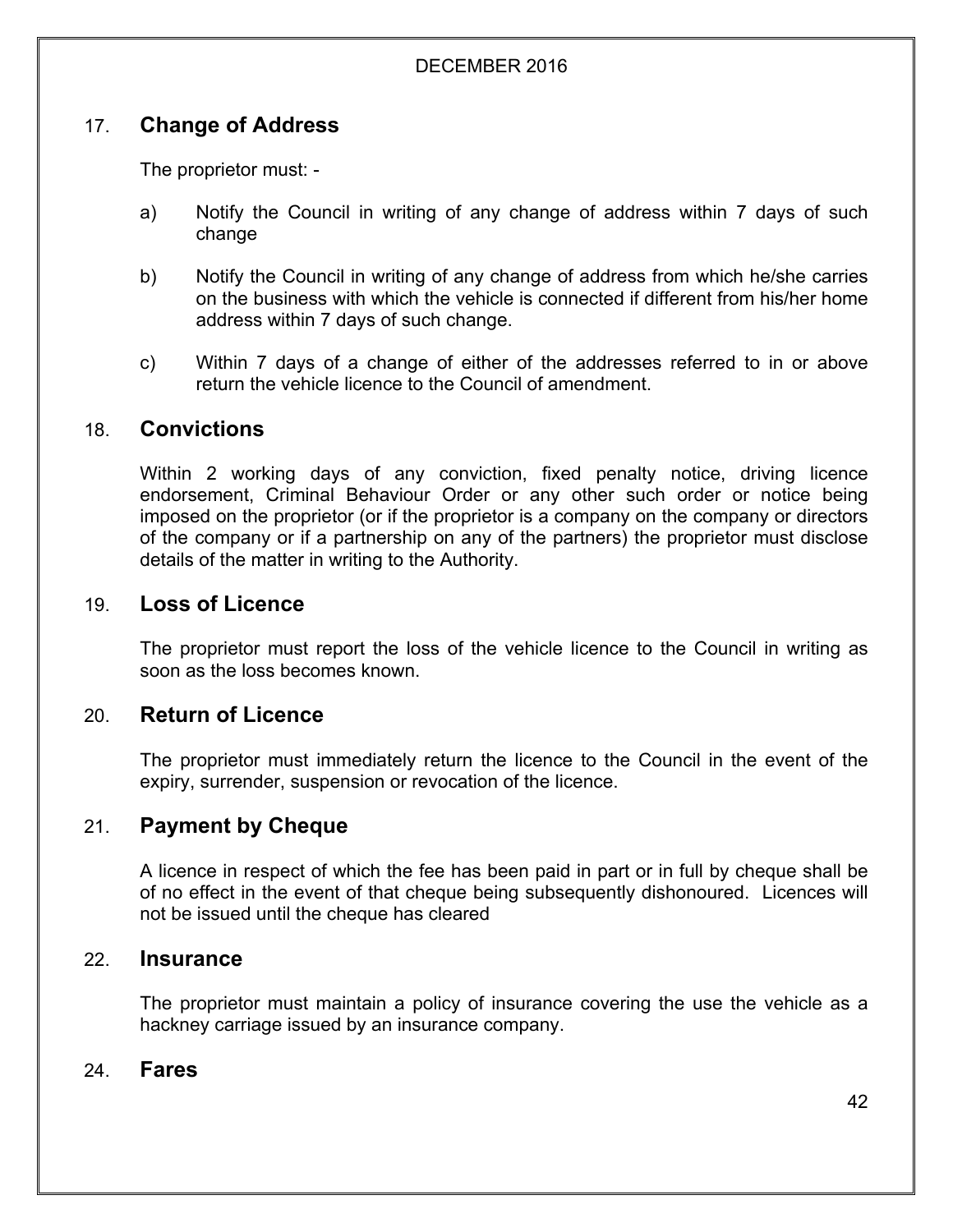The licensee shall not demand a fare in excess of that prescribed by the fare table issued by the Council.

## 25. **Taximeters**

- a) A meter approved by the Authority must be fitted and be correctly calibrated, sealed and fully functional in accordance with the Authority's current approved fare structure.
- b) The driver must not cause the fare recorded thereon to be cancelled until the hirer has had a reasonable opportunity of examining it and has paid the fare.
- c) The driver must ensure that when the vehicle is not hired the key is to be locked and machinery kept inactive and the meter must show no fare at that time.
- d) The driver must ensure that the taximeter is sufficiently illuminated that when in use it is visible to all passengers.
- e) The driver must ensure that the fare or charge will be calculated from the point in the District at which the hirer commences his journey and shall not exceed that displayed on the taximeter at the completion of his journey.
- f) The driver must ensure that the taximeter is only brought into action at the commencement of the hirer's journey.

# 26. **Fare Tables**

The licensee and driver must ensure that the fare table is not concealed from view or rendered illegible while the vehicle is being used for hire.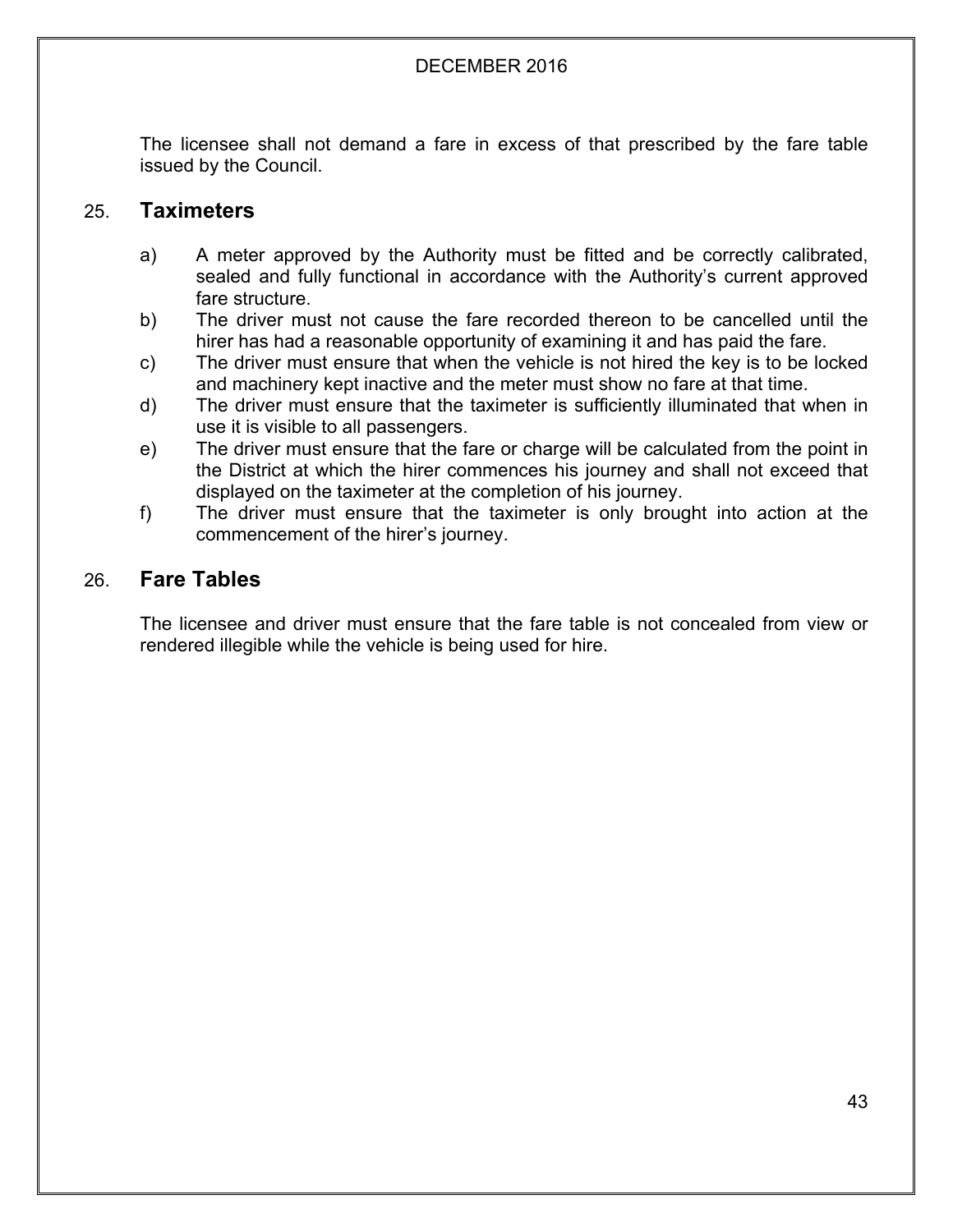# **APPENDIX E DRIVERS LICENCE APPLICATION PROCEDURES AND SPECIFICATION**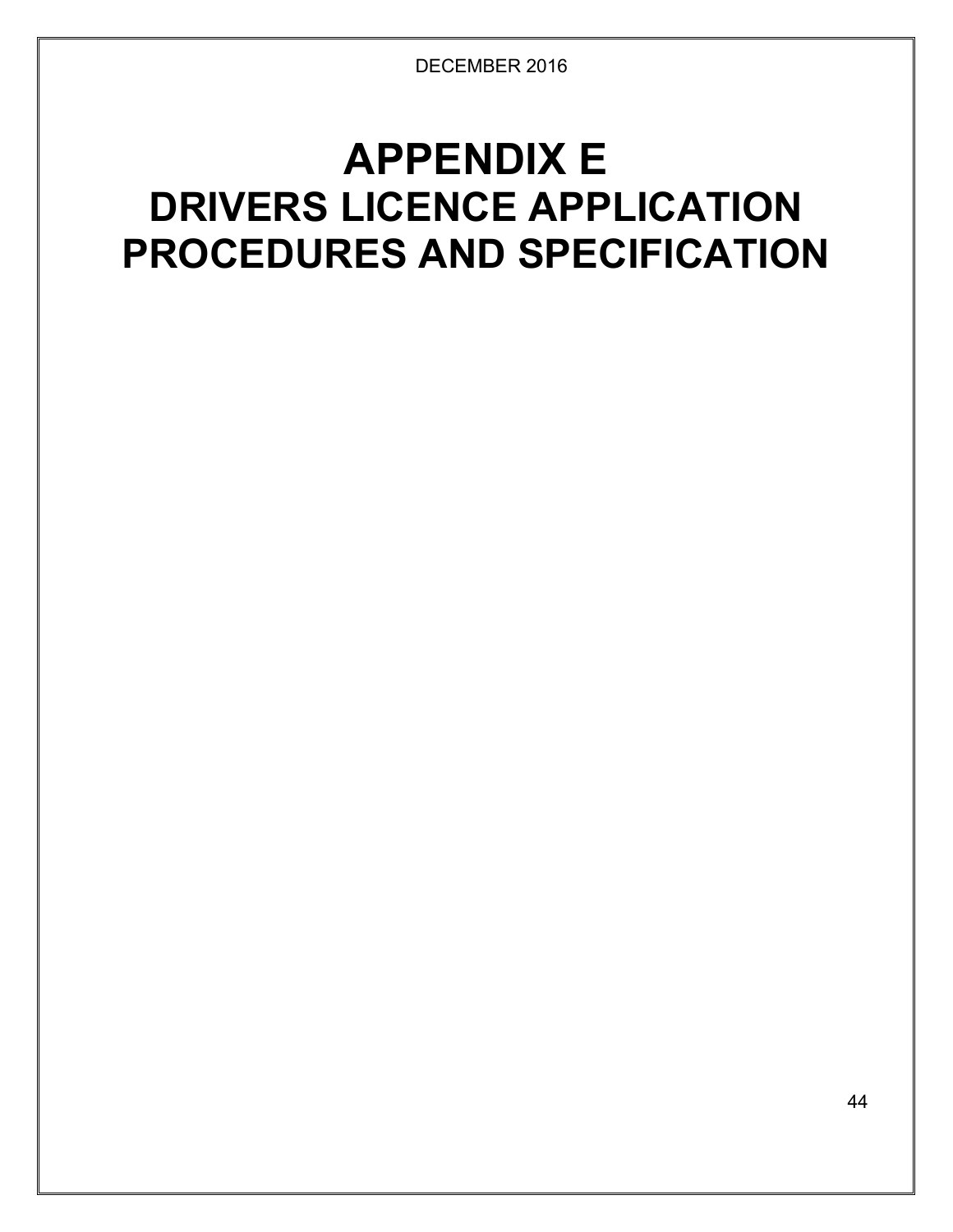#### **APPENDIX E**

#### **DRIVERS LICENCE APPLICATION PROCEDURES AND SPECIFICATION**

- 1. These procedures are in place so that the applicant can demonstrate they have the necessary skills and knowledge to show they are a safe and suitable person to operate as a licensed hackney carriage and private hire driver.
- 2. Applications for a combined hackney carriage and private hire drivers' licence can be made at any time of the year. However, a licence will not be granted to a person who is under 21 years of age and who has not held a full relevant DVLA or EU/EEA driving licence for a minimum of 1 year.
- 3. Applications are to be made on the prescribed form available on request or on the Staffordshire Moorlands District Council website.
- 4. In support of a completed application form, the applicant must comply with the following:
	- o All Drivers whose applications were made after **1 st January 2017** must complete and successfully achieve a pass in either the BTEC Level 2 certificate in the introduction to the role of the Professional Taxi or Private Hire Driver or the NVQ level 2 certificate in Road Passenger Vehicle Driving (Taxi and Private Hire Driver) or obtain an equivalent qualification within 1 year of the initial grant of licence, and must be enrolled on a course within 3 months of the licence being issued. Licences will only be issued for one year to applicants who have yet to complete the training and then on successful completion of the above requirement and upon presenting evidence of so doing to the Authority will be extended to the full term upon renewal.
	- o From **1 st January 2019** All Licensed Drivers must complete and successfully achieve a pass in either the BTEC Level 2 certificate in the introduction to the role of the Professional Taxi or Private Hire Driver or the NVQ level 2 certificates in Road Passenger Vehicle Driving (Taxi and Private Hire Driver) or obtain an equivalent qualification and present evidence of having done so before renewal of their licence. From 1<sup>st</sup> January 2019 this will be a pre-application requirement, and an application/renewal from any applicant who has not met this requirement will not be accepted.
	- o All New drivers must attend a safeguarding course approved by the Authority; No licence will be issued until proof of attendance has been submitted to the Authority and verified. Existing Drivers must meet this requirement before renewal of their licence. From **1 st January 2017** this will be a pre-application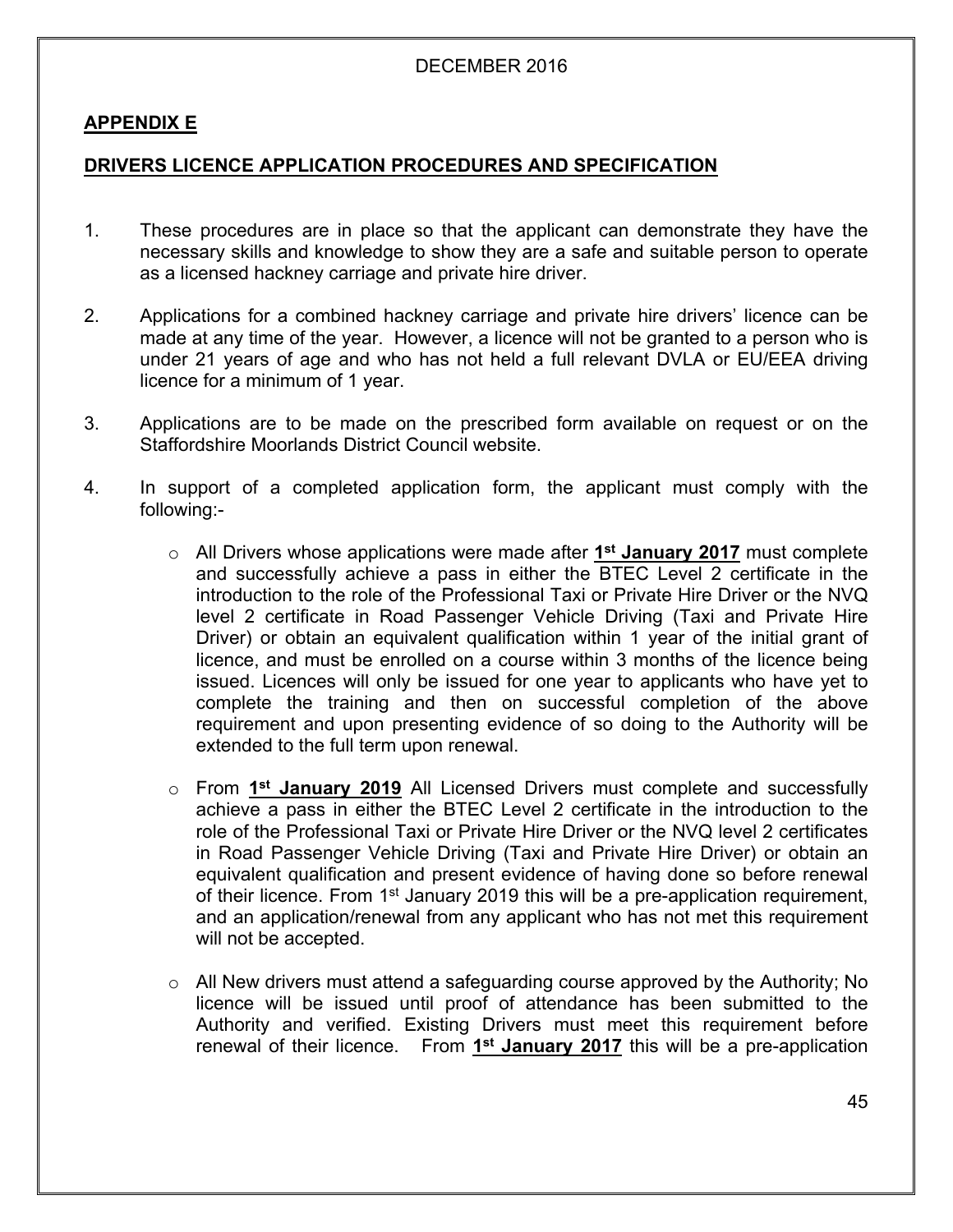requirement, and an application from any applicant who has not met this requirement will not be accepted.

- o All drivers must present an original current full UK or EU/EEA driving licence and complete the section on the application form allowing the Authority to use their unique DVLA driver licence checking code.
- o All drivers will be required to sign up to the DBS's continuous checking service. (On-line update service) and provide the authority with the certificate number to enable checks to be made.
- o All drivers must provide a completed Disclosure of Convictions form
- o All drivers must provide an Enhanced Disclosure and Barring Service Certificate dated within 3 months of application and allow the authority to use the certificate number for future checks.
- $\circ$  All drivers must pay the required fee;
- o All drivers must provide an independent medical certificate equivalent to (Group 2)
- o All drivers must provide a recent Passport size photograph.
- $\circ$  All drivers must successfully complete the Authority's knowledge test (appendix f)
- 5. For applicants who do not possess a UK passport, documentary evidence confirming their right to live and work in the UK is required. The provision of a National Insurance number in isolation is not sufficient for the purposes of establishing the right to live and work in the UK. Checks may be made with the UK Border Agency or other relevant organisations.

## **Renewals**

6. Applications for renewal must be submitted at least 60 days prior to the expiry of the previous licence. It is the responsibility of the applicant to ensure all applications are submitted in time with all supporting documentation.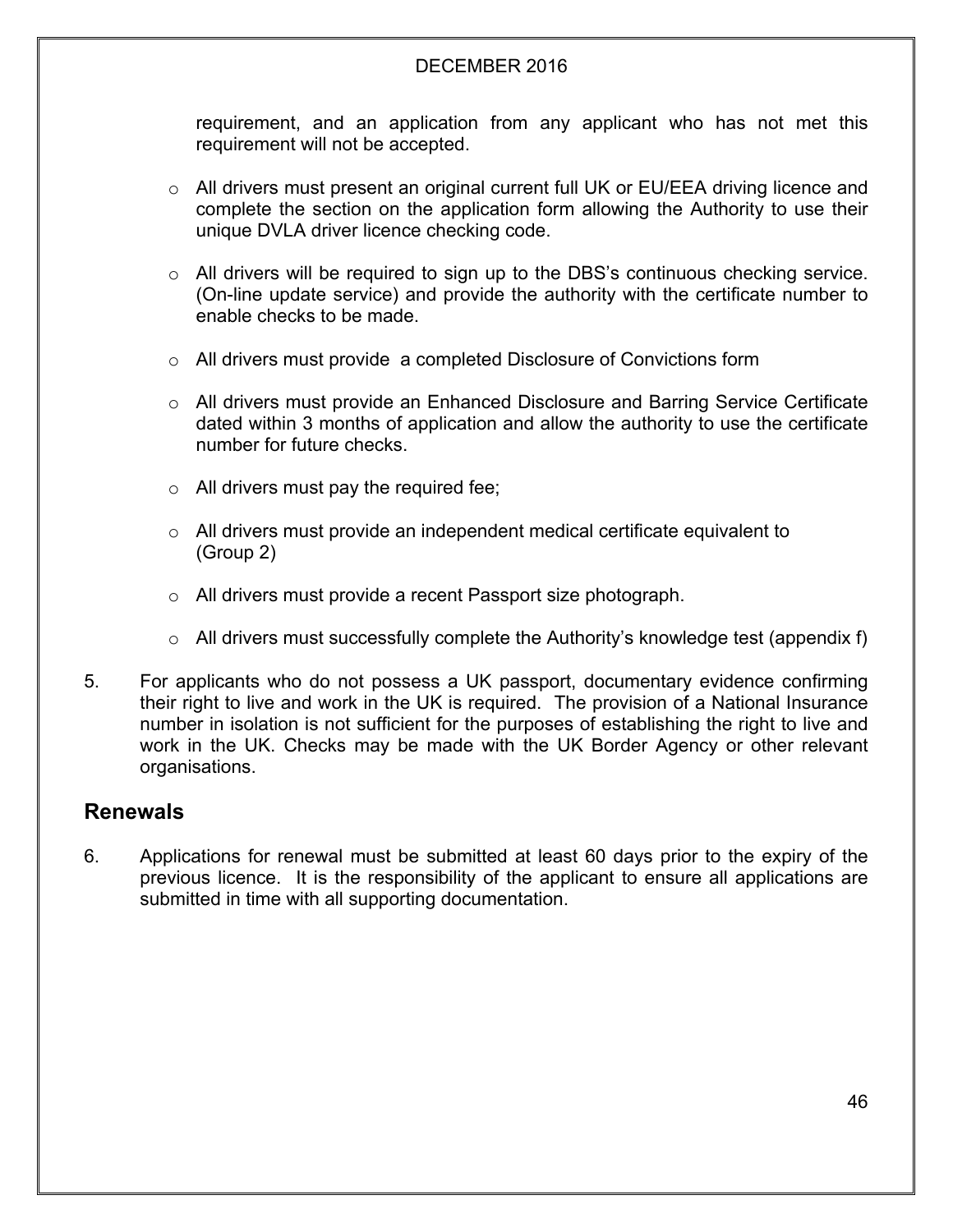# **APPENDIX F DRIVERS CODE OF CONDUCT**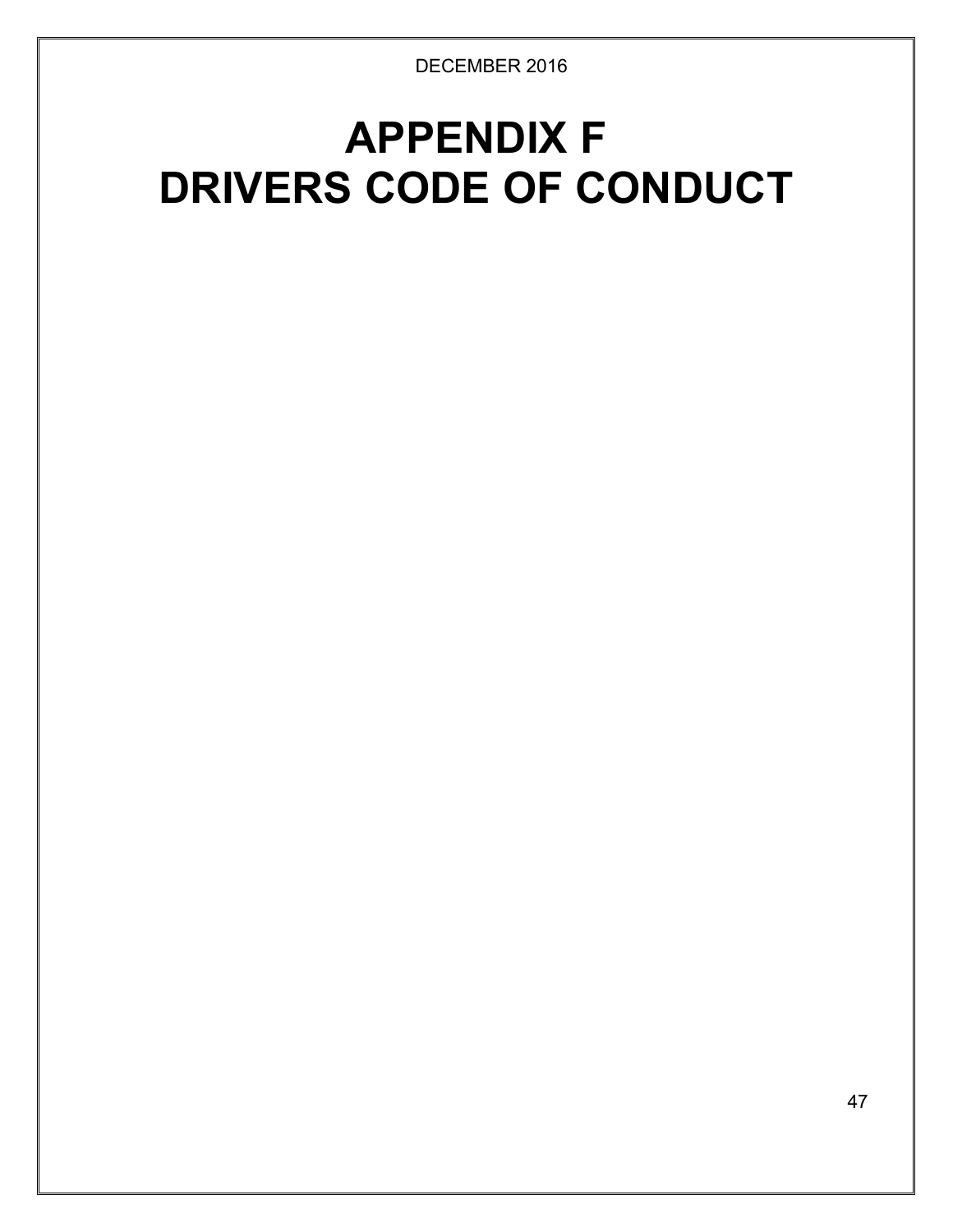## **APPENDIX F**

## **DRIVERS CODE OF CONDUCT**

This code of conduct lays down the minimum standards of behaviour expected by holders of combined hackney carriage and private hire driver licence. These are not conditions attached to the licence but failure to adhere to this code or meet these minimum standards may result in action being taken against the driver's licence.

## **1. Conduct of Driver**

The driver must: -

- a. Carry out a vehicle check at the start of each shift and record the check and make it available on request to an authorised officer.
- b. Behave in a civil and orderly manner;
- c. Pay attention to personal hygiene
- d. Dress so as to present a professional image to the public
- e. Ensure any tattoo's, body art or jewellery that may cause offence are properly covered
- f. Not wear any clothing or other item that is likely to cause offence
- g. Not have any signage or material in or on the vehicle that is likely to cause offence;
- h. Be polite, helpful and fair to passengers;
- i. Drive with care and due consideration for other road users and pedestrians
- j. Take all reasonable steps to ensure the safety of passengers conveyed in, entering into or getting out of the vehicle driven by him/her;
- k. Do Not smoke in the vehicle at any time (this provision also applies to the use of e-cigarette or vaping devices), and shall not eat or drink in the vehicle whilst it is being hired without the express consent of the hirer;
- l. Not without the express consent of the hirer, play any radio or any sound reproducing equipment in the vehicle other than for the purpose of sending or receiving messages in connection with the operation of the vehicle.
- m. Not at any time cause or permit the noise from any radio or similar equipment in the vehicle to be a source of nuisance or annoyance to any person whether inside or outside the vehicle or create a source of distraction for the driver.
- n. Not while driving or in charge of a private hire vehicle: Tout or solicit on a road or other public place a person to hire or be carried for the hire in any private hire vehicle.
- o. Cause or procure any other person to tout or solicit on a road or other public place any person to hire or be carried for hire in any private hire vehicle.
- p. Offer that private hire vehicle for immediate hire while the driver of that private hire vehicle is on a road or other public place.
- q. Accept an offer for the immediate hire of that private hire vehicle while the driver of that private hire vehicle is on a road or other public place except where such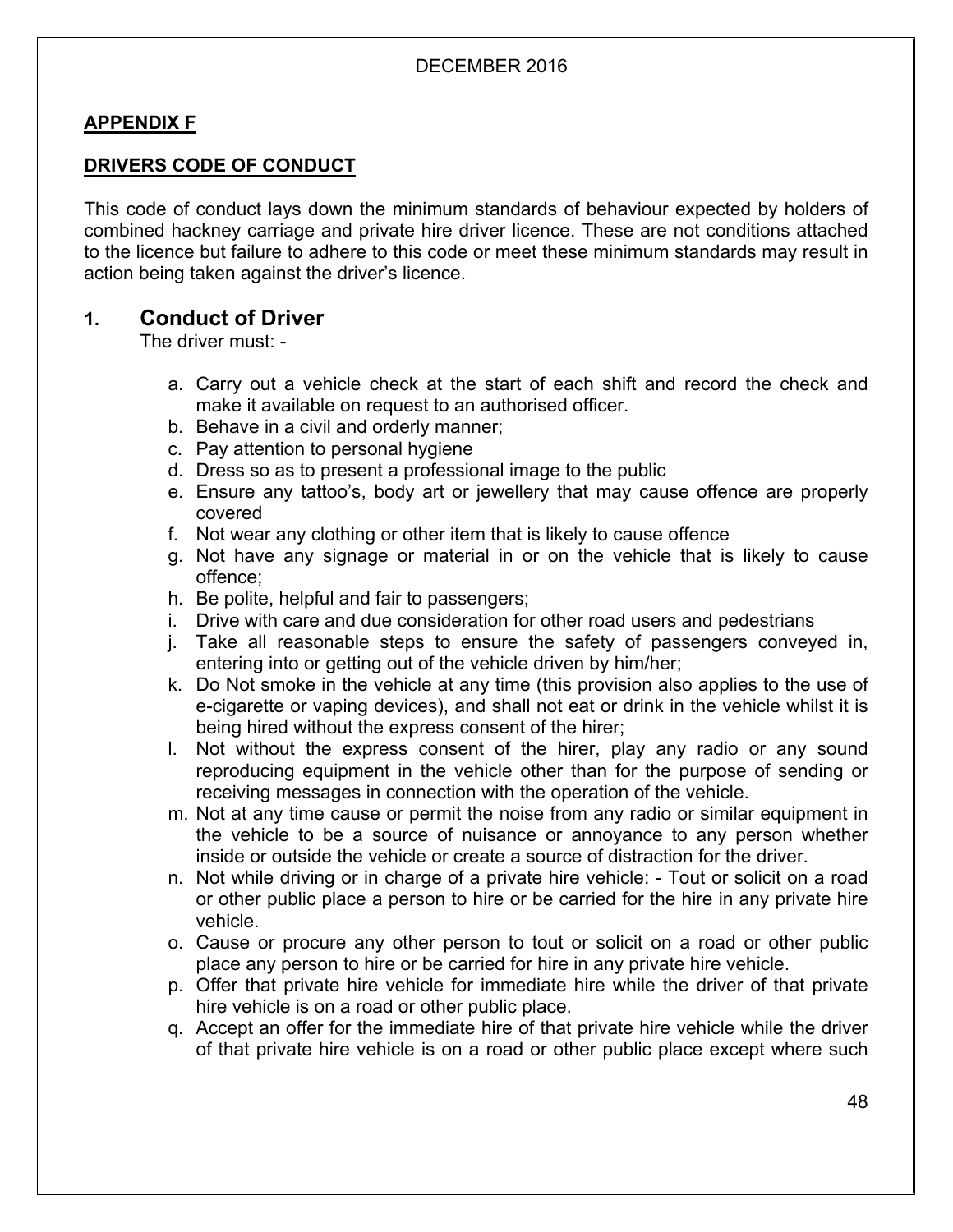an offer is first communicated to the driver by the operator by telephone, electronic notification, or by radio apparatus fitted to that private hire vehicle;

- r. In this code of conduct "road" means any highway and any other road or public place to which the public has access.
- s. Not be under the influence of any amount of alcohol or drugs (unless prescription prescribed).

# **Must Never:**

- a) Become over-friendly in any way with passengers or engage in any form of relationship, infatuation, crush or show favouritism
- b) Touch a passenger, unless in an emergency situation, or if required to do so because of the additional needs of the passenger
- c) Administer medication unless a specific request has been made by the hirer
- d) Photograph or video passengers in their care unless they are adults and have given their express consent to such activity (this will not apply where CCTV is fitted to the vehicle). used in compliance with data protection legislation and any relevant codes of practice issued by the Home Office or Information Commissioner's Office
- e) Engage with passengers through social networking sites (such as Facebook and Twitter), instant messengers (such as MSN) or any other online communication software such as mobile phone applications or video games unless they are adults and have given their express consent to such activity
- f) Phone or send text messages to passengers other than directly concerning the hiring of any vehicle
- g) Swear, make any personal, derogatory, or humiliating comments, make any disrespectful remarks about any person or group of persons, including racial and religious groups or tell inappropriate jokes "(inappropriate" will include, but is not limited, to any joke relating to any of the foregoing);
- h) Offer or accept sweets, cigarettes or gifts of any sort
- i) Stop anywhere other than the specified pick up/drop off points other than at the request of the hirer
- j) Show passengers videos or pictures on your mobile phone or any other electronic device unless these were taken in compliance with d) above.

# **Drivers must always;**

- a) Place the safety and wellbeing of passengers before any personal or commercial goals and before loyalty to friends
- b) Respect all individuals, regardless of age, development stage, disability gender, sexual orientation, gender reassignment religion/belief, language spoken, race or ethnicity
- c) Be aware of the vulnerability of the children and some adults, and of passengers with additional needs, be they adults or children.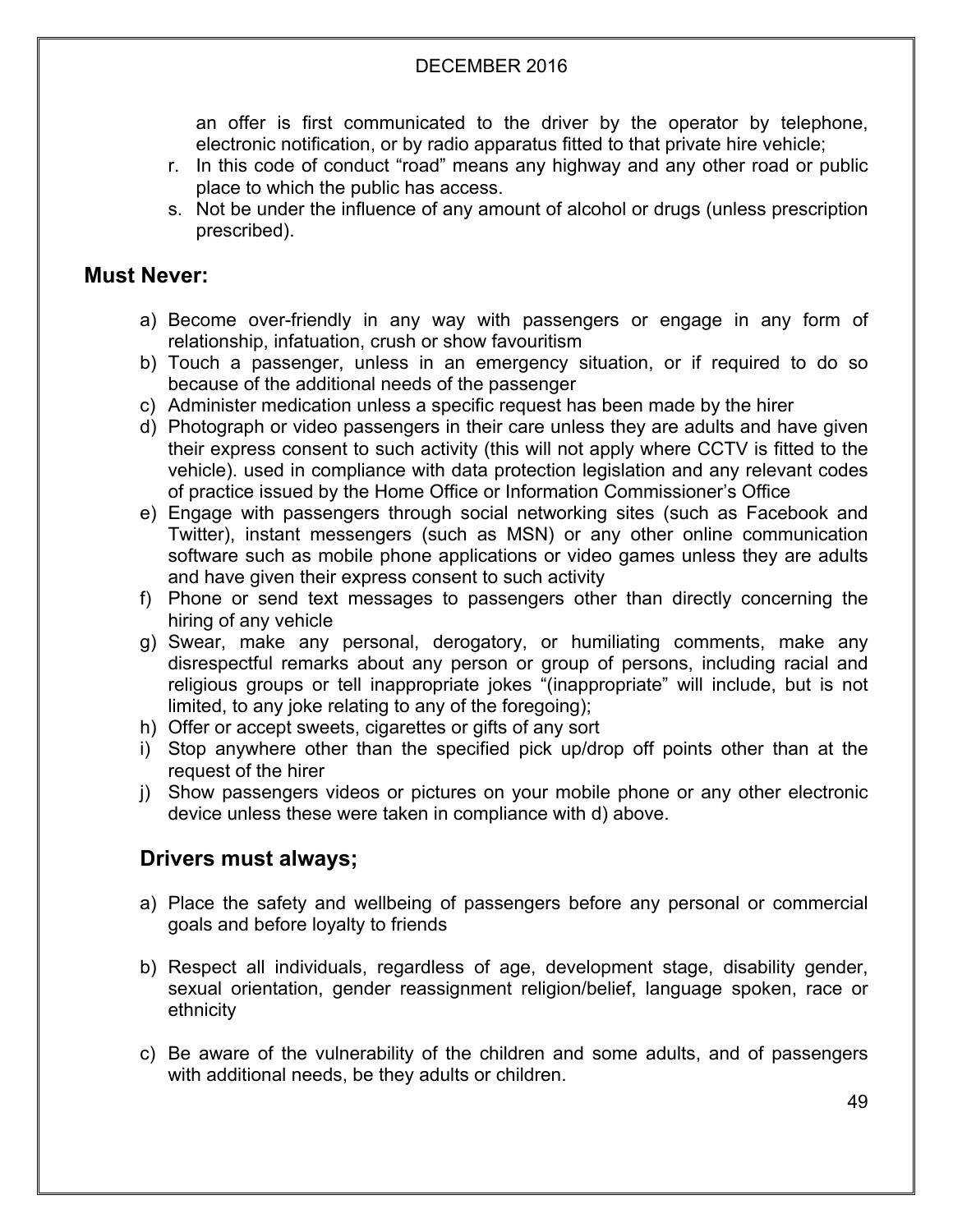# **3. Badge**

The driver shall ensure that the badge is displayed in such a position and manner as to be plainly and distinctly visible at all times when discharging their duties as a driver of a licensed vehicle.

# **4. Luggage**

- a) The driver must carry a reasonable quantity of passengers' luggage on or in the vehicle (a reasonable amount of luggage is a minimum of one medium sized case per passenger); and
- b) The driver must afford reasonable assistance in removing or depositing such luggage from or to the entrance of any dwelling, station or other place at which or near to which the driver picks up or sets down a passenger.

# **5. Passengers**

## **The driver must not: -**

- a) Convey or permit to be conveyed in a vehicle a greater number of passengers than that specified in the vehicle licence;
- b) Allow any child under the age of 10 years to be conveyed in the front of the vehicle;
- c) Allow more than one passenger to be conveyed in the front of the vehicle unless the vehicle licence states otherwise;
- d) Without the consent of the hirer of the vehicle convey or permit to convey any person other than the hirer and the driver in that vehicle.

## **6. Animals**

- a) The driver must not convey in the vehicle any animal except one belonging to a passenger.
- b) The driver may carry any animal belonging to a passenger at his/her own discretion but only in the rear seating area of the vehicle and he/she shall ensure where necessary that such animals are suitably contained or restrained so as not to present a nuisance or hazard to the occupants of the vehicle.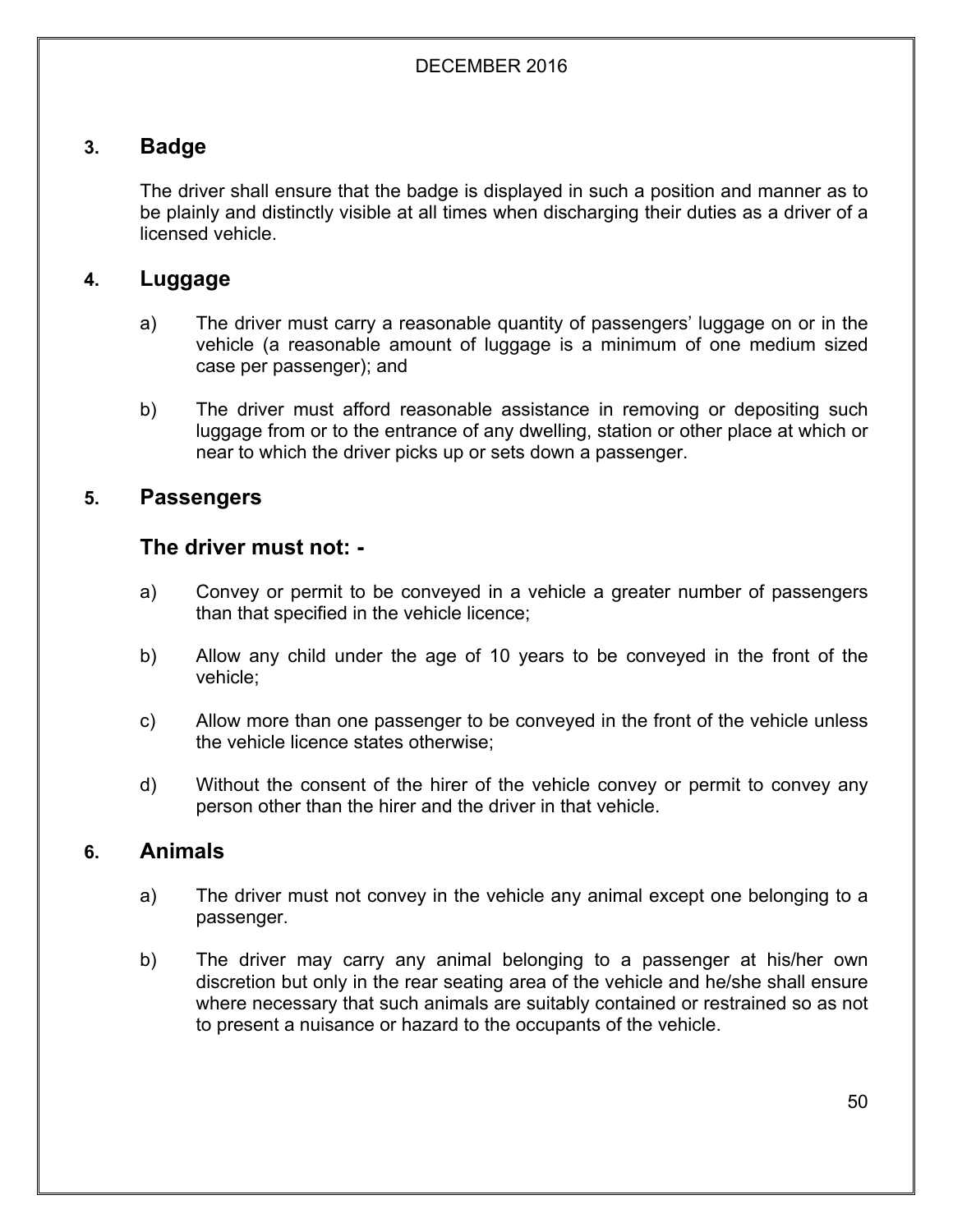c) Paragraph (b) does not in any way remove or reduce the duty placed on the driver of the vehicle to carry assistance dogs in the passenger compartment with the dogs' owner under Equality Act 2010 unless the driver has a valid exemption certificate issue by this authority under that Act (sections 168 and 169 apply to hackney carriage drivers; sections 170 and 171 apply to private hire drivers).

# **7. Lost Property**

- a) The driver must immediately after the termination of any hiring or as soon as practicable thereafter carefully search the vehicle for any property which may have been left in it.
- b) Any property found by the driver in the vehicle or handed to him or her shall, if not claimed by or on behalf of the passenger within 24 hours, be retained by the driver (in the case of a hackney carriage) or given by the driver to the vehicle operator in the case of a private hire vehicle. In both cases the driver must notify the local authority of the situation within 24 hours.

## **8. Prompt Attendance**

The driver of a vehicle which has been hired to be in attendance at an appointed time or place must, unless delayed or prevented by some sufficient cause, punctually attend with the vehicle at the appointed time or place.

## **9. Destination**

When hired to drive to a particular destination the driver must, subject to any directions given by the hirer, proceed to that destination by the shortest available route.

## **10. Meter**

If the vehicle being driven is fitted with a meter the driver must: -

- a) On commencement of a journey bring the machinery of the meter into action and keep the meter in action until the termination of the hiring;
- b) Cause the meter to be properly illuminated throughout any part of the hiring which is during the hours of darkness and at any other time at the request of the hirer;
- c) Not conceal from public view the proprietor's fare table.

## **11. Fares**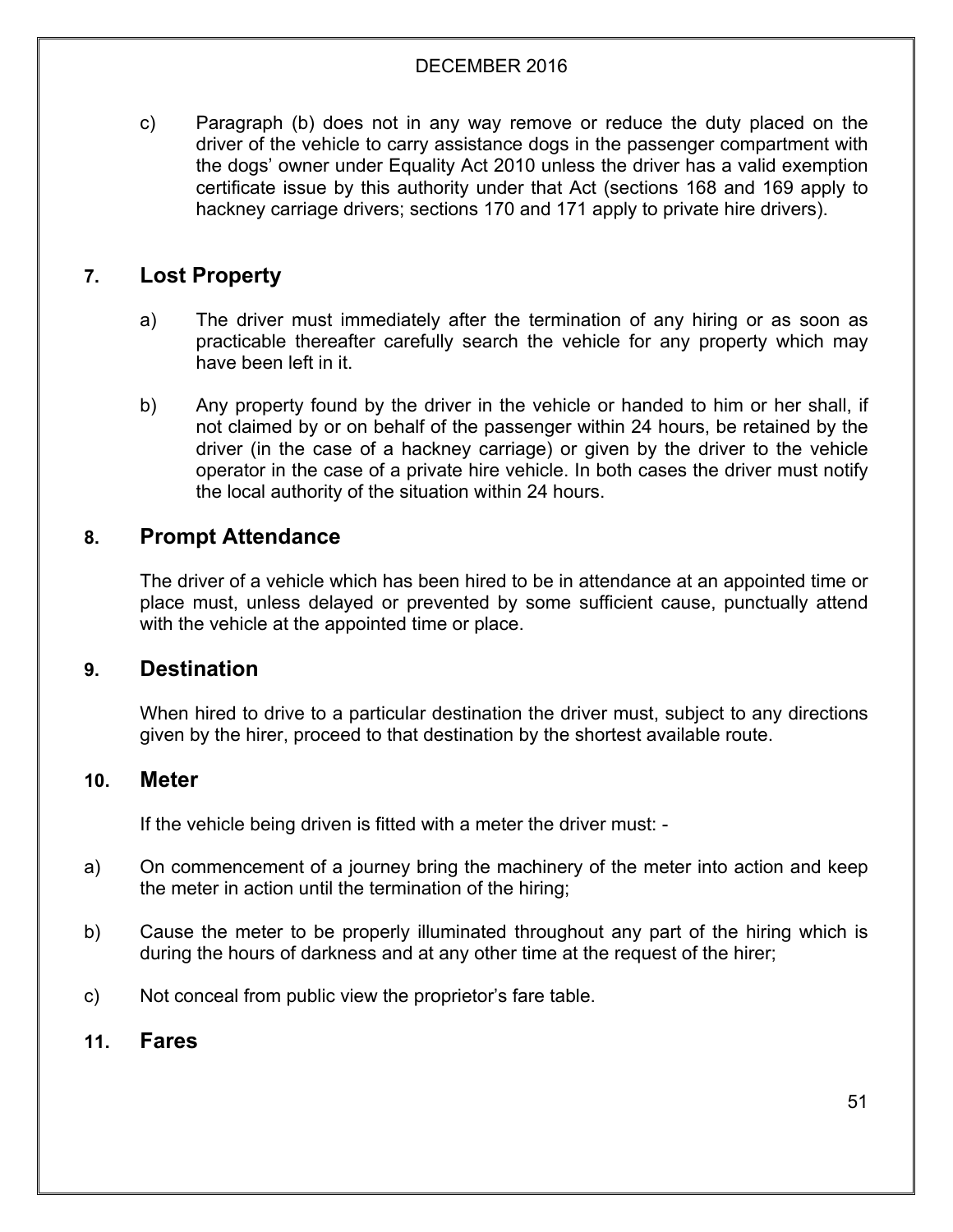## **The driver must not demand from any hirer: -**

- a) a fare higher than that displayed on the meter at the termination of the journey unless otherwise agreed with the hirer prior to the commencement of the journey.
- b) of a vehicle without a meter a fare in excess of that previously agreed for the hiring between the hirer and the operator.

# **12. Written Receipt**

The driver must provide the hirer of the vehicle with a written receipt of the fare paid if required.

## **13. Plate**

The driver must ensure that the plate and all other identification are at all times clearly visible to public view when the vehicle is being used or adhere to the dispensation given by the Authority **Appendix N.**

# **14**. **Change of Address**

The driver must give notice to the Authority in writing of any change of address during the period of the licence and return the licence to the Authority for endorsement within 7 days of such change taking place.

# **15. Convictions**

Within 2 working days of any conviction fixed penalty notice, driving licence endorsement, Criminal Behaviour Order, orders for restorative justice or any other such order or notice being imposed on the driver he/she must disclose details in writing to the Authority.

- 15.1 The driver must permit the Authority to carry out a check of their criminal history following notification of any criminal convictions, driving convictions, cautions, and orders for restorative justice or acceptance of fixed penalty notices during the period of the licence.
- 15.2. All drivers will be required to sign up to the DBS's continuous checking service. (On-line update service)

# **16. Medical Fitness**

The driver must: -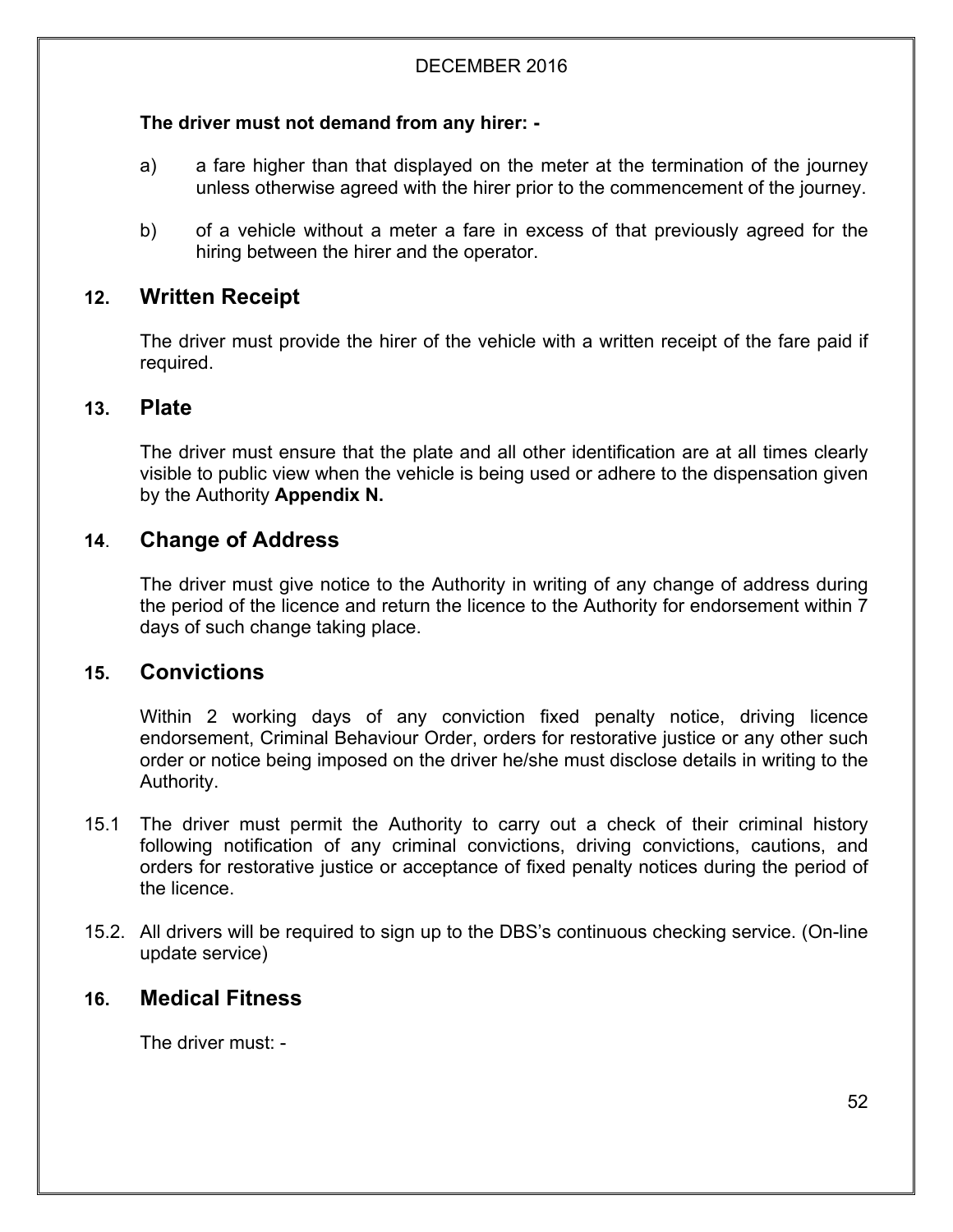- a) immediately notify the Authority in writing of any medical condition which arises after the issue of the licence and which may affect their ability to drive safely and cease to drive until the Authority confirms that they may do so, and
- b) if required to do so by the Authority produce a certificate signed by a Medical Practitioner as to their fitness to be a driver of a licensed vehicle and refrain from driving any licensed vehicle until such time as the certificate is delivered to the Authority.

# **17. Loss of Badge or Licence**

The driver must report the loss of his/her badge or licence to the Authority in writing as soon as they become aware of the loss.

# **18. Return of Badge or Licence**

The driver shall immediately return their licence and badge to the Authority in the event of the expiry, surrender, suspension or revocation of the licence.

## **19. Licence Renewal**

The driver must apply to the Authority in writing on the appropriate application form at least 60 days before the expiry date of the current licence if he/she requires the licence to be renewed for a further period.

# **20. Payment by Cheque**

A licence in respect of which the fee has been paid either in part or in full by cheque shall be of no effect in the event of that cheque being dishonoured. Licences will not be issued until the cheque has cleared

# **21. Accidents**

Drivers of any licensed vehicle must report any accident to the Authority within 2 working days of the occurrence.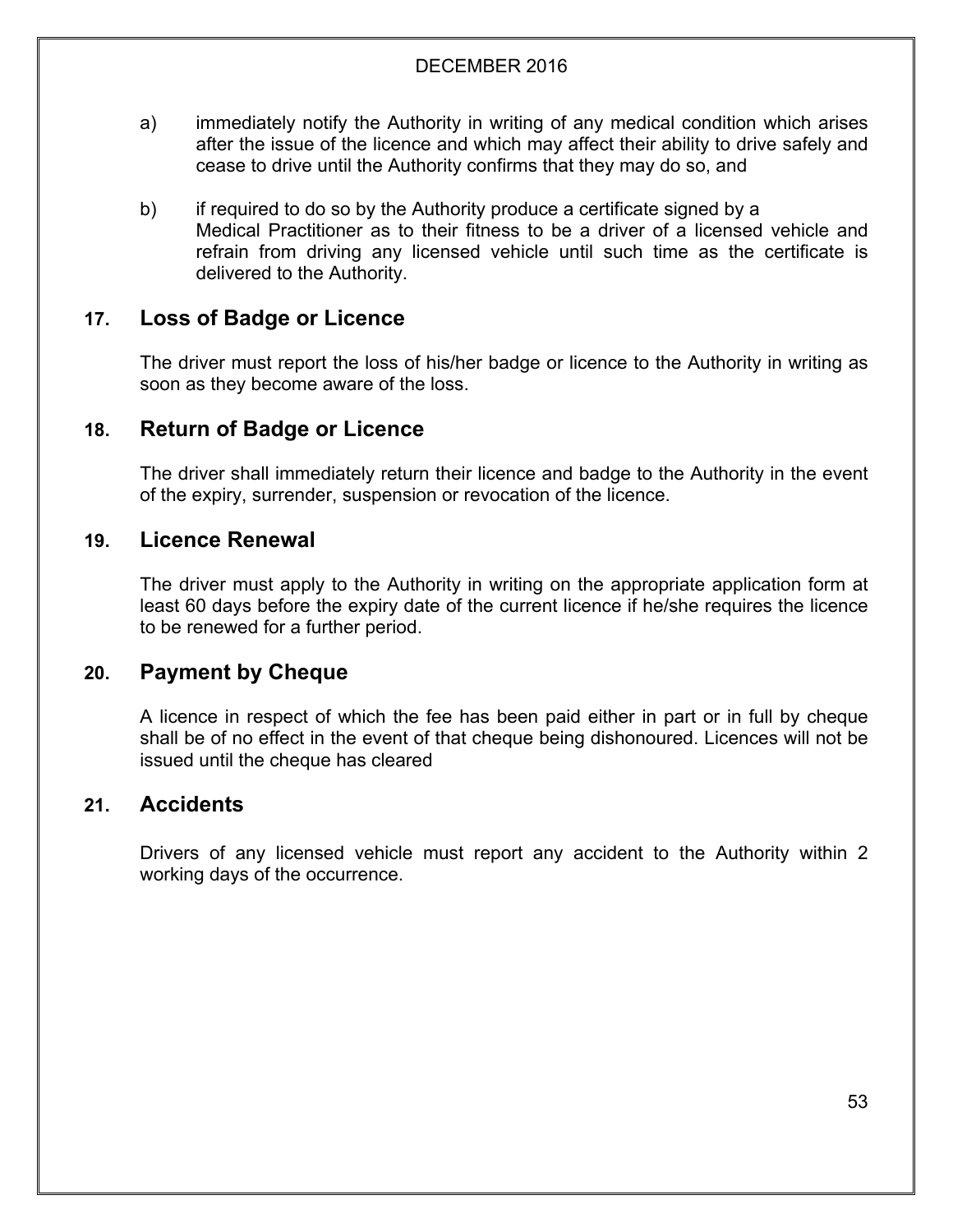# **APPENDIX G THE TESTING OF APPLICANTS FOR HACKNEY CARRIAGE AND PRIVATE HIRE DRIVER'S LICENCE.**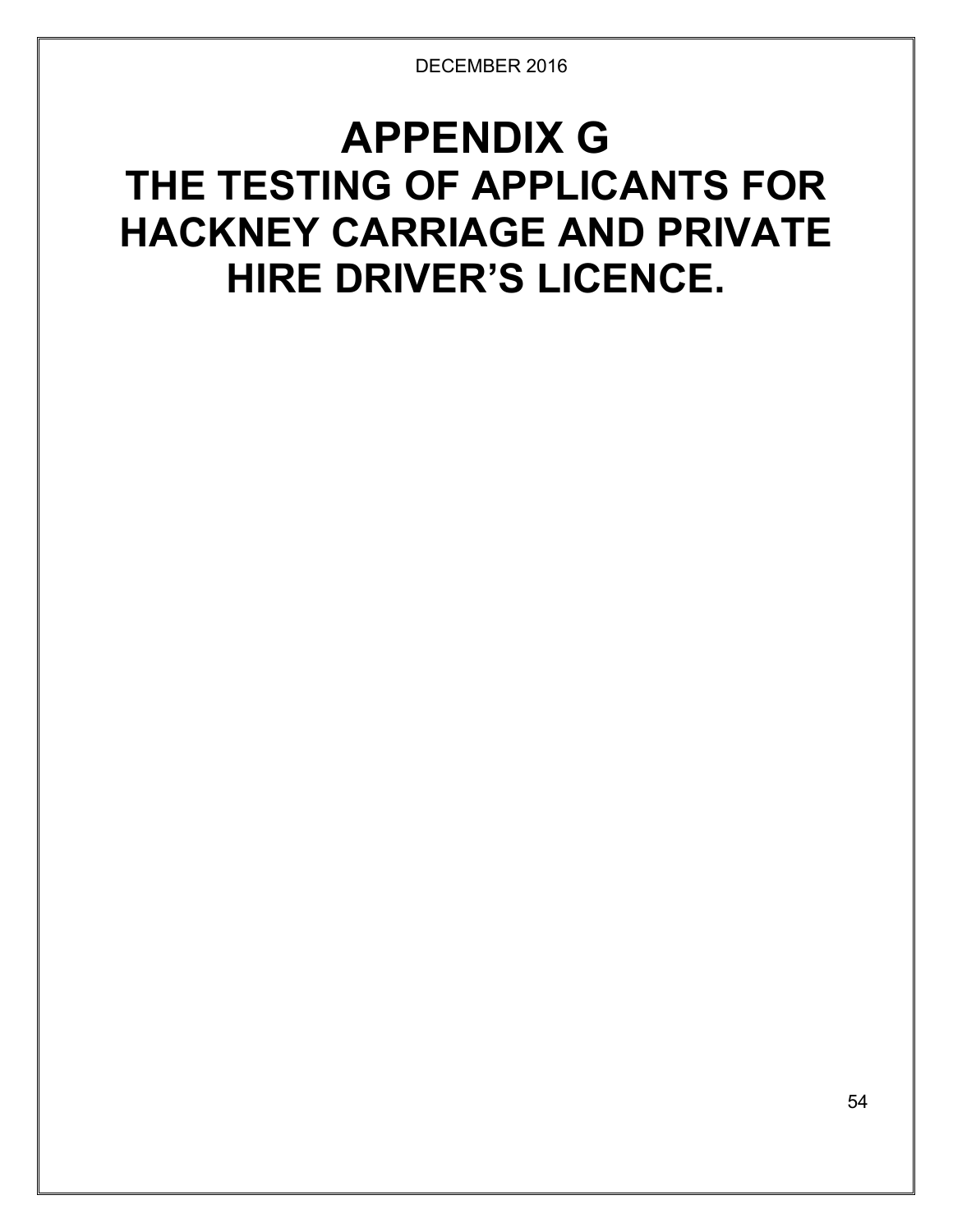#### **APPENDIX G**

## **THE TESTING OF APPLICANTS FOR HACKNEY CARRIAGE AND PRIVATE HIRE DRIVER'S LICENCE.**

#### **NEW DRIVER TESTS**

## **1. Introduction**

In order to maintain the standards that the Authority expects of its drivers, applicants for a hackney carriage or a private hire driver's licence will be required to pass various tests as part of the process of satisfying the Authority that they are suitable persons to hold such a licence. **The tests outlined below are pre-application requirements and are in addition to the Driver Licence applications conditions. These tests will consist of:**

#### **Geography**

Applicants will be tested on their knowledge of the Authority's area geography, by recording an appropriate route between locations in the area. Applicants will be asked questions on how to get from one destination to another within the District.

#### **The Hackney Carriage and Private Hire Licensing Law and Authority Rules and Policy**

Applicants will be tested on their knowledge and understanding of the law in respect of hackney carriage and private hire licensing. The applicant will be asked questions relating to matters such as legislation, licence conditions and the Authority's Licensing Policy.

#### **Numeracy and Literacy**

Applicants will be required to take a basic literacy and numeracy examination unaided. The test will be determined, as appropriate, by officers acting under delegated powers.

#### **Highway Code & A – Z**

Applicants will be tested on their knowledge of the Highway Code, on an A-Z and be asked questions.

#### **Safeguarding**

Applicants will be tested on their knowledge of Safeguarding.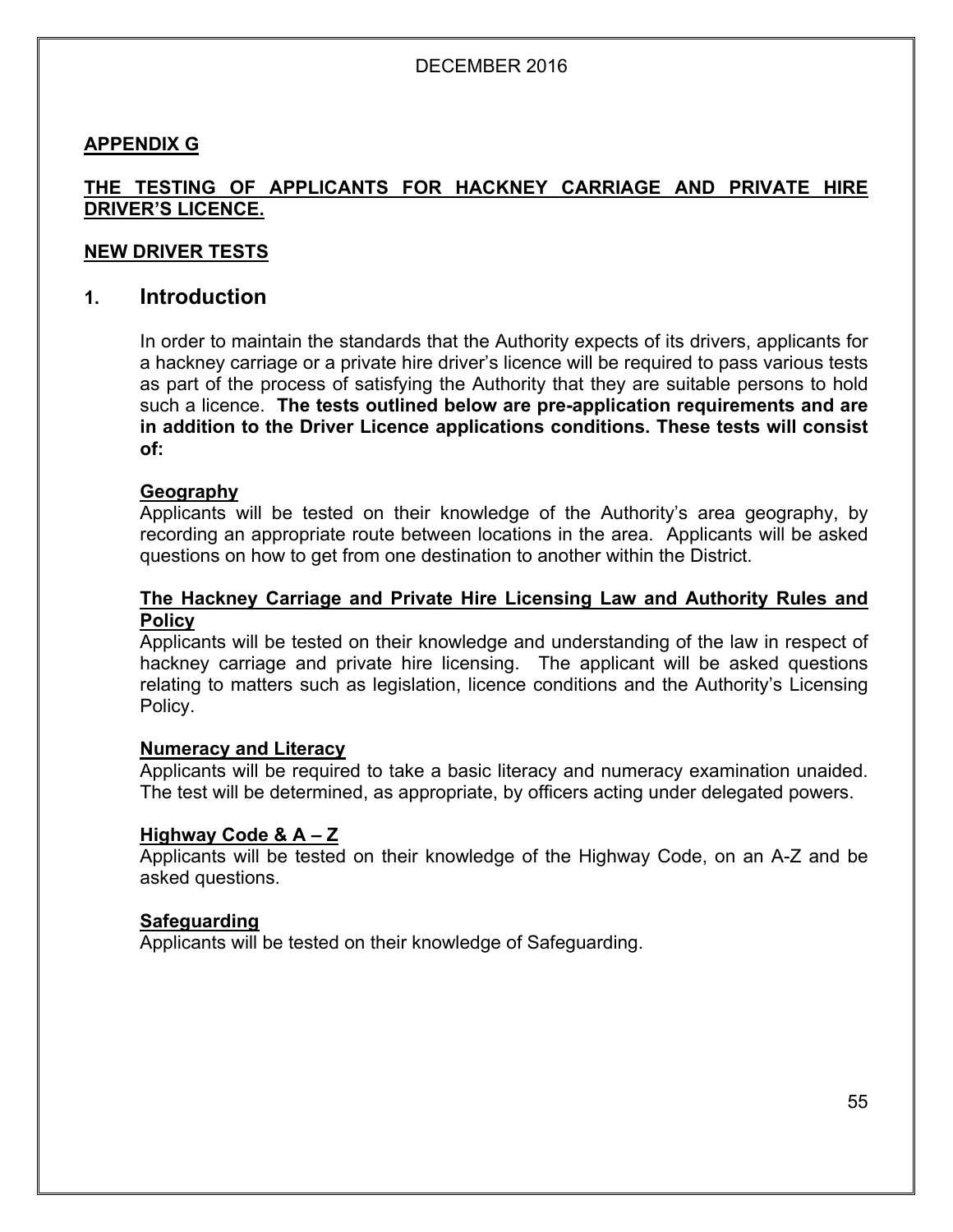## **2. Driver Test Failure**

Applicants must score 70% or more in each section of the written tests to achieve a "pass" mark. Applicants who fail will be invited to take a different test on another occasion. An applicant cannot apply for a drivers licence unless or until the applicant has achieved the requisite pass rate in all of the tests.

For the test, the applicant will receive a paper and will be required to sit in a room and will have time in which to answer the questions unaided. Assistance of mobile phones or other electronic devices is not permitted.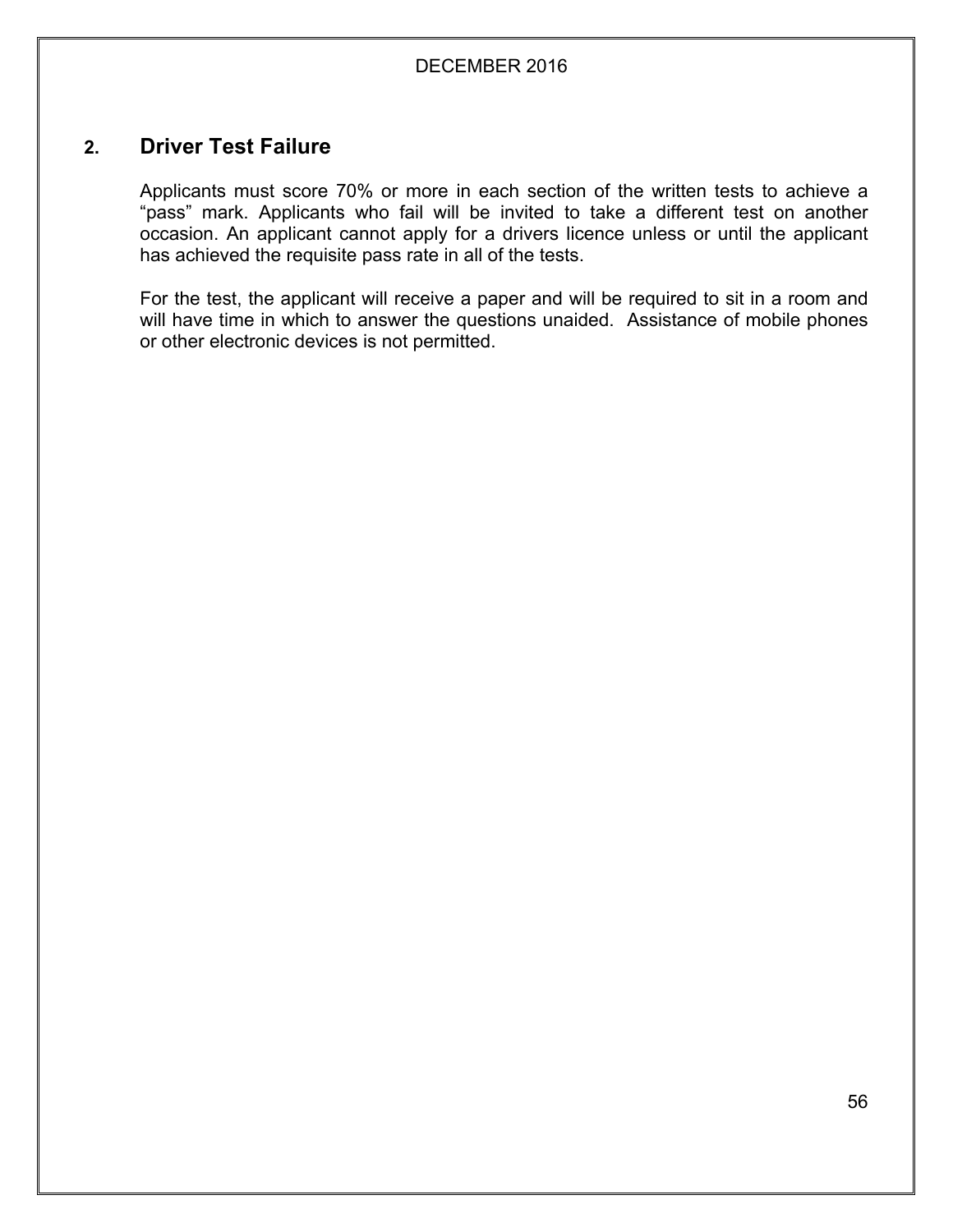# **APPENDIX H PRIVATE HIRE OPERATOR'S LICENCE CONDITIONS**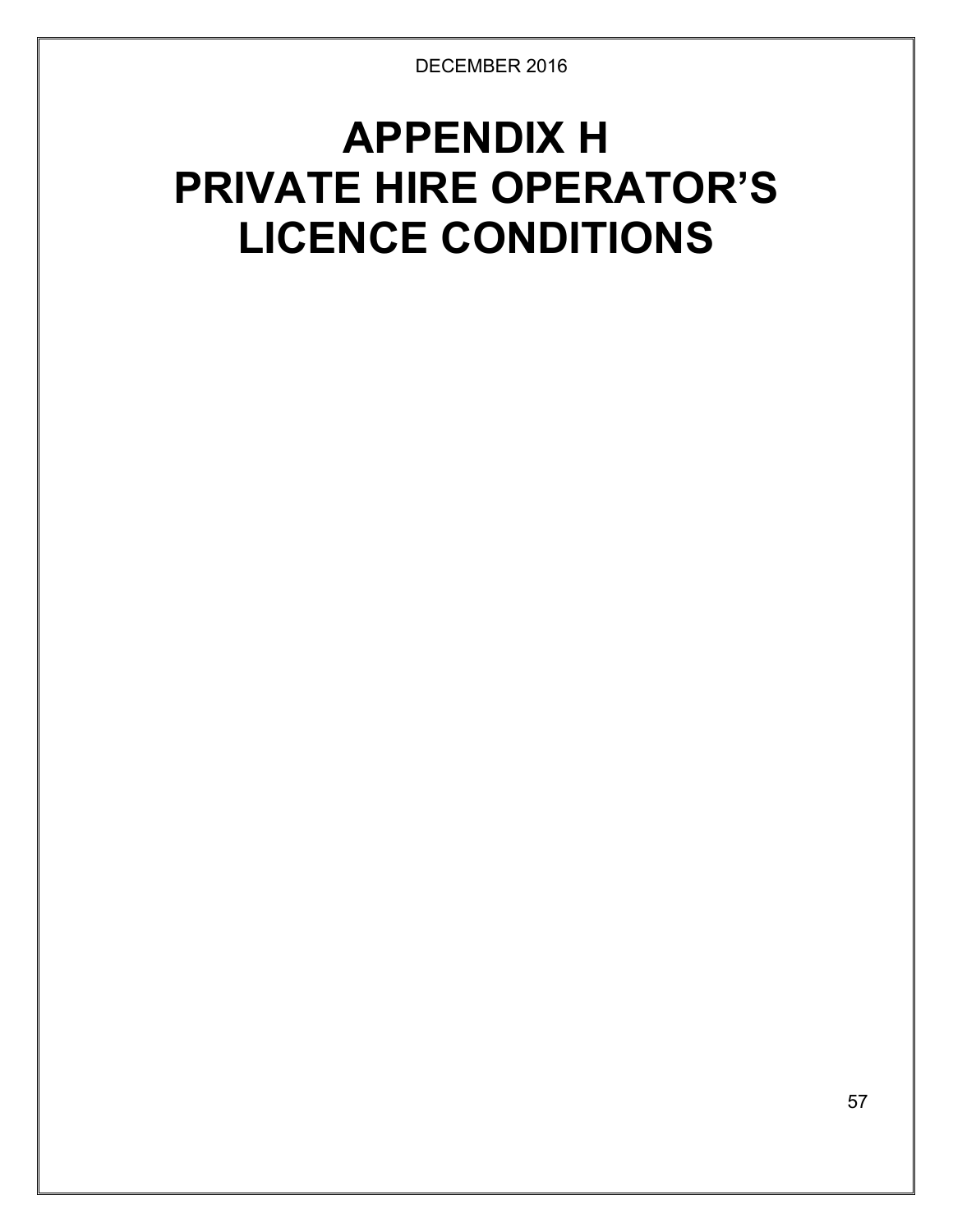## **APPENDIX H**

## **PRIVATE HIRE OPERATOR'S LICENCE CONDITIONS**

## **1. Operators Base**

- a) The operator must operate from the address identified and specified on the operators licence, referred to as the operator's base. This means that the day to day business of the operator must be carried out there including the taking and recording of bookings.
- b) The physical and/or electronic records required to be kept in accordance with this licence must be kept at the operator's base and be available for inspection by the police or an authorised officer on request.
- c) The operator's base must have a unique and dedicated local prefix (01538 or 01782) telephone number/s registered to this address. Free phone numbers, lo-cost, premium and mobile numbers will have to be registered to the operating base. These telephone numbers must be used for bookings.
- d) Existing Operators will be expected to comply with the new licence conditions set out in this policy upon renewal.

## **2. Details of Vehicles**

The operator must keep on paper or electronically at the premises the following details of all vehicles operated by them:-

- a) The name and address of the proprietor;
- b) The vehicle licence holder;
- c) The vehicle licence expiry date;
- d) The registration number;
- e) Make, type and colour;
- f) Plate number;
	- a) Copy of the current Insurance Certificate;
	- b) A copy of the vehicle licence

These details must be kept up to date and must be produced in writing on request to an authorised officer or police constable at the premises.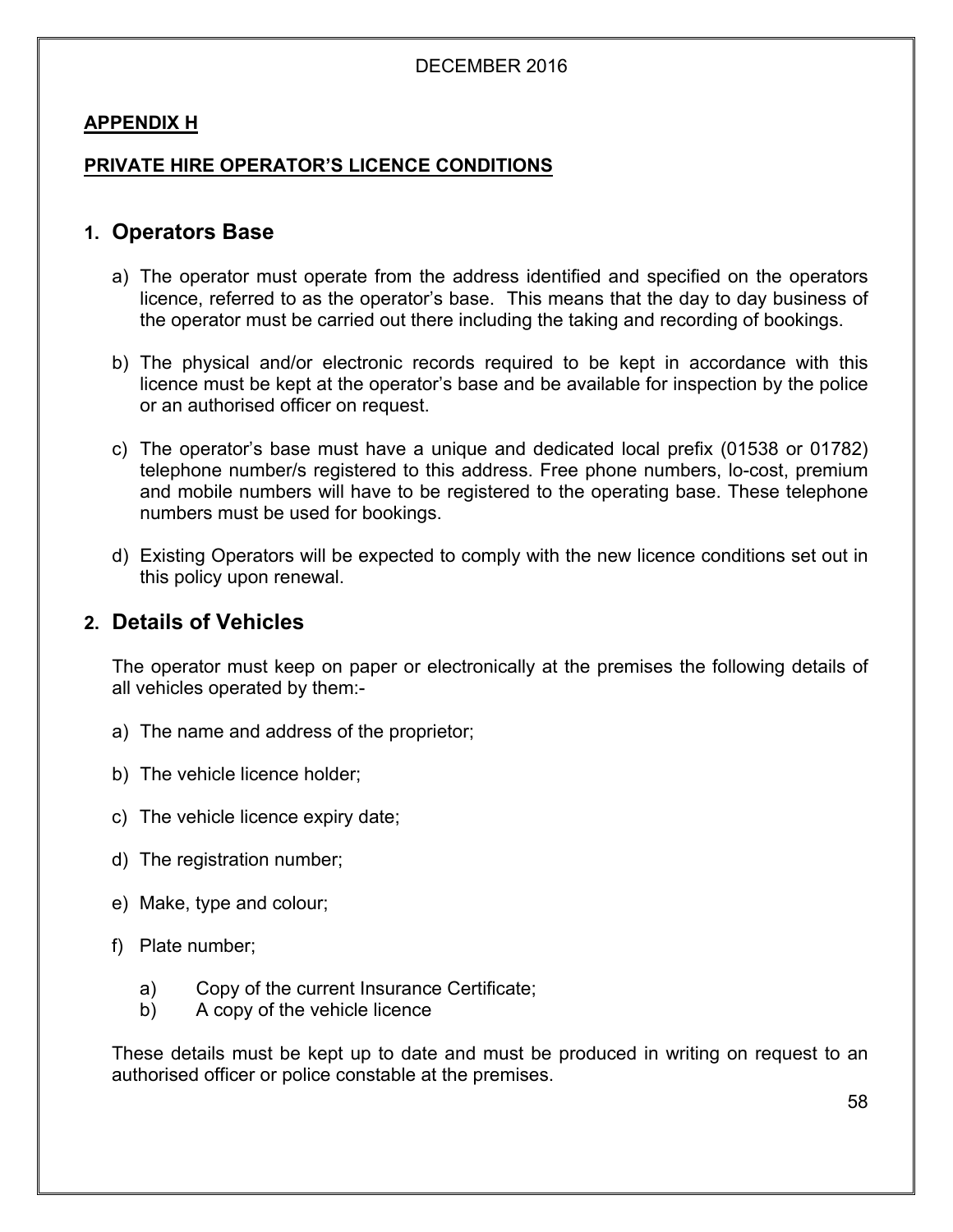# **3. Compliance with Vehicle Licence Conditions**

The operator must take all reasonable steps to ensure that the vehicles operated by them conform to the private hire vehicle licence conditions.

# **4. Details of Drivers**

The operator must keep at their premises the following details in writing or electronically of all drivers employed or used by him/her:-

- a) Name and address;
- b) Badge number;
- c) Driving licence number;
- e) Expiry date of the combined driver's licence;
- f) A copy of the combined drivers' licence

These details must be kept up to date and must be produced on request in writing to an authorised officer or police constable at the premises.

# **5. Control of Drivers**

The operator must take all reasonable steps to ensure that drivers of vehicles employed, used or controlled by them observe and perform the conditions attached to their combined driver's licence and all other relevant statutory requirements.

# **6. Record of Bookings**

- a) The operator must, before the commencement of each journey, record in a suitable book (the booking record), with numbered pages and set out in a manner approved by the Authority, as much of the following information as is reasonably practicable but in any event sufficient information to allow an authorised officer to properly investigate any complaint relating to any particular booking or bookings:-
	- $\circ$  The time and date of the booking,
	- $\circ$  The method by which it was received (e.g. telephone, personal call etc.),
	- $\circ$  The picking up and setting down points, by reference to street names,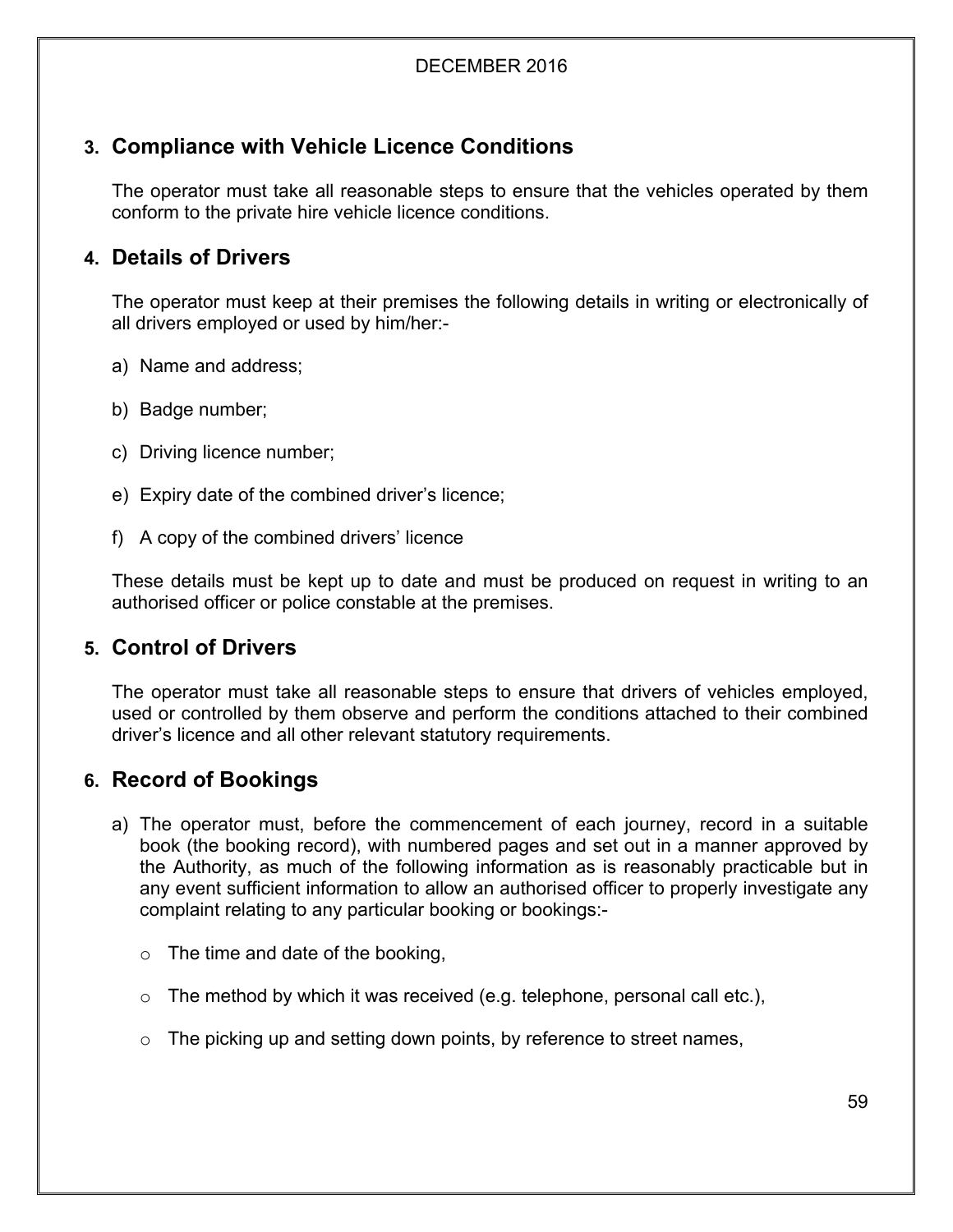- $\circ$  The date and time when the journey is to commence,
- $\circ$  The name (and address) of the hirer,
- $\circ$  The plate number of the vehicle allocated to the booking,
- $\circ$  The name and badge number of the driver allocated to the booking,
- $\circ$  The call sign of the vehicle allocated to the booking,
- $\circ$  The registration number of the vehicle allocated to the booking;
- o Any fare agreed
- b) The booking record must be kept at the licensed premises for at least six months from the date of the last entry or such longer period as may, by written notice, be required by an authorised officer;
- c) The booking record must be produced immediately on request to an authorised officer or police constable at the premises during times of operation or with notice by the operator presenting them at the Authority's Council offices.

# 7. **Prompt Attendance**

The operator must ensure that when a vehicle has been hired to be in attendance at an appointed time and place, the vehicle will, unless delayed or prevented by sufficient cause, punctually attend at the appointed time and place.

## 8. **Fares**

Where a request for a hiring is received and the vehicle to be used for that hiring is not fitted with a meter, the operator must so inform the person making the booking and shall not accept the booking without first telling that person the basis of the hire charge and if requested put that information in writing.

# 9. **Lost Property**

a) The Operator must instruct the driver immediately after the termination of any hiring or as soon as practicable thereafter carefully search the vehicle for any property which may have been left in it.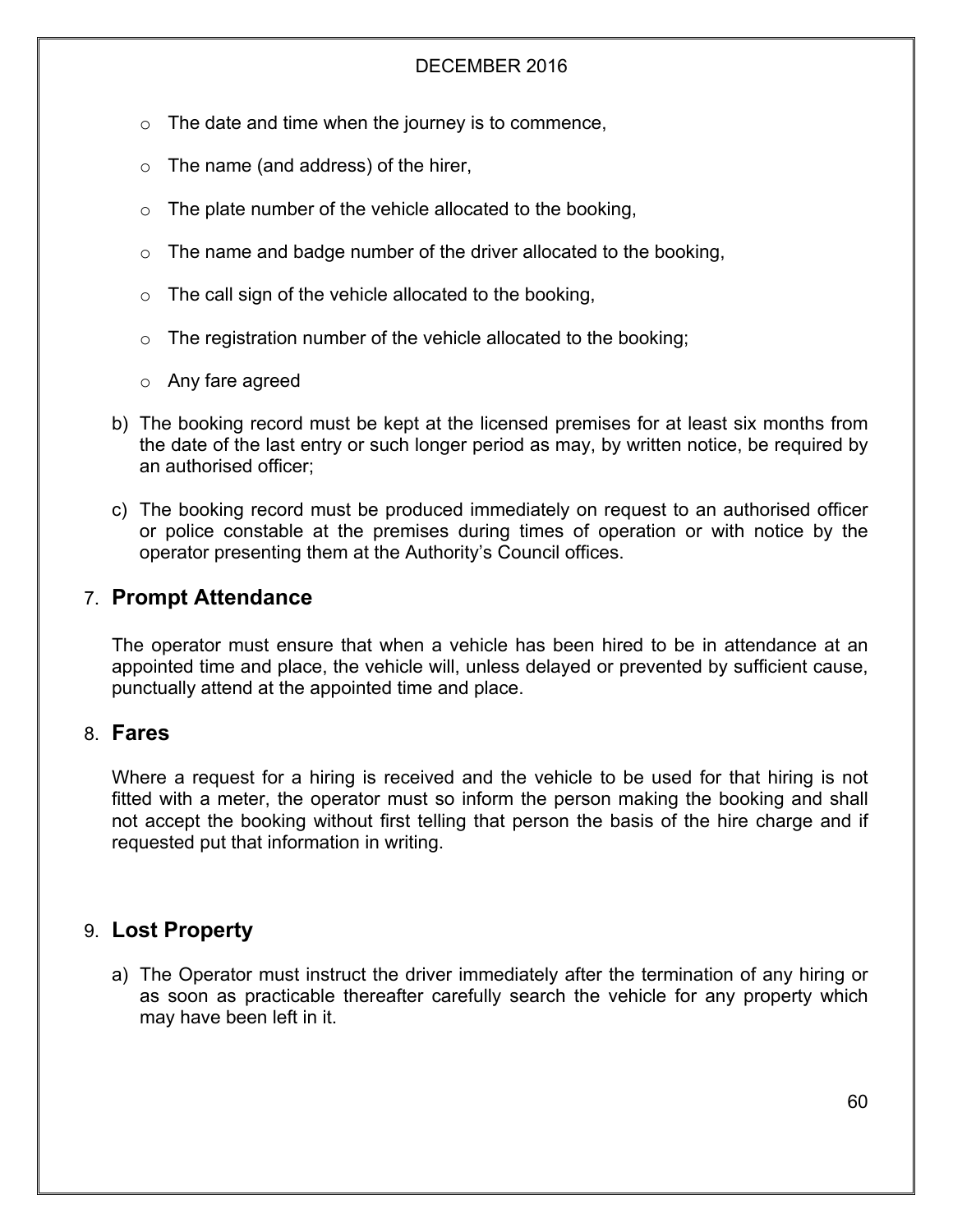- b) The Operator must ensure any property found by the driver in the vehicle or handed to the driver, if not claimed by or on behalf of the passenger within 24 hours, is passed to the vehicle operator. The local authority must be notified of the situation within 24 hours.
- c) The operator shall keep a written or electronic record of all lost property retained by him/her under (b) above.

## **10. Radio**

The operator must ensure that any radio equipment at the operating base used in connection with their business will:-

- a) Be kept in a safe condition and in proper working order;
- b) Comply with the requirements issued by the Home Office or other government department.
- c) Not interfere with any other radio or telecommunications equipment.

# **11. Waiting and Reception Room**

The operator must ensure that any rooms provided at the operating base for the purpose of booking or waiting will be kept clean, adequately lit, heated and ventilated at all times and be provided with adequate seating for customers and must be smoke free.

# **12. Drunk and Disorderly Persons**

The operator must not allow any person who is drunk, or behaving in a disorderly manner, to remain at the operating base.

# **13. Change of Address etc.**

The operator must notify the Authority in writing at least 7 days before any change in:-

- Home address;
- Premises address;
- The name of the firm:

The operator must notify the Authority in writing within 7 days of any change in:-

- The licensed vehicles used or controlled by him/her;
- The name and address of the drivers in his/her employment or under his/her control.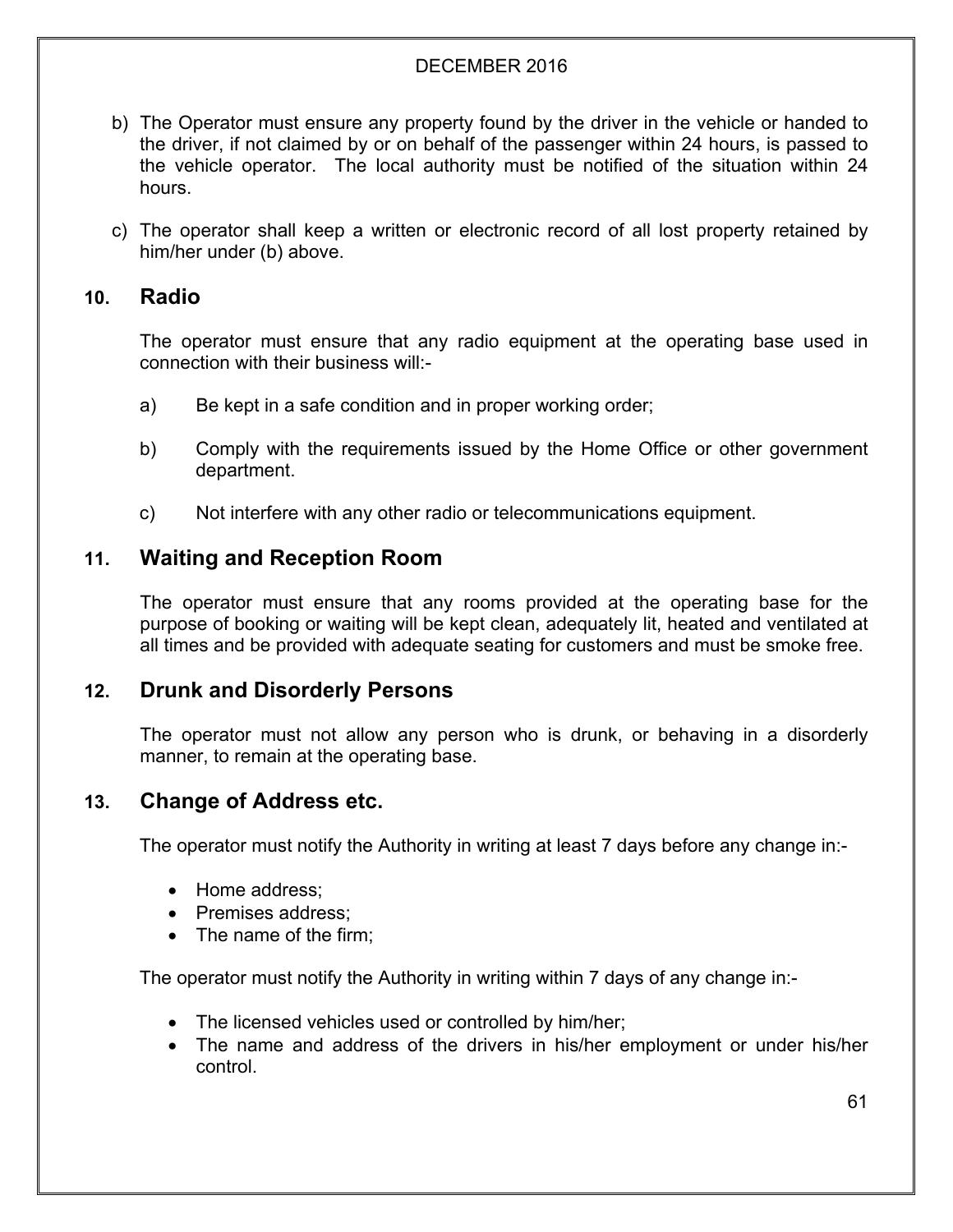Any proposed change of legal entity in advance so that arrangements can be made for a new application if needed.

# **14. Convictions**

The operator must within 2 working days of any conviction, fixed penalty notice, driving licence endorsement, criminal behaviour order, restorative justice order or any other relevant order disclose to the Authority in writing details of any such matter. Where the business is a partnership or limited company, the operator must inform the authority of any partner, director or person with significant control (defined as listed at Companies House) being convicted.

The Operator must report to the Authority driver convictions/penalities when they are made aware of them.

# **15. Loss of Licence**

The operator must report the loss of their licence to the Authority in writing as soon as the loss becomes known.

# **16. Return of Licence**

The operator must immediately return their operator's licence to the Authority in the event of the expiry, surrender, suspension or revocation of the licence.

# **17. Licence Renewal**

The operator must apply to the Authority in writing on the appropriate application form and any accompanying documents at least 15 working days before the expiry of the current licence if he/she requires the licence to be renewed for a further period.

# **18. Payment by Cheque**

A licence in respect of which the fee has been paid either in part or in full by cheque shall be of no effect in the event of the cheque being subsequently dishonoured.

# **19. Nuisance to Nearby Residents**

The operator must at all times carry out their business so as not to cause nuisance or annoyance to nearby residents.

# **20. Complaints**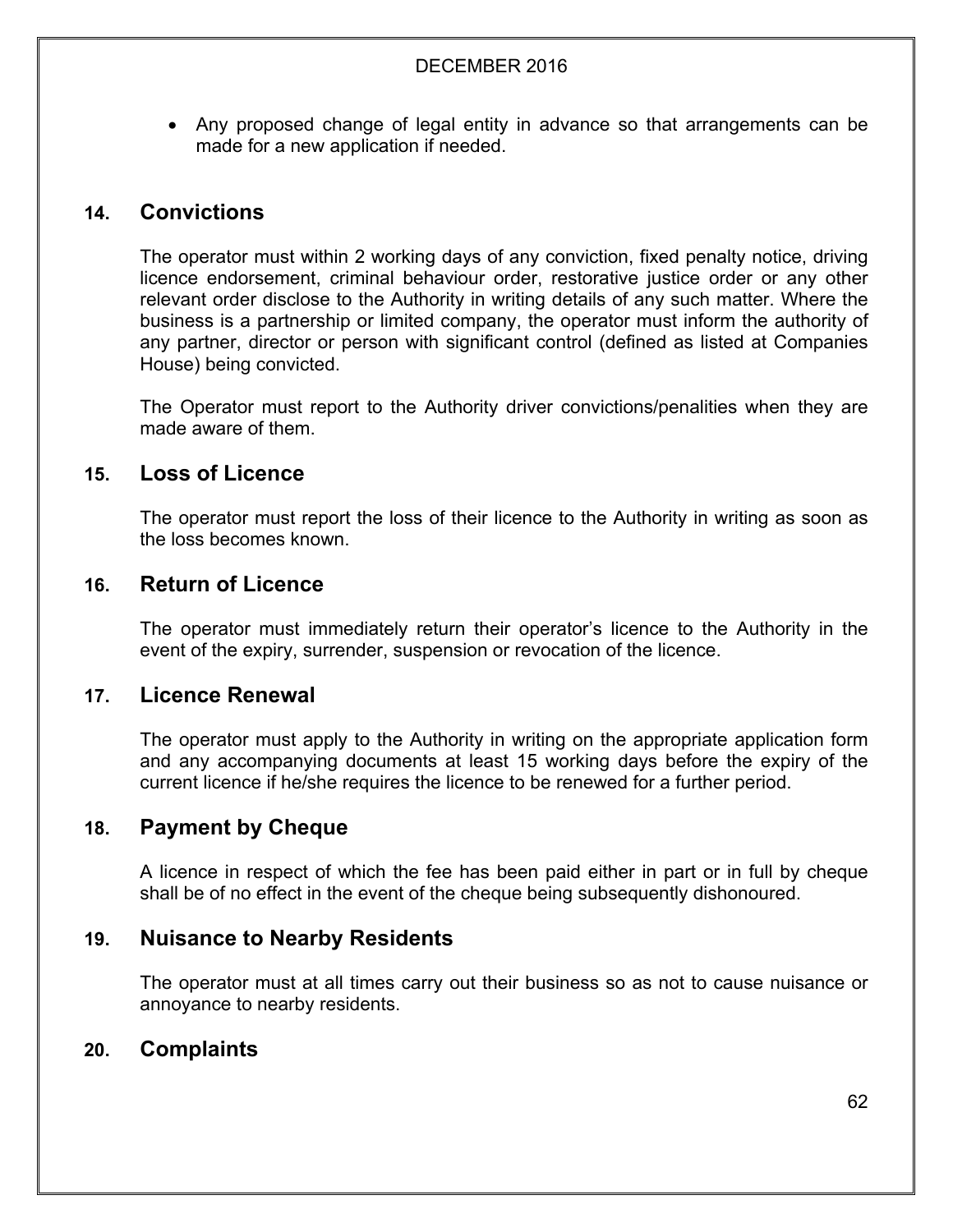The operator must immediately upon receipt notify the Authority in writing of any complaints concerning a contract for hire or purported contract for hire relating to or arising from their business and of any action, if any, which the operator has taken or proposes to take in respect of such complaint.

# **21. Picking up and Setting down of Passengers**

The operator must, so far as is possible, ensure that drivers in their employment or control do not pick up or set down passengers:-

- a) At hackney carriage stands;
- b) At any place that may cause a risk of accident or obstruction.

# 22. **Additional requirements for Private Hire Operators**

- a) The Operator must keep an up to date record of road tax, MOT and motor insurance expiry dates.
- b) The Operator must keep a record of all defect rectification work, routine servicing and safety inspections (whether undertaken by them or an external garage/maintenance contractor), whether or not they own the vehicle (s) operating under their licence
- c) The Operator should undertake regular (at least three monthly) on line DVLA checks for all drivers working for the operator licence holder to ensure that their driving entitlement is still valid and that there are no penalties or driver convictions that have gone unreported.
- d) The Operator should regularly (at least fortnightly) inspect the daily walk around check records for each vehicle operating under their licence, whether or not they own that vehicle.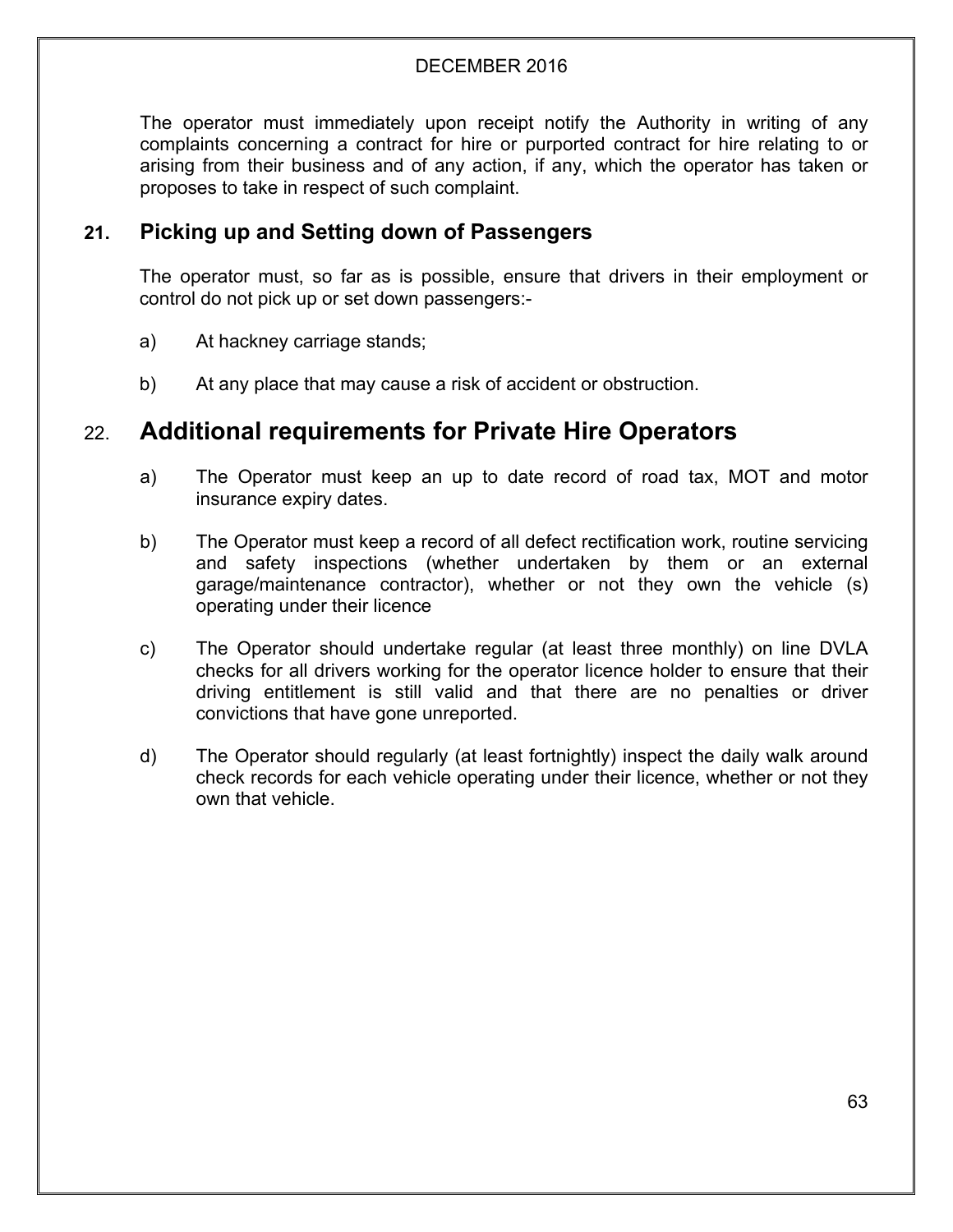# **APPENDIX I RELEVANCE OF CONVICTIONS**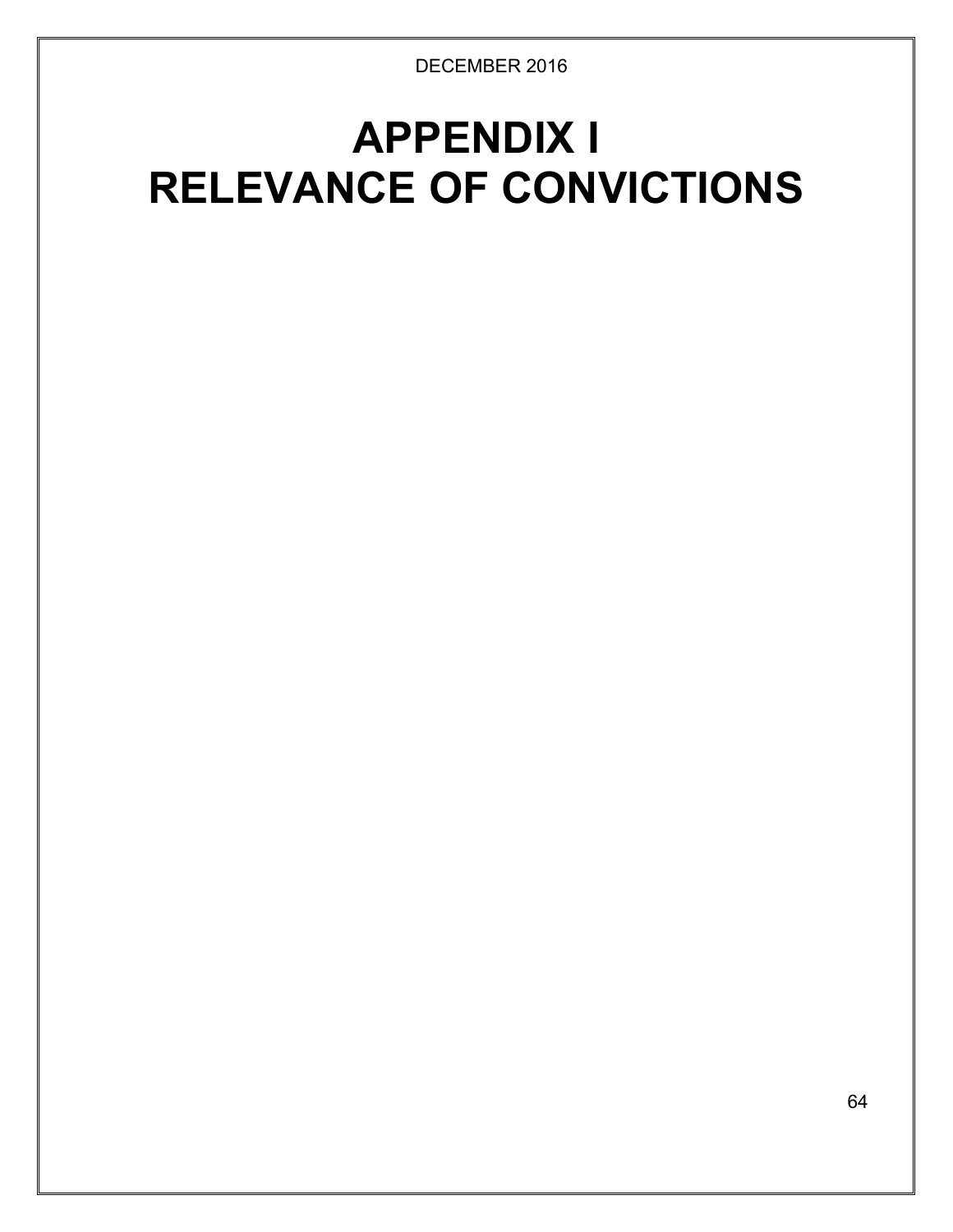## **APPENDIX I**

## **RELEVANCE OF CONVICTIONS**

## **GENERAL POLICY**

- 1. The Council has adopted the following guidelines relating to the relevance of convictions to which it refers in determining all new/renewal applications for licences, and when considering whether to take any action against an existing licence if there is a conviction during the course of the licence. Licences for private hire operators and drivers of private hire vehicles and hackney carriages may only be granted where the Authority is satisfied that the applicant is safe and suitable to hold a licence and therefore a safe and suitable person (as set out in the legislation) to hold such a licence and licences for vehicles may only be granted if the authority is satisfied that the vehicle is safe and that the proprietor is a safe and suitable person to hold the licence.
- 2. This document sets out the guidelines which the Authority will consider in respect of judging whether an applicant is ''safe and suitable'' or whether a vehicle is safe. These guidelines are not an attempt to define what is a "'safe and suitable' person" or what is "safe". Each case will be decided on its own merits.
- 3. The guidelines do not deal with every type of offence, and do not prevent the Authority from taking into account any offences not specifically addressed in the guidelines, or any other conduct, which may be relevant to an individual. If an individual has a conviction for an offence not covered by the guidelines regard will be had to the factors at paragraph 6. Further guidance on how convictions are dealt with during the currency of a licence are dealt with below, paragraph 70 onwards. In addition, the Authority is allowed to, and will, take into account situations that have not resulted in a conviction, or where a criminal prosecution is being considered or is pending.
- 4. Restorative justice is increasingly used by the police as a less formal way of dealing with issues as an alternative to the criminal court system. Never the less The Council will take it into consideration in determining whether an applicant is safe and suitable.
- 5. In making the judgment if an applicant is safe and suitable the Authority seeks to ensure that the following factors are balanced against the applicant's desire to work and make a living:
	- i. The applicant does not put the public at risk or pose any threat to any member or any aspect of society, the environment or the nation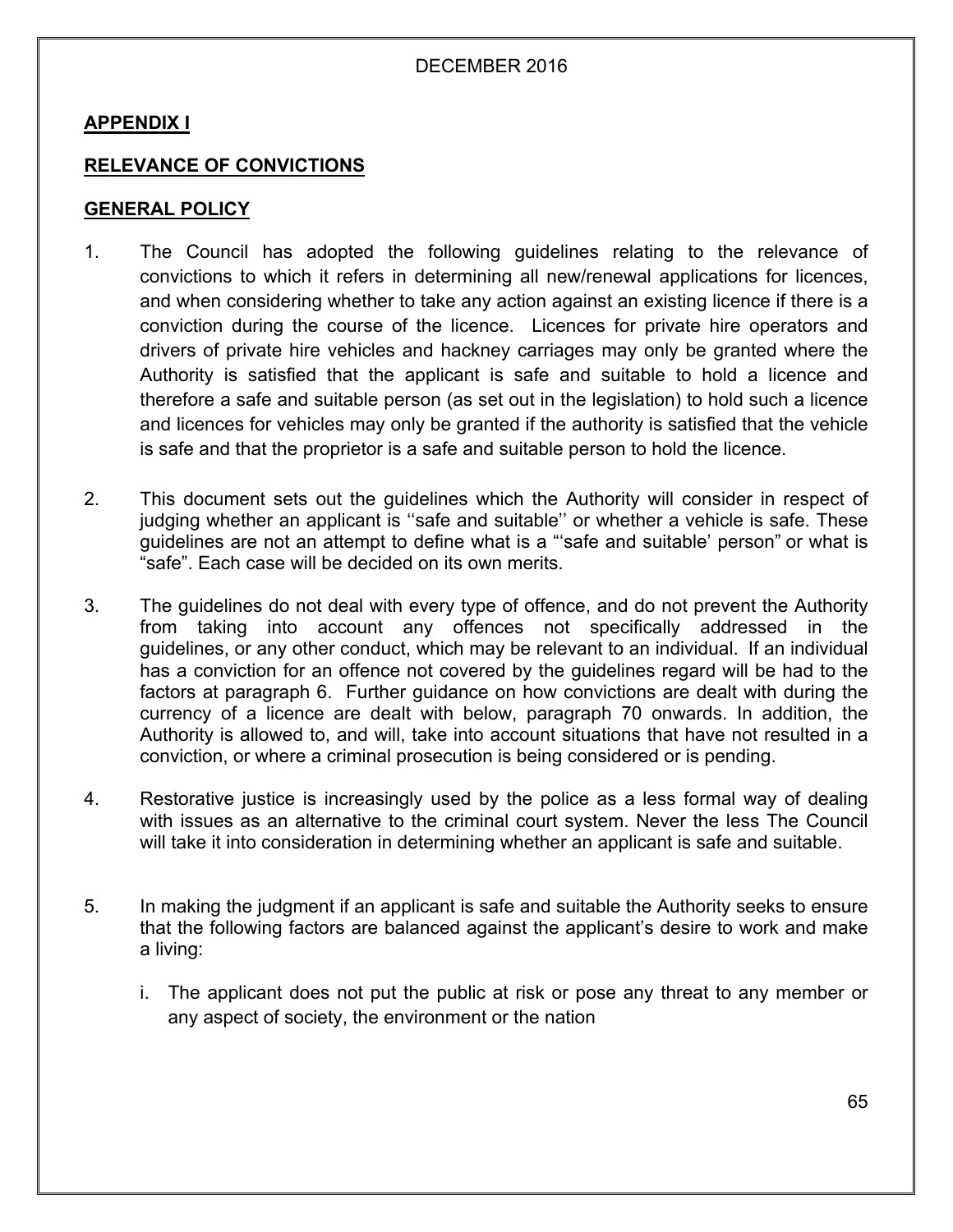- ii. The public are not exposed to persons with a history of dishonest, indecency or violence
- iii. Vulnerable members of the community are protected
- iv. Children and young persons are not put at risk
- v. The public are not exposed to avoidable risks of dishonesty, indecency, verbal abuse, harassment, or violence
- 6. Where offences committed by the applicant have been disclosed the factors which are taken into consideration for each offence (including motoring offences) include:
	- a) The nature of the offence (its seriousness), and the penalty
	- b) Whether or not it is part of a pattern of criminal behaviour
	- c) The 'intent'
	- d) The harm which was, or could have been, caused (to the victim)
	- e) The length of time which has elapsed since the last offence
	- f) The offender's age at the time of the offence
	- g) Any exceptional circumstances which can be supported by evidence
- 7. Where an individual has been convicted of a criminal offence, the Council cannot review the merits of the conviction [Nottingham City Council v. Mohammed Farooq (1998)].
- 8. A person with a conviction for a single serious offence or a number of separate offences is not barred from applying for a licence, but would normally be expected to:
	- (i) Remain free from conviction for an appropriate period (which will depend on the nature of the offence); and
	- (ii) Show adequate evidence that they are a 'safe and suitable' person in order to be granted or continue to hold a licence (the onus is on the applicant to produce such evidence).
- 9. Simply remaining free of conviction will not generally be regarded as adequate evidence that a person is 'safe and suitable' and applicants should be in a position to demonstrate that they have brought about changes in their lifestyle or behaviour which will satisfy the Authority that they will not re-offend.

The "conviction free period" will, in all cases be measured from the date on which any sentence was completed, or fine imposed. If a person does not serve their complete term of imprisonment the period will run from the final date on which the full sentence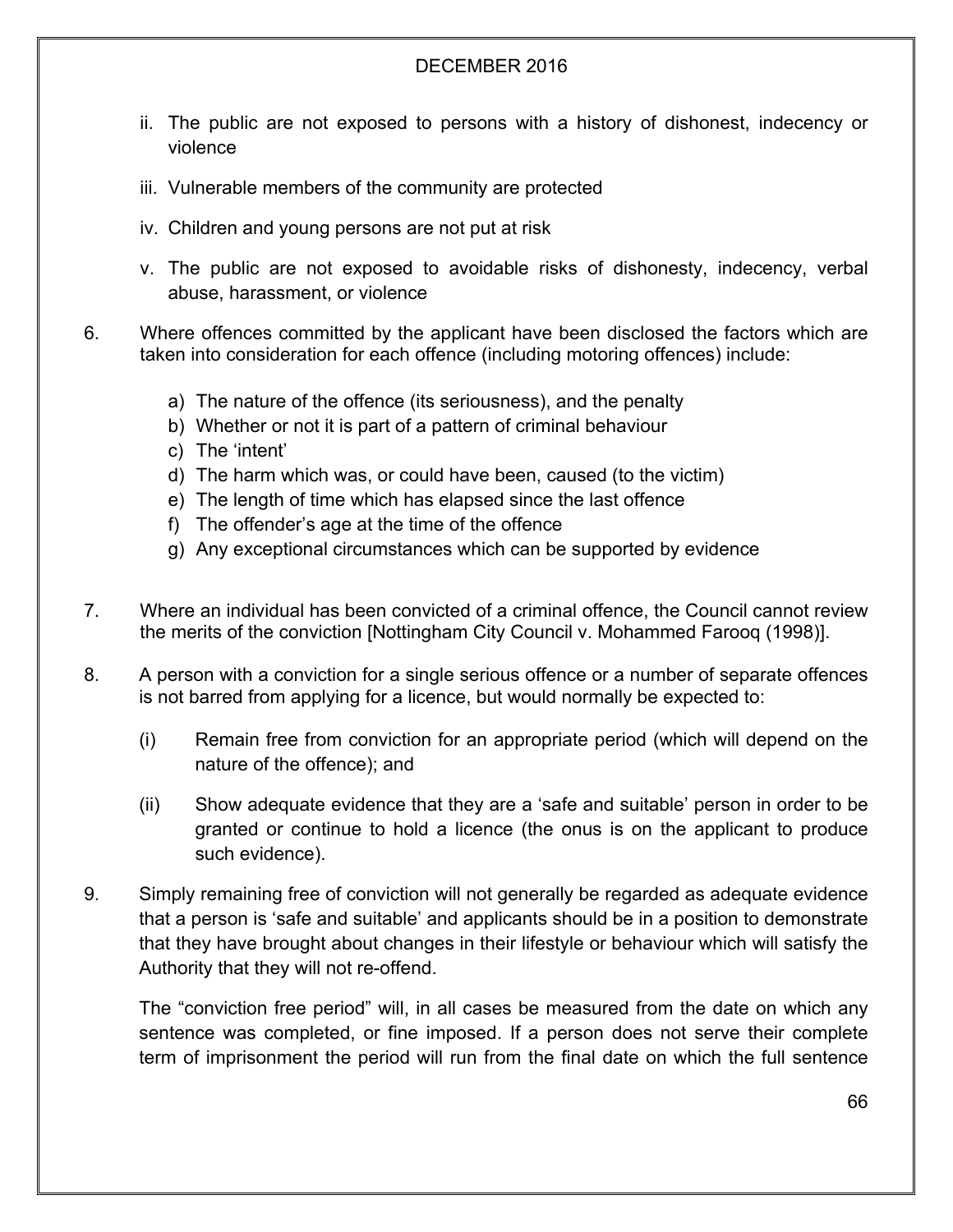would have expired. In the case of any other form of order, the period will run from the end of the order. In the case of any fine, conditional discharge or similar sentence, the period will run from the date of conviction. This is referred to below as the date on which the sentence ended.

- 10. Written testimonials or references from persons of standing in the community may be considered by the Authority. These will carry more weight where they provide evidence to demonstrate why the applicant is being supported and are not simply a statement of 'good character'. Where they are from anyone with a personal relationship with the applicant or from a 'friend' this should be declared. **APPENDIX E**
- 11. References from current or prospective employers in the private hire or hackney carriage trade will be accepted but like references from persons with a personal relationship with the applicant are unlikely to be considered 'impartial' and so do not carry as much weight as an independent reference of support.
- 12. Voluntary or community activity which is submitted to demonstrate 'rehabilitation' should be supported by independent evidence showing the time period and level of commitment.
- 13. Evidence in the form of complaints against a driver or operator in whatever form the complaints are made and subject to the right of the driver to answer the complaints, will be taken into account, including any points accrued under the council's own licensing penalty point scheme. In considering the evidence, the Authority will accept hearsay evidence.

The Authority will also take into account all surrounding factors leading to the complaints.

14. Any individual who is refused a licence or has a licence suspended or to hold such a licence has a right of appeal to the Magistrates' Court (or Crown Court in the case of a refusal to grant a hackney carriage proprietors licence) within 21 days of the notice of refusal.

## **GUIDELINES RELATING TO THE RELEVANCE OF CONVICTIONS**

Some convictions will be of more relevance to some licences than others and are set out below in order of vehicle licences, operator's licences and driver's licences.

## **VEHICLE LICENCES**

15 Convictions which involve the use of motor vehicles for the commission of crime or to facilitate crime will be of great concern to the authority. An example would be previous convictions for drug dealing where access to large numbers of young people late at night could facilitate dealing in drugs, even though the proprietor of the vehicle may not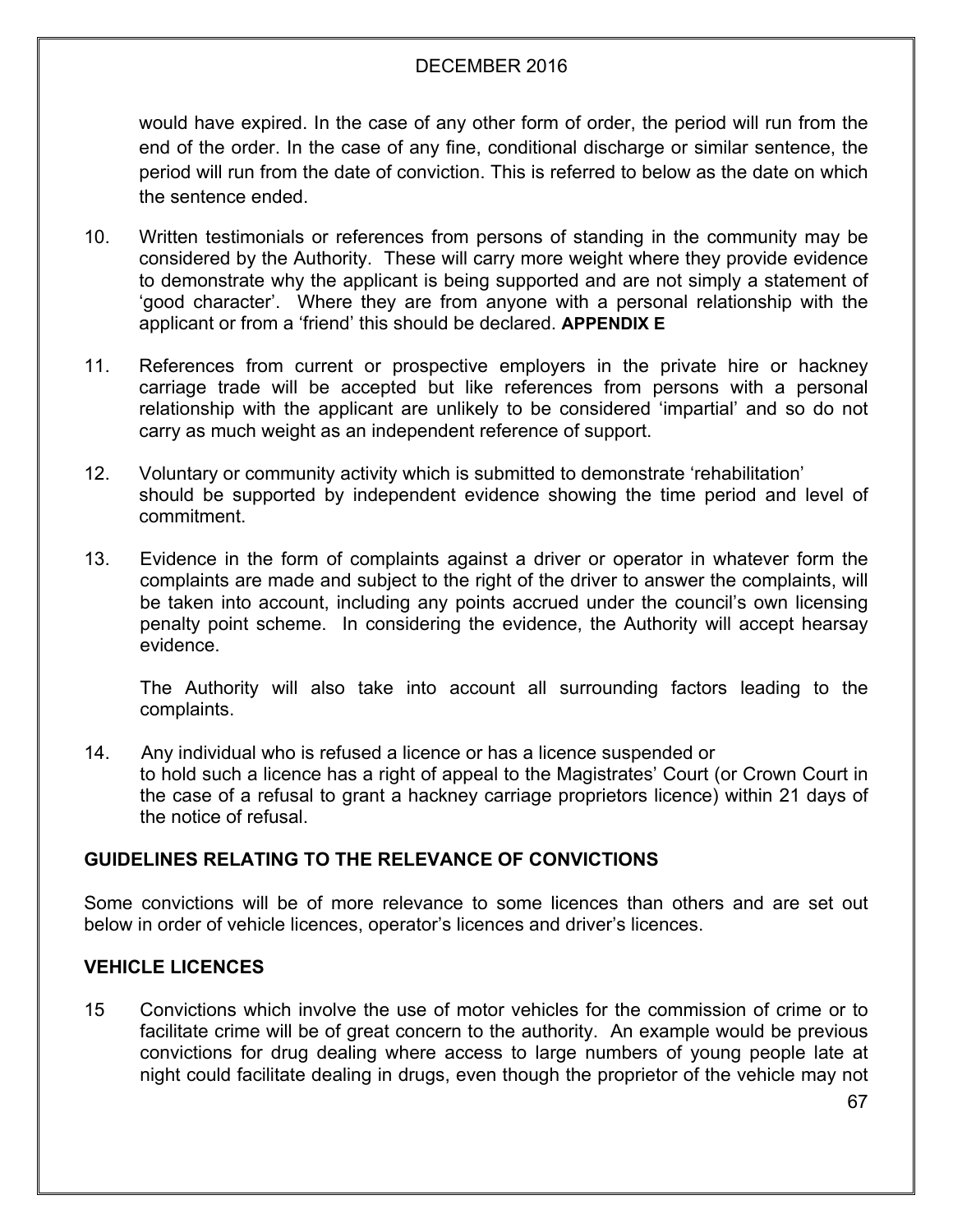operate the vehicle or drive it. Convictions falling into one or more of the following categories below will be considered relevant. However, a number of convictions for other crimes would also become relevant, due the clear indication that the applicant or licensee has a general disregard for compliance with the criminal law.

## **OFFENCES INVOLVING DISHONESTY**

- 16. An applicant with any conviction for dishonesty where less than 5 years has elapsed since the sentence ended is likely to be refused depending on the seriousness and type of the offence committed. Where there is one serious offence, or more than 1 offence involving crimes of dishonesty, the period may be significantly extended. Offences falling into this category and which are likely to be relevant to consideration of a vehicle licence include:
	- o Theft
	- o Burglary
	- o Handling or receiving stolen goods
	- o Obtaining money or property by deception
	- o Other deception

## **DRUGS**

- 17. An application will normally be refused where the applicant has any conviction for any offence relating to the supply of drugs until a conviction free period of at least ten years has elapsed since the sentence ended.
- 18. After ten years, consideration will be given to the circumstances of the offence and evidence demonstrating that it is now safe to grant the proprietor of a vehicle a licence. In the case of serious or multiple offences, a much longer period of rehabilitation is likely to be required and, even then, evidence that there has been a change in the behaviour of the applicant will be required before an application will be successful. Just the lapse of time is unlikely to be enough.

#### **SEXUAL AND INDECENCY OFFENCES**

- 19. Where an applicant has been convicted of a sexual offence involving a child or young person they should expect the application to be refused.
- 20 Applicants with convictions relating to sexual offences such as soliciting procuring or importuning will normally be refused a licence until at least ten years has elapsed since sentence for the last conviction ended.
- 21 After ten years, consideration will be given to the circumstances of the offence and evidence demonstrating that the vehicle would be safe to be licenced. In the case of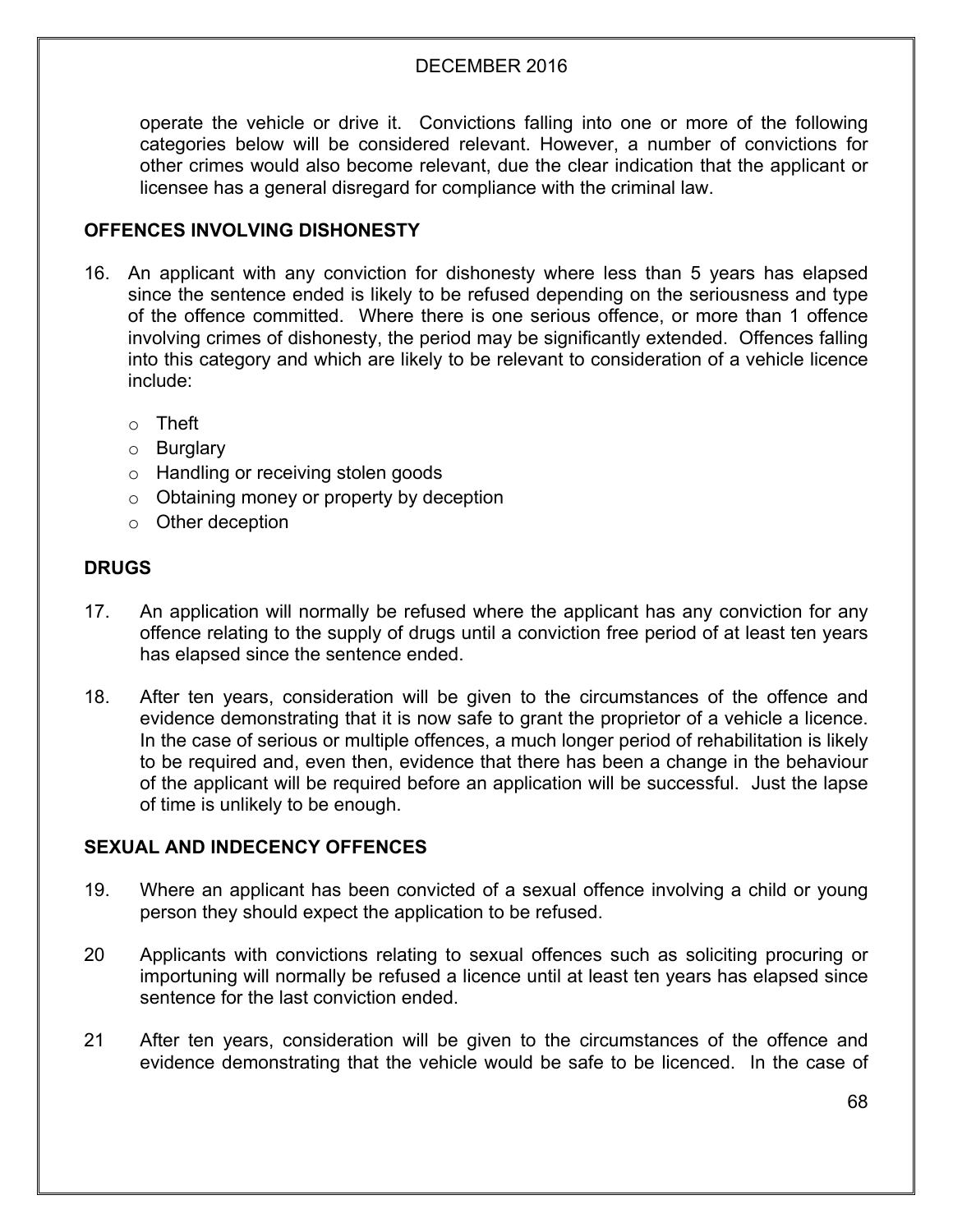multiple offences, a much longer period of rehabilitation will be required and, even then, evidence that there has been a change in the behaviour of the applicant will be required before an application will be successful. Just the lapse of time is unlikely to be enough.

## **OFFENCES AND BREACHES OF CONDITION INVOLVING PRIVATE HIRE VEHICLES & HACKNEY CARRIAGES**

22. Offences under Part II of the Local Government (Miscellaneous Provisions) Act 1976, the Town Police Clauses Acts, Hackney Carriage Byelaws or Section 167 Criminal Justice and Public Order Act 1994 - touting

The principal purpose of the licensing regime set out in the above legislation is to ensure the protection of the public. Breaches of any of this legislation are considered to be a serious matter. Where there are convictions for offences under these Acts this is likely to lead to an application being refused or, where a licence is held, to it being suspended or revoked or not renewed.

## **VEHICLE OPERATORS LICENCES**

23. Convictions which involve the use of motor vehicles for the commission of crime or to facilitate crime will be of great concern to the authority. An example would be previous convictions for drug dealing where access to large numbers of young people late at night could facilitate dealing in drugs, even though the operator may not drive the vehicle. Operators are also in a position of trust; they may know when properties are vulnerable to crime such as theft or arrange the carriage of packages worth a great deal of money. Convictions falling into one or more of the following categories below will be considered relevant.

## **OFFENCES INVOLVING DISHONESTY**

- 24. An applicant with any conviction for dishonesty where less than 5 years has elapsed since the sentence ended is likely to be refused depending on the seriousness of the offence committed. Where there is one serious offence, or more than 1 offence involving crimes of dishonesty, the period may be significantly exceeded. Offences falling into this category include:
	- $\circ$  Theft
	- o Burglary
	- o Fraud
	- o Handling or receiving stolen goods
	- $\circ$  Conspiracy to defraud
	- o Obtaining money or property by deception
	- o Other deception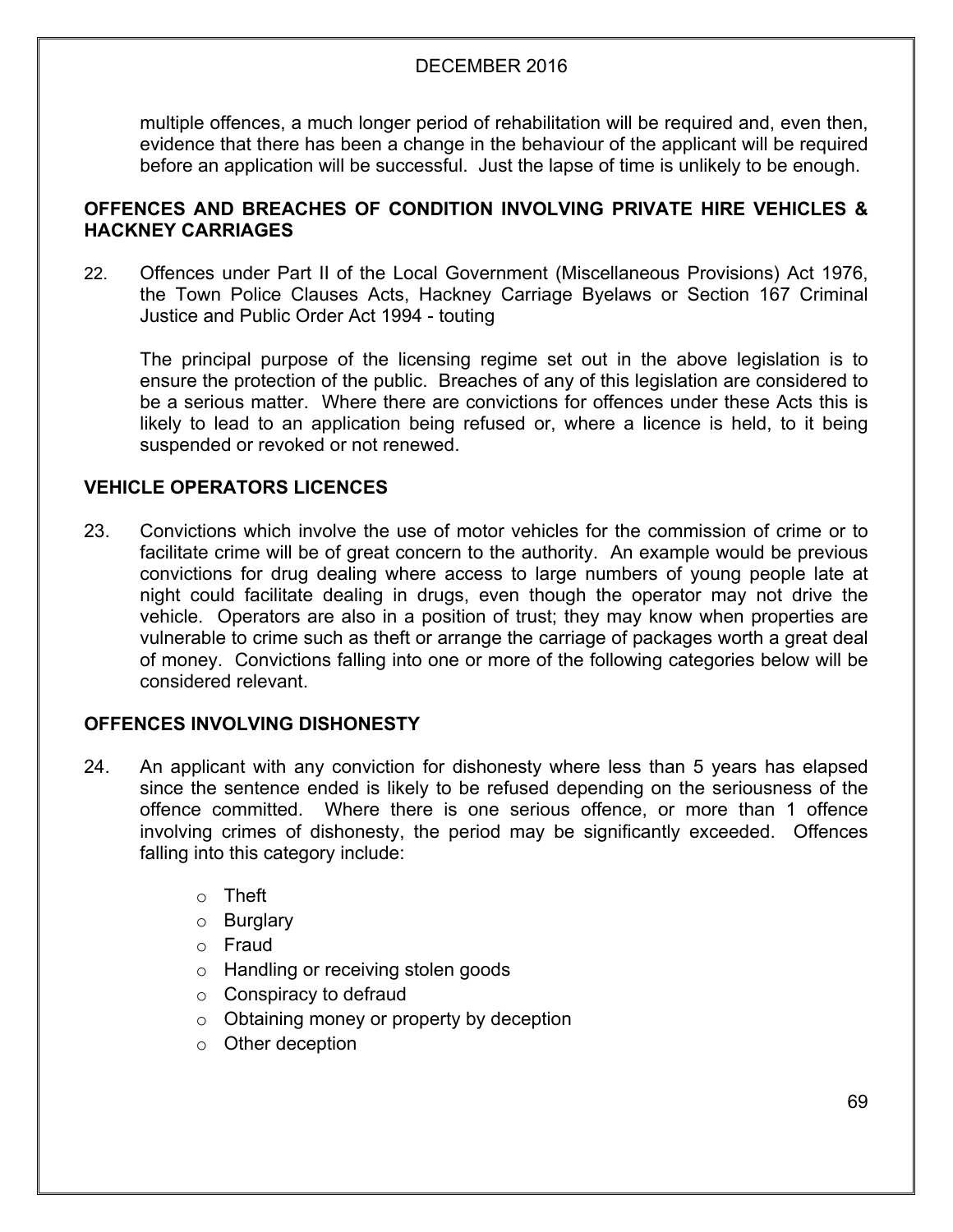## **DRUGS**

## **Supply of drugs**

- 25 An application will normally be refused where the applicant has any conviction for any offence relating to the supply of drugs until a conviction free period of at least ten years has elapsed since the sentence ended.
- 26. After ten years, consideration will be given to the circumstances of the offence and evidence demonstrating that the applicant may now be a 'safe and suitable person' to hold a licence. In the case of serious or multiple offences, a much longer period of rehabilitation is likely to be required and, even then, evidence that there has been a change in the behaviour of the applicant will be required before an application will be successful. Just the lapse of time is unlikely to be enough.

## **SEXUAL AND INDECENCY OFFENCES**

- 27. Any applicant currently on the sex offenders' register or with a conviction for a sexual offence involving a child or young person should expect an application to be refused.
- 28. Applicants with a conviction for rape, indecent assault, or other similar offences under the Sexual Offences Act 2003, will normally be refused a licence.
- 29. Applicants with convictions relating to sexual offences such as soliciting, procuring or importuning will normally be refused a licence until at least ten years has elapsed since the sentence for the last conviction ended.
- 30. After ten years, consideration will be given to the circumstances of the offence and evidence demonstrating that the applicant may now be a 'safe and suitable person' to hold a licence. In the case of multiple offences, a much longer period of rehabilitation will be required and, even then, evidence that there has been a change in the behaviour of the applicant will be required before an application will be successful. Just the lapse of time is unlikely to be enough.

## **OFFENCES AND BREACHES OF CONDITION INVOLVING PRIVATE HIRE VEHICLES & HACKNEY CARRIAGES**

- 31. Offences under Part II of the Local Government (Miscellaneous Provisions) Act 1976, the Town Police Clauses Acts, Hackney Carriage Byelaws or Section 167 Criminal Justice and Public Order Act 1994 - touting
- 32. The principal purpose of the licensing regime set out in the above legislation is to ensure the protection of the public. Breaches of any of this legislation are considered to be a serious matter and convictions for offences under these Acts are likely to lead to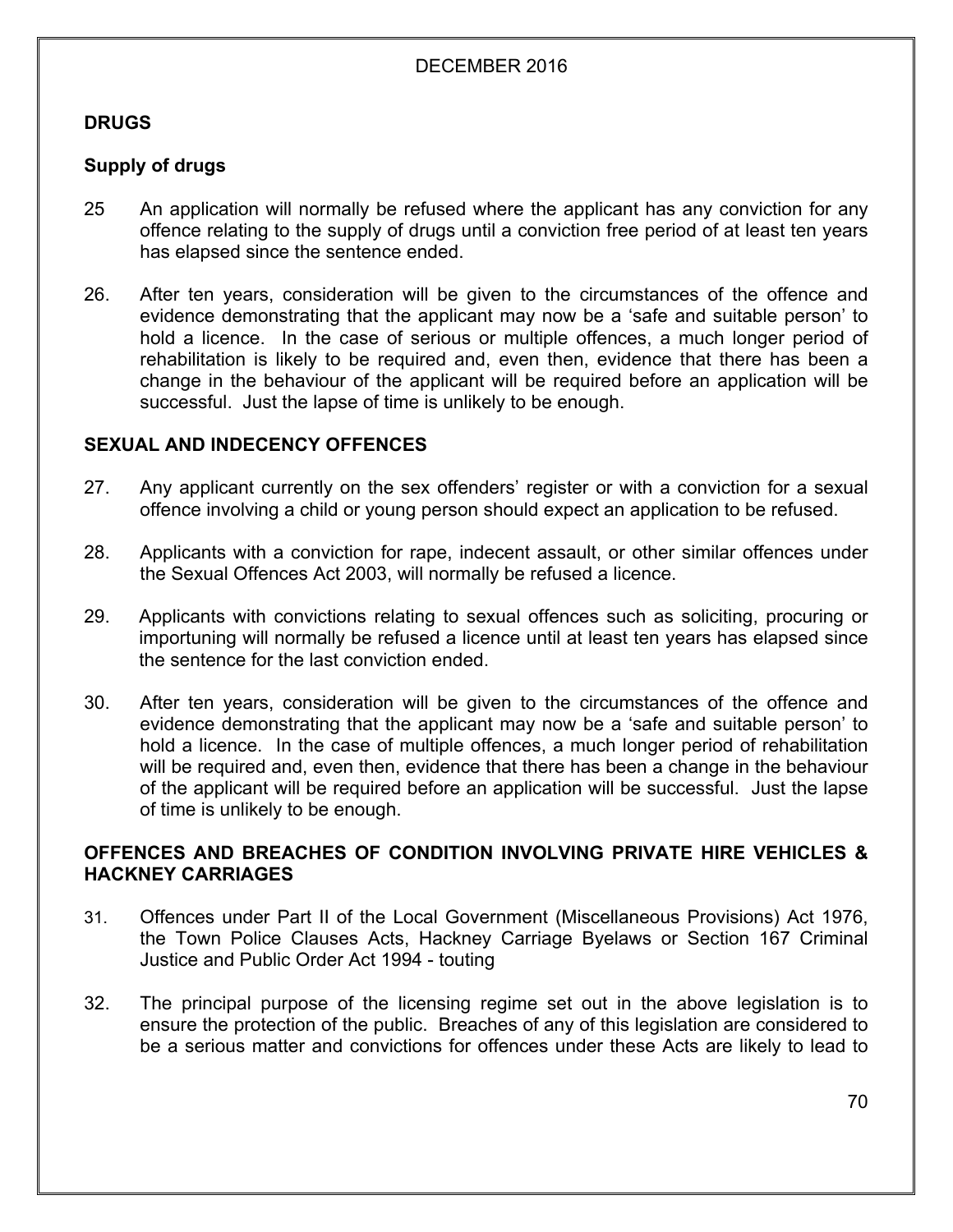an application being refused or, where a licence is held, to it being suspended or revoked or not renewed.

33. An applicant will normally be refused a licence if there has been conviction for an offence under any of the Acts until 2 years has passed since the sentence ended, or where there is more than one conviction, until 5 years has passed since the sentence ended.

#### **VEHICLE DRIVER LICENCES**

34. Drivers are the front line of the licensed vehicle business. Convictions falling into most categories will be relevant.

## **OFFENCES INVOLVING DISHONESTY**

- 35. An applicant with any conviction for dishonesty where less than 5 years has elapsed since the sentence ended is likely to be refused depending on the seriousness of the offence committed. Where there is one serious offence, or more than 1 offence involving crimes of dishonesty, the period may be significantly extended. Offences falling into this category include:
	- o Theft
	- o Burglary
	- o Fraud
	- o Benefit fraud (including offences under ss.111A and 112 of the Social
	- o Security Administration Act 1992)
	- o Handling or receiving stolen goods
	- o Forgery (e.g. producing false insurance policy)
	- $\circ$  Conspiracy to defraud
	- o Obtaining money or property by deception
	- o Other deception

#### **VIOLENCE**

- 36. Convictions involving the loss of life are likely to result in the refusal of an application.
- 37. Applicants with one or more convictions for serious violence or a series of convictions for lesser offences and/or racially aggravated offences should expect the application to be refused until a period of at least ten years has elapsed since the sentence ended.
- 38. Applicants with one conviction for a lesser offence of violence should expect the application to be refused until a period of at least five years has elapsed since the sentence ended.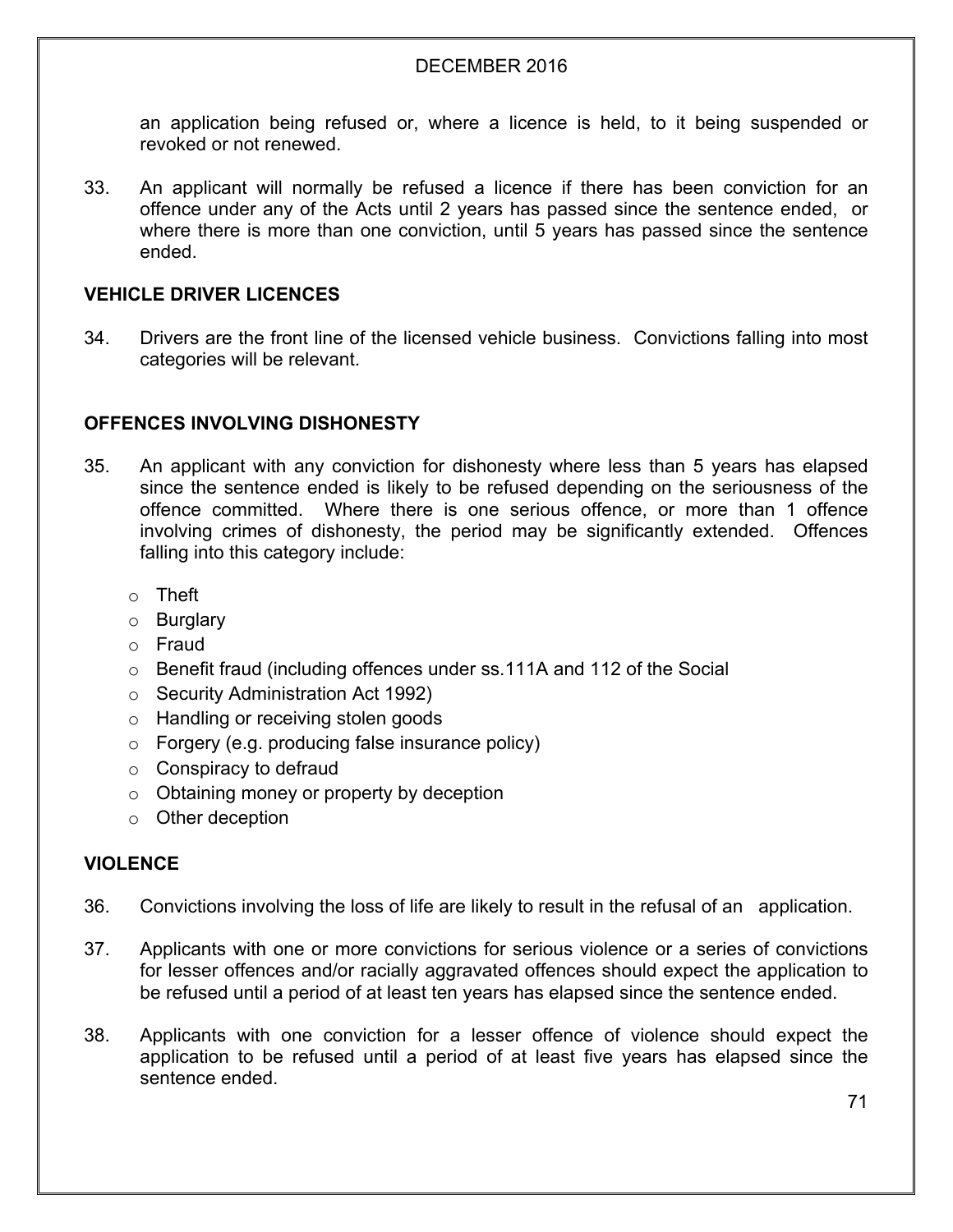Examples of lesser offences are:-

- o Common assault
- o Affray
- o Harassment, alarm or distress (S5 Public Order Act 1986 offence)
- o Fear of provocation of violence (s.4 Public Order Act 1986 offence)
- o Obstruction
- o Minor Criminal damage

## **OFFENCES OF VIOLENCE AGAINST CHILDREN AND YOUNG PEOPLE**

- 39. Drivers of private hire and hackney carriage vehicle are often entrusted with the transportation of children and young persons.
- 40. A very serious view will be taken where an applicant has been convicted of any offence of violence involving a child (under 14 years of age) or a young person (aged 14 to 17 years) as they are particularly vulnerable whilst in the care of the driver. Accordingly, the Authority will expect to see a substantial period free from conviction, at least 20 years and an applicant will be required to provide substantial evidence of rehabilitation before the Authority will be satisfied that the applicant passes the 'safe and suitable' test.

## **RACIALLY AGGRAVATED OFFENCES**

41. Drivers are expected to treat all people with respect and as equals. An application will normally be refused where the applicant has any conviction relating to a racially aggravated offence until a conviction free period of at least ten years has elapsed

#### **DRUGS**

- 42. An application will normally be refused where the applicant has any conviction for any offence relating to the supply of drugs until a conviction free period of at least ten years has elapsed since the sentence ended.
- 43. After ten years, consideration will be given to the circumstances of the offence and evidence demonstrating that the applicant may now be a 'safe and suitable person' to hold a licence. In the case of serious or multiple offences, a much longer period of rehabilitation is likely to be required and, even then, evidence that there has been a change in the behaviour of the applicant will be required before an application will be successful. Just the lapse of time is unlikely to be enough.
- 44. An application will normally be refused where the applicant has more than one conviction for offences relating to the possession of drugs until a conviction free period of at least five years has elapsed since the sentence ended.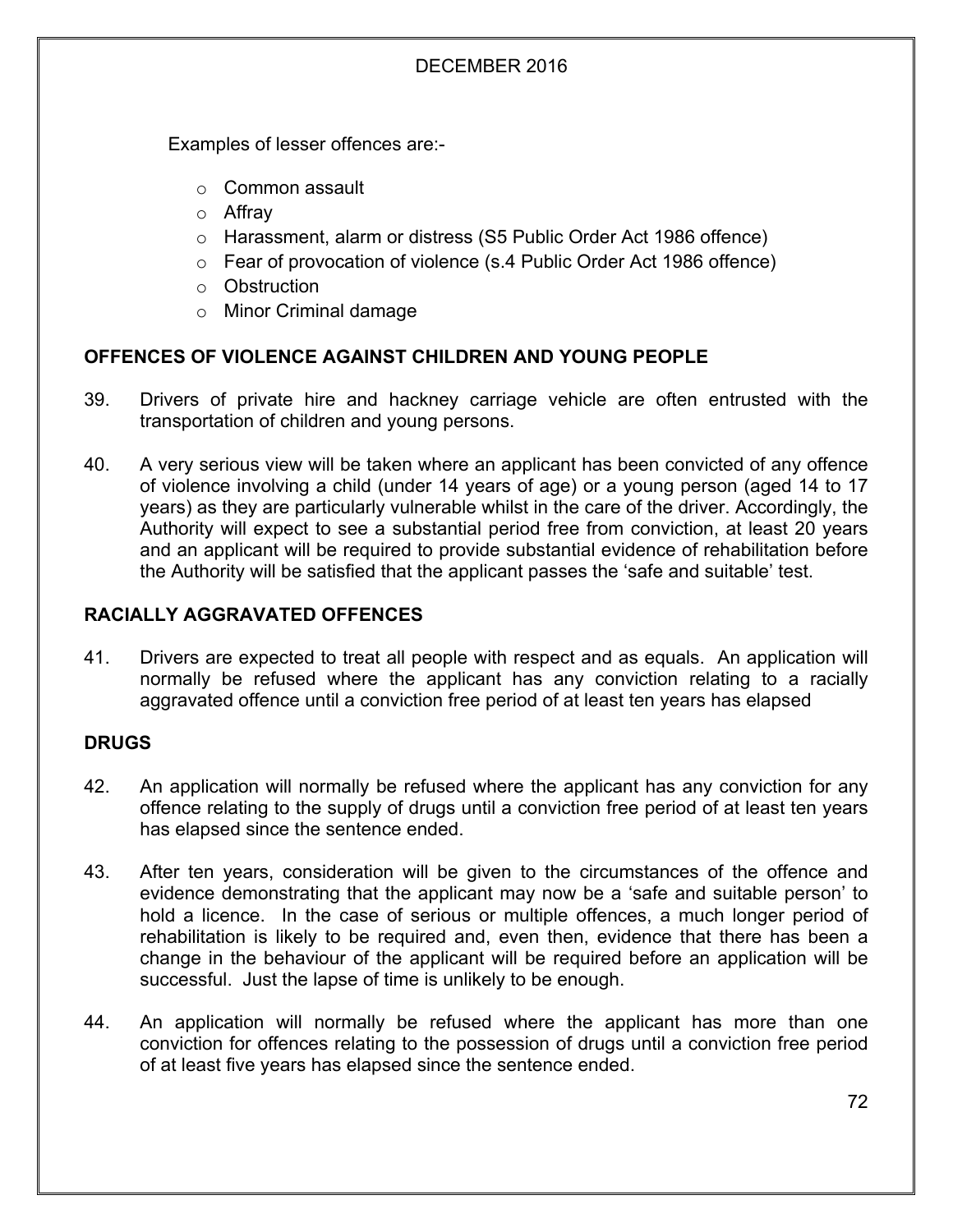- 45. An application from an applicant who has a single conviction for an offence relating to the possession of drugs will normally be refused until a conviction free period of at least three years has elapsed since the sentence ended. Where the conviction occurred between three & five years before the date of the application, the applicant will be required to provide evidence to demonstrate rehabilitation. After five years free of conviction has elapsed since the sentence ended an application is likely to be successful.
- 46. If any applicant has been classified as an 'addict' they will be required to show evidence of at least ten years free from drug taking following rehabilitation/detoxification treatment supported by their doctor.

## **SEXUAL AND INDECENCY OFFENCES**

- 47. Any applicant currently on the sex offenders' register or with a conviction for a sexual offence involving a child or young person should expect an application to be refused.
- 48. Applicants with a conviction for rape, indecent assault, or other similar offences under the Sexual Offences Act 2003, will normally be refused a licence.
- 49. Applicants with a conviction relating to sexual offences such as soliciting, importuning, indecent exposure or other similar offences or similar offences under the Sexual Offences Act 2003, will normally be refused a licence until at least ten years has elapsed since the sentence for the last conviction ended.
- 50. After ten years, consideration will be given to the circumstances of the offence and evidence demonstrating that the applicant may now be a 'safe and suitable person' to hold a licence. In the case of multiple offences, a much longer period of rehabilitation will be required and, even then, evidence that there has been a change in the behaviour of the applicant will be required before an application will be successful. Just the lapse of time is unlikely to be enough.

#### **DRUNKENNESS**

- 51. **With a motor vehicle (no disqualification)** An application will normally be refused where the applicant has a conviction, which has not resulted in disqualification by the courts, for an conviction where the sentence has ended within 3 years of the date of the application. Where there is more than one conviction for this type of offence within the last five years, the application is unlikely to be successful
- 52. **With a motor vehicle (disqualification***)* Where a disqualification has occurred as a result of a drink-driving conviction, at least ten years free from conviction since the sentence ended should normally elapse before an applicant is considered for a licence.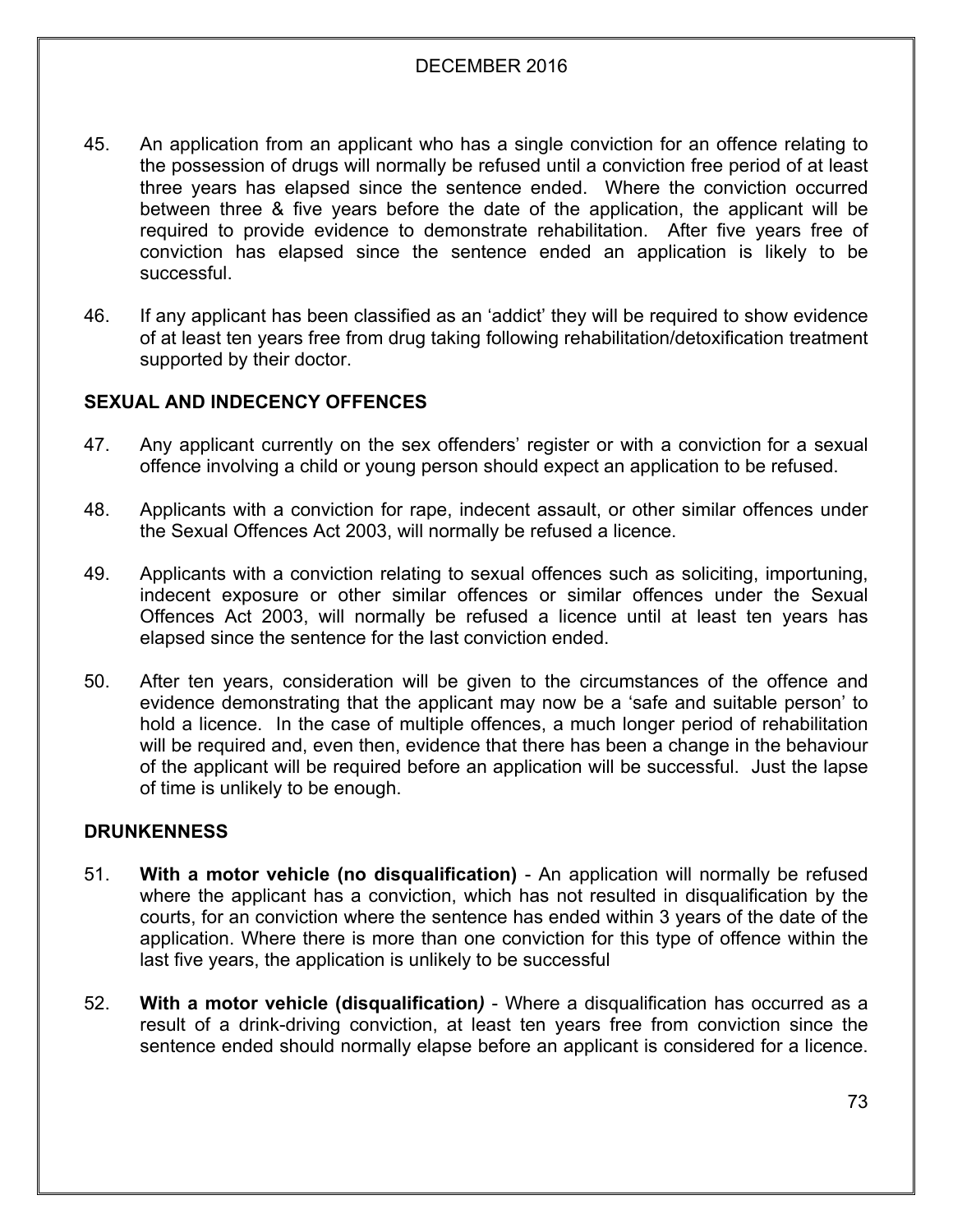Where there is more than one conviction for this type of offence within the last fifteen years, the application is unlikely to be successful

- 53. **Not in a motor vehicle** An application will normally be refused where the applicant has any conviction for any offence relating to drunkenness until a conviction free period of at least three years has elapsed since the sentence ended. More than one conviction associated with drunkenness could indicate a behavioural problem or 'dependency' necessitating critical examination and refusal of a licence.
- 54. **Dependency & Alcoholism** Where there is any possibility of dependency or alcoholism a medical report from the applicant's Doctor will be required and an applicant will normally be required to show a period of at least 10 years has elapsed after completion of rehabilitation/detoxification treatment where they were alcoholic.

# **OFFENCES AND BREACHES OF CONDITION INVOLVING PRIVATE HIRE VEHICLES & HACKNEY CARRIAGES**

(Offences under Part II of the Local Government (Miscellaneous Provisions) Act 1976, the Town Police Clauses Acts, Hackney Carriage Byelaws or Section 167 Criminal Justice and Public Order Act 1994 - touting)

- 55. The principal purpose of the licensing regime set out in the above legislation is to ensure the protection of the public.
- 56. Breaches of any of this legislation are considered to be a serious matter and convictions for offences under these Acts (including illegally plying for hire and/or touting) are likely to lead to an application being refused or, where a licence is held, to it being suspended or revoked or not renewed.
- 57. An applicant will normally be refused a licence if there has been conviction for an offence under any of the Acts until 2 years has passed since the sentence ended or where there is more than one conviction, until 5 years has passed since the sentence ended .

# **TRAFFIC OFFENCES**

For the purpose of these guidelines formal cautions and endorsable fixed penalties shall be treated as though they were convictions.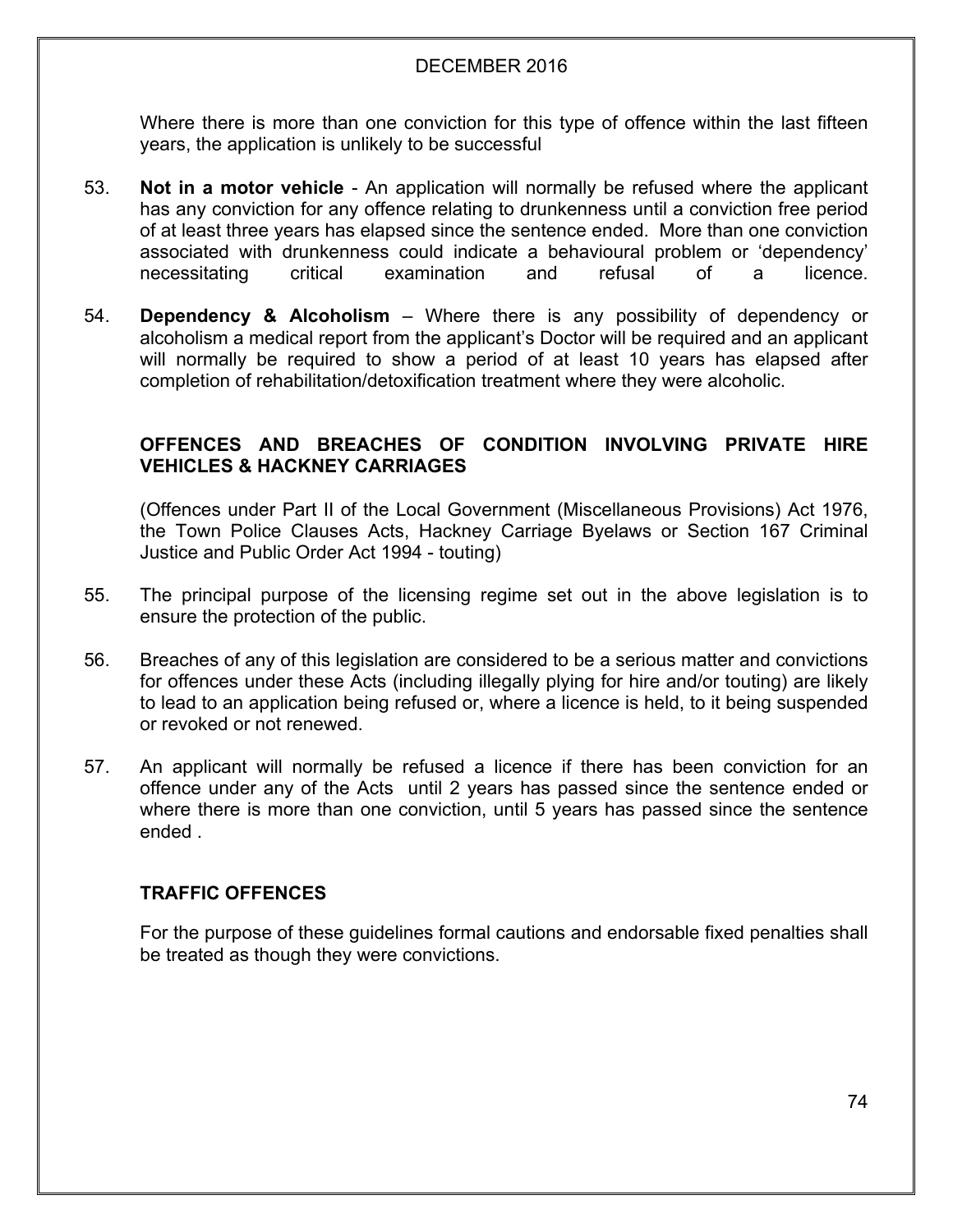# **SERIOUS TRAFFIC OFFENCES**

#### **Any of the offences listed in the Table A, or any offence listed in Table B which resulted in a licence being endorsed with four or more penalty points is deemed to be a Serious Traffic Offence**

- 58. An application will normally be refused where an applicant has been convicted of a serious traffic offence until 3 years has passed since the sentence ended.
- 59. Where an applicant has more than one conviction for a serious traffic offence in the 5 years prior to the date of application, it will normally be refused.
- 60. If any conviction for a serious traffic offence has resulted in a disqualification by the courts, applicants should refer to the "disqualification" section below.

#### **TABLE A**

| <b>AC10</b>      | Failing to stop after an accident                                                                |  |  |  |  |
|------------------|--------------------------------------------------------------------------------------------------|--|--|--|--|
| AC20             | Failing to give particulars or to report an accident within 24 hours                             |  |  |  |  |
| AC30             | Undefined accident offences                                                                      |  |  |  |  |
| <b>BA10</b>      | Driving while disqualified by order of Court                                                     |  |  |  |  |
| <b>BA30</b>      | Attempting to drive while disqualified by order of Court                                         |  |  |  |  |
| CD <sub>40</sub> | Causing death through careless driving when unfit through drink                                  |  |  |  |  |
| CD <sub>50</sub> | Causing death through careless driving when unfit through drugs                                  |  |  |  |  |
| CD <sub>60</sub> | Causing death through careless driving with alcohol level above the<br>limit                     |  |  |  |  |
| CD70             | Causing death through careless driving then failing to supply a<br>specimen for alcohol analysis |  |  |  |  |
| CD71             | Causing death through careless driving the failing to supply a specimen<br>for drug analysis     |  |  |  |  |
| <b>DD40</b>      | Dangerous driving                                                                                |  |  |  |  |
| DD <sub>60</sub> | Manslaughter or culpable homicide while driving a vehicle                                        |  |  |  |  |
| <b>DD80</b>      | Causing death by dangerous driving                                                               |  |  |  |  |
| <b>DR10</b>      | Driving or attempting to drive with alcohol level above limit                                    |  |  |  |  |
| <b>DR20</b>      | Driving or attempting to drive while unfit through drink                                         |  |  |  |  |
| <b>DR30</b>      | Driving or attempting to drive then failing to supply a specimen for<br>analysis                 |  |  |  |  |
| <b>DR31</b>      | Driving or attempting to drive when unfit through drugs                                          |  |  |  |  |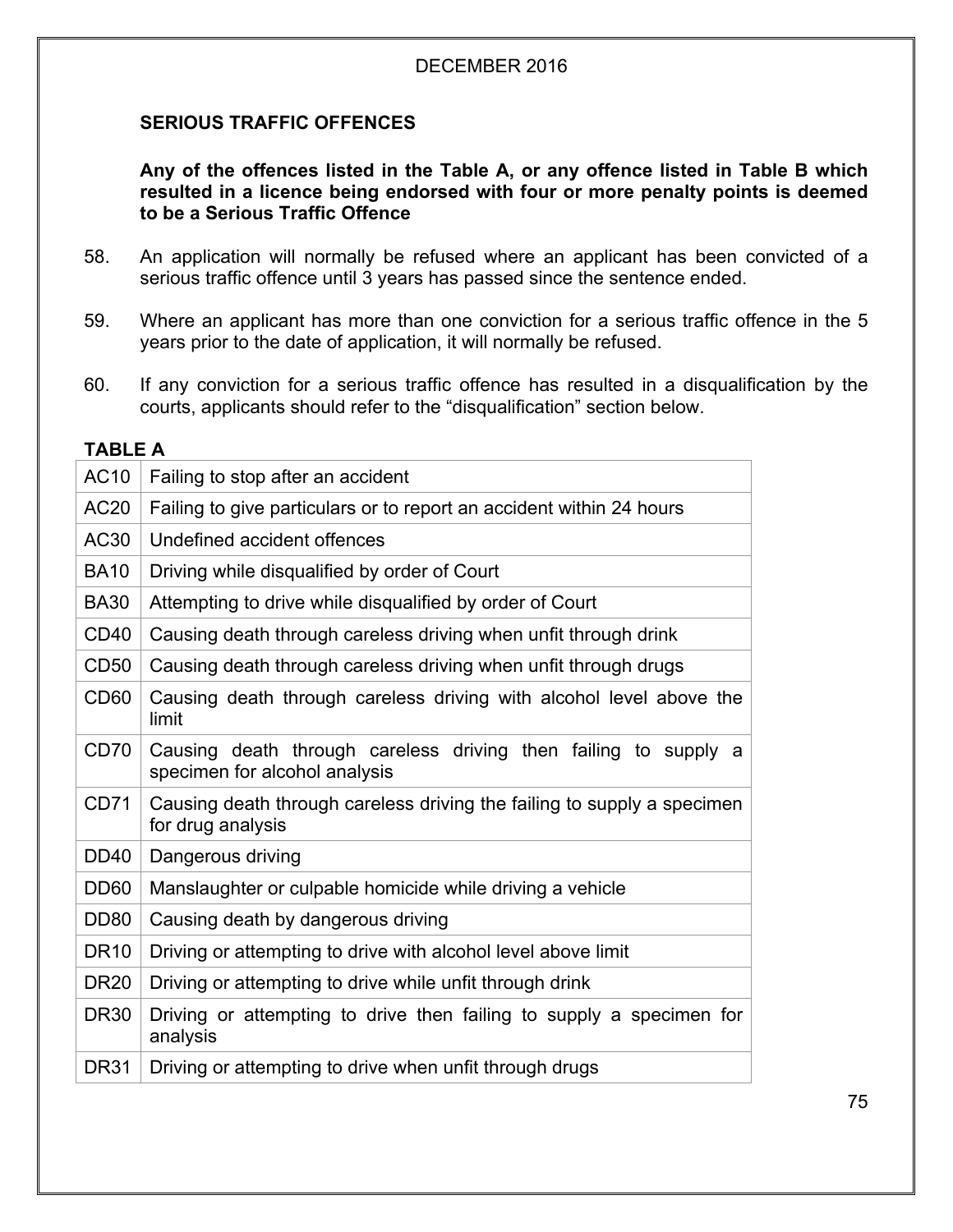| <b>DR40</b>      | In charge of a vehicle while alcohol level above limit                                                     |
|------------------|------------------------------------------------------------------------------------------------------------|
| <b>DR50</b>      | In charge of a vehicle while unfit through drink                                                           |
| DR <sub>60</sub> | Failure to provide specimen for analysis in circumstances other than<br>driving / attempting to drive      |
| <b>DR61</b>      | Failure to provide specimen for drug analysis in circumstances other<br>than driving / attempting to drive |
| DR <sub>70</sub> | Failing to provide specimen for breath test                                                                |
| DR <sub>80</sub> | Driving or attempting to drive when unfit through drugs                                                    |
| <b>DR90</b>      | In charge of a vehicle when unfit through drugs                                                            |
| <b>IN10</b>      | Using a vehicle uninsured against third party risks                                                        |
| <b>LC20</b>      | Driving otherwise than in accordance with a licence                                                        |
| <b>LC30</b>      | Driving after making a false declaration about fitness when applying for<br>a licence                      |
| <b>LC40</b>      | Driving a vehicle having failed to notify a disability                                                     |
| <b>LC50</b>      | Driving after a licence has been revoked or refused on medical grounds                                     |
| <b>MS50</b>      | Motor racing on the highway                                                                                |
| <b>MS60</b>      | Offences not covered by other codes                                                                        |
| <b>MS90</b>      | Failure to give information as to identity of driver, etc.                                                 |
| <b>UT50</b>      | Aggravated taking of a vehicle                                                                             |

# **INTERMEDIATE TRAFFIC OFFENCES**

61. Any of the offences listed in the Table B, or any offence listed in Table C which resulted in a licence being endorsed with four or more penalty points is deemed to be an Intermediate Traffic Offence. An offence listed in Table B which resulted in a licence being endorsed with four or more penalty points is deemed to be a Serious Traffic Offence.

# **One Conviction**

62. Where an applicant has a single Intermediate Traffic Offence within the 12 months immediately preceding the date of application, they will be expected to show a period of at least 6 months free from conviction since the sentence ended before an application is considered.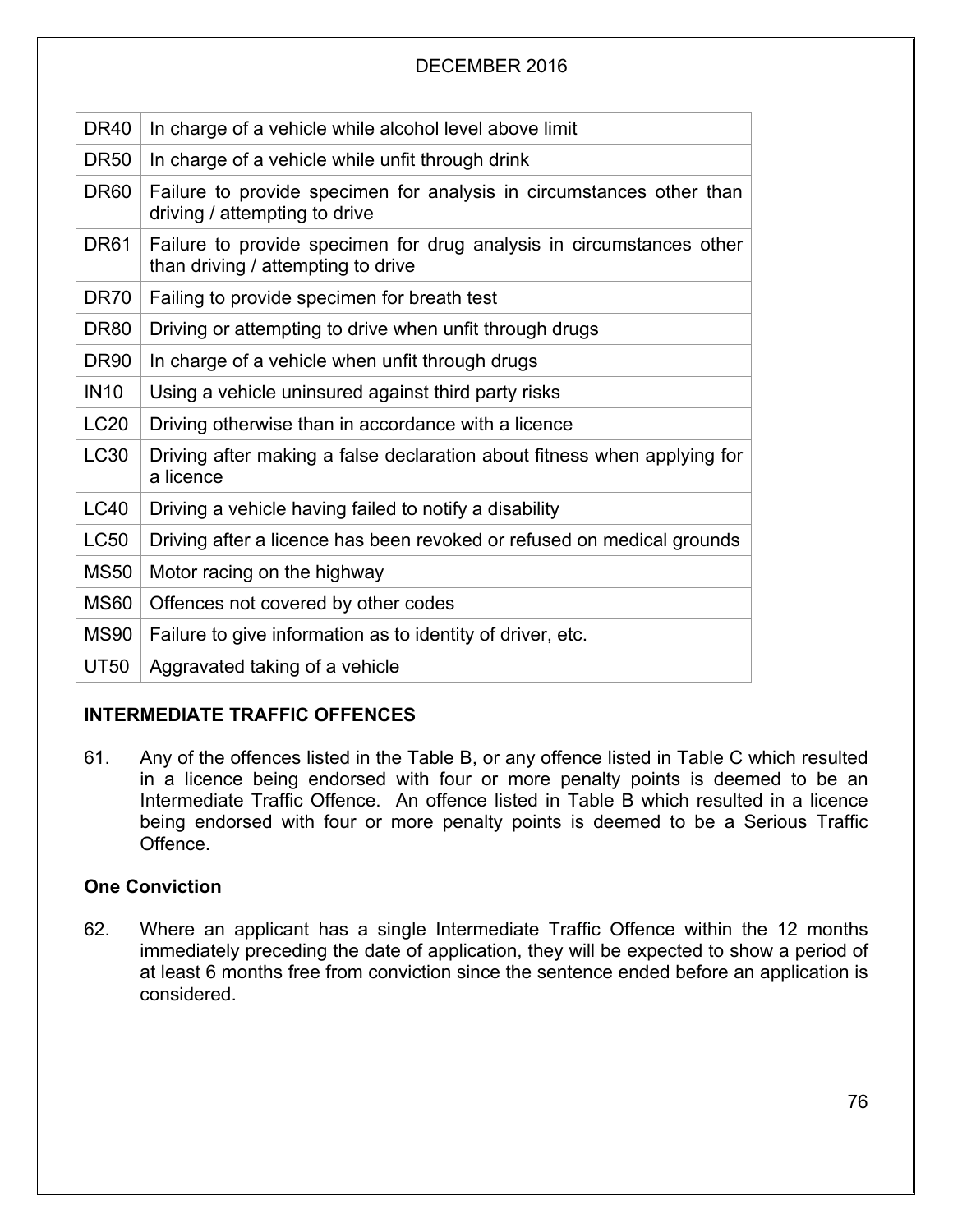# **Two or more Convictions**

- 63. Where an applicant has two or more convictions for Intermediate Traffic Offences they will be expected to show a period of at least 12 months free from conviction since the sentence ended, before an application is considered.
- 64. If any conviction for an intermediate traffic offence has resulted in a disqualification by the courts, applicants should refer to the "disqualification" section below.

# **TABLE B**

| <b>CU10</b>      | Using vehicle with defective brakes                                                                                                                                                        |  |  |  |
|------------------|--------------------------------------------------------------------------------------------------------------------------------------------------------------------------------------------|--|--|--|
| CU <sub>20</sub> | Causing or likely to cause danger by reason of use of unsuitable<br>vehicle or using a vehicle with parts or accessories (excluding brakes,<br>steering or tyres) in a dangerous condition |  |  |  |
| CU30             | Using a vehicle with defective tyres                                                                                                                                                       |  |  |  |
| <b>CU40</b>      | Using a vehicle with defective steering                                                                                                                                                    |  |  |  |
| <b>CU50</b>      | Causing or likely to cause danger by reason of load or passengers                                                                                                                          |  |  |  |
| <b>CU80</b>      | Breach of requirements as to control of the vehicle (mobile phones<br>$etc.$ )                                                                                                             |  |  |  |
| CD <sub>10</sub> | Driving without due care and attention                                                                                                                                                     |  |  |  |
| CD20             | Driving without reasonable consideration for other road users                                                                                                                              |  |  |  |
| CD <sub>30</sub> | Driving without due care and attention or without reasonable<br>consideration of other road users                                                                                          |  |  |  |
| <b>SP10</b>      | Exceeding goods vehicle speed limit                                                                                                                                                        |  |  |  |
| <b>SP20</b>      | Exceeding speed limit for type of vehicle (excluding goods or<br>passenger vehicles                                                                                                        |  |  |  |
| <b>SP30</b>      | Exceeding statutory speed limit on a public road                                                                                                                                           |  |  |  |
| <b>SP40</b>      | Exceeding passenger vehicle speed limit                                                                                                                                                    |  |  |  |
| <b>SP50</b>      | Exceeding speed limit on a motorway                                                                                                                                                        |  |  |  |
| <b>SP60</b>      | Exceeding speed limit offence                                                                                                                                                              |  |  |  |

# **Minor Traffic Offences**

65. Any offence in Table C which has attracted 4 or more penalty points will be treated as though it were an Intermediate Traffic Offence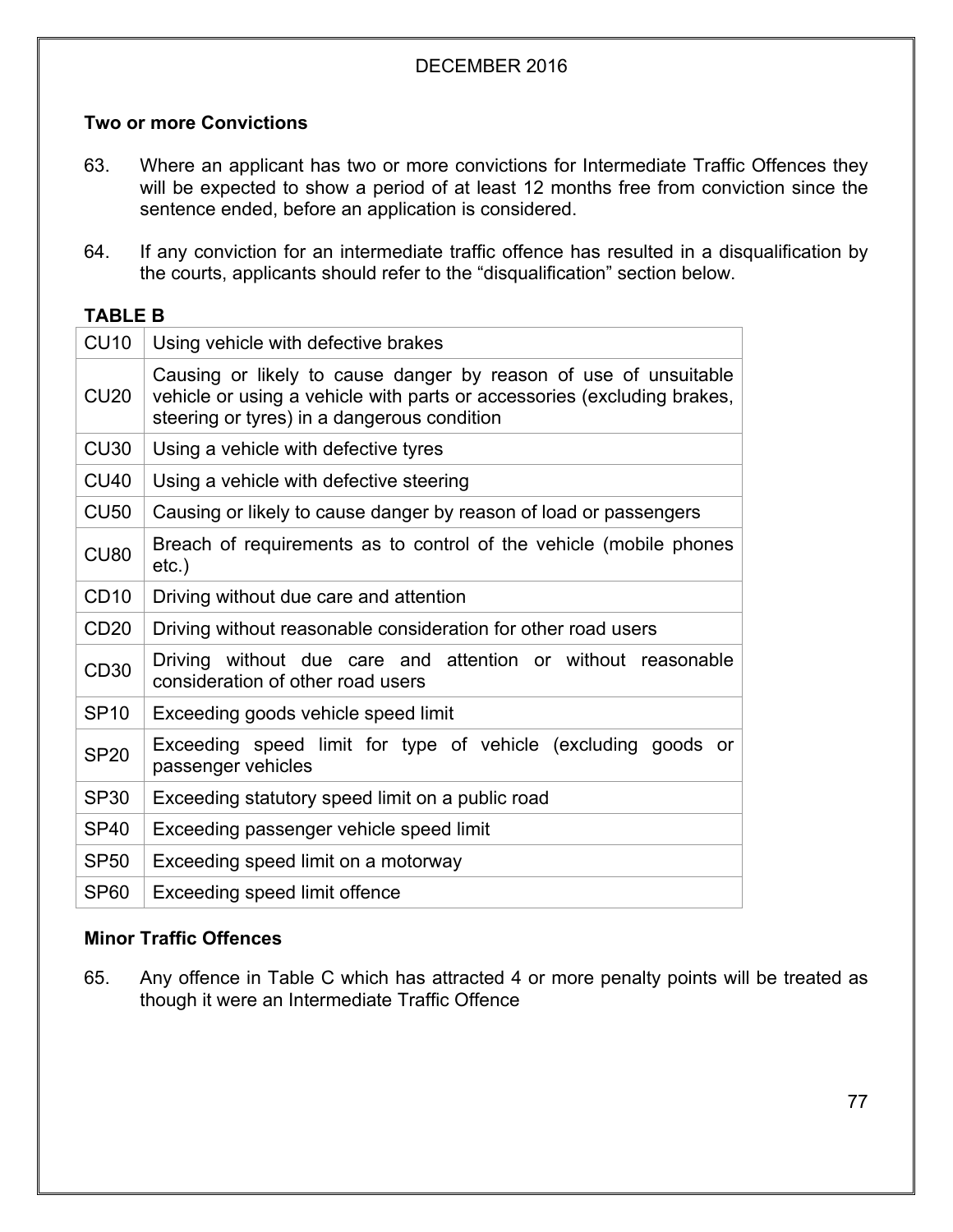## **Single conviction**

66. Where an applicant has a single Minor Traffic Offence in the 12 months immediately preceding the date of application, the application will normally be granted subject to a warning as to future conduct.

#### **Two or more Convictions**

67. Where an applicant has two or more convictions for Minor Traffic Offences in the 12 months immediately preceding the date of application an applicant will normally be expected to show a period of at least six months free from conviction since the sentence ended before an application is considered.

## **TABLE C**

68. For all traffic offences convictions for aiding, abetting, counselling, procuring, causing, permitting or inciting the offence will be treated as though the offender had committed the primary offence:-

#### **Aide, abet, counsel or procure**

Offences as coded above, but with 0 changed to 2 (e.g. IN10 becomes IN12)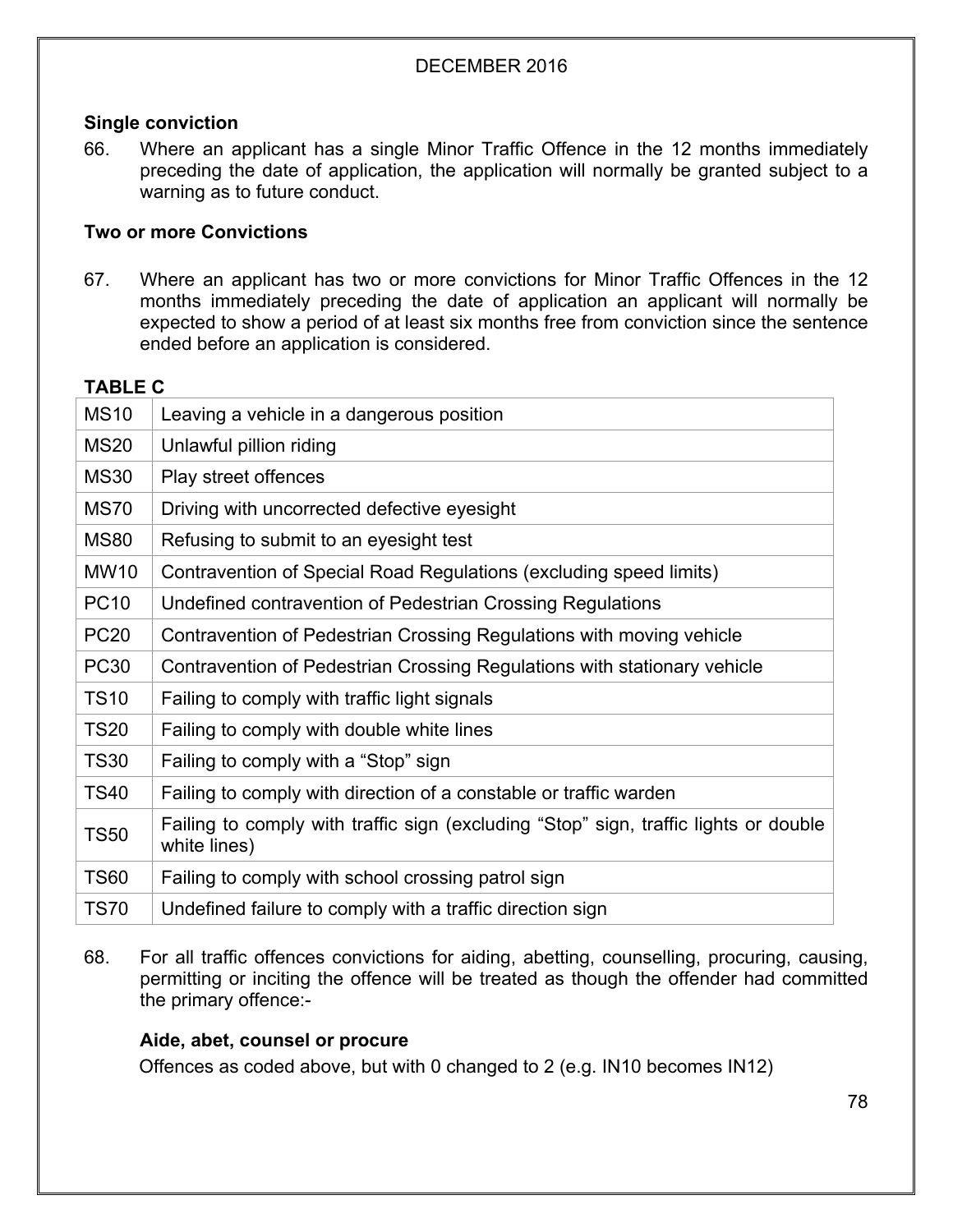## **Cause or permit**

Offences as coded above, but with 0 changed to 4 (e.g. CU10 becomes CU14)

#### **Incite**

Offences as coded above, but with 0 changed to 6 (e.g. PC10 becomes PC16)

**Note:** Where new offences are created or existing offences are consolidated or reenacted etc. they will be treated in a manner appropriate to their severity whether or not this guidance has been updated to reflect the changes.

# **Totting Up**

TT99 'totting up' – if the total number of penalty points reaches 12 or more within a 3 year period the driver is liable to disqualification by the Court.

## **Totting up With Disqualification**

An application will be refused unless a period free from conviction has elapsed from the restoration of the DVLA licence, which is equal to the period of disqualification imposed by the court.

Where any of the offences which contribute to a 'totting up' disqualification are included in the list of Serious Traffic Offence in Table A above, the Authority will consider the application under the "Disqualification" criteria for serious traffic offences.

#### **Totting up without Disqualification**

An application from any person who has accrued sufficient points under the 'totting up' procedure to be disqualified but, where the court has accepted a plea of 'exceptional hardship' and has not imposed a disqualification will be consider by the Authority as though a disqualification for the most serious of the offences which contributed to the 'totting up', had been imposed, for the purposes of determining when a licence application should be considered. (E.g. where the offences contributing to the totting up are SP30, SP80 and IN10 the Authority would consider IN10 under 'Disqualification – Serious Traffic Offence' above).

#### **MULTIPLE CONVICTIONS FROM SINGLE INCIDENT**

69. Where an applicant has multiple convictions arising from a single incident, the convictions will generally be treated as one conviction for the purposes of these guidelines. In these circumstances the period for which the applicant would normally be expected to show free from conviction will be that which applies to the most serious offence in the group.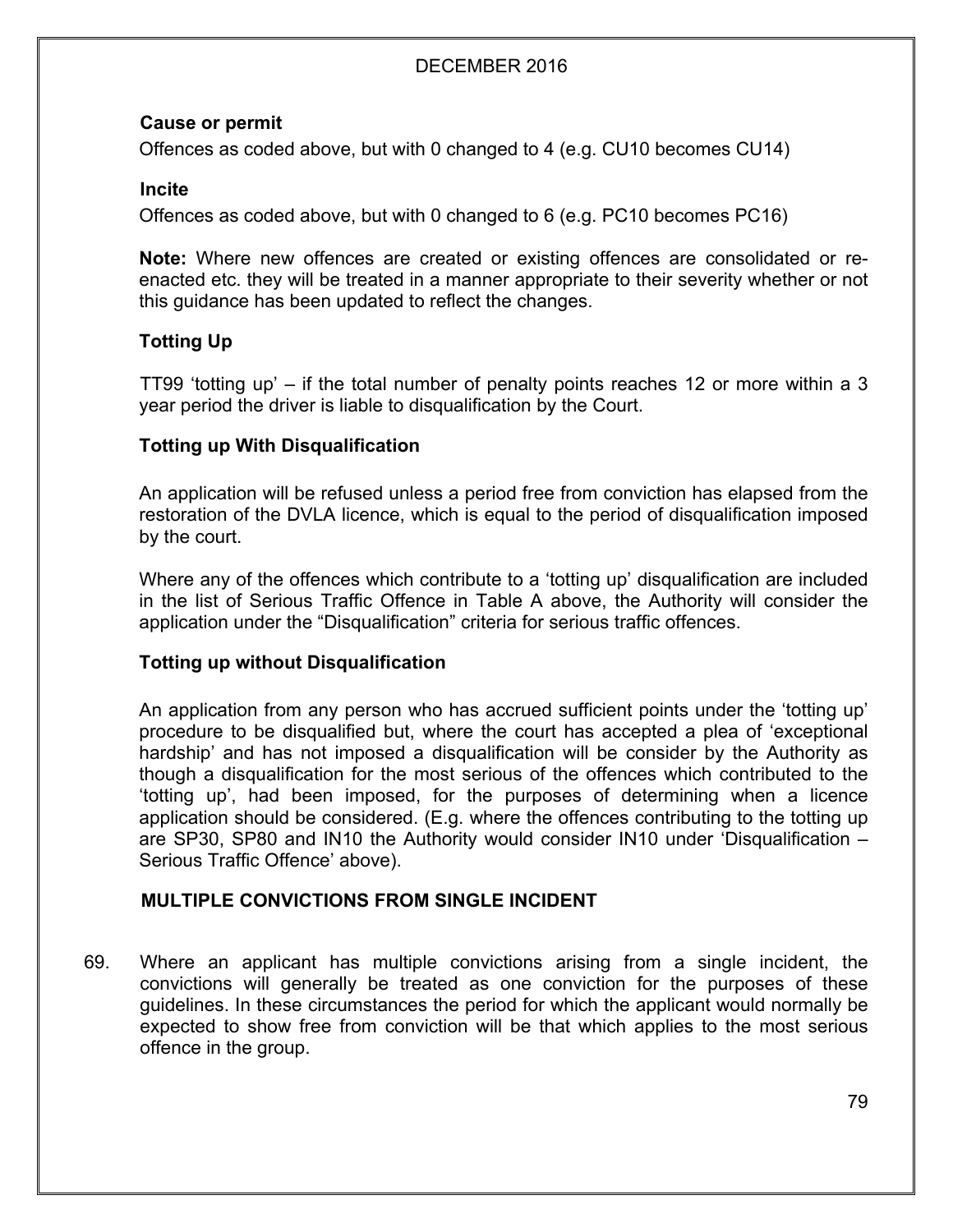## **POLICY GUIDELINES FOR DEALING WITH OFFENCES COMMITTED DURING THE TERM OF A LICENCE**

# **GENERAL**

70. The holder of any licence granted by the Authority must report all criminal convictions, driving convictions, cautions, and orders for restorative justice or acceptance of fixed penalty notices to the Authority within two working days."

# **MATTERS NORMALLY TO BE DEALT WITH BY AUTHORISED OFFICERS**

71. An authorised officer of the Authority may choose as appropriate and following the guidelines on convictions above to take no action, issue penalty points, prosecute or refer to the Licensing Sub-Committee.

## **CONVICTIONS FOR MINOR TRAFFIC OFFENCES**

72. In the case of a single conviction penalty points will be added and future driving standards will normally be monitored, however if more than one offence is committed the matter may be referred to the Licensing Sub-Committee.

## **INTERMEDIATE TRAFFIC OFFENCES**

73. Any of the offences listed in the Table B, or any offence listed in Table C above which resulted in a licence being endorsed with four or more penalty points is deemed to be an Intermediate Traffic Offence. An offence listed in Table B (Appendix F) which resulted in a licence being endorsed with four or more penalty points is deemed to be a Serious Traffic Offence, in these cases the matter will be referred to the Licensing Sub-Committee.

#### **DISQUALIFICATION FROM DRIVING**

74. If the driver ceases to have a valid DVLA driving licence, his combined hackney carriage and private hire driver's licence will be revoked.

#### **FAILURE TO REPORT A CONVICTION OR ACCIDENT**

75. The failure to report any accident, conviction, caution, an order for restorative justice or fixed penalty notice within 2 working days is a breach of the Code of Conduct which will aggravate the matter that has not been reported and will be taken into account by the licensing officer when determining whether to refer it to the Licensing Sub-Committee. It may also result in points being awarded against the licensee in accord with the Authorities penalty points system.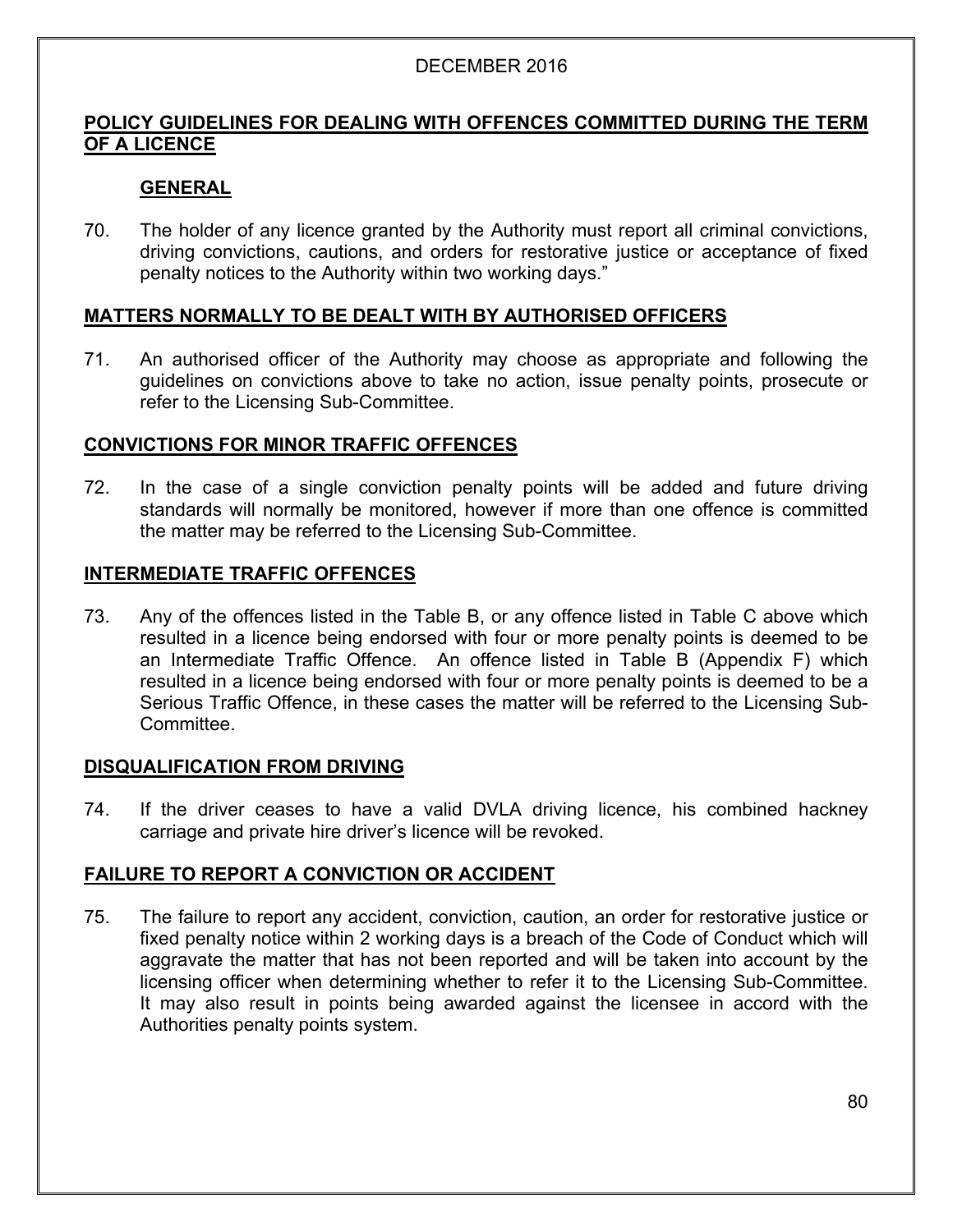## **DEFECTIVE VEHICLES**

76. Where a defect is identified on a licensed vehicle that could affect safety or suitability to carry passengers, authorised officers of the Authority may issue a suspension notice with immediate effect. This will stop the vehicle being used as a hackney carriage or private hire vehicle, as appropriate, until the defect is remedied and evidence has been submitted to the Authority to ensure the vehicle is safe to carry passengers in comfort. It may also result in points being awarded against the licensee in accord with the Authorities penalty points system and could lead to referral to the Sub-Committee.

#### **REFUSAL TO CARRY A PASSENGER IN A HACKNEY CARRIAGE**

77. If the Authority receives a complaint that a driver of a Hackney Carriage has refused to carry a passenger when available for hire the driver will be invited to state the reasons for his actions. If an officer is satisfied that the driver had a justifiable reason, then no action will be taken. If there appears to be no acceptable justification for the refusal, then it will result in points being awarded against the licensee in accord with the Authorities penalty points system. Subsequent offences would, however, result in immediate referral to the Licensing Sub-Committee.

## **OTHER BREACHES OF LICENSING CONDITIONS**

78. Depending on the circumstance this will normally result in, at least, the issue of a penalty points being awarded against the licensee in accord with the Authorities penalty points system. Serious or subsequent contraventions or 'totting up' with penalty points to more than 12 points will result in referral to the Licensing Sub-Committee.

# **MATTERS TO BE DEALT WITH BY THE LICENSING SUB-COMMITTEE**

- 79. Any offence which, in the opinion of a Licensing Officer falls outside their delegation will be referred to the Sub-Committee. Such cases, which will include very serious offences and may include those where conditions or the code of conduct has been persistently breached and where penalty points have not been heeded, will be decided on the facts of the case. Any action taken must be proportionate to the seriousness of the offence and the overriding requirement to ensure public safety.
- 80. The Licensing Sub-Committee will decide the most appropriate course of action based on the facts of each particular case. The primary function of the Authority is public protection.
- 81. The Sub-Committee will apply the guidance set out in this **Appendix K** in considering whether a licence should be revoked or suspended or whether Penalty Points should be given

# **IMMEDIATE SUSPENSION OR REVOCATION OF LICENCES**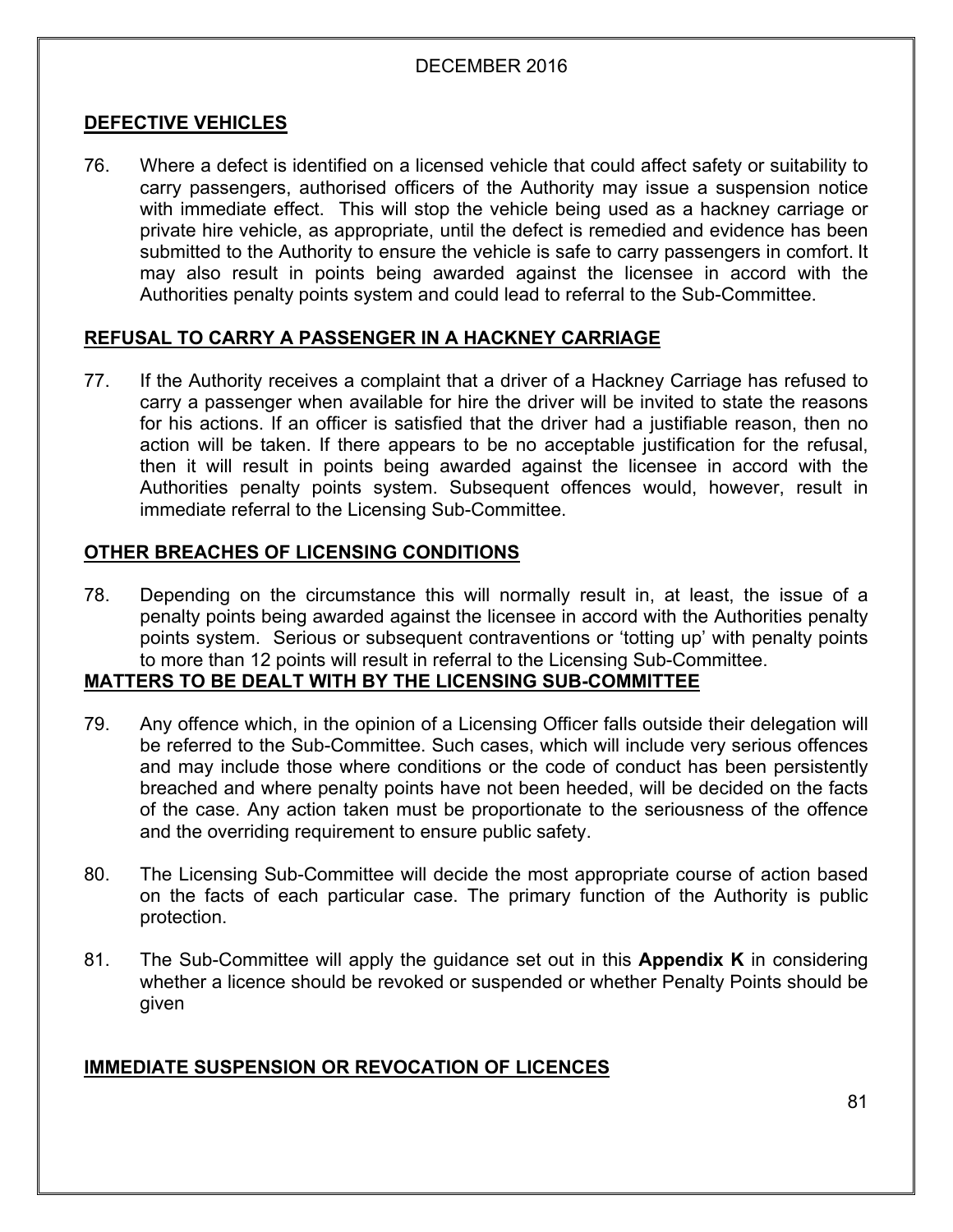82. If it appears that it is in the interests of public safety the Authority may require the revocation of a combined driving licence to have effect immediately. In this situation the licensee will be given notice that such a decision is being considered, and invited to make representations, even though there may not be a formal sub-committee hearing. If it is decided to revoke the licence then notice will be given to the licensee explaining why. There is a right of appeal to the magistrates' court, but the licensee may not drive until the appeal is heard.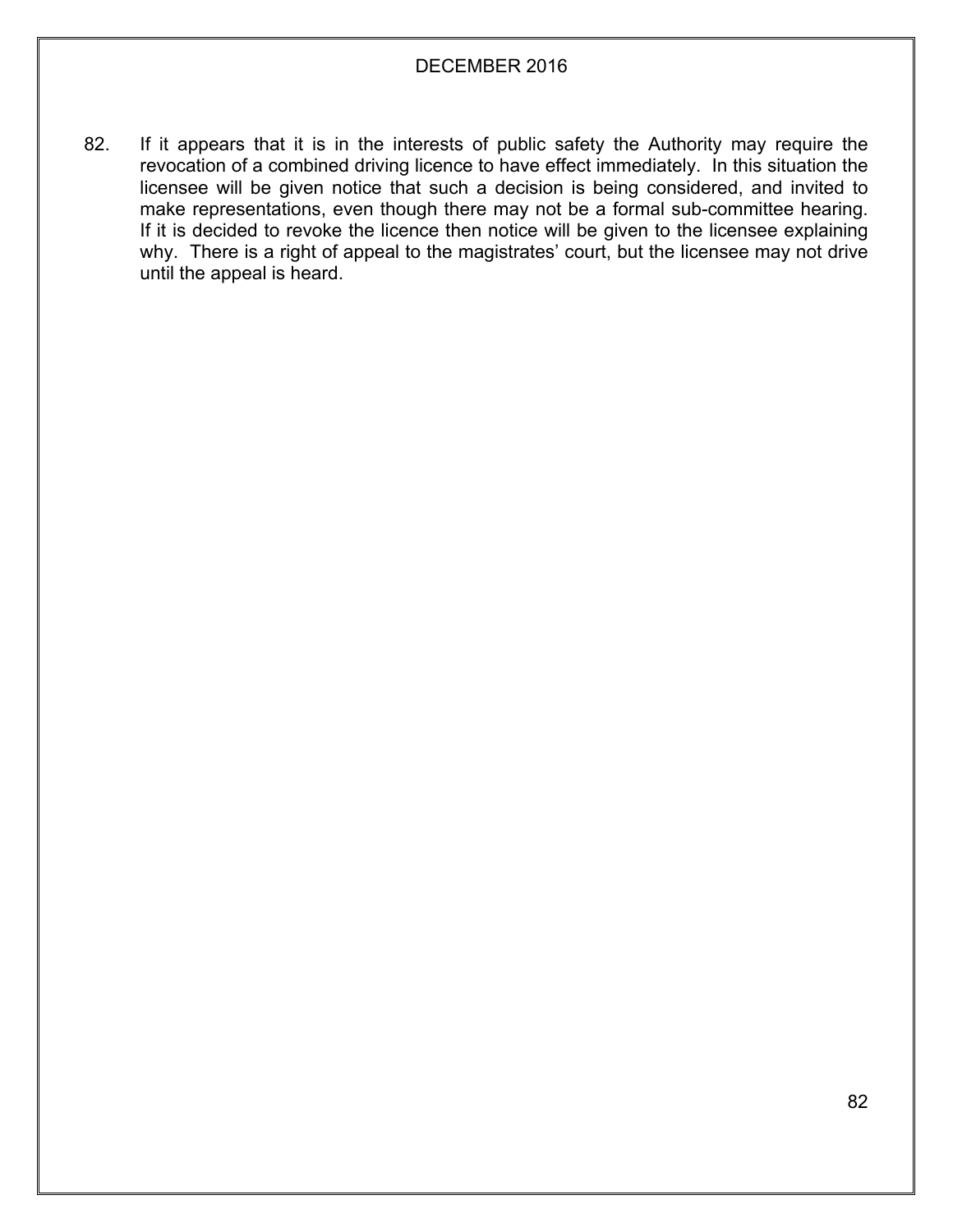# **APPENDIX J ENFORCEMENT POLICY AND PENALTY POINTS SCHEME**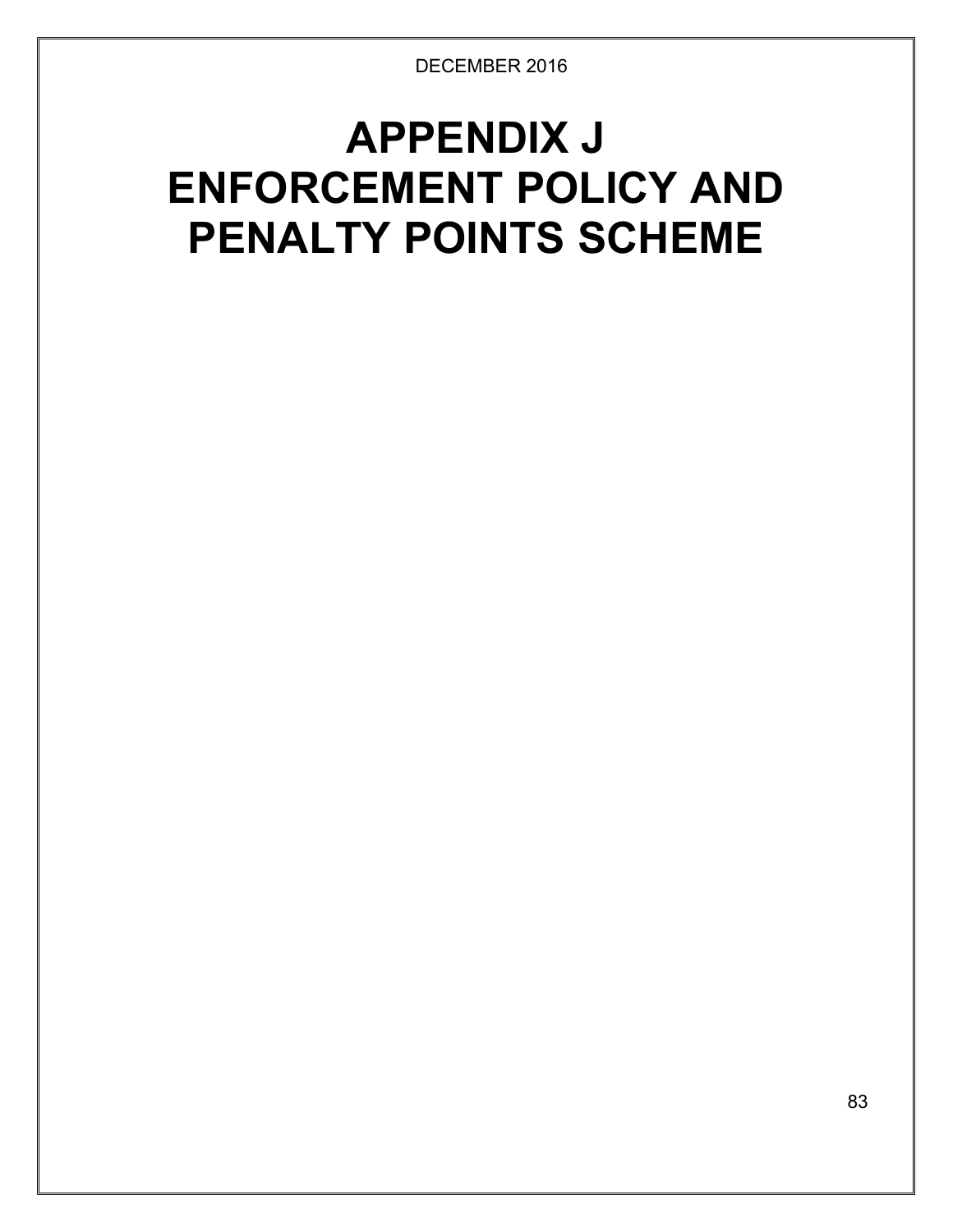#### **APPENDIX J**

# **ENFORCEMENT POLICY AND PENALTY POINTS SCHEME**

This Appendix is to be read in conjunction with any corporate enforcement policy of the Authority.

#### **1 ENFORCEMENT POLICY STATEMENT**

It is the policy of the Authority to ensure that drivers and operators are licensed correctly and carry out their trade in accordance with the relevant legislation and the conditions attached to the licences.

All enforcement action will be proportionate to the seriousness of the breach and the possible consequences arising out of it.

Specific advice on the issue of licences and enforcement actions is contained elsewhere in this Policy which sets out the general principles to be followed in taking enforcement decisions.

Achieving and maintaining a consistency of approach to making all enforcement decisions is vital. Authorised officers, when making such decisions, will abide by this policy and any applicable corporate enforcement policies. Any departure from the policy will be fully considered and endorsed by an officer acting under delegated powers (unless it is considered that there is significant risk to the public in delaying the decision).

Authorised officers and Members must be fully acquainted with the requirements of the policy and appropriate training will be provided where required.

Officers will be authorised by the Authority's Constitution to take enforcement action.

#### **2 ENFORCEMENT OPTIONS**

Licence application and enforcement decision must always be consistent, balanced, fair and relate to common standards which ensure that the public is adequately protected. In reaching any decision the following must be considered:

- $\circ$  the promotion of public safety
- o seriousness of any offences;
- o driver or operator's past history;
- o consequence of non-compliance;
- o likely effectiveness of the various enforcement options;
- o blatant disregard of law or Authority's instruction
- o any other relevant factors.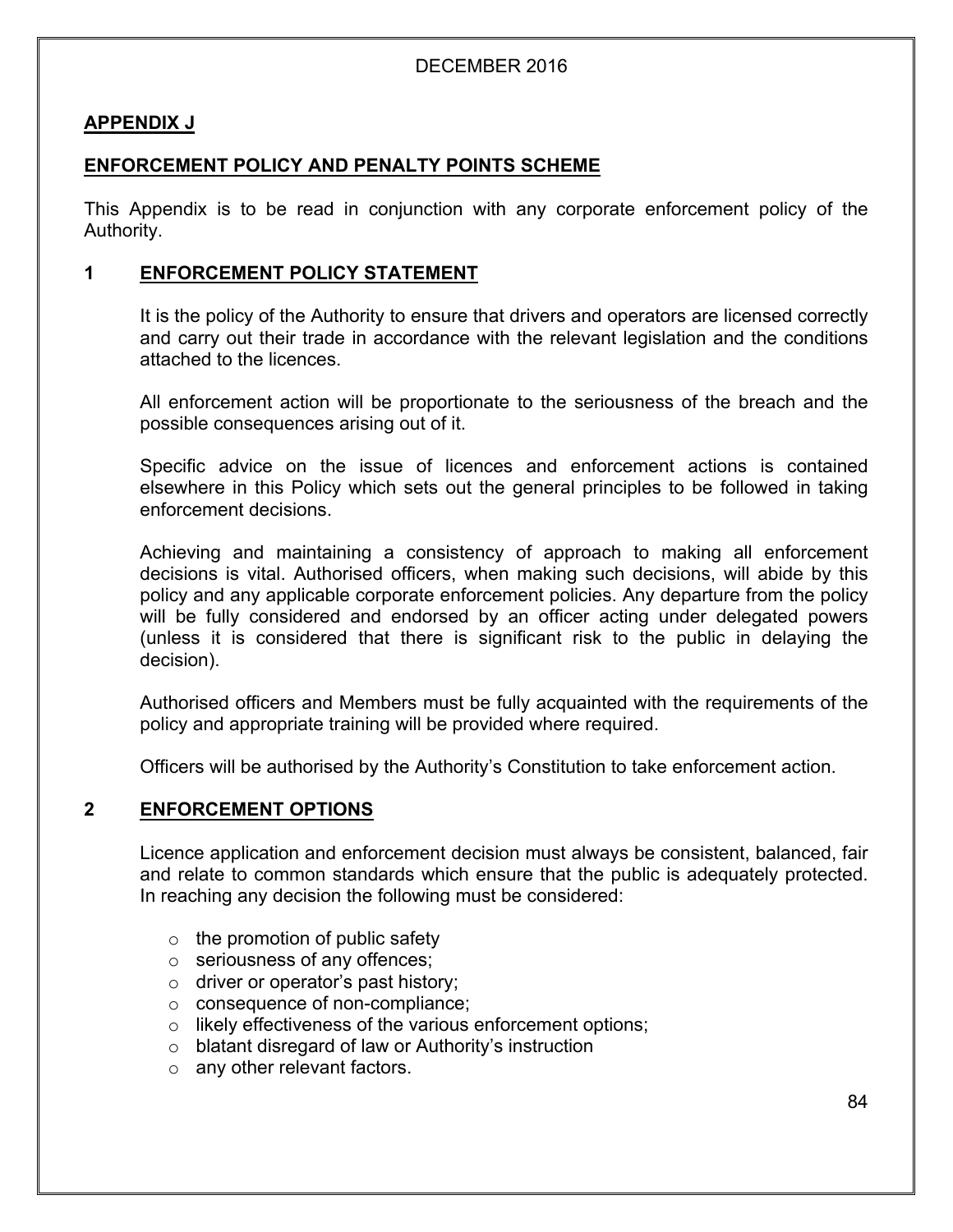Having considered all relevant information and evidence, the options available to the Authority are:

#### Licence Applications and Renewals

- $\circ$  grant/renew the licence subject to the Authority's current standard conditions for the licence applied for;
- o refer the application for consideration by the Authority's Licensing Sub-Committee.

#### Enforcement Action

- o take no action;
- o informal action
- o Penalty Points;
- o use statutory notices (suspension notices etc.)
- o suspend a licence;
- o revoke a licence;
- o use simple cautions;
- o prosecute.

This policy document provides detailed guidance applicable to the various options for enforcement action.

#### **3 INFORMAL ACTION**

Informal enforcement action may be appropriate where:

- $\circ$  the act or omission is not serious enough to warrant more formal action;
- $\circ$  it can be reasonably expected that informal action will achieve compliance; or
- $\circ$  confidence in the operator's management is high;

Even where some of the above criteria are not met, there may be circumstances in which informal action will be more appropriate than a formal approach. Records of any informal enforcement action taken may be taken into account if relevant if further acts or omissions warrant action to be taken.

#### **4 APPEARANCE BEFORE THE LICENSING SUB-COMMITTEE**

An individual or company may be invited before the Licensing Sub-Committee to answer allegations of breaches of relevant legislation or conditions attached to licences.

The criteria for bringing applicants for licences, and existing licence-holders, before the Sub-Committee are set out elsewhere in this Policy.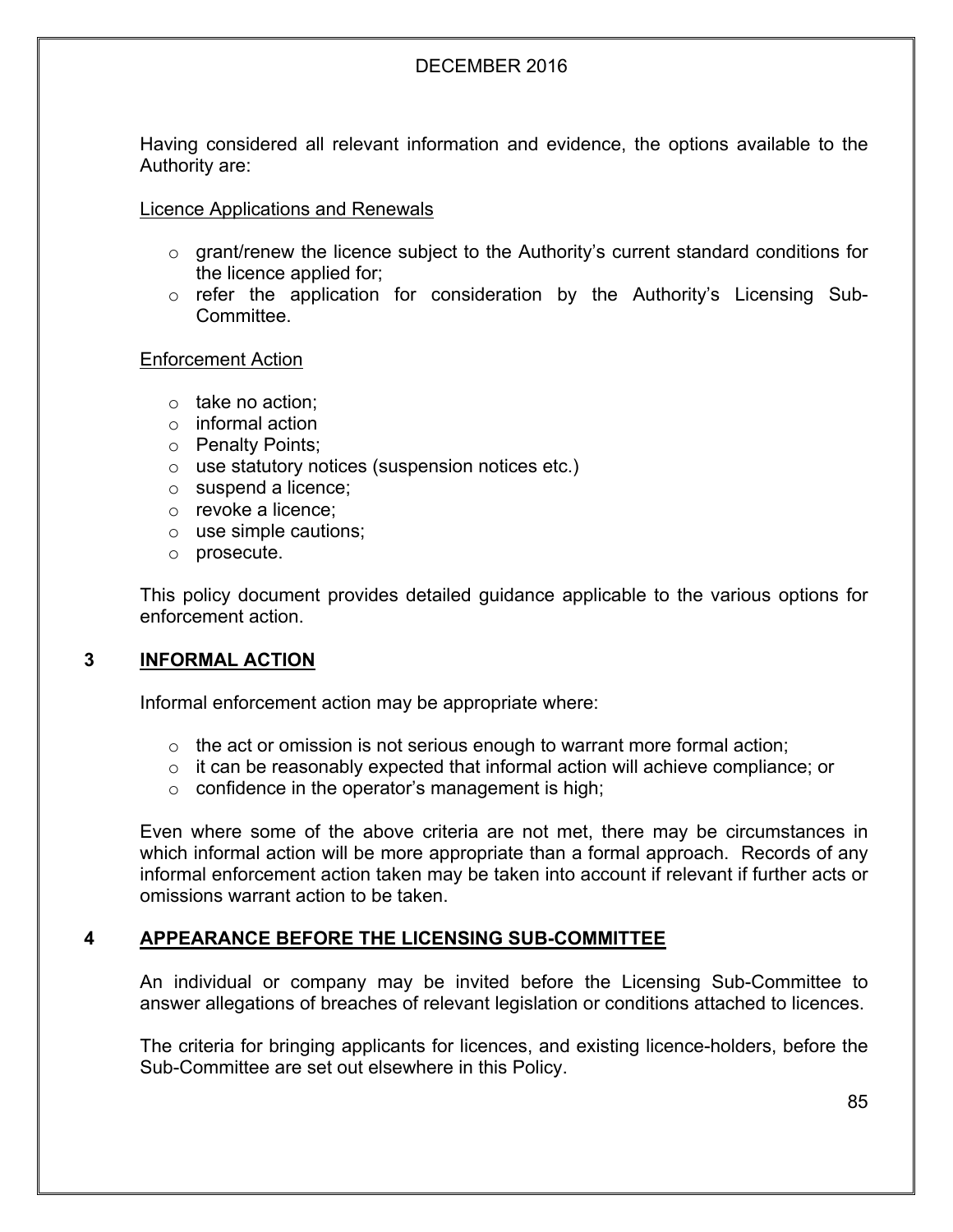The Sub-Committee may decide to take one or more of the following measures where relevant to the licence in question:

- o no action;
- $\circ$  application of penalty points
- $\circ$  require the licence holder to retake one, some or all of the required tests
- $\circ$  present the vehicle for testing;
- o require the production of driving licences or other specified documentation to the Licensing Team;
- o propose further conditions on the licence
- o suspend a licence;
- o revoke a licence;
- o recommend prosecution action.

This list is not exhaustive.

#### **5 SUSPENSION NOTICES**

An authorised officer may serve notice in writing for a hackney carriage or private hire vehicle or the fares meter affixed to such vehicle. This notice will only be served having had due regard to the condition of the vehicle or with reasonable grounds to suspect the accuracy of the fares meter.

An authorised officer may inspect a vehicle and, in addition to requiring the vehicle to be tested, suspend the vehicle licence until such time as he/she is satisfied with the condition of the hackney carriage or private hire vehicle. This action will only be taken when he/she has reasonable grounds to suspect that the condition of the vehicle is in the reasonable opinion of the authorised officer likely to be an immediate danger to passenger and/or other road users.

#### **6 APPEALS**

Appeals against decisions of the Licensing Sub-Committee may be made to the Magistrates' Court, with the exception of decisions to refuse to grant a hackney carriage vehicle licence which is made to the Crown Court.

Any notifications of enforcement actions will include written information on how to appeal. This will explain how, where and within what period an appeal may be brought and on what grounds and may confirm that the enforcement action is suspended pending the outcome of the appeal.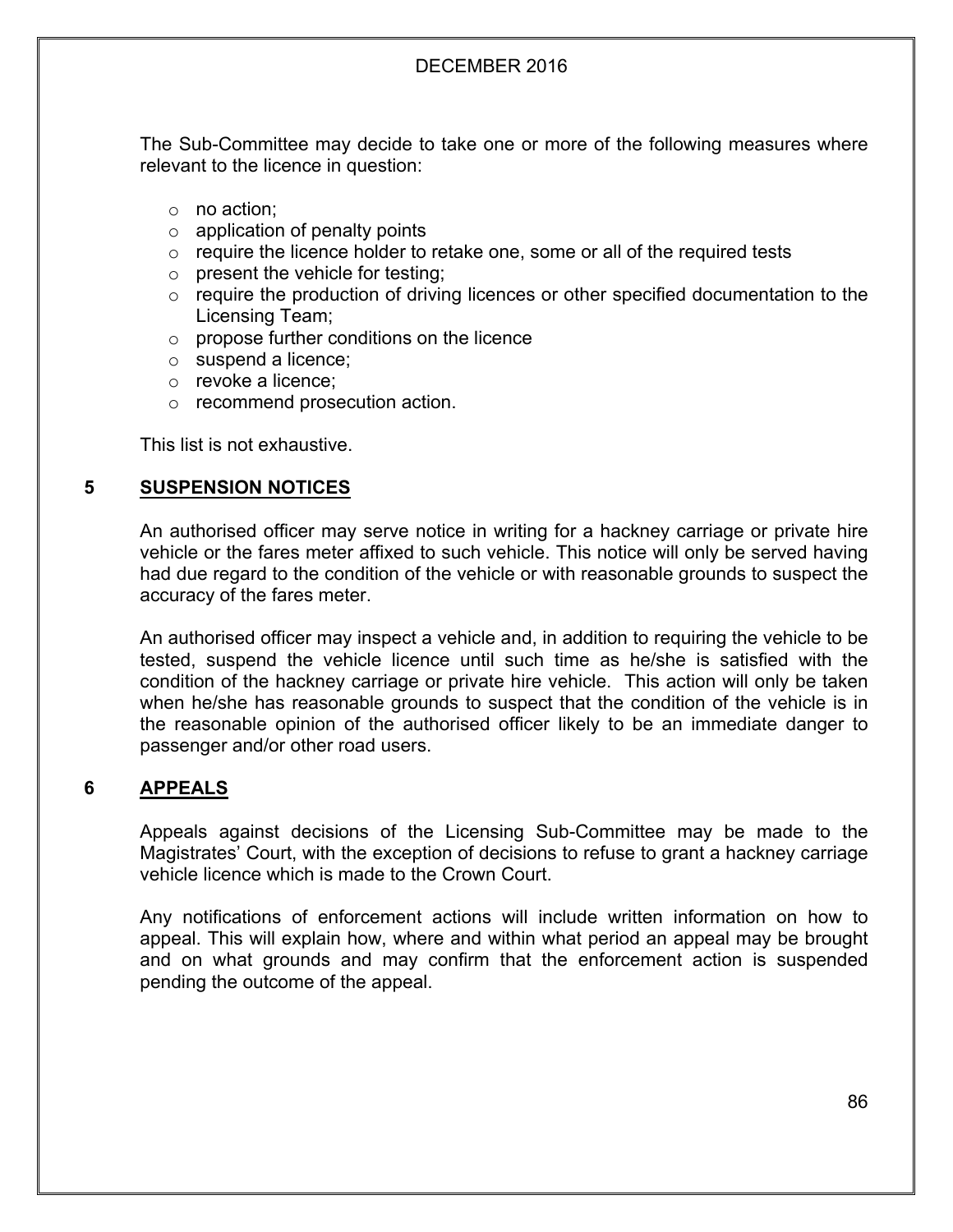## **7 PROSECUTION**

The decision to prosecute is a very significant one. Prosecution will, in general, be restricted to those circumstances. It is important that the decisions to prosecute are made using consistent reasons.

Each case will be considered on its merits, but the circumstances which are likely to warrant prosecution may be characterised by one or more of the following:

- o where there is a blatant disregard for the law, particularly where the economic advantages of breaking the law are substantial and the law-abiding are placed at a disadvantage to those who disregard it;
- $\circ$  when there appears to have been reckless disregard for the safety of passengers, other road users or pedestrians;
- $\circ$  where there have been repeated breaches of legal requirements or conditions;
- $\circ$  where a particular type of offence is prevalent;
- o where a particular contravention has caused serious public alarm.

When circumstances have been identified which may warrant a prosecution, all relevant evidence and information must be considered, to enable a consistent, fair and objective decision to be made.

Before deciding whether to bring a prosecution, the Solicitor to the Authority must be satisfied that there is relevant, admissible, substantial and reliable evidence that an offence has been committed by identifiable person(s) or company. There must be a realistic prospect of conviction.

In addition to being satisfied that there is sufficient evidence to provide a realistic prospect of conviction, there must be a positive decision, based on the relevant criteria that it is in the public interest to prosecute.

The Code for Crown Prosecutors, issued by the Crown Prosecution Service, provides guidance which will be considered when assessing both evidence and the public interest.

# **8 SIMPLE CAUTIONS**

A simple caution (previously known as a formal caution) may be used as an alternative to a prosecution in certain circumstances.

Simple cautions are a non-statutory disposal and the Authority may exercise discretion in deciding to use them. Decisions to issue a caution will depend whether it is appropriate to the offence and the offender and whether it is likely to be effective in the circumstances.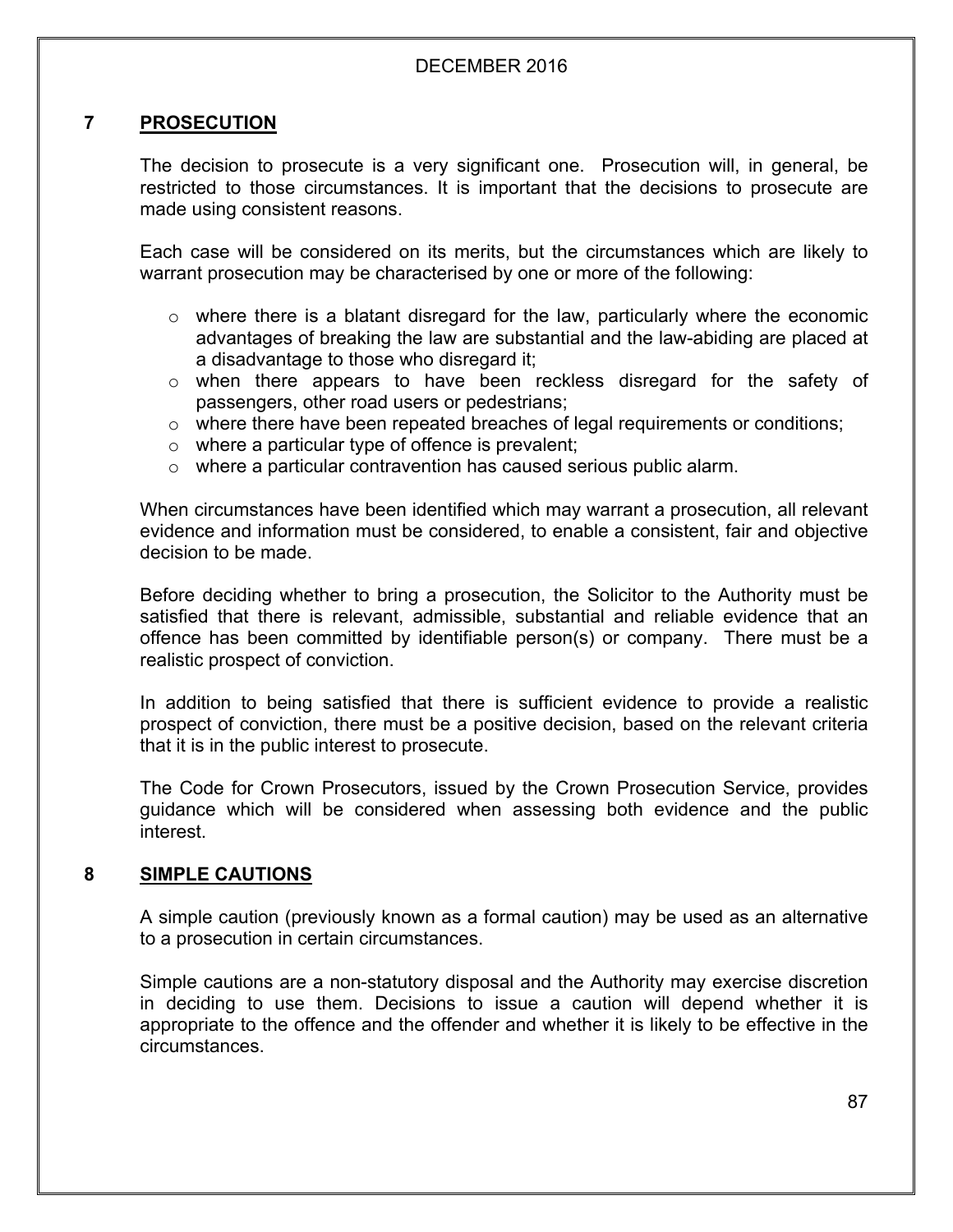When considering the issuing of a caution officers will have regard to guidance in Home Office in Home Office publication *"Simple Cautions for Adult Offenders" published April 2015* or any replacement Guidance. .

The following conditions should be fulfilled before a caution is administered:

- $\circ$  There must be sufficient evidence of the suspected offender's quilt to give a realistic prospect of conviction if a prosecution was brought.
- o The suspected offender must have made a clear and reliable admission of the offence.
- $\circ$  It must be in the public interest to use a simple caution as the appropriate means of disposal:-

Where a person declines the offer of a simple caution, it will be necessary to consider taking alternative enforcement action such as prosecution.

A caution may be used as evidence in future prosecutions.

## **9 TRANSPARENCY**

Following the completion of an investigation into a complaint or any enforcement activity, notification of a conviction or an adverse vehicle inspection, the licence holder will be informed of the action intended to be taken as soon as possible.

Any written documentation issued or sent will -

- $\circ$  contain all the information necessary to understand what action the Authority intends to take. Where works are required by the licensee, the period allowed for them to be completed will be indicated; and/or
- $\circ$  indicate the legislation or conditions contravened and measures which will enable compliance with the legal requirements and point out, where appropriate, that other means of achieving the same effect may be chosen; and/or
- $\circ$  clearly indicate any recommendations of good practice under an appropriate heading, to show that they are not a legal requirement.

#### **10 PENALTY POINTS SCHEME**

The Scheme

#### Introduction

Hackney carriage and private hire operators, drivers and vehicles are principally governed by the Local government (Miscellaneous Provisions) Act 1976, Town Police Clauses Act 1847, Authority's Byelaws, the Drivers' Code of Conduct and the Rules, Regulations and Conditions set by the Licensing Committee.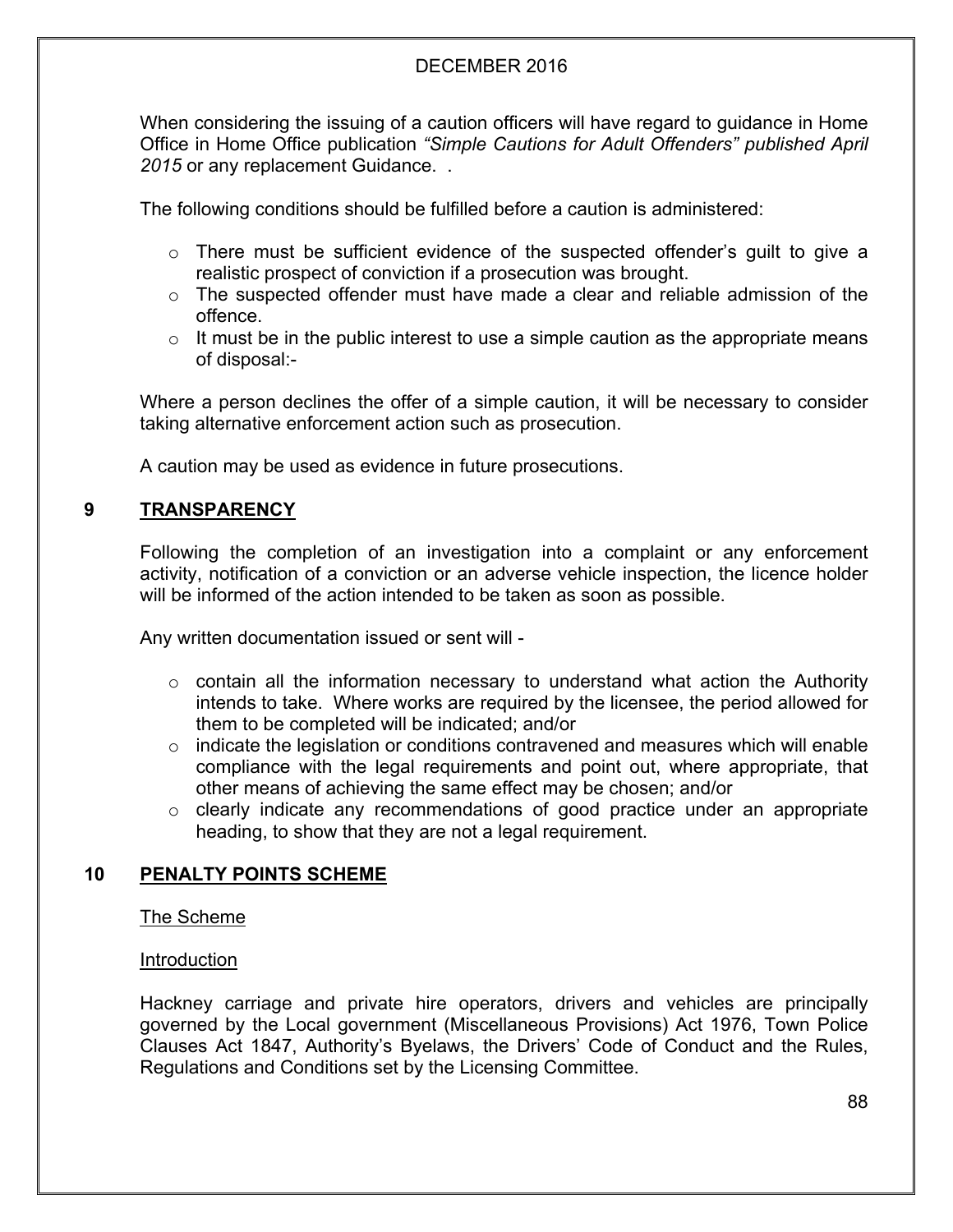Should operators, drivers or proprietors of vehicles commit an offence or breach of those rules, regulations or conditions of licence, notices will be given detailing the offence/breaches and the number of points allocated.

The aim of a penalty points scheme is to work in conjunction with other enforcement options. It provides a formalised, stepped enforcement plan. The purpose of the scheme is to record misdemeanours and to act as a record of driver's behaviour and conduct, so as to ascertain whether they are a safe and suitable person. It does not prejudice the Authority's ability to take other actions.

The primary objective of the penalty points scheme is to improve the levels of compliance and help improve the standards, safety and protection of the travelling public

Penalty points remain for a rolling twelve month period so as to allow any older points to be considered as spent and therefore excluded from the running total recorded against any individual licence holder. However, spent points may still be considered if a pattern of misdemeanours emerge i.e. regularly being late for renewals and submission of compliance tests.

#### Issue of Penalty Points

Complaints concerning significant breaches of conduct, conditions of licence or policy will be subject to investigation by Licensing officers and may be reported to the Licensing Sub Committee for the issue of discretionary points.

Where a licence holder accumulates 12 or more penalty points in any 12 month period, the matter will be referred to the Licensing Sub Committee for the Committee to decide whether the driver remains a 'safe and suitable' person. The Committee may then suspend or revoke a licence. Periods of suspension of a licence by the Committee will depend on the nature of the breaches of the legislation/conditions and the compliance history of the individual.

Points issued to the proprietor of a vehicle, a private hire operator or a driver will be confirmed in writing within 10 working days from the discovery of the contravention.

The system will operate without prejudice to the Authority's ability to take other action that it is entitled to take under legislation, byelaws and regulations.

A licence holder issued with penalty points may appeal against such a decision to a licensing officer in the first instances. If a satisfactory resolution cannot be found, then the appeal will be referred to a manager from an independent business area for a decision. If the allocated points total 9 or more and the recipient still does not agree with the licensing officer or the independent business manager, the appeal will be heard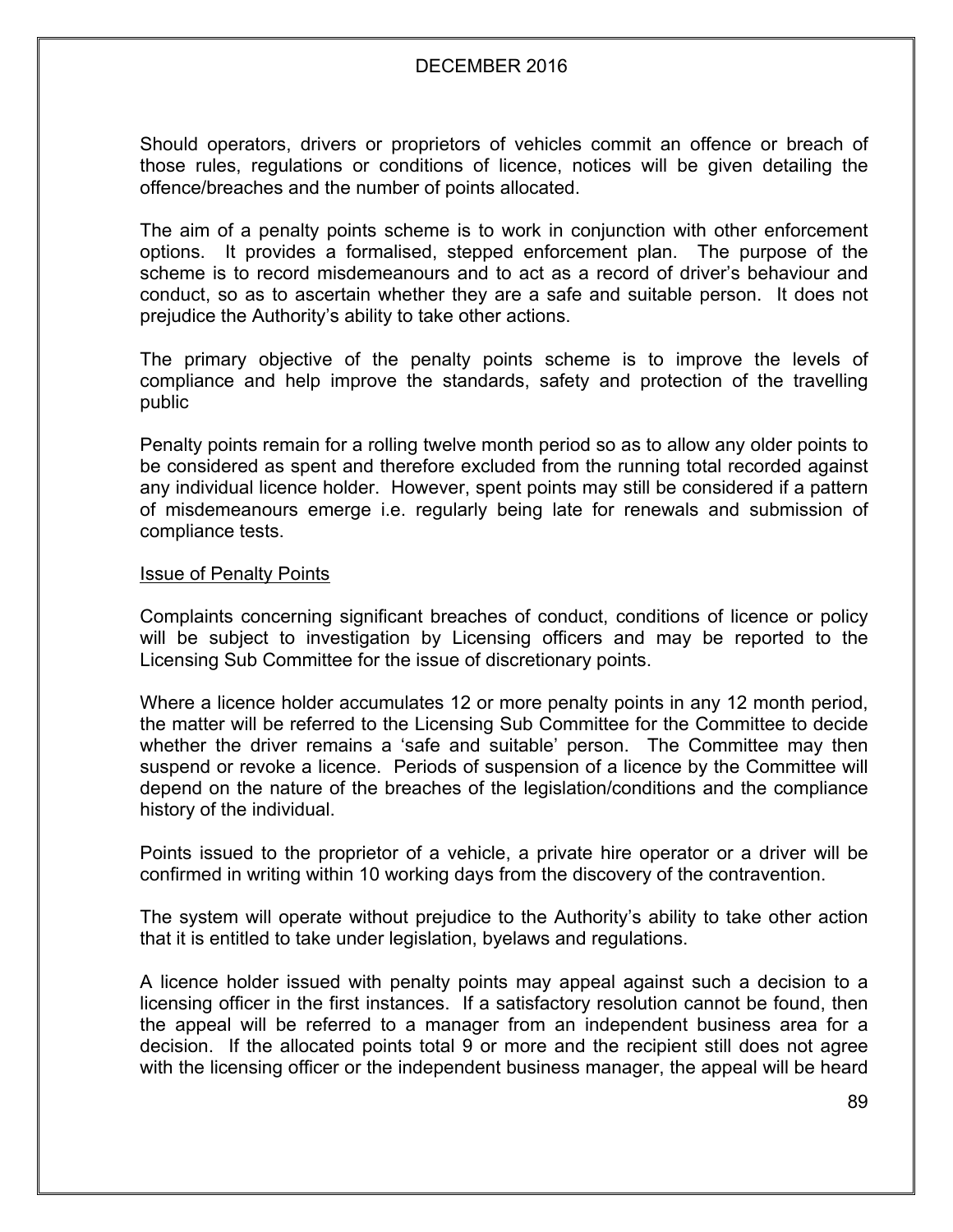by the Licensing Sub Committee. Appeals must be lodged within 7 days of the receipt of the notice. On an appeal, the officer or sub-committee hearing the appeal can:

Cancel the award of penalty points; Uphold the award of penalty points; or Increase the award of penalty points.

In addition, the sub-committee can also suspend or revoke the licence.

If a decision is made to issue points to a proprietor/driver rather than prosecute, for a matter which is also a criminal offence e.g. bald tyres; no badge etc., those person (s) will not then be the subject of a prosecution by the Authority in respect of the same matter for which the points were issued.

| Point<br>Penalty<br><b>Number</b> | <b>Offence/Breach</b><br>of Condition                                                                                                                                               | <b>Maximum</b><br><b>Points</b><br><b>Awarded by</b><br><b>Authorised</b><br><b>Officers</b> | <b>Driver</b> | <b>Vehicle</b><br><b>Proprietor</b><br>or<br><b>Operator</b> |
|-----------------------------------|-------------------------------------------------------------------------------------------------------------------------------------------------------------------------------------|----------------------------------------------------------------------------------------------|---------------|--------------------------------------------------------------|
| 1                                 | Providing false or<br>misleading information on<br>licence application<br>form/failing to provide<br>relevant information or the<br>relevant fee (including<br>dishonoured cheques) | 6                                                                                            |               |                                                              |
| $\overline{2}$                    | Failure to notify, in writing,<br>the Authority of change of<br>address within 7 calendar<br>days.                                                                                  | 3                                                                                            |               |                                                              |
| 3                                 | Refusal to accept hiring<br>without reasonable cause<br>e.g. drunk or rude customer                                                                                                 | 6                                                                                            |               |                                                              |
| $\overline{4}$                    | Unreasonable prolongation<br>of journeys or any<br>misconduct regarding the<br>charging of fares                                                                                    | 6                                                                                            |               |                                                              |
| 5                                 | Plying for hire by private<br>hire drivers                                                                                                                                          | 12                                                                                           |               |                                                              |
| 6                                 | Using a mobile phone whilst<br>driving as witnessed by a<br>police officer or an officer of<br>the authority.                                                                       | 12                                                                                           |               |                                                              |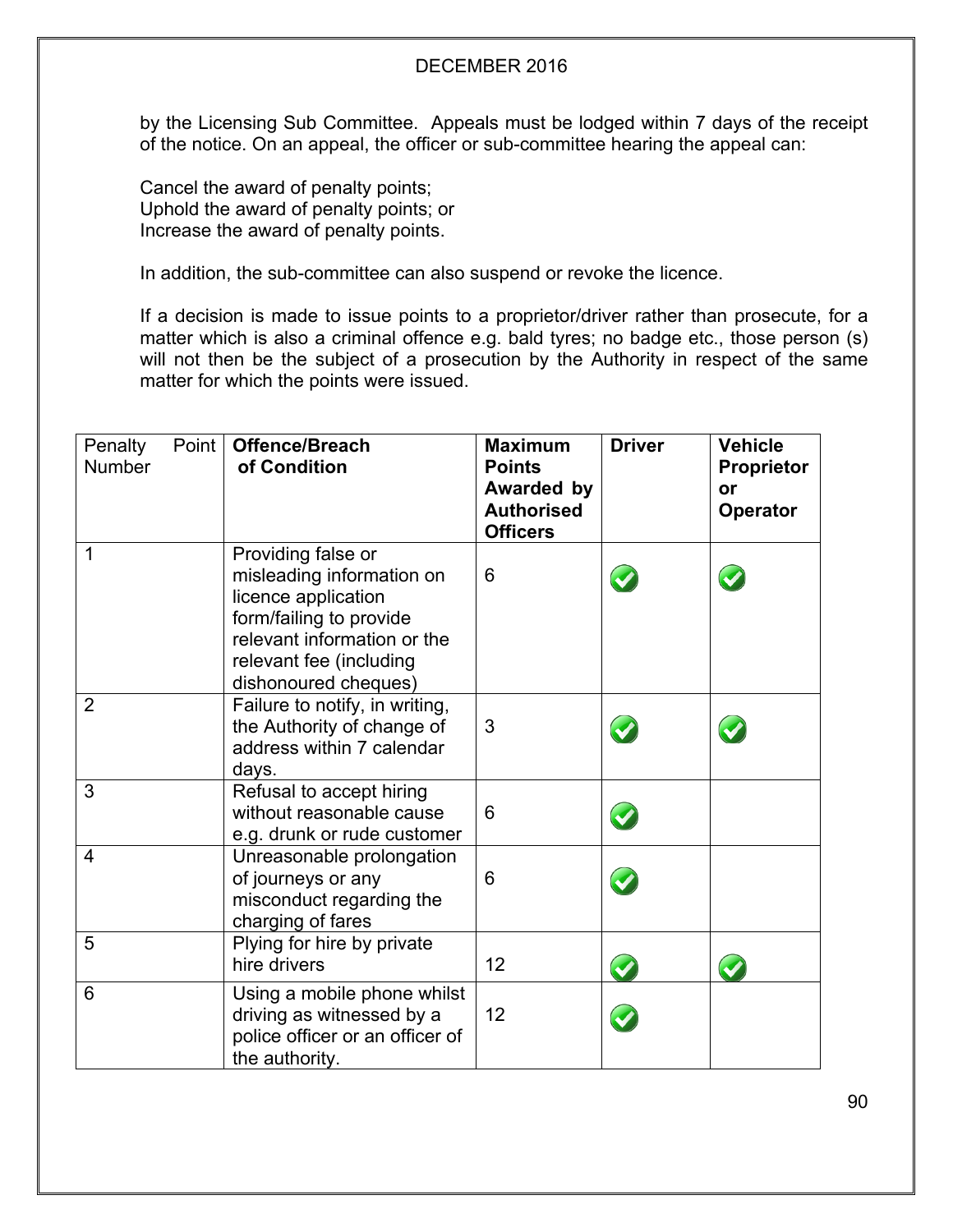| $\overline{7}$ | Using unlicensed vehicle for<br>carrying passengers for hire<br>or reward or vehicle without<br>insurance                                                        | 12 |  |
|----------------|------------------------------------------------------------------------------------------------------------------------------------------------------------------|----|--|
| 8              | Failure to produce relevant<br>documents within timescale,<br>when requested by a<br><b>Licensing Officer/Police</b><br>Officer                                  | 4  |  |
|                | Failure to maintain vehicle                                                                                                                                      |    |  |
| 9              | in a satisfactory condition -<br>including interior or exterior                                                                                                  | 4  |  |
| 10             | Failure to provide proof of<br>insurance cover when<br>requested                                                                                                 | 6  |  |
| 11             | Failure to produce hackney<br>carriage or private hire<br>vehicle for testing when<br>required                                                                   | 6  |  |
| 12             | Using a vehicle whilst<br>subject to a suspension<br>order issued by a Licensing<br><b>Officer/Police Officer</b>                                                | 12 |  |
| 13             | Using a vehicle for which<br>the licensee has been<br>revoked                                                                                                    | 12 |  |
| 14             | Failure to report, in writing,<br>within 72 hours' accident or<br>damage to licensed vehicle,<br>which would cause the<br>vehicle to breach licence<br>condition | 4  |  |
| 15             | Carrying more passengers<br>than stated on the vehicle<br>licence                                                                                                | 6  |  |
| 16             | Failure to display<br>external/internal licence<br>plate as required                                                                                             | 4  |  |
| 17             | Carrying an offensive<br>weapon in the vehicle                                                                                                                   | 12 |  |
| 18             | Failure to comply with a<br>requirement, provide<br>information or assistance to<br>a Licensing Officer/Police                                                   | 6  |  |

91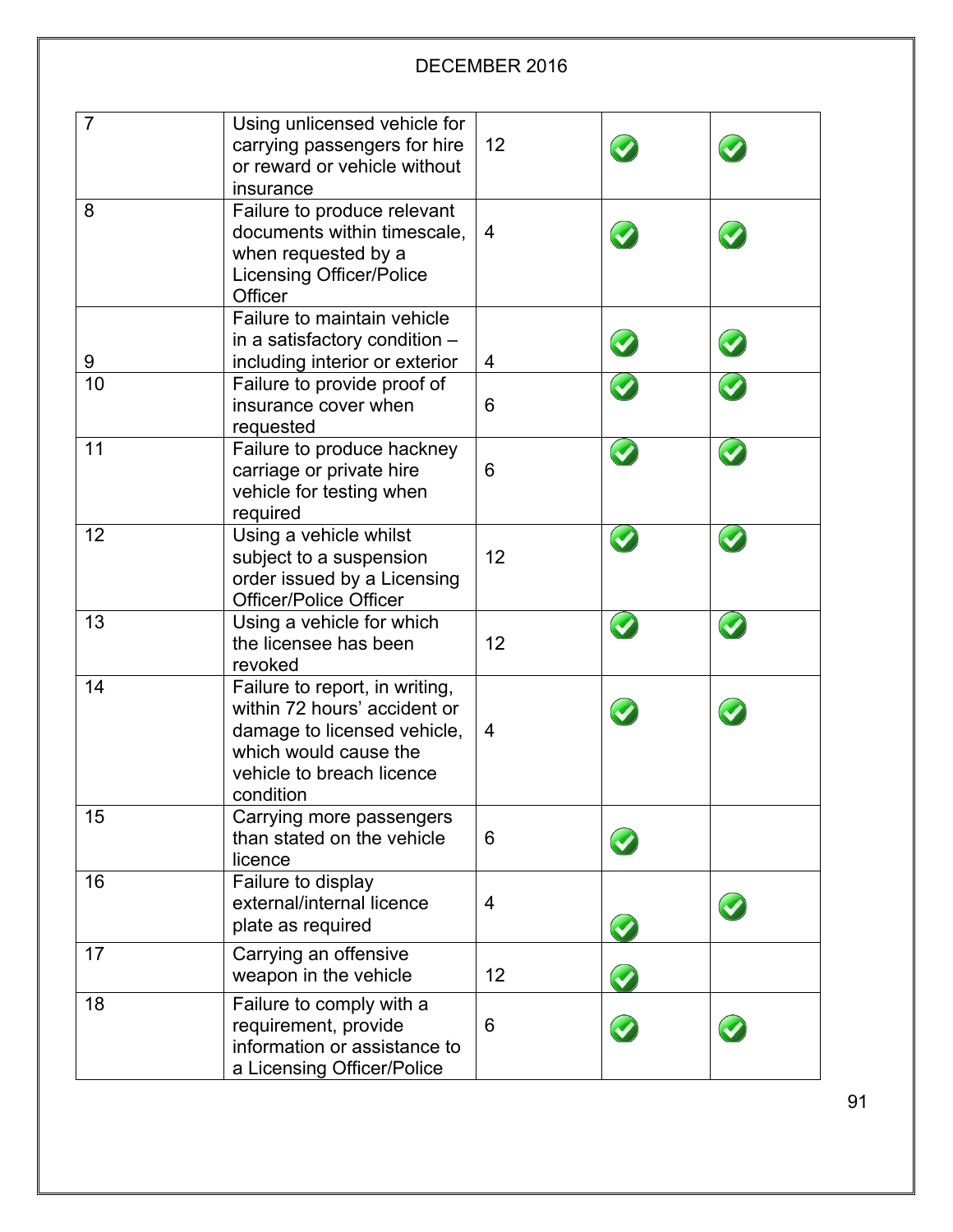|    | Officer                         |    |                 |  |
|----|---------------------------------|----|-----------------|--|
| 19 | Using a non-approved or         |    |                 |  |
|    | non-calibrated taximeter        | 6  |                 |  |
| 20 | <b>Obstruction of Licensing</b> |    |                 |  |
|    | <b>Officer/Police Officer</b>   | 12 |                 |  |
|    | wishing to examine a            |    |                 |  |
|    | licensed vehicle                |    |                 |  |
| 21 | Evidence of smoking in          |    |                 |  |
|    | vehicle the use of e-           | 3  |                 |  |
|    | cigarette or vaping devices.    |    |                 |  |
|    | (Fixed Penalty Notices will     |    |                 |  |
|    | be issued for smoking and       |    |                 |  |
|    | or littering in addition to the |    |                 |  |
|    | penalty points)                 |    |                 |  |
| 22 | Evidence of food or drink in    |    |                 |  |
|    | vehicle *see below              | 3  |                 |  |
| 23 | Displaying any feature on a     |    |                 |  |
|    | private hire vehicle that may   | 6  |                 |  |
|    | suggest that it is a taxi       |    |                 |  |
| 24 | Using a vehicle, the            |    | $\blacklozenge$ |  |
|    | appearance of which             | 12 |                 |  |
|    | suggests that it is a taxi      |    |                 |  |
| 25 | Failure to carry an             |    |                 |  |
|    | assistance dog without prior    | 12 |                 |  |
|    | written consent from the        |    |                 |  |
|    | Authority for medical           |    |                 |  |
|    | reasons                         |    |                 |  |
| 26 | Driver not holding a current    |    |                 |  |
|    | <b>DVLA Driving licence</b>     | 12 |                 |  |
|    | Failure to wear or display a    |    |                 |  |
| 27 | driver's badge in the vehicle   | 4  |                 |  |
| 28 | Failure to notify, in writing a |    |                 |  |
|    | change in medical               | 6  |                 |  |
|    | circumstances                   |    |                 |  |
| 29 | Unsatisfactory appearance       |    |                 |  |
|    | of driver                       | 3  |                 |  |
| 30 | Failure to observe rank         |    |                 |  |
|    | discipline (hackney carriage    | 6  |                 |  |
|    | only)                           |    |                 |  |
| 31 | Failure to keep or produce      |    |                 |  |
|    | records of private hire         | 6  |                 |  |
|    | bookings or other               |    |                 |  |
|    | documents required to be        |    |                 |  |
|    | kept or produced                |    |                 |  |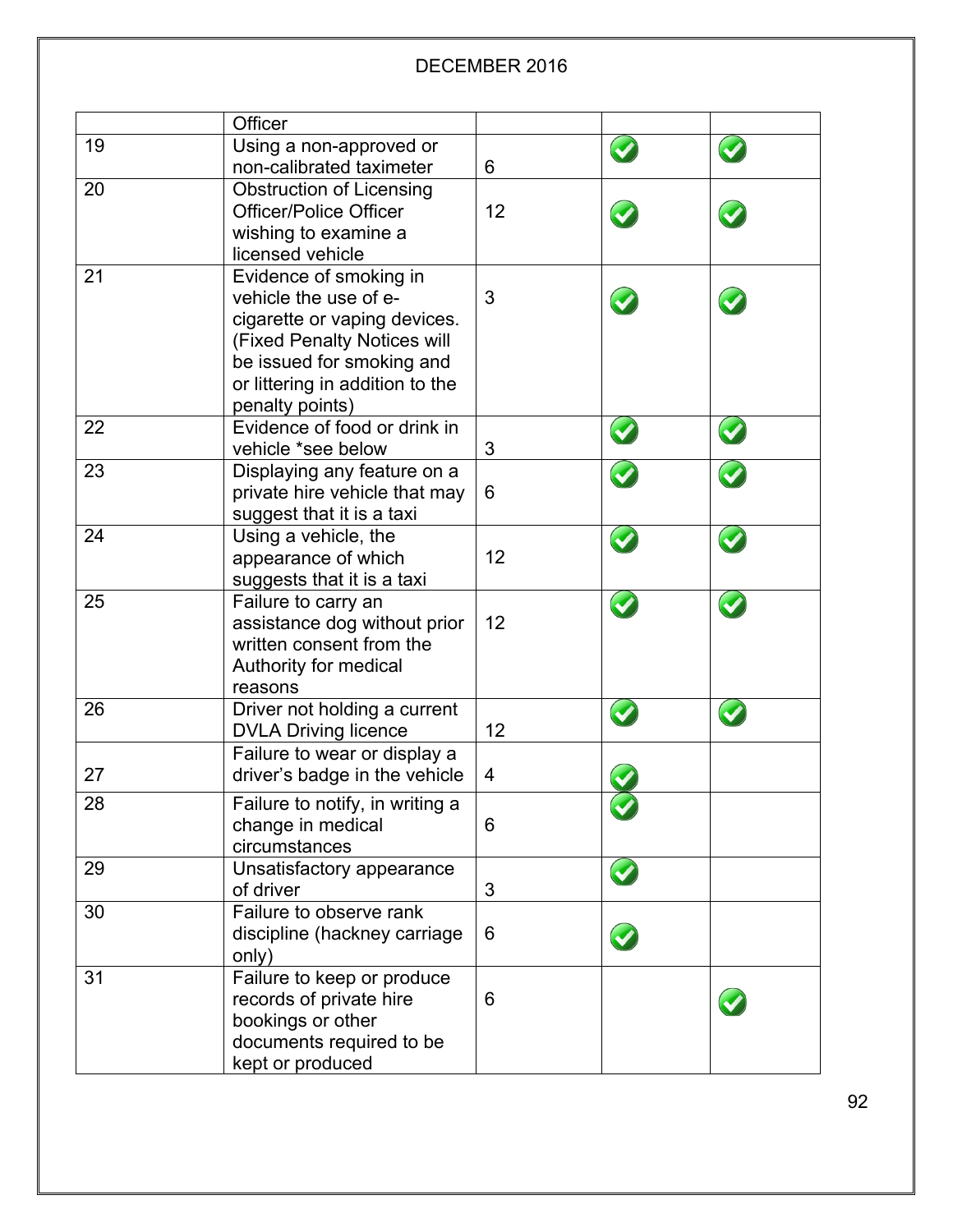| 32 | Misleading use of the words                                 |                |  |
|----|-------------------------------------------------------------|----------------|--|
|    | 'Taxi' or 'Cab' on advertising                              | 3              |  |
|    | materials                                                   |                |  |
| 33 | Failure to issue receipt on                                 | 3              |  |
|    | request                                                     |                |  |
| 34 | Failure to return vehicle                                   |                |  |
|    | licence plate within 7 days                                 | $\overline{4}$ |  |
|    | after due notice following                                  |                |  |
|    | expiry, revocation or                                       |                |  |
|    | suspension of such licence                                  |                |  |
| 35 | Unsatisfactory behaviour or                                 |                |  |
|    | conduct of driver                                           | 4              |  |
| 36 | Failure to notify the                                       |                |  |
|    | Authority, in writing, of any                               | 6              |  |
|    | motoring or criminal                                        |                |  |
|    | convictions within 2 days of<br>said conviction or cautions |                |  |
|    | during period of current                                    |                |  |
|    | licence                                                     |                |  |
| 37 | Failure to behave in a civil                                | 4              |  |
|    | and orderly manner                                          |                |  |
| 38 | Failure to give assistance                                  |                |  |
|    | with loading/unloading                                      | 3              |  |
|    | luggage to or from any                                      |                |  |
|    | building or place                                           |                |  |
| 39 | Failure to display table of                                 | 4              |  |
|    | fares                                                       |                |  |
| 40 | Failure to carry legal spare                                |                |  |
|    | wheel or Authorised suitable                                | 4              |  |
|    | alternative and tools                                       |                |  |
| 41 | Failure to attend punctually                                |                |  |
|    | at appointed time and place                                 | 4              |  |
|    | without sufficient cause                                    |                |  |
| 42 | Using a licensed vehicle                                    | 12 per tyre    |  |
|    | with worn tyre(s) below the                                 |                |  |
|    | legal limit of 1.6mm                                        |                |  |
| 43 | <b>Failure to submit Certificate</b>                        |                |  |
|    | of compliance to the                                        | 4              |  |
|    | Authority within 2 working                                  |                |  |
|    | days of the expiry of the                                   |                |  |
|    | certificate following the                                   |                |  |
|    | intermediate 6 monthly<br>inspection                        |                |  |
| 44 | Failure to display a current                                | 4              |  |
|    | licence plate                                               |                |  |
|    |                                                             |                |  |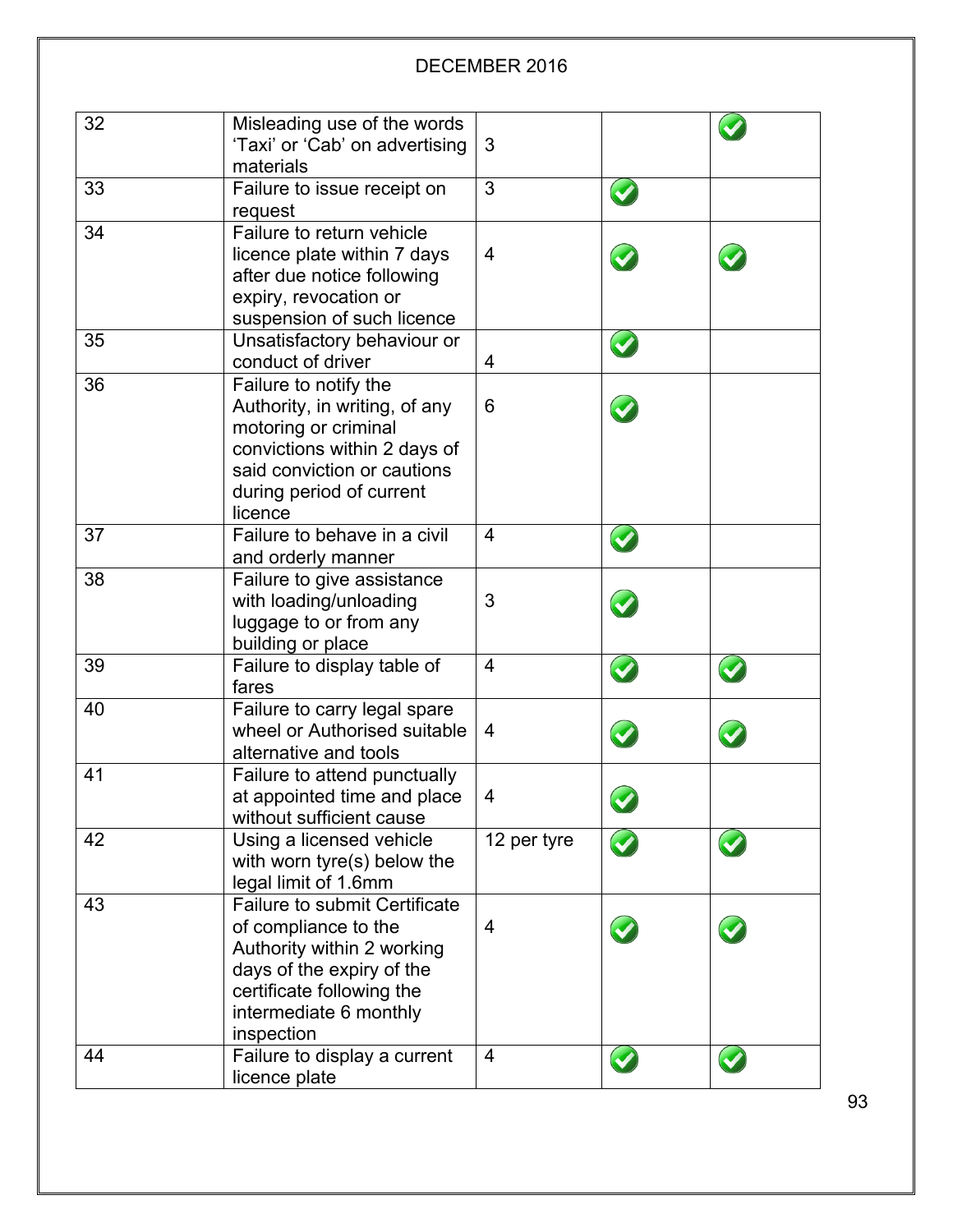| 45 | Waiting or stopping in any<br>area where parking is<br>prohibited unless requested<br>by a paying customer<br>present in the vehicle | 3 |  |
|----|--------------------------------------------------------------------------------------------------------------------------------------|---|--|
| 46 | Failure to comply with any<br>other licence condition not<br>detailed in the table ** see<br>below                                   | 3 |  |
| 47 | Failure to renew driver,<br>vehicle or operator licence<br>before expiry                                                             | 4 |  |
| 48 | Leaving a taxi unattended<br>without due consideration<br>on a taxi rank                                                             | 4 |  |

\*Drivers shall not leave evidence of food or drink in their vehicle whilst working

\*\*Further conditions may be added as the policy is reviewed. Not all offences are listed. Ticks indicate potential recipients of penalty points for infringements

N.B certain infringements may result in drivers, proprietors or operators receiving penalty points. Points may be awarded to one or several persons depending upon the nature of the infringement, however each case must be determined on its own merits. .

Certain matters are specific to hackney carriages, private hire drivers or private hire operators.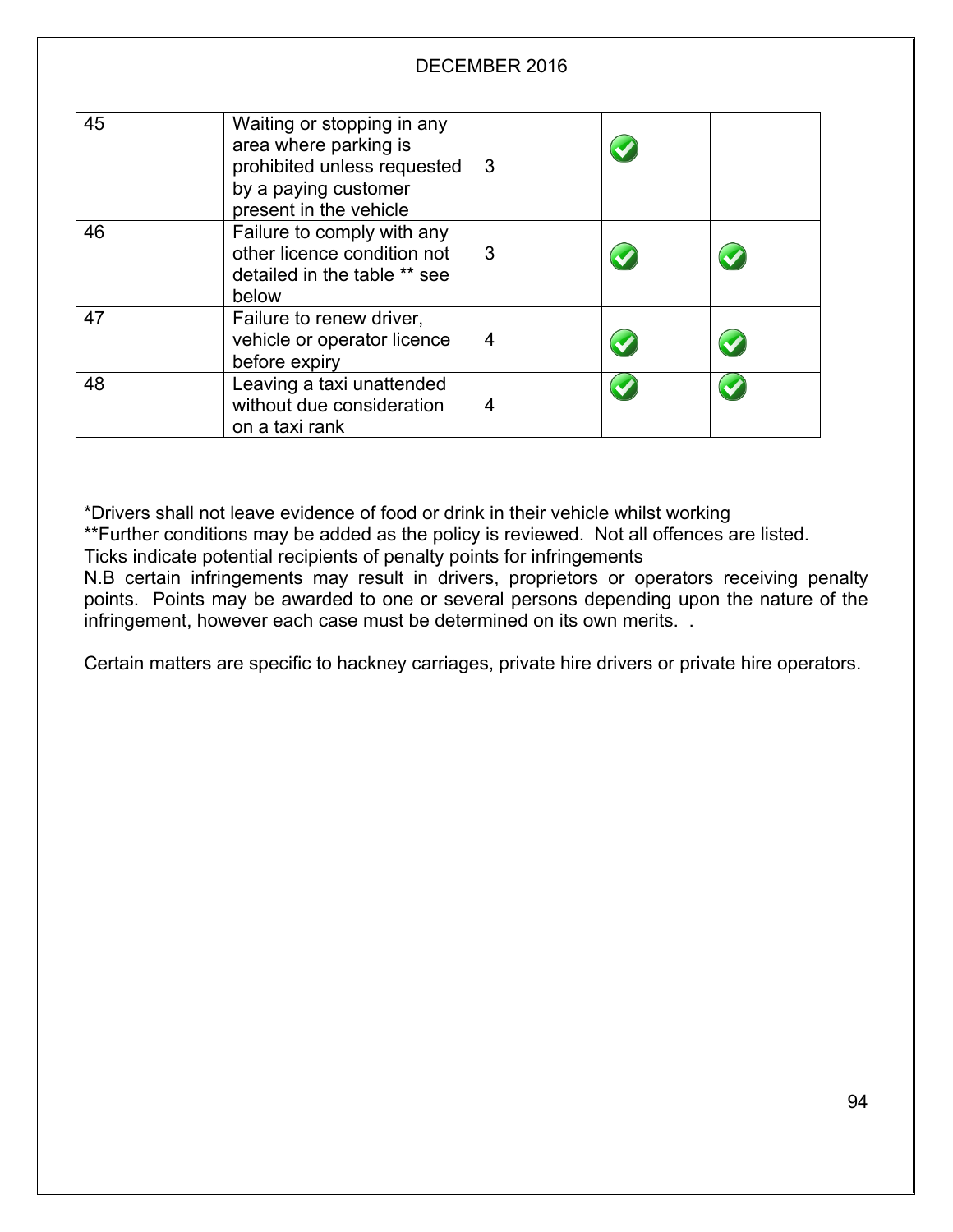# **APPENDIX K LICENSING SUB-COMMITTEE HEARINGS**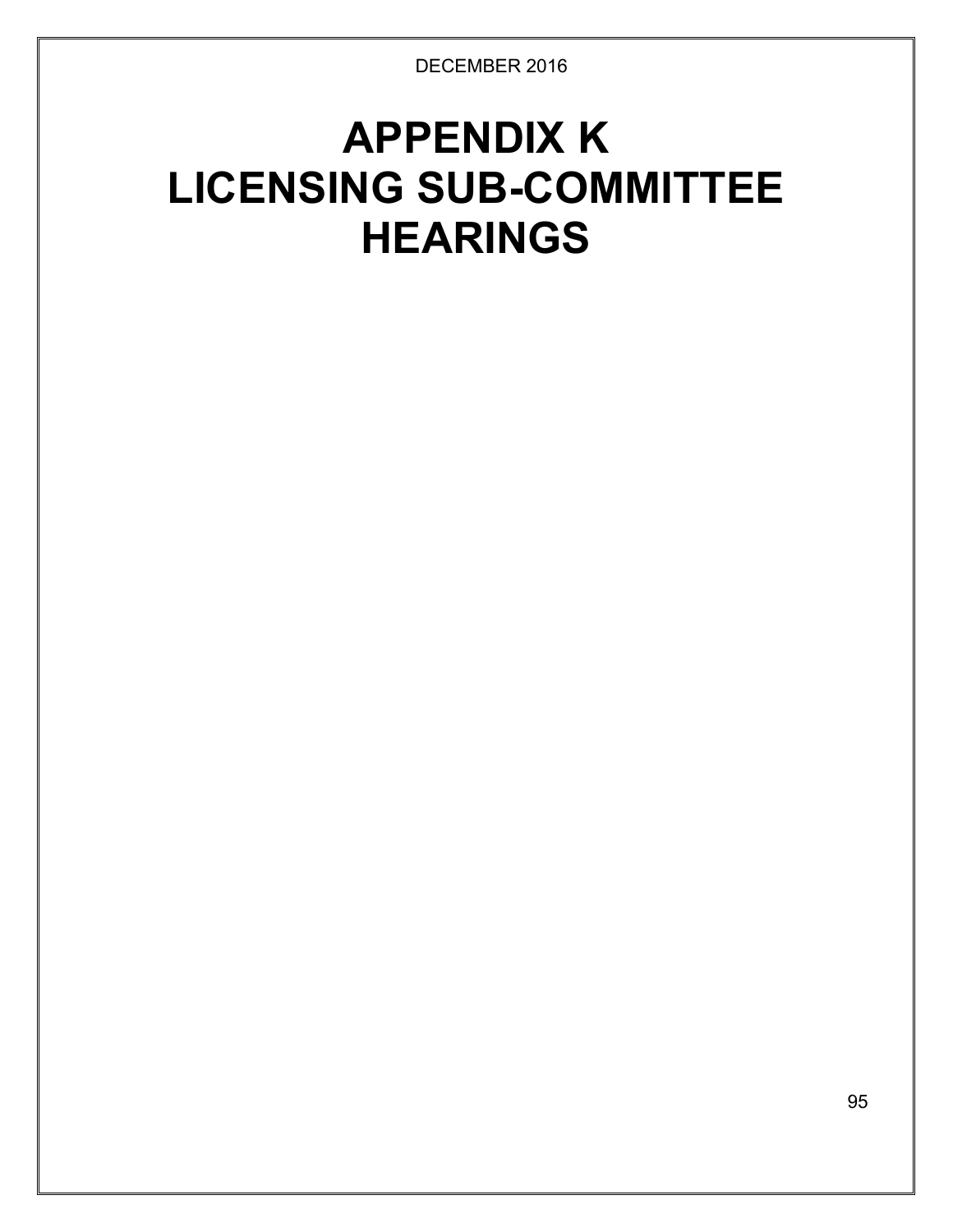#### **APPENDIX K**

#### **LICENSING SUB-COMMITTEE HEARINGS**

#### **1 INTRODUCTION**

Meetings of the Licensing Sub-Committee may consider appropriate disciplinary measures involving proprietors, operators and drivers where such matters are referred for their consideration. The purpose of such meetings shall be for the Sub-Committee to consider which, if any, of the options available should be implemented and to satisfy themselves that the person remains safe and suitable to hold the relevant licence.

#### **2 OPTIONS AVAILABLE**

The Licensing Sub-Committee will hear the details of the case outlined by officers and the licence holder will be given the opportunity to address the Members in accordance with the procedure set out in the officer's report which will be sent to the person attending the meeting in advance. After hearing the evidence and any representations the Sub-Committee may resolve to:

- o suspend the licence;
- o revoke the licence;
- o refuse to renew a licence;
- o impose additional licence conditions;
- $\circ$  issue penalty points
- $\circ$  take no further action.

The Sub-Committee may also recommend the cautioning or prosecution of licence holders, in circumstances where there are persistent or serious breaches of conditions, which have not been dealt with otherwise.

#### **4 REPRESENTATION**

A driver may be represented at any meeting of the Authority's Licensing Sub-Committee, either legally or otherwise, and will be entitled to put forward such reasonable and relevant evidence as he/she deems necessary.

#### **5 PROCEDURE**

The Sub-committee will follow the procedure below (or such procedures as may be adopted by the Authority from time to time) unless circumstances warrant a departure from it with the agreement of all parties present.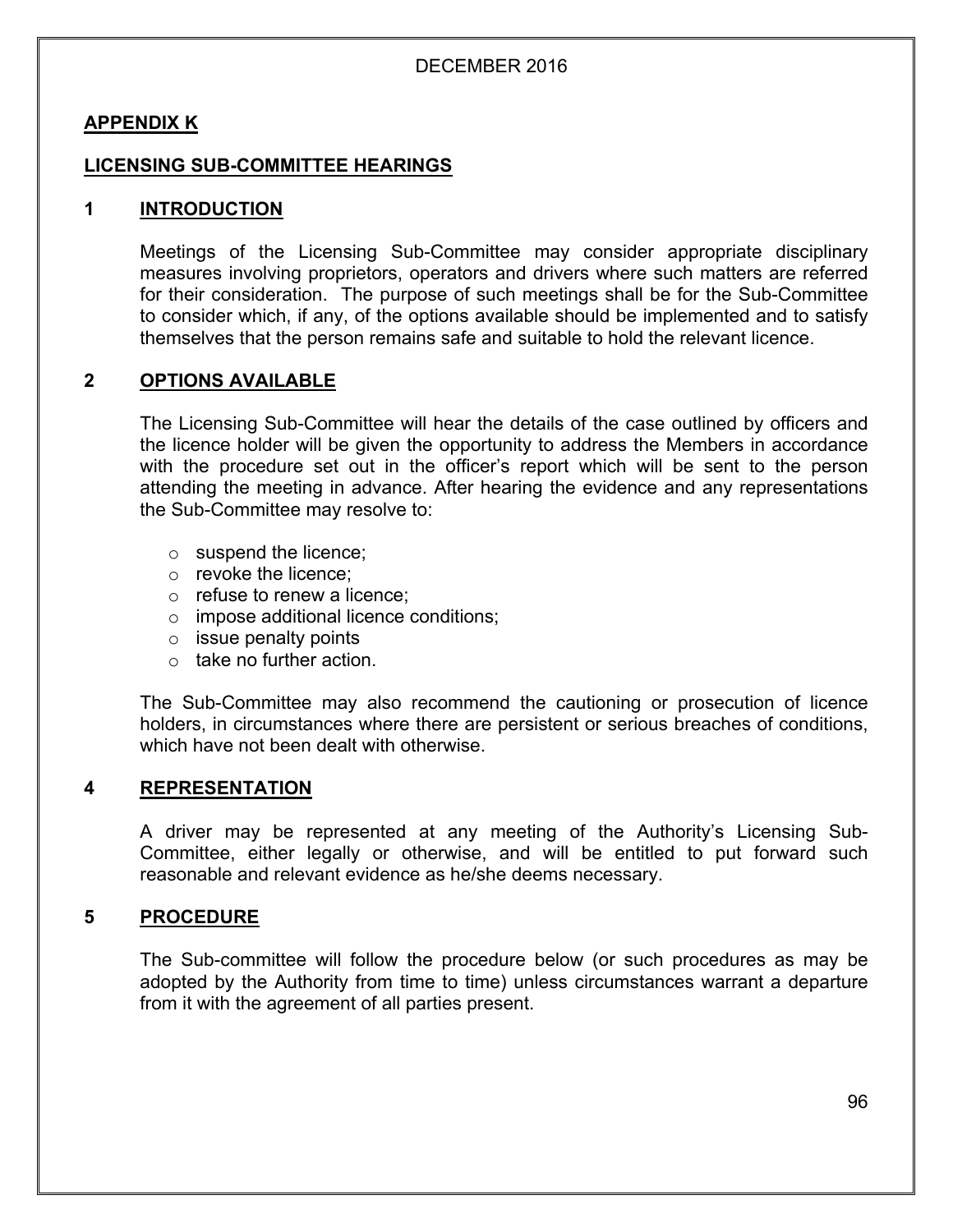# **Staffordshire Moorlands District Council Licensing Sub Committee**

# **Rules of Procedure**

# **The following order of proceedings will apply at the hearing:-**

- 1. The Chairman will lead the hearing procedure. The Chairman will introduce the Sub-committee members and ask parties to introduce themselves. S/he will explain that this is the procedure the Sub-Committee will be following and check that all parties have a copy of the papers.
- 2. Members of the Sub-Committee will indicate if they have any interests to declare in accordance with the Localism Act 2011
- 3. The Licensing Officer/Manager will inform members of any new matters, if any, arising since the report was finalised.
- 4. The applicant/licensee may then ask the Officer questions relating to the report or new matters arising, followed by the Objector(s) and then Sub-Committee members.
- 5. Any objector(s) to the application or to retention of the licence may make a statement in support of their objection
- 6. The applicant/licensee may then ask the objector(s) questions, followed by the Licensing Officer/Manager and then Sub-Committee members.
- 7. The applicant/licensee may make a statement in support of their application or addressing the objection to their licence.
- 8. The objector(s) may then ask the applicant/licensee questions, followed by the Licensing Officer/Manager and then Sub-Committee members.
- 9. The Licensing Officer/Manager may make a final statement. (1)
- 10. The objector(s) may make a final statement.  $(1)$
- 11.The applicant/licensee may make a final statement. (1)
- 12.The legal officer present will give any legal advice required if not already contained within the committee report.
- 13.The Sub-Committee will retire with the legal officer or the parties will be asked to wait outside while the Sub-committee considers their decision. If the decision is likely to take some time to determine parties will be discharged and informed of the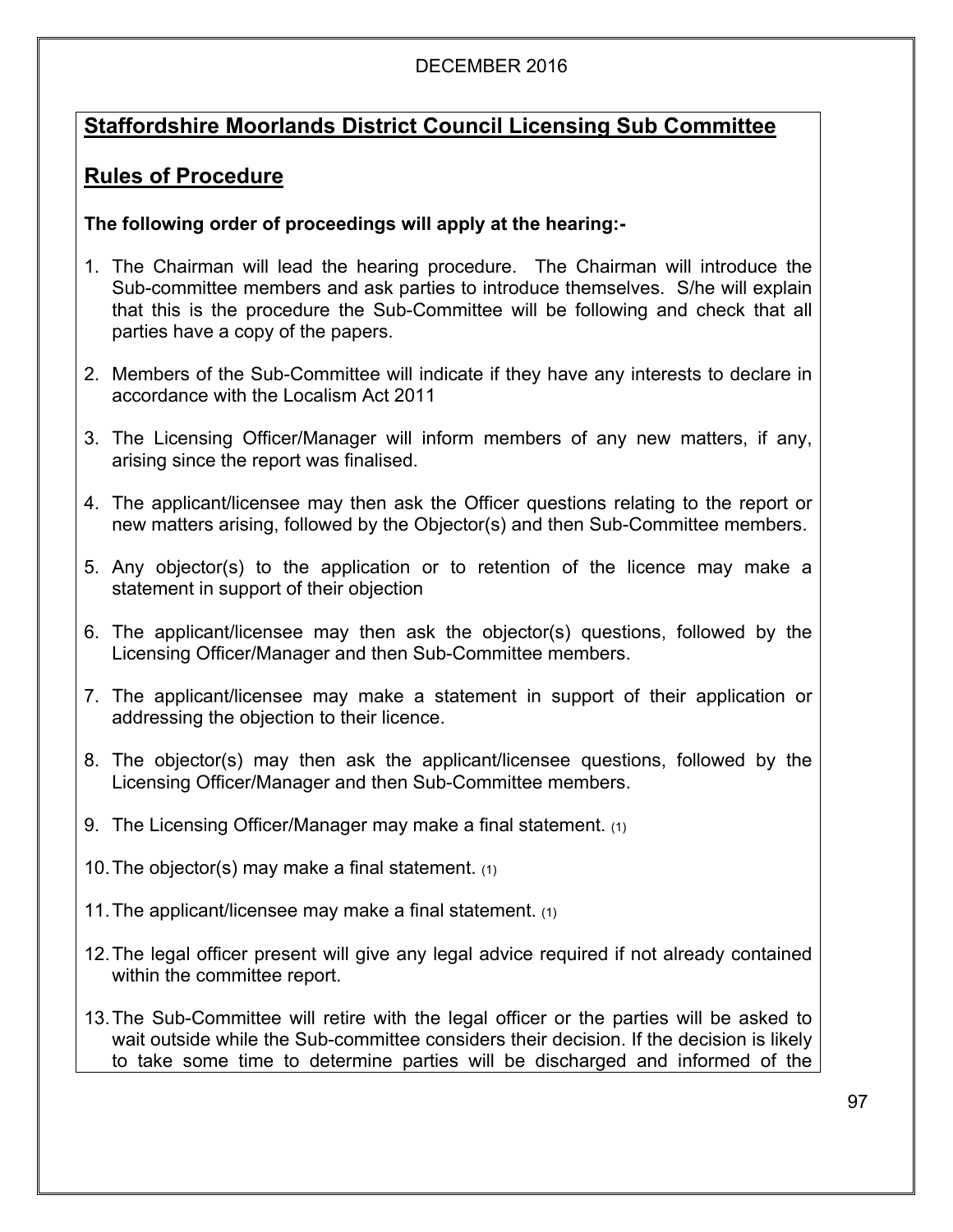decision by e-mail or post.

14.Reasons for the decision will be given and provided to the parties in writing as soon as practicable together with any rights of appeal against the decision.

(1) Note: no new matters or evidence may be introduced in final statements

## **Notes:**

This procedure note is designed for all Licensing Sub-Committee hearings relating to licensing matters save those under the Licensing Act 2003.

Hearings will take place for all applications where objection has been made to an application; this may be in relation to a grant or a renewal. This person is referred to as an applicant. Hearings will also take place for objections to retention of a licence if the licensee has breached their licence conditions or for any other relevant reason. This person is referred to as a licensee. Reference to an applicant, licensee or objector includes their representative if they have one. This person may or may not be legally qualified.

Hearings will be open to the public unless they are considered to be exempt under Schedule 12A to the Local Government Act 1972. The Agenda will indicate whether this is the case in advance however, the Sub-Committee may exclude the public if confidential or exempt information needs to be disclosed at the meeting.

# **All parties must read all the papers before the hearing takes place.**

Parties may have a representative at the hearing that may or may not be legally qualified. All parties must give the Council at least 5 working days' notice in writing of whether:

- they or their representative intends to come to the hearing
- they are making a request for permission to bring any other person to speak at the hearing, or
- they consider that a hearing is unnecessary.

Any additional material, evidence or papers, to be introduced by any party must be sent to the licensing section in advance of the hearing. Material produced at the hearing will only be allowed with the consent of all the parties.

Parties should present themselves to reception at the designated meeting place at least 15 minutes before the hearing and ask for the licensing officer. If there is more than one hearing parties may have to wait to be heard and are thanked for their patience in advance.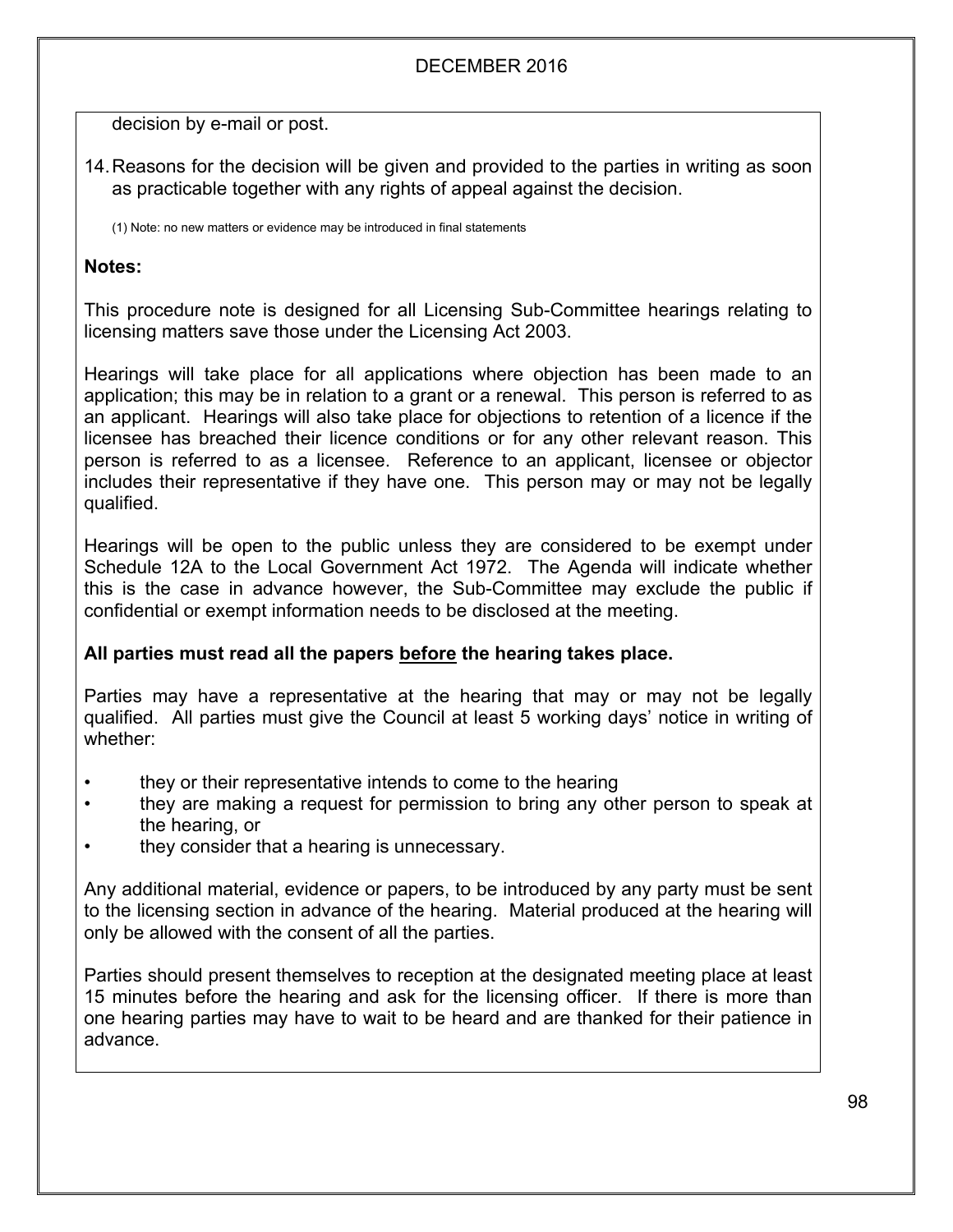Although there are no rules on how long any party can speak for, parties will be stopped from speaking if they are being repetitive or raising matters irrelevant to the matter at hand. A point is best made if it is made concisely and directly.

The Sub-Committee may proceed in the absence of any party on a failure to attend unless it is in the public interest to adjourn to another date but will take into account any written information that has already been presented.

In order to ensure that all parties receive a fair hearing, this procedure may be waived, altered or modified by the Sub-Committee.

If any party has any special needs regarding access, hearing or vision, this should be brought to the Licensing Officers attention prior to the hearing in order that appropriate provision may be made in advance if required.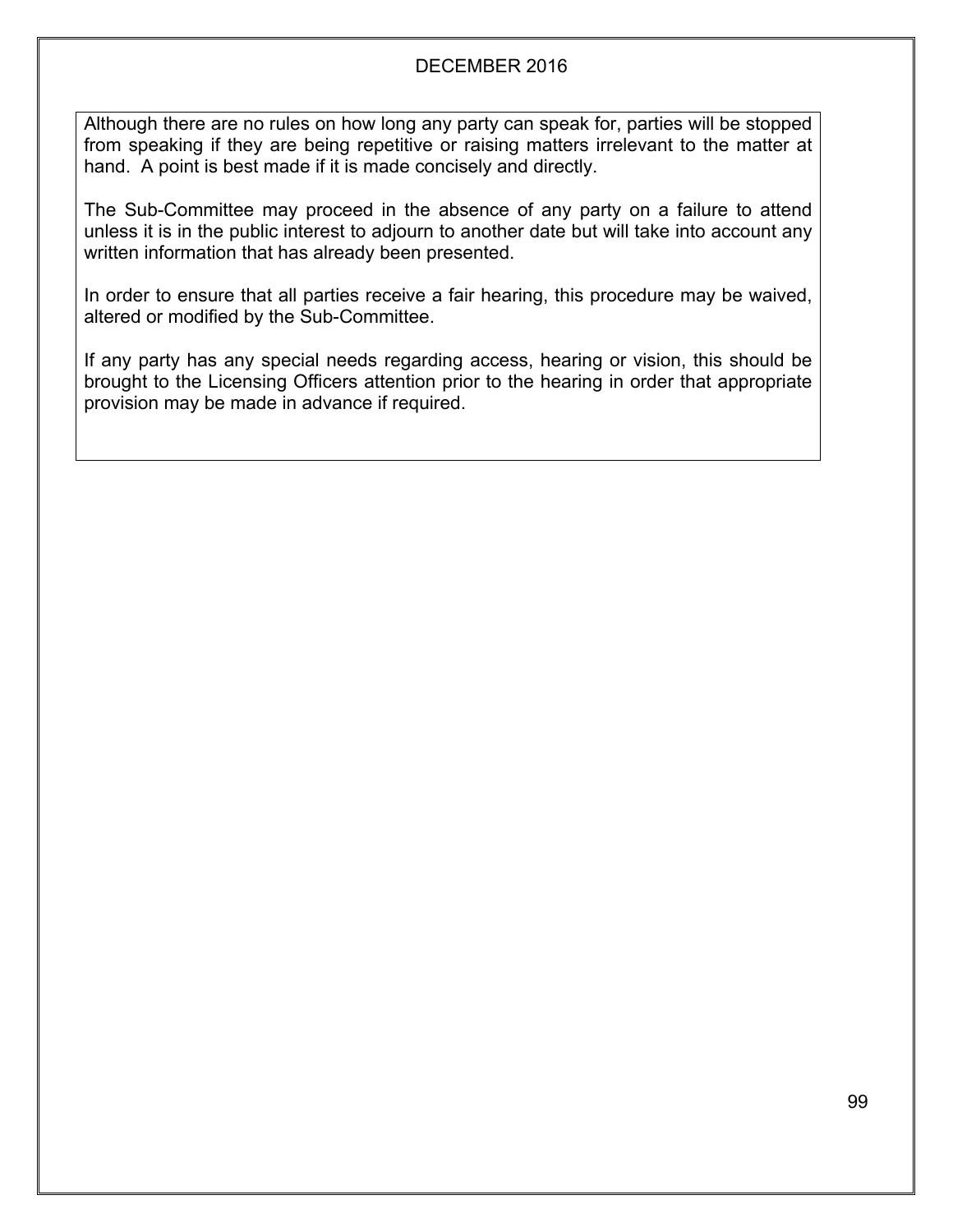# **APPENDIX L SPECIFICATION FOR CLOSED CIRCUIT TELEVISION CAMERAS IN HACKNEY CARRIAGE AND PRIVATE HIRE VEHICLES**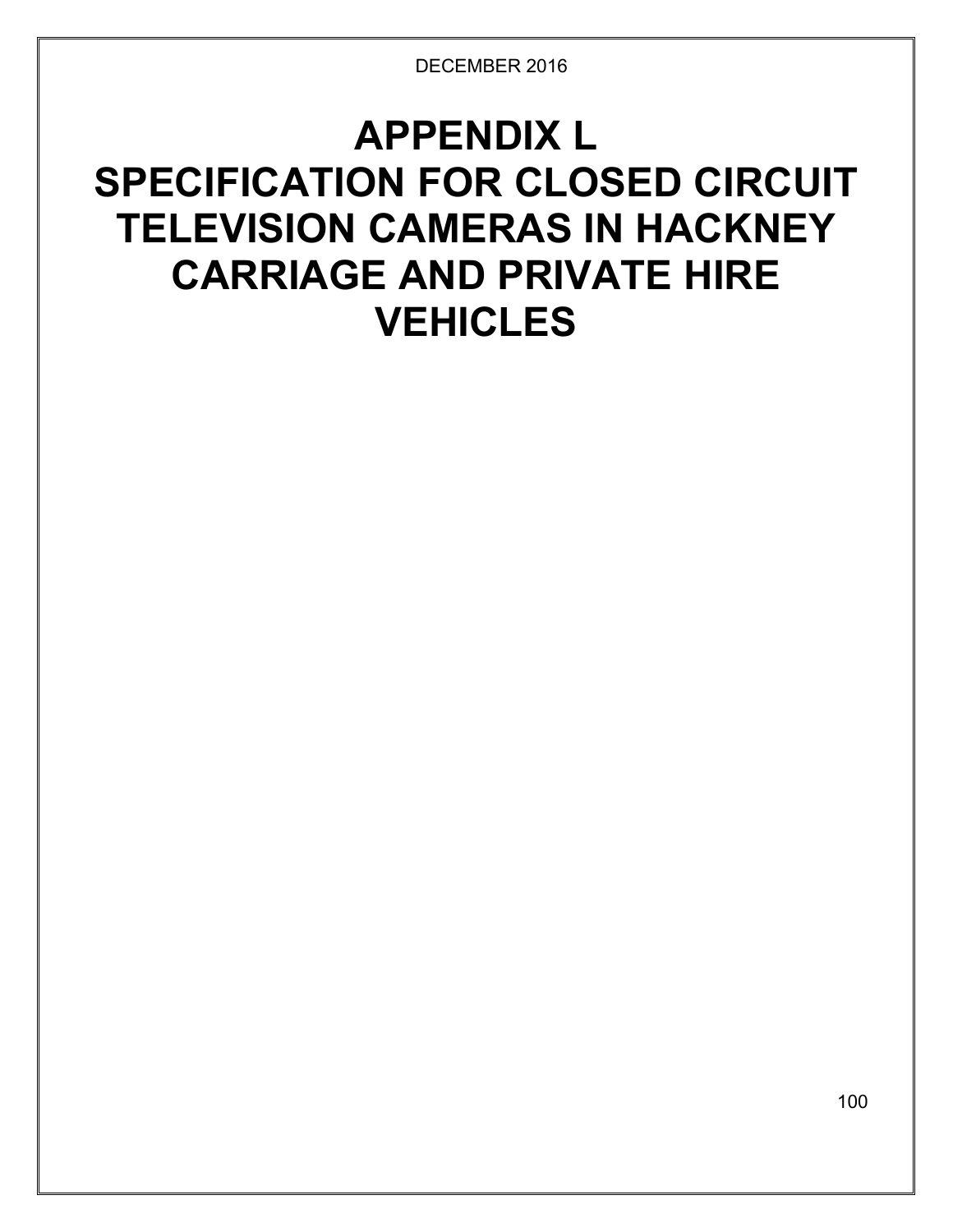#### **APPENDIX L**

## **SPECIFICATION FOR CLOSED CIRCUIT TELEVISION CAMERAS IN HACKNEY CARRIAGE AND PRIVATE HIRE VEHICLES**

Image recording systems may be used in hackney carriage and private hire vehicles licensed by the Authority only where the equipment and systems comply with the specification below and where consent in writing has been issued to the licensee of the vehicle in advance of use.

Any vehicle licensee wishing to install image recording equipment must apply in writing to the Licensing Team providing such information as to show compliance with the requirements set out below and must comply with any conditions attached to consent to do so.

#### **1 DATA PROTECTION**

All images recording equipment must comply with the requirements of current Data Protection Legislation. Documentary evidence of compliance must be provided with any application for consent to use such equipment.

#### **2 INSTALLATION**

Equipment must be installed in such a way that will not cause injury to the driver or the passengers.

Equipment must be secure and not interfere with the safe operation of the vehicle.

All wiring must be fused at source and appropriately routed.

#### **3 OPERATION AND IMAGE SECURITY**

Images captured must remain secure at all times and be accessible only to authorised officers of the Authority, Police Officers and other bodies specifically approved by the Authority.

Some form of encryption and access code will be required to ensure permanent security of images.

Recorded images must show the date and times the image was captured, and identify the vehicle to which the equipment is installed.

#### **4 SIGNAGE**

There must be a sign informing passengers that the vehicle is fitted with surveillance equipment. The recommended wording on the sign is as follows -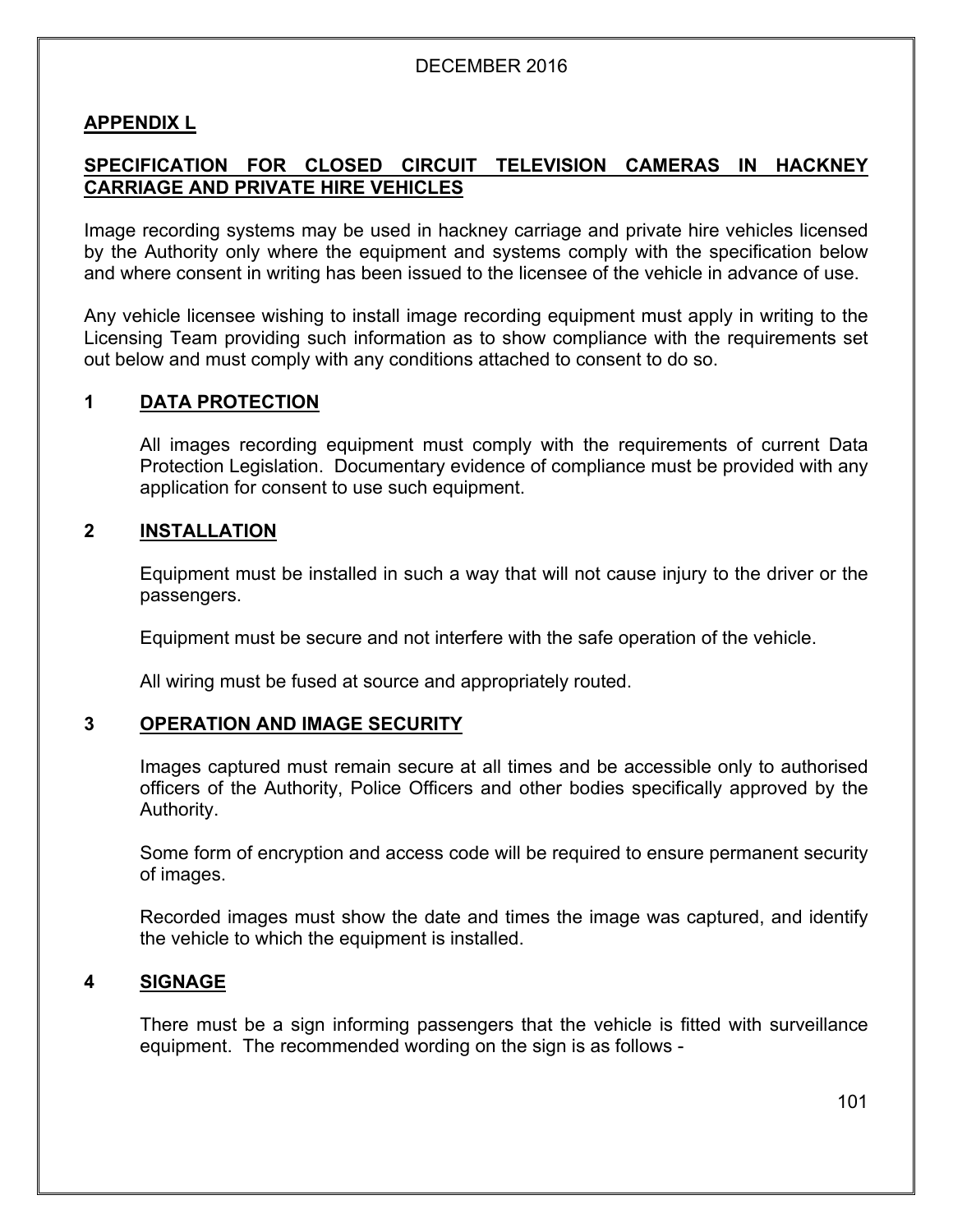#### *PASSENGER NOTICE*

*This hackney carriage/private hire vehicle is protected by a Digital surveillance camera.*

Signs shall not be less than (11 x 8 cm)

The signs shall be located on each passenger door window and clearly visible from outside the vehicle. No signage that is likely to cause offence will be permitted.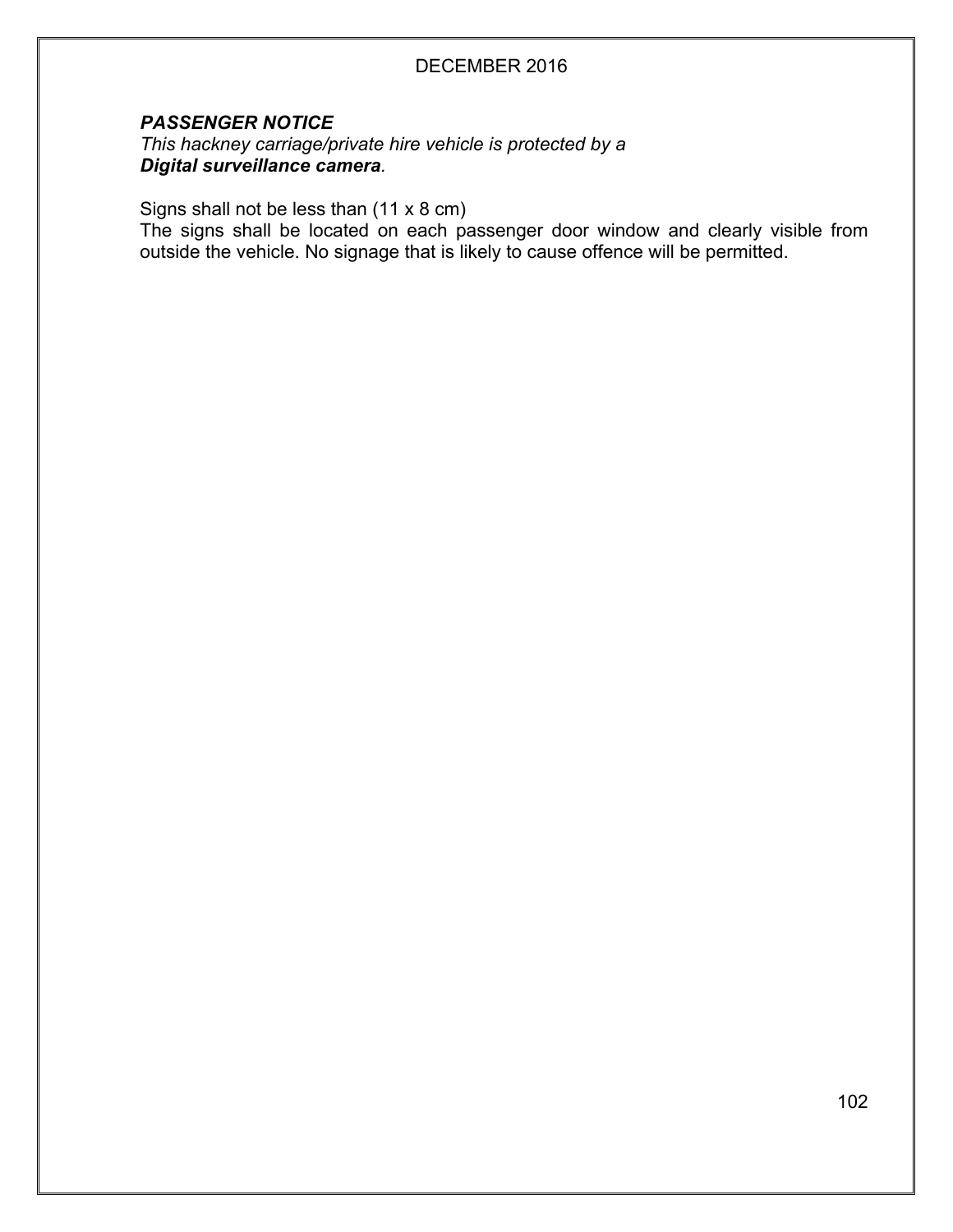# **APPENDIX M MOTORBIKES LICENSED AS A PRIVATE HIRE VEHICLE**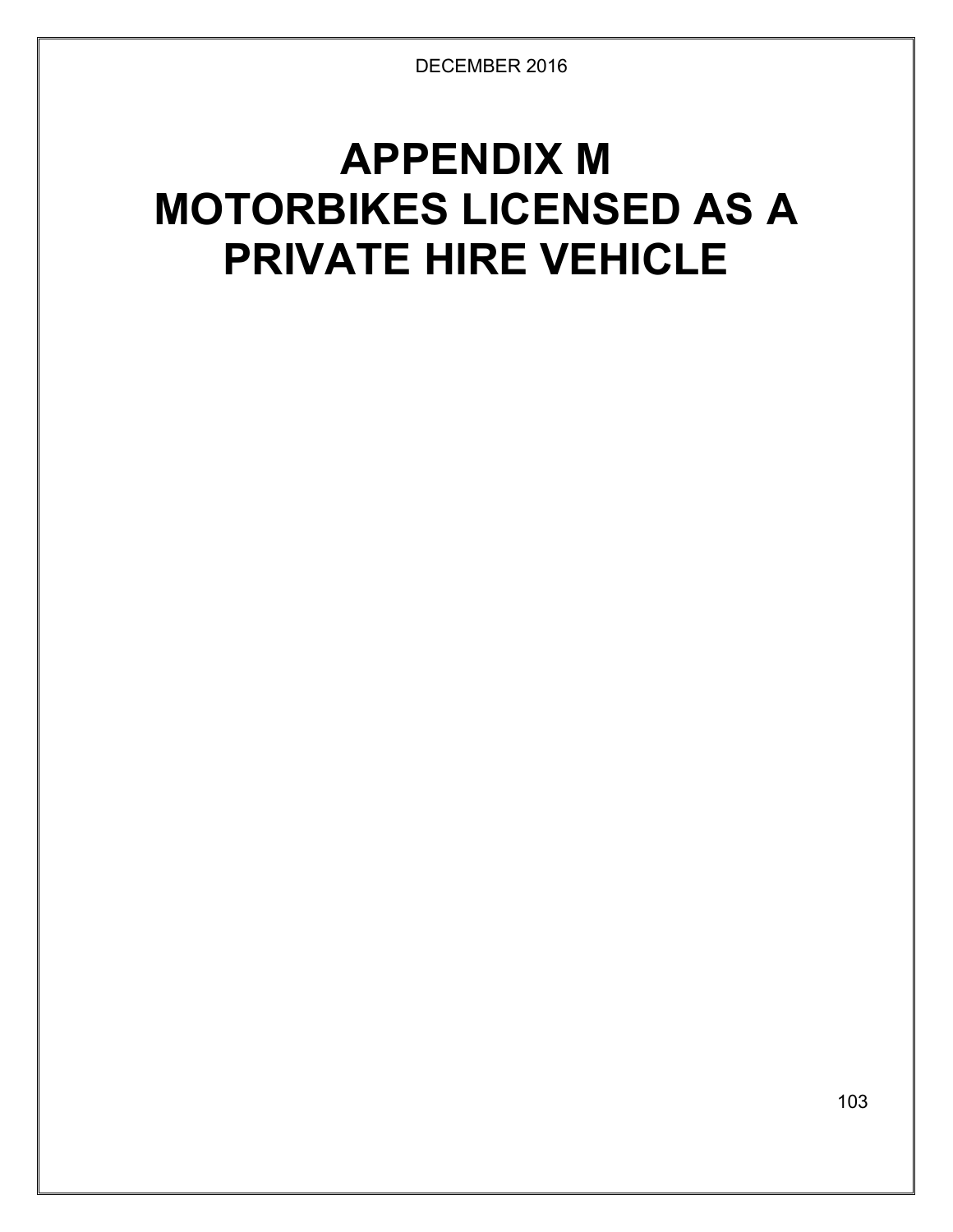#### **APPENDIX M**

#### **MOTORBIKES LICENSED AS A PRIVATE HIRE VEHICLE**

- **1.** Motorbikes must be approved for road use and comply with the Road Vehicles (Construction and Use) Regulations S.I.986 and No 1078 as amended, and the Road Vehicles Lighting Regulations 1989 S.I. 1989 No 1796 as amended.
- **2.** The passenger should never be expected to hold any luggage whilst riding pillion. All luggage carried must be secured in purpose-built containers and must not affect the stability of the vehicle or the visibility of the driver.
- **3.** The motorbike should have footrests suitable for pillion passengers. Standard footrests are likely to be suitable for the majority of passengers.
- **4.** The vehicle must have private hire insurance. Additional fittings and modifications to the vehicle for its use as a private hire vehicle such as backrests, luggage racks, containers or driver information systems must be declared and must comply with manufacturer's specifications for such additional equipment.
- **5.** Anti-lock brakes must be fitted.
- **6.** The applicant must hold a current, valid motorbike driving licence issued by the DVLA for the type of vehicle being used and have passed the Authority's requirements for Private Hire Vehicle Drivers. As regards competence, in accordance with the Department of Transport guidance, applicants for a motorbike Private Hire Vehicle Driver's licence must have successfully completed one of the Institute of Advanced Motorist or Royal Society for the Prevention of Accident's advanced rider schemes. Evidence of completion of such a course must be submitted to the Authority on application. Successful completion of one of these courses is a good indicator of an individual's ability to ride safely and competently in terms of awareness, anticipation, vehicle handling and general road craft.
- **7.** Persons licensed to ride motorbikes as a Private Hire Vehicle must provide evidence that they have five consecutive years' experience of riding the size of the vehicle that is proposed to be licensed.
- **8.** Upon renewal the motorbike will be required to be MOT tested, and any advisory items identified on the MOT will need to be carried out within one month.
- **9.** The display of the licence disc, and any permitted signage, must not interfere with the safety or operation of the vehicle but will otherwise be displayed in a prominent position.
- **10.** The driver and passenger must comply with the requirement to wear a safety helmet that is compliant with BSI standards. The helmet must fit the individual user properly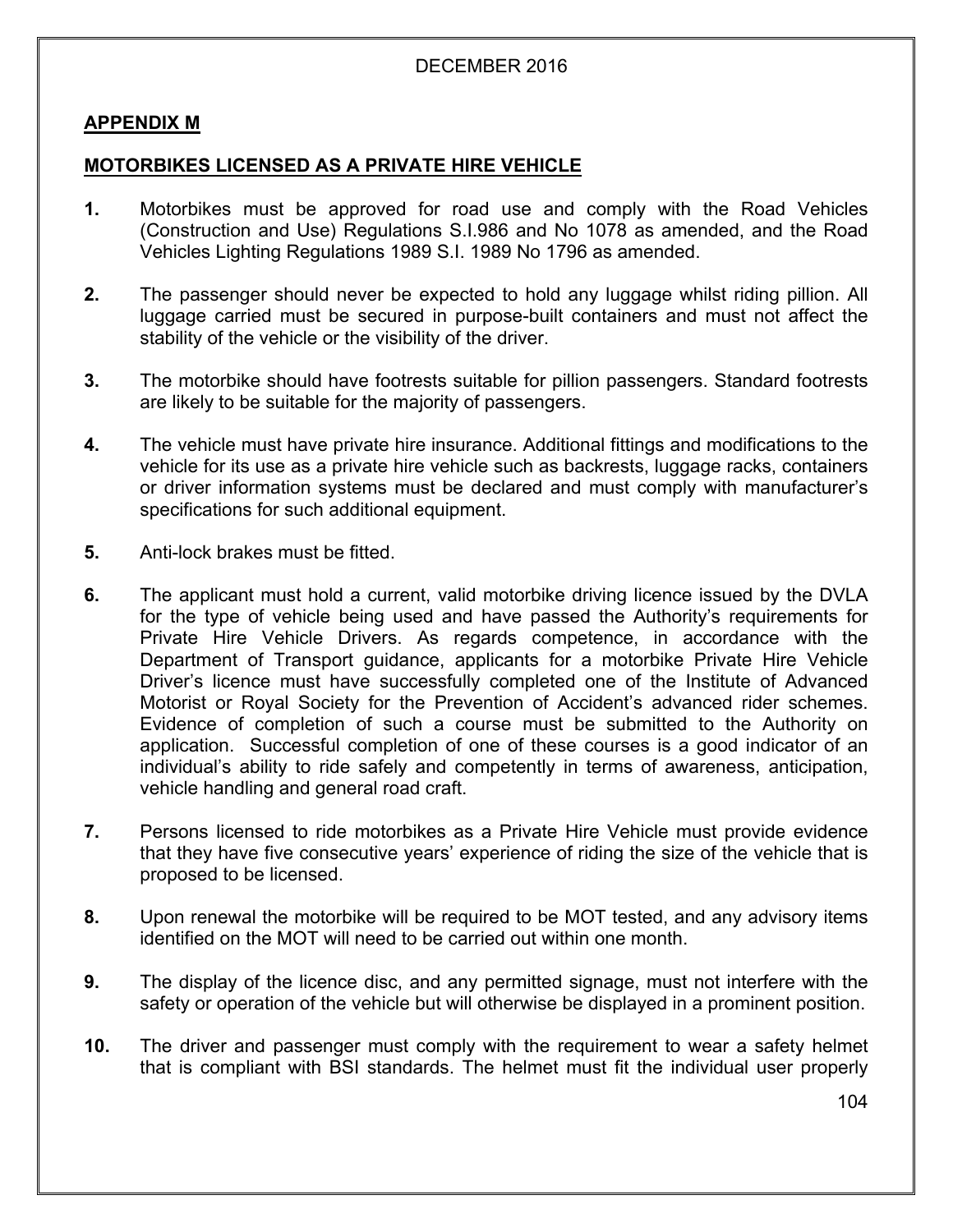and be securely fastened or it will be less effective and possibly dangerous. Operators should have a selection of helmets and determine at the time of the booking which size helmet the rider should bring with them. If a passenger supplies their own helmet, it is the licensed driver's responsibility to ensure that the meets the BSI standards and fits appropriately.

- **11.** The driver should wear protective clothing to guard them in the event of an accident. They must, as a minimum, offer and encourage passengers to wear gloves, jackets and trousers which must be CE marked to indicate compliance with recognised safety standards. Guidance about protective clothing can be found at [http://think.direct.gov.uk/motorcycles.html.](http://think.direct.gov.uk/motorcycles.html) If passengers provide their own protective clothing which may not be CE marked, or decline to wear protective clothing then the driver must offer a warning before the journey commences. As a minimum a jacket and gloves must be worn. Clothing that may interfere with the safety or operation of the vehicle may not be worn.
- **12.** Communication between the rider and the passenger is an essential component of a safe journey. The driver and passenger should be linked through the safety helmets via a driver/pillion intercom system. The driver must instruct the passenger on how to use the system and ensure that they are familiar with the operation of the system.
- **13.** It must be borne in mind that some passengers might never have ridden on a motorcycle. The driver should, at the point of pick-up, determine whether a passenger is experienced on a motorbike. If not, the driver should deliver a basic briefing to passengers before commencing a journey instructing them how to react to driving conditions such as cornering etc. and to remind them they are choosing to accept that there are some risks involved in travelling by motorbikes that do not arise when travelling by cars. The driver must remind passengers that they need to co-operate with the driver to assist in keeping the vehicle stable, for example on corners.
- **14.** The driver must refuse to carry any passenger who cannot be carried safely e.g. because they cannot be properly equipped with appropriate helmet or appear to be under the influence of alcohol or drugs, cannot reach the footrests or are not able to understand the safety or instructions.
- **15.** The driver must ride safely at all times giving regard to the safety of his/her passenger, environmental factors, traffic conditions and other road users.
- **16.** The operator's website (if any) should display an image of the Private Hire Vehicle Operator's licence, and operators should provide a copy of the licence to a Police Constable and/or authorised officer of the Authority on reasonable request.
- **17.** Operators must indicate how they propose to meet the requirements for drivers on their circuits to ensure that passengers have properly fitting and secured helmets and adequate protective clothing, i.e. gloves and jackets.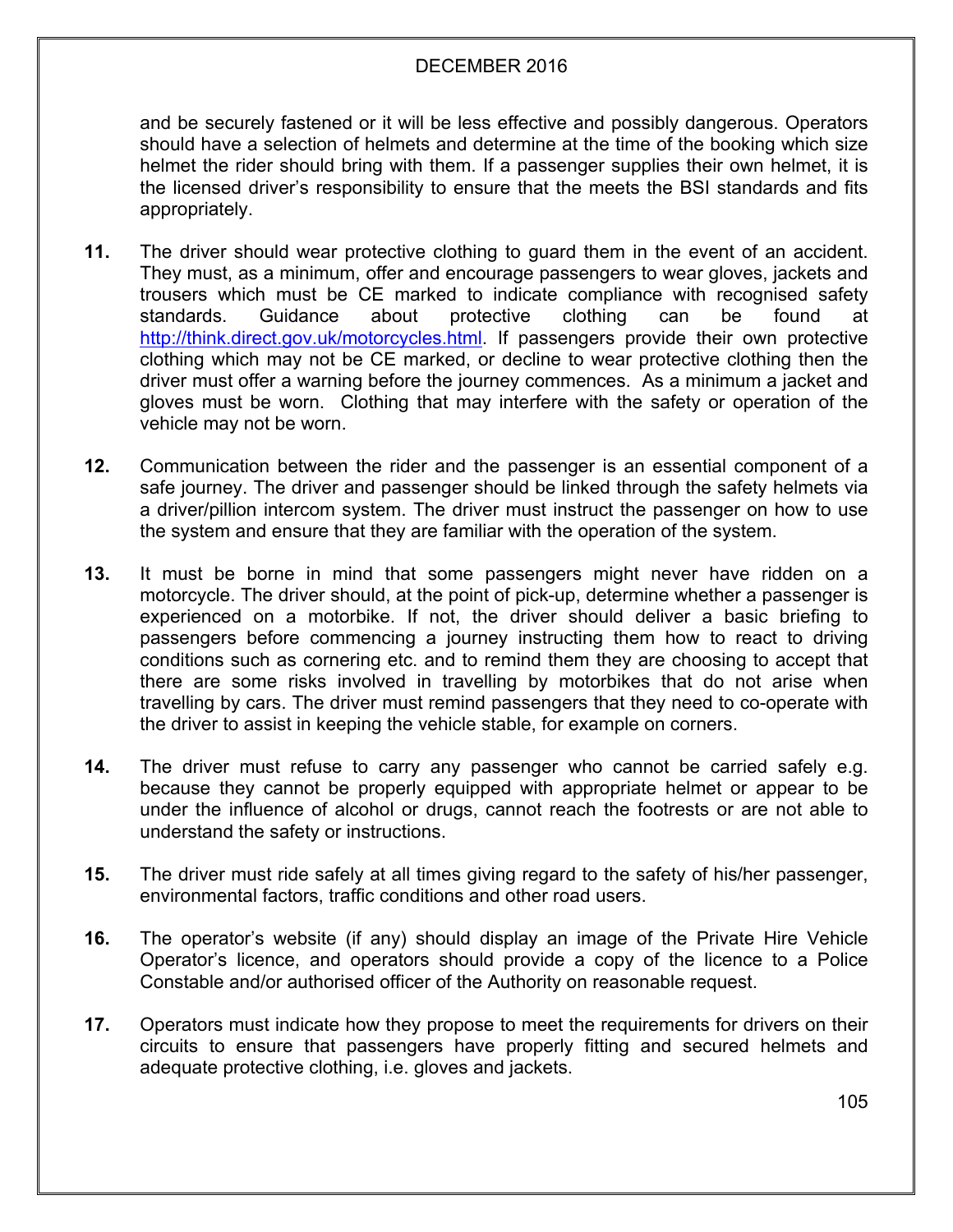- **18.** Operators must advise passengers, at the time of booking, that they should wear sturdy boots which cover their ankles.
- **19.** Operators must provide a written statement to the Authority setting out how they intend to assess any riders who want to join their organisation.
- **20.** If helmets are to be shared between drivers and/or passengers, operators must indicate how they will ensure adequate hygiene and fitment between users. It is recommended that operators should offer disposable helmet inserts/washable balaclavas for passengers to wear.
- **21.** Operators must implement and ensure compliance with a health and safety policy.
- **22.** Operators must ensure that suitable maintenance plans are in place for the motorbikes on their circuits and they should hold the service records for these vehicles. These must be produced to Police Constables and/or authorised officers of the Council on request.
- **23.** Due to the risks involved and the fact that the rider is dependent on the passenger being sufficiently co-operative, operators should not accept bookings which involve carrying a passenger who is under 16 years of age and drivers may not convey any person under 16 years old.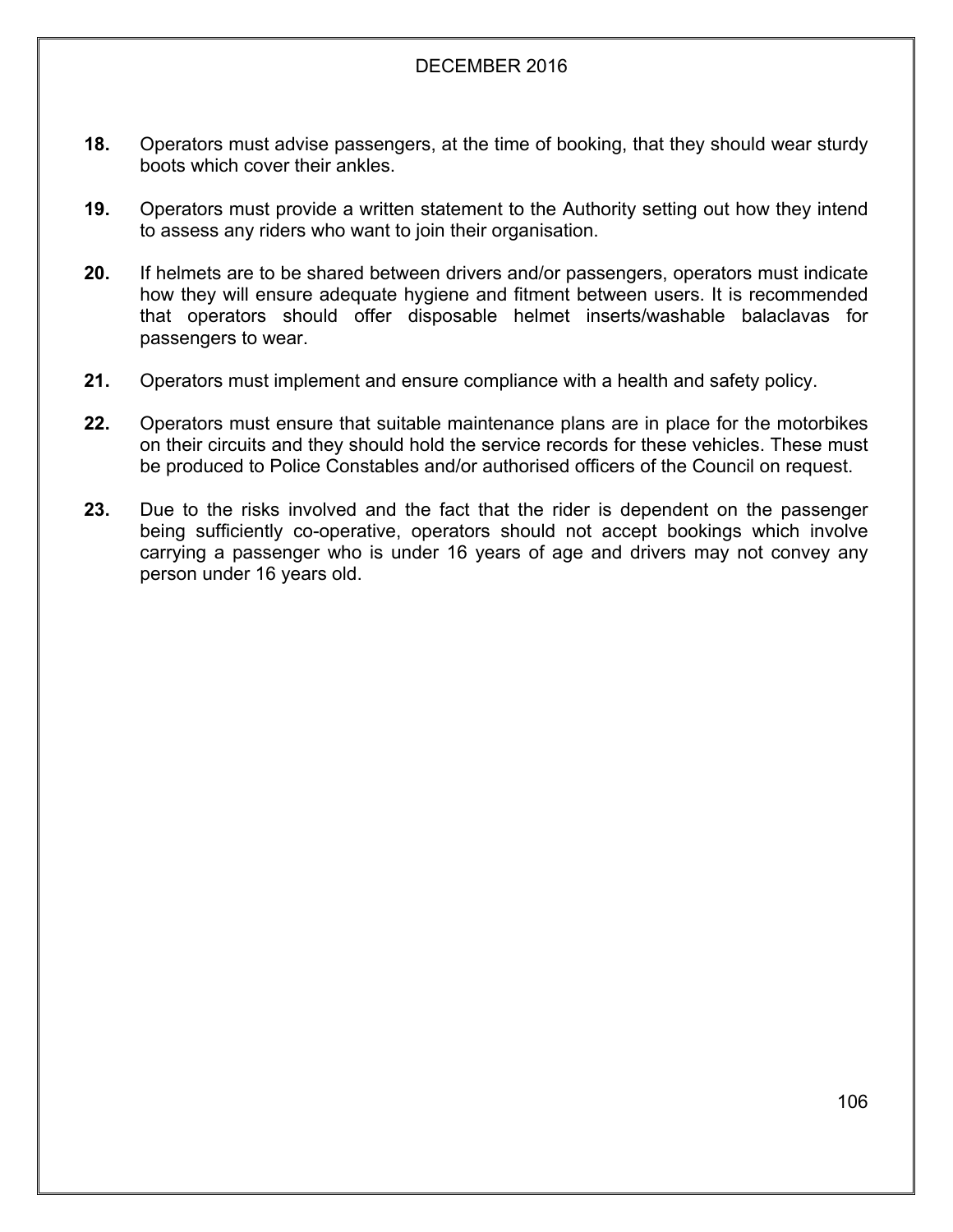# **APPENDIX N REQUIREMENTS FOR DISPENSATION**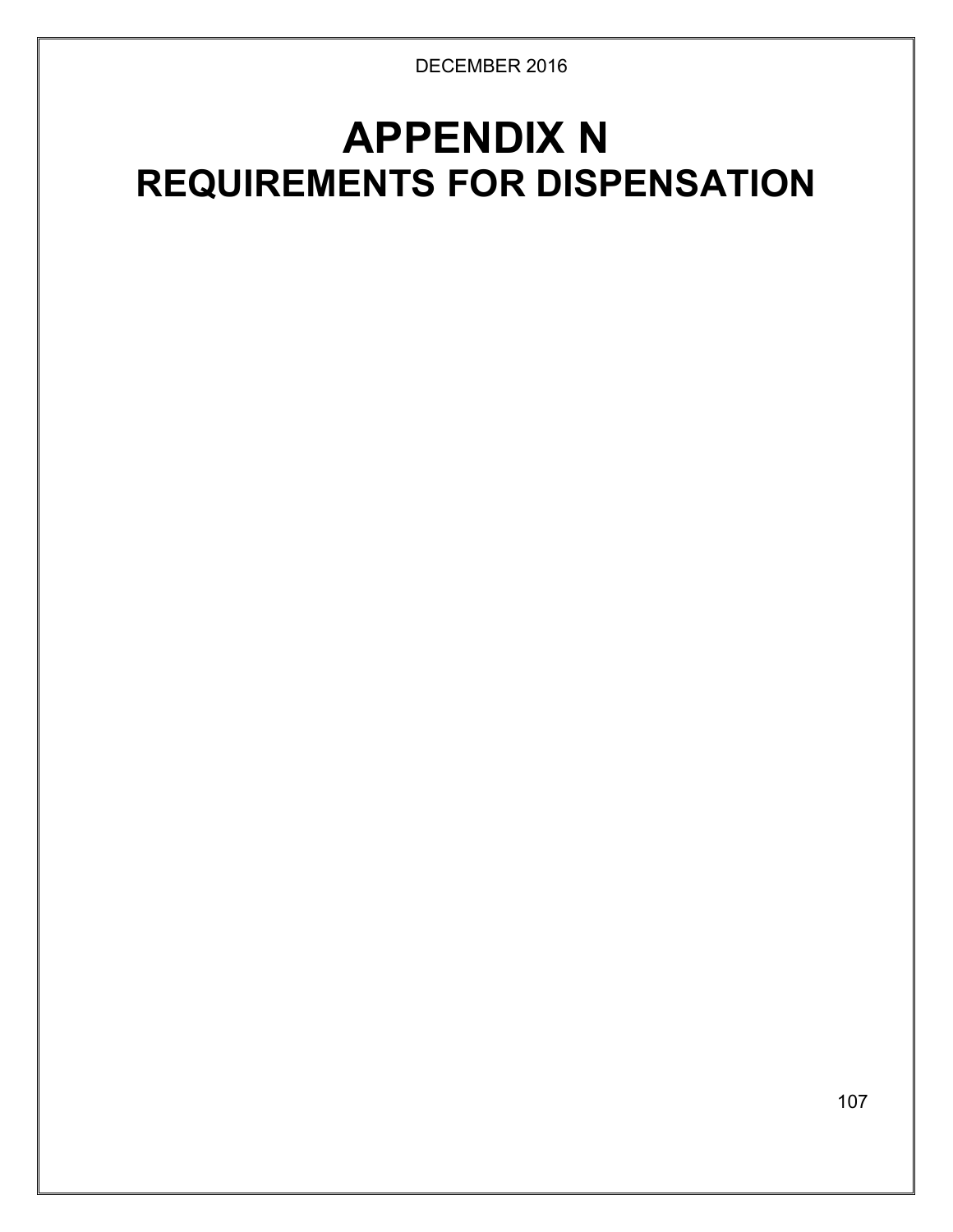#### **APPENDIX N REQUIREMENTS FOR DISPENSATION**

#### **"Section 75 (3) Local Government (Miscellaneous provisions) Act 1976 Guidelines for determining dispensations from the display of a private hire licence plate"**

- 1. The Local Government (Miscellaneous Provisions) Act 1976 requires that a District or Borough Council must issue a private hire vehicle with an identify plate or disc and that the proprietor should not use, or permit the use of, that vehicle without displaying the plate as directed by the Council. The Act also gives a District or Borough Council the discretion to grant a proprietor a dispensation from displaying the licence plate on their licensed private hire vehicle. Each application for a dispensation will be considered on its own merits. The overriding consideration will be public safety. The clear identification of a licensed vehicle is considered such a safety aspect, particularly when visiting such places as airports, seaports and the centre of large towns.
- 2. Dispensations will not be granted as a matter of course. A clear case for the dispensation will have to be made by the proprietor to the Authority. In determining an application it will normally be the status of the passenger and the executive nature of the work that will indicate whether or not the dispensation should be granted. The high quality of the vehicle being used will be supportive of an application, but will not be the sole determining factor.
- 3. If the proprietor of a private hire vehicle, or the driver of the vehicle, has ever been cautioned or convicted by any Authority of unlawfully plying for hire, they will not be granted a dispensation.
- 4. The type of work which would be considered for the grant of a dispensation could be termed 'executive style' such work could include:-
	- (a) Contracts with senior personnel of large companies to carry managing directors or their clients.
	- (b) Contracts with national or local government or similar agencies to carry senior personnel and guest on official business
	- (c) The carriage of well-known personalities such as sports or 'pop stars'
	- (d) The carriage of the bride and/or groom to a wedding (but not guests)

This list is indicative, but not exhaustive. It is also expected that the services offered to the passenger will be of a standard and class that go well beyond that which might be expected on a private hire journey normally booked through an operator. Other situations would be considered on their individual merits.